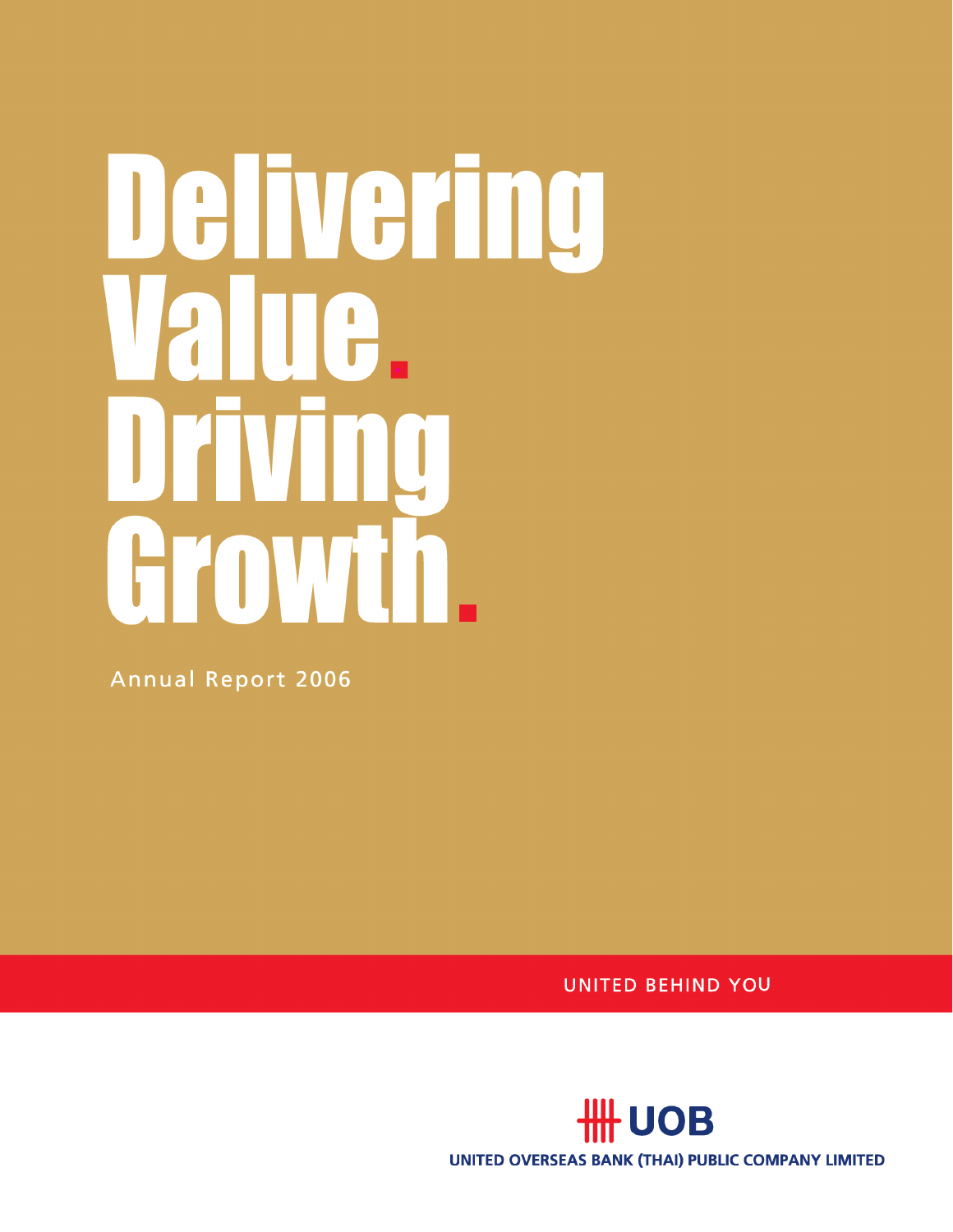# **4 Core Values**

Integrity We maintain the highest standards - ethical, moral and legal - in all our dealings with our customers and with each other, without compromise.

**Teamwork** 

We work as a team in which everyone, even the most brilliant, is united to reach our personal and corporate goals through cooperation and mutual loyalty.

**Trust & Respect** 

We earn the trust and respect of our customers and colleagues by being open, honest and honourable in all we say and do.

Performance Excellence

We strive to do better everyday because we are committed to market leadership throughout our organisation and this will continue to guide our future growth and development.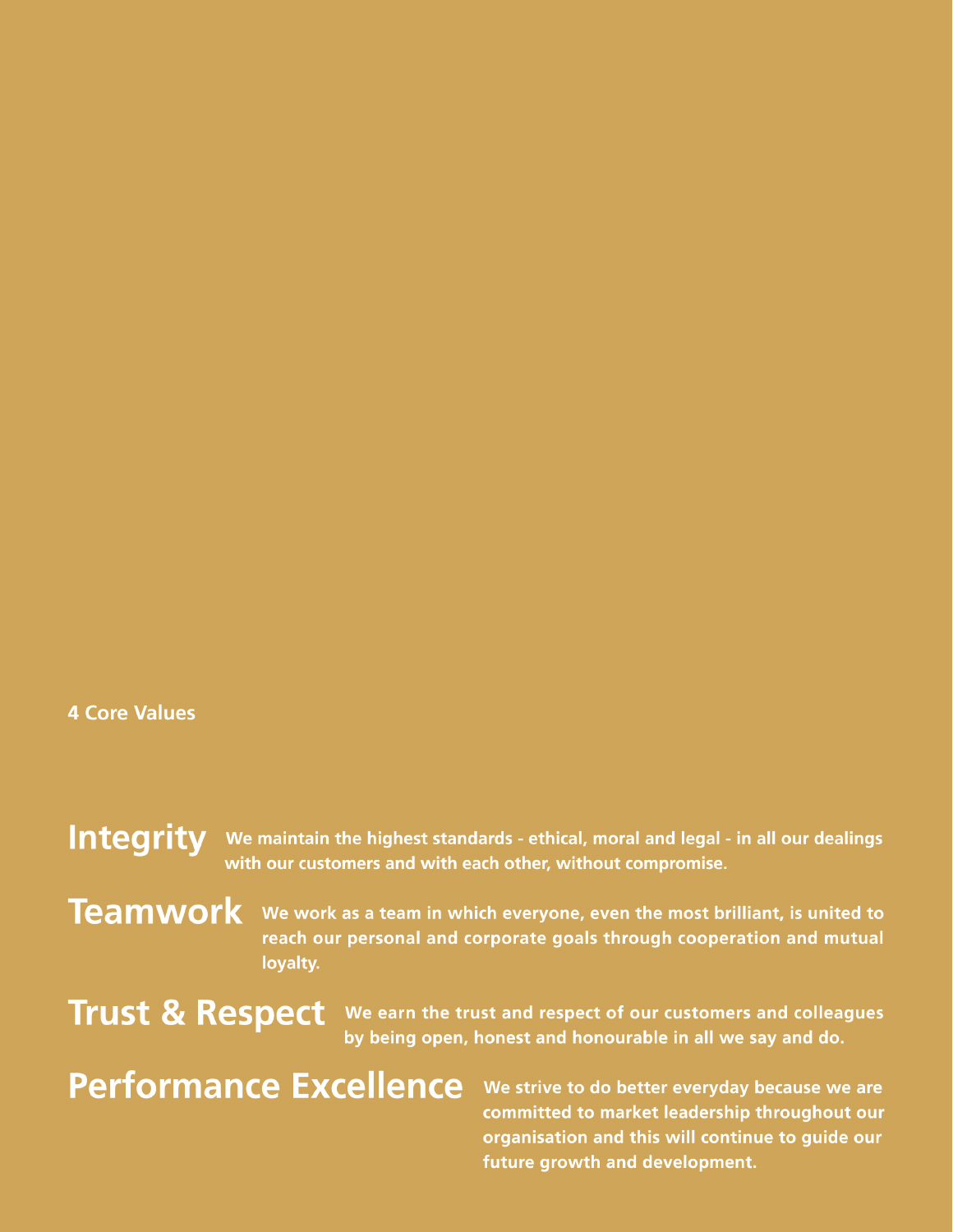# **United Overseas Bank (Thai) Public Company Limited**

# **CONTENTS**

| Company Profile                                                      | 2   |
|----------------------------------------------------------------------|-----|
| <b>Financial Highlights</b>                                          | 3   |
| Chairman's Statement                                                 | 4   |
| <b>Board of Directors</b>                                            | 6   |
| Management Team                                                      | 6   |
| Organization Chart                                                   | 7   |
| Management Discussion and Analysis 2006                              | 8   |
| <b>Financial Statements</b>                                          | 13  |
| Other Information                                                    | 103 |
| Risk Factors and Risk Management                                     | 107 |
| Report of the Audit Committee                                        | 110 |
| Opinion of the Audit Committee on the Bank's Internal Control System | 111 |
| Corporate Governance                                                 | 112 |
| Management Structure                                                 | 113 |
| Branch Network                                                       | 115 |
| Company Information                                                  | 127 |
|                                                                      |     |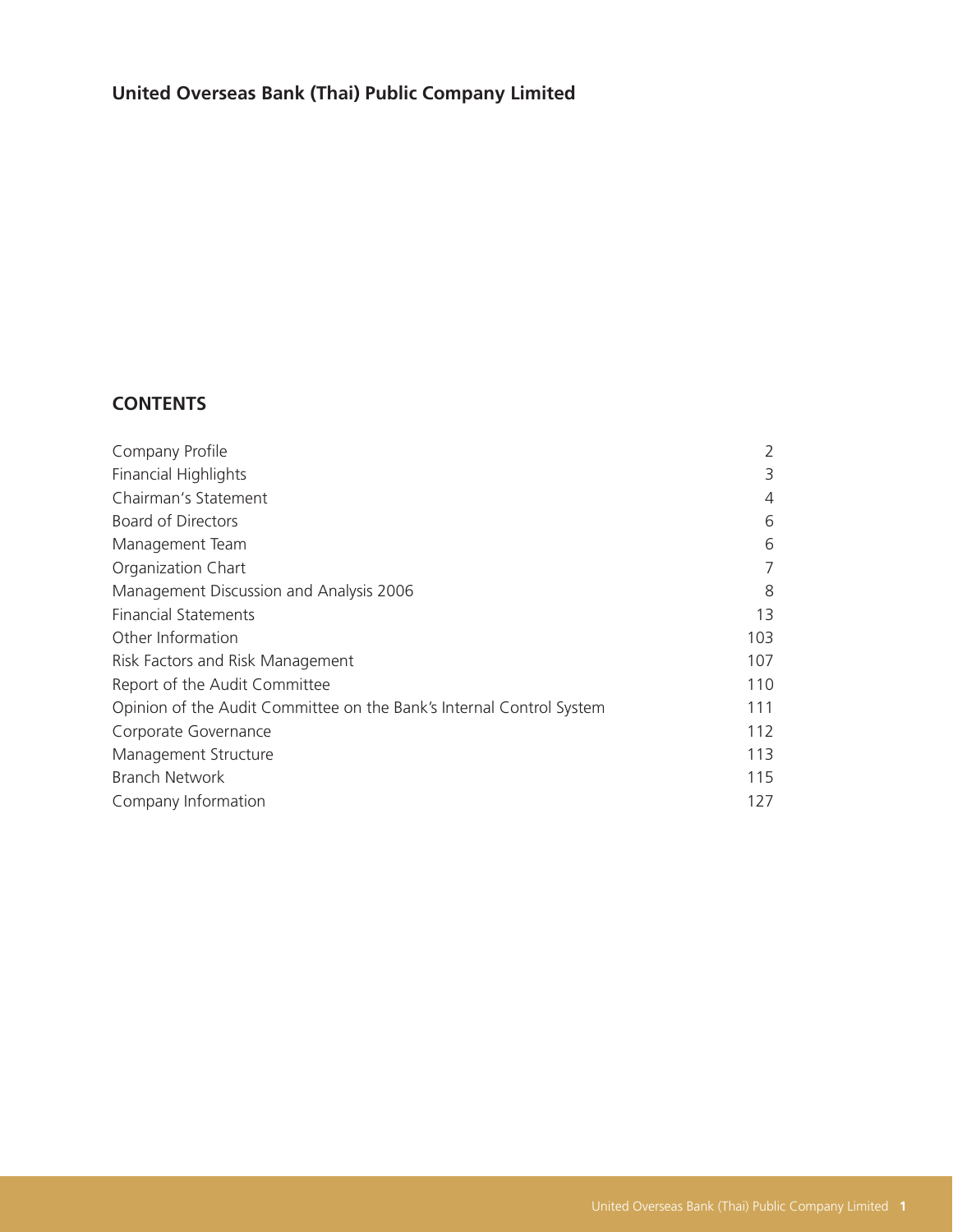# Company Profile

United Overseas Bank (Thai) Public Company Limited (UOB Thai) is the culmination of the merger and integration in 2005 of UOB Group's two subsidiaries (Bank of Asia and UOB Radanasin Bank). Currently with a nationwide network of 154 branches and over 300 ATMs, and the UOB Group extensive international network of 350 offices in 17 other countries and territories, the Bank is in a position to play a leading role in contributing to the expansion of Thailand's business sectors.

UOB Thai also offers financial services to both personal and business banking customers, including corporate banking customers. The Bank strongly intends to develop its financial products and services offerings for a variety of customers, including individuals and corporate.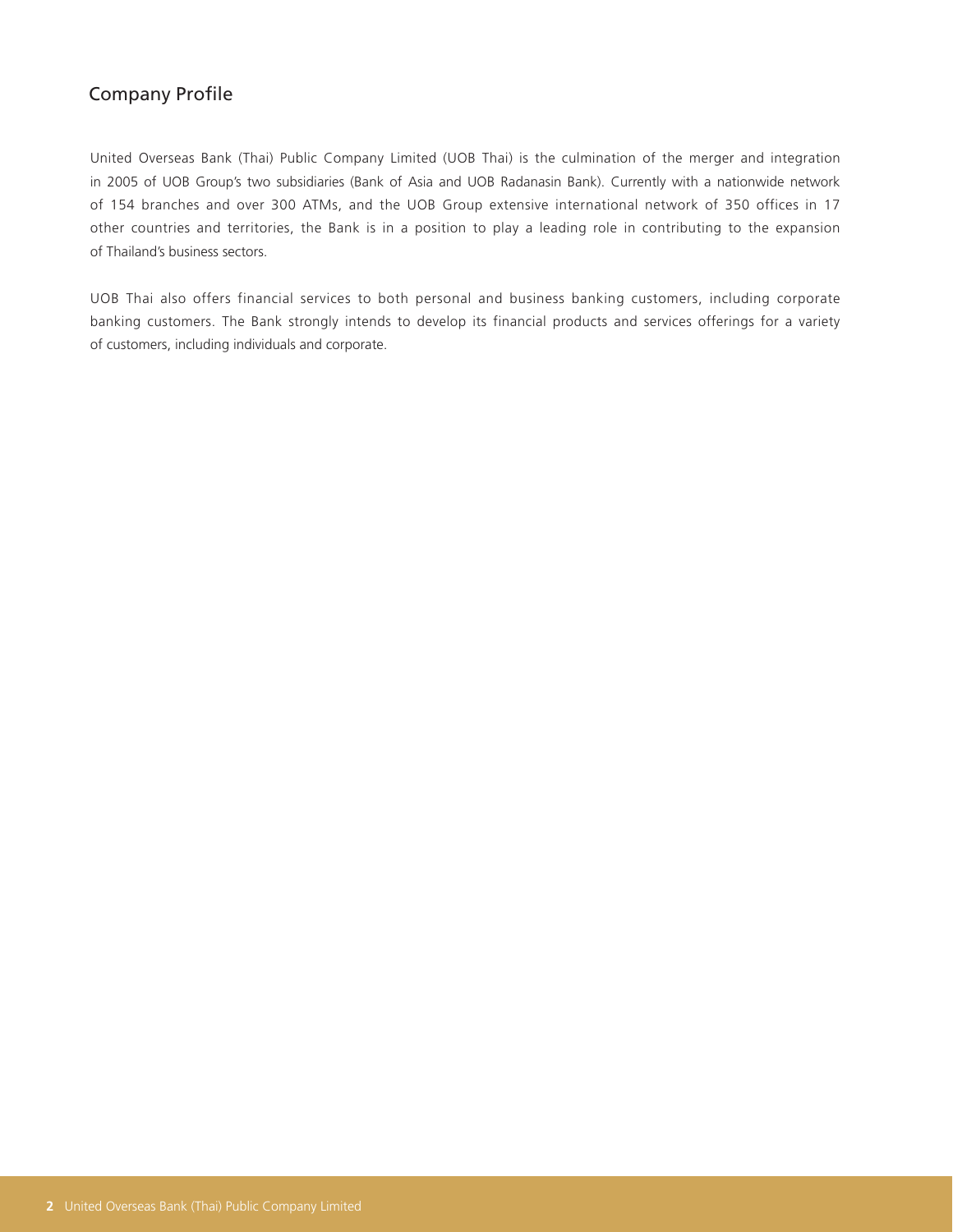# Financial Highlights

# **(consolidated basis-equity method)**

**(Unit : Million Baht)**

|                                                               | <b>Statutory</b><br><b>Financial Statements</b><br>(Audited) | Pro-forma*<br>(Unaudited) |         |
|---------------------------------------------------------------|--------------------------------------------------------------|---------------------------|---------|
|                                                               | 2006                                                         | 2005                      | 2005    |
| <b>Balance sheet</b>                                          |                                                              |                           |         |
| Assets                                                        | 188,243                                                      | 196,692                   | 196,692 |
| Loans                                                         | 157,543                                                      | 159,601                   | 159,601 |
| Allowance for doubtful accounts and allowance                 |                                                              |                           |         |
| for loss on trouble debt restructuring                        | 11,872                                                       | 10,922                    | 10,922  |
| Deposits                                                      | 149,475                                                      | 152,781                   | 152,781 |
| Liabilities                                                   | 163,934                                                      | 173,284                   | 173,284 |
| Shareholders' equity                                          | 24,309                                                       | 23,408                    | 23,408  |
| Capital funds                                                 | 23,679                                                       | 24,775                    | 24,775  |
| <b>Earnings performance</b>                                   |                                                              |                           |         |
| Net interest income                                           | 6,324                                                        | 4,660                     | 6,475   |
| Non-interest income                                           | 2,469                                                        | 729                       | 1,001   |
| Bad debts and doubtful accounts (Reversal)                    | 447                                                          | (387)                     | 15      |
| Bad debts and doubtful accounts - BOT's new regulations       |                                                              |                           |         |
| to loan provisions                                            | 1,538                                                        |                           |         |
| Net profit before bad debts and doubtful accounts - BOT's new |                                                              |                           |         |
| regulations to loan provisions                                | 2,139                                                        | 954                       | 1,238   |
| Net profit (loss)                                             | 601                                                          | 954                       | 1,238   |
| Ratios (%)                                                    |                                                              |                           |         |
| Net interest income to average assets                         | 3.29                                                         | 2.58                      | 3.13    |
| Return on average assets                                      | 0.31                                                         | 0.53                      | 0.60    |
| Return on average equity                                      | 2.52                                                         | 4.94                      | 5.39    |
| Earning (loss) per share - Basic (THB)                        | 0.07                                                         | 0.17                      | 0.15    |
| Book value per share (THB)                                    | 2.96                                                         | 2.85                      | 2.85    |
| Dividend per share (THB)                                      |                                                              |                           |         |
| Capital adequacy ratio                                        | 17.44                                                        | 15.96                     | 15.96   |

*Note : \*Summation of UOBR and BOA as if it is one single entity for whole of 2005*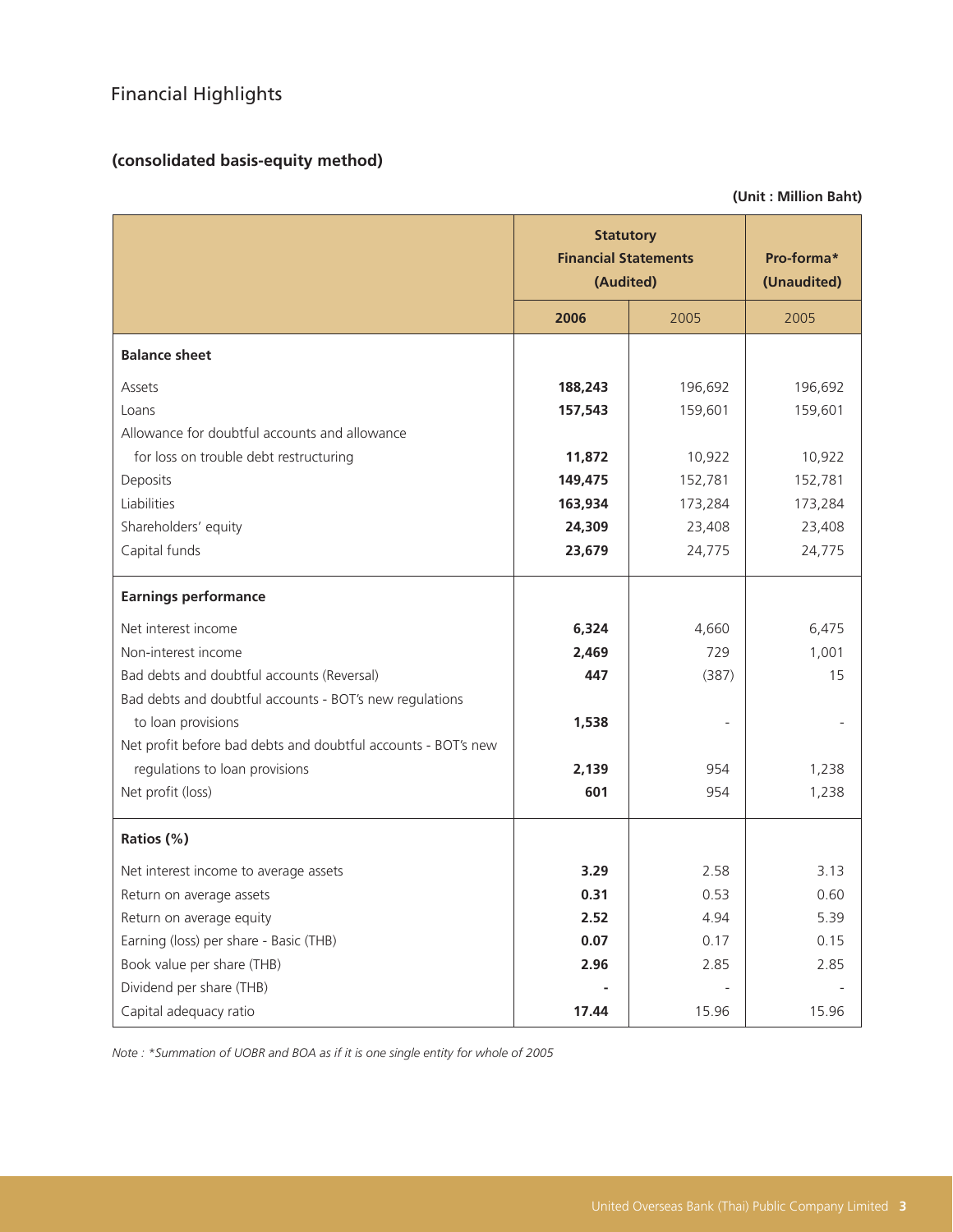# Chairman's Statement



**Wee Cho Yaw** *Chairman*

# 2006 Review

2006 was an eventful year for the Bank. We began the new year with a new name and identity following the successful integration of its two predecessors - Bank of Asia and UOB Radanasin. We then proceeded full speed to introduce more innovative products to meet the needs of our customers and by upgrading our channels infrastructure to improve our services further.

2006 also saw major developments in the Thai financial market. Interest rates trended up significantly by about 2% points during the year. There was heavy competition for customer deposits as well as quality assets. The Thai Baht strengthened 13% year-on-year against the US dollar, in line with the rest of the regional currencies.

Throughout 2006, there were also significant political developments as well as focus on the potential changes in regulations governing the shareholding structure of foreign-owned companies. These factors led to increased cautiousness in the marketplace.

# Bank's 2006 Performance

Amidst this backdrop, UOB Thai achieved a net profit of THB 2,139 million in 2006, a 73% increase compared to the THB 1,238 million recorded in the previous year (pro-forma basis). However, the Bank of Thailand issued new loan provision guidelines in December 2006 to strengthen the industry-wide provisioning levels ahead of the implementation of International Accounting Standard Number 39 framework. The Bank had to set aside an additional THB 1,538 million in loan provisions under these new guidelines, resulting in a net profit of THB 601 million for 2006, a 51% decline from the previous year.

Overall income improved by 17.6% to THB 8,793 million primarily due to a once-off investment impairment charge taken in 2005 (under Thai GAAP, investment impairment charge is reflected in "Gain/loss on Investment"). Despite higher staff numbers and inflationary pressures, operating expenses remained relatively flat year-on-year as the Bank began to reap operational synergies following integration.

Total loans declined marginally by 1% to THB 157.5 billion. Non-performing loans (NPLs) stood at THB 18.3 billion, an increase of THB 1.5 billion or 9% from the previous year arising from the qualitative downgrading due to financial weakness of several performing accounts. This qualitative downgrading does not affect the performance of these accounts. UOB Thai's gross NPLs ratio as at end-2006 was 11.6% or 5.1% on a net basis.

UOB Thai's capital adequacy ratio (CAR) as at end-2006 remained strong at 17.5%, an improvement from 16.0% as at end-2005.

In 2006, UOB Thai launched several new products for the convenience of our customers. The new products introduced include several deposits products, a few mortgage-loan programs offering higher flexibility repayment schemes," Platinum"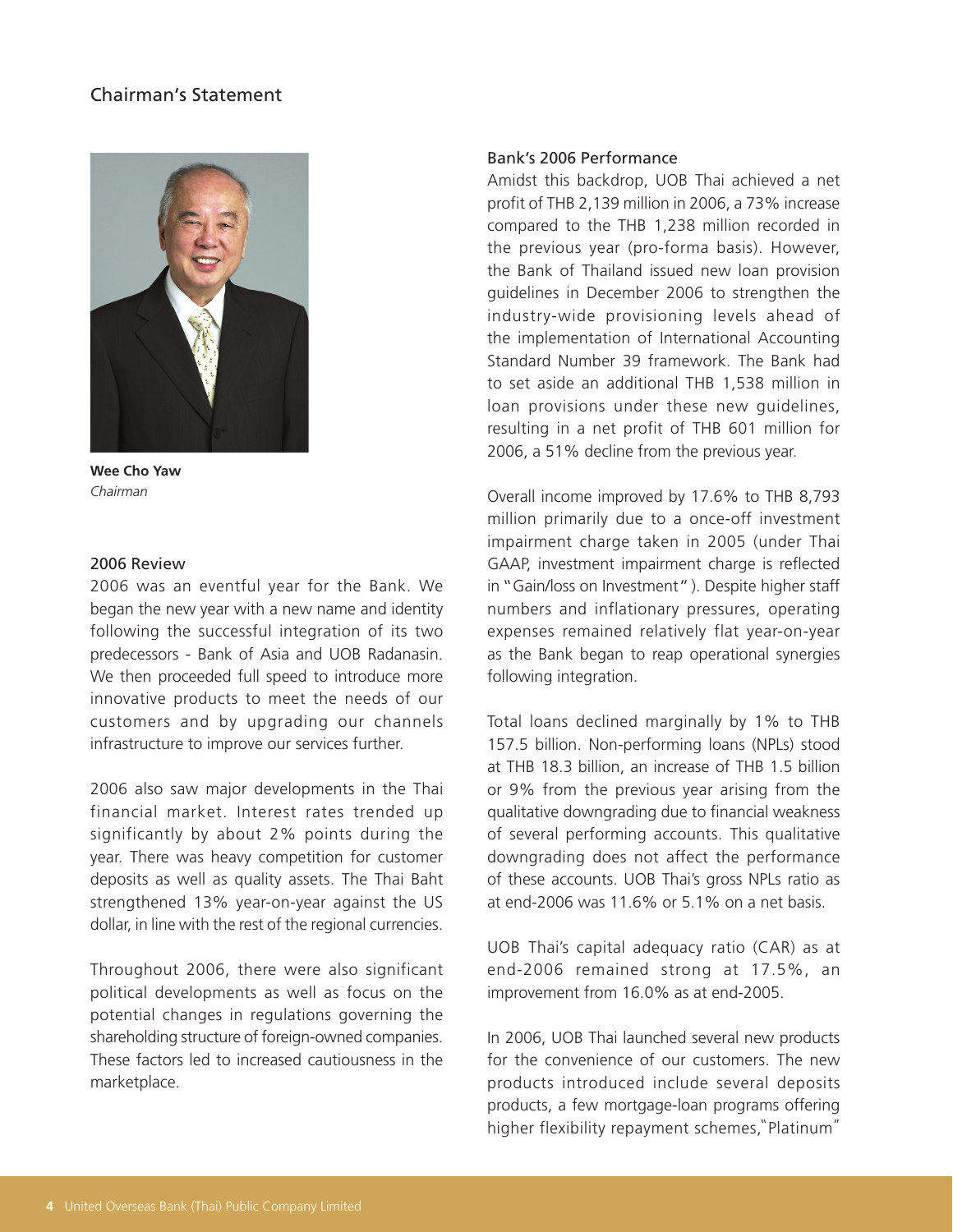credit cards as well as structured products for corporate customers.

The Bank has also begun renovating some branches throughout the country. These renovation works, to be done in phases over the next 5 years, are designed to provide our customers with a more consistent and friendly banking experience as well as to strengthen the UOB brand in the marketplace.

During the year the Bank proceeded full steam on work to meet the Basel II capital framework that will be implemented from 2008. This new capital framework will require changes and enhancements to be made to various computer application systems. Concurrently with these system enhancements, the Bank will be reviewing operational procedures and processes with a view to improve customer service delivery and efficiency.

Total manpower as at end-2006 was 3,968, a 9% increase over the previous year. Special programs for Management Trainees, Future Leaders, Credit Management Trainees, were introduced to create a vibrant talent pool. Various training programs were also designed and conducted to keep our staff updated with the necessary technical and soft skills.

# Corporate Development

In April 2006, the Bank's shareholders approved to de-list the Bank from the Stock Exchange of Thailand (SET) in view of investors' diminished interest in the UOB Thai shares following UOB Singapore's acquisition of 81% of the Bank from ABN-AMRO in July 2004. Investors accepting the subsequent mandatory General Tender Offer saw UOB Singapore's shareholding increase to 96% in October 2004. Following the shareholders' approval to de-list the Bank's shares from the SET, a mandatory De-listing Tender Offer was conducted. At the close of the Offer, UOB

Singapore increased its shareholding to 99%. UOB Thai was de-listed from the SET on 12 August 2006.

# Prospects for 2007

The economic fundamentals of the Thai economy remain good. Barring unforeseen circumstances, we expect the GDP to grow by about 4% for 2007, driven largely by strong exports growth, steady domestic consumption, higher public investments and continued positive outlook for Thailand's key trading partners.

Competition within the banking industry is expected to intensify further, leading to possible erosion of interest margins. UOB Thai will continue to build on its strengths in SME lending and personal financial services. We hope to introduce more new products and services to our customers in 2007.

# Acknowledgement

I thank the Board of Directors for their wise counsel during the past year. I would like to place on record my appreciation for the contributions of Mr. Samuel Poon Hon Thang, who retired during the year. My thanks also goes to the Management and staff for their collective contributions and dedication, as well as to the Bank of Thailand for their guidance throughout the year.

Above all, I thank all our customers for their continuous support as we look forward to another year of growth together.

Wee Cho Yaw Chairman March 2007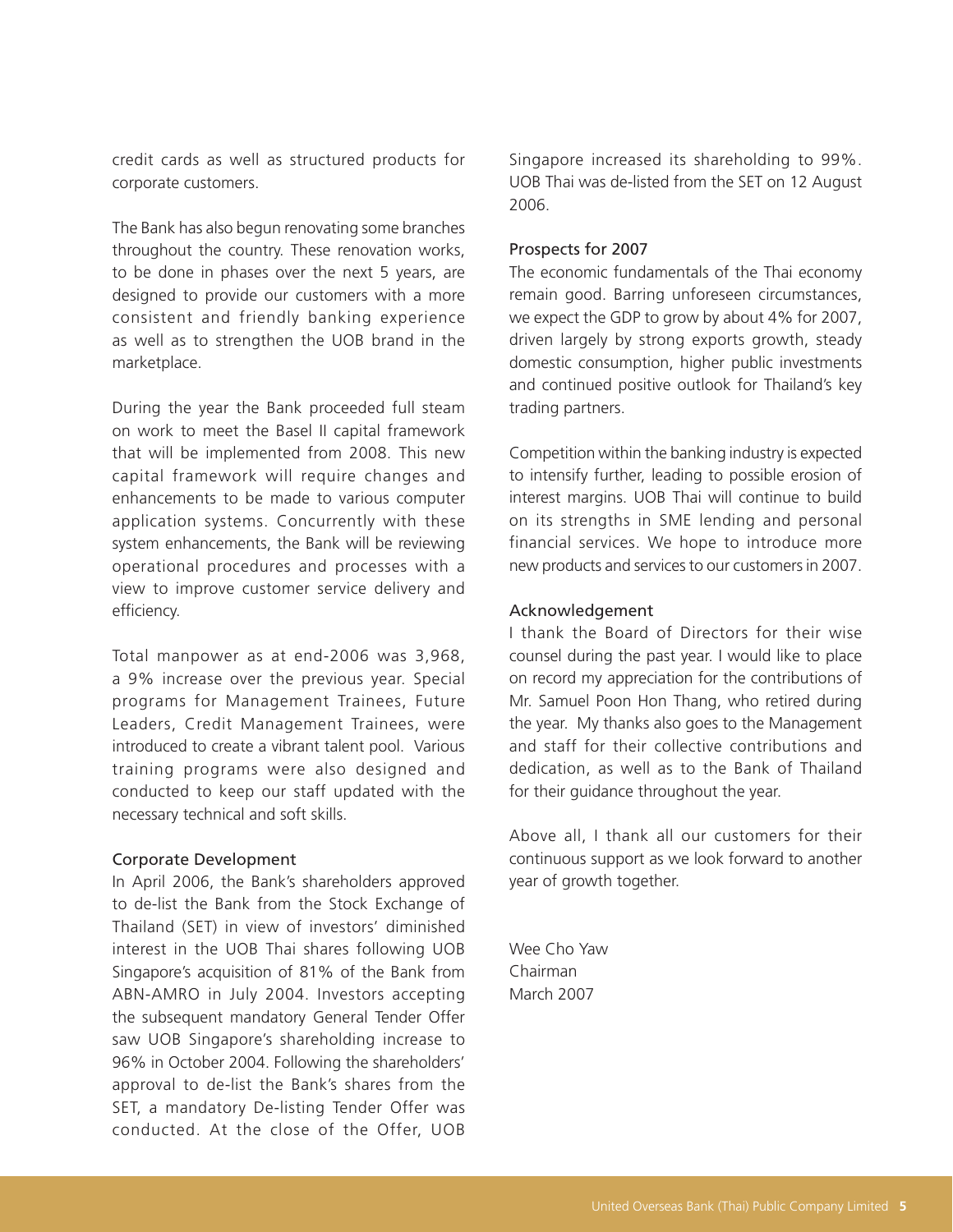# Board of Directors

| 1 Mr Wee Cho Yaw                | Chairman             |
|---------------------------------|----------------------|
| 2. Mr. Wee Ee Cheong            | Deputy Chairman      |
| 3. Mr. Chinnawat Bulsuk         | Independent Director |
| 4. Mr. Suebtrakul Soonthornthum | Independent Director |
| 5. Dr. Pongsak Hoontrakul       | Independent Director |
| 6. Mr. Lee Chin Yong            | Director             |
| 7. Mr. Poon Hon Thang           | Director             |
| (resigned 23 November 2006)     |                      |
| 8. Ms. Hwee Wai Cheng           | Director             |
| 9. Mr. Wong Kim Choong          | Director             |
| 10. Mr. Chua Teng Hui           | Director             |
| 11. Mr. Lee Tse Tiong           | Director             |

# Management Team

| 1. Mr. Wong Kim Choong             | President & CEO                                                             |
|------------------------------------|-----------------------------------------------------------------------------|
| 2. Mr. Chua Teng Hui               | Deputy President & Deputy CEO                                               |
| 3. Mr. Goh Choo Han Dennis         | Senior Executive Vice President, Institutional Banking Group                |
| 4. Mr. Lee Tse Tiong               | Senior Executive Vice President, Corporate Services Group                   |
| 5. Mr. Ngeo Swee Guan Steven       | Senior Executive Vice President, Credit Approval & Collection Group         |
| 6. Mr. Thanachai Thanachaiary      | Senior Executive Vice President, Personal Financial Services Group          |
| 7. Ms. Patchanee Sutheevitanunt    | Executive Vice President, Treasury Management Group                         |
| 8. Mr. Khoo Wah Sun                | Executive Vice President, Commercial Banking Sector                         |
| 9. Ms. Ngamjit Sirijindalert       | Executive Vice President, Middle Office Sector, Personal Financial Services |
| 10. Ms. Pimolrat Tangkosakul       | Executive Vice President, Staff Development & Corporate Affairs Sector      |
| 11. Mr. Somkid Jiranuntarat        | Executive Vice President, Information Technology Sector                     |
| 12. Mr. Lek Ruangnaovarat          | Senior Vice President, Internal Audit Sector                                |
| 13. Mr. Lim Keng Teck              | Senior Vice President, Human Resources Sector                               |
| 14. Ms. Montira Utarapichat        | Senior Vice President, Treasury Sector                                      |
| 15. Ms. Piyaporn Ratanaprasartporn | Senior Vice President, Corporate Banking Sector                             |
| 16. Mr. Sanchai Apisaksirikul      | Senior Vice President, Finance Sector                                       |
| 17. Ms. Sewsin Singprasong         | Senior Vice President, Sales Management Sector                              |
| 18. Mr. William Chong Kim Khong    | Senior Vice President, Risk Management & Compliance Sector                  |
|                                    |                                                                             |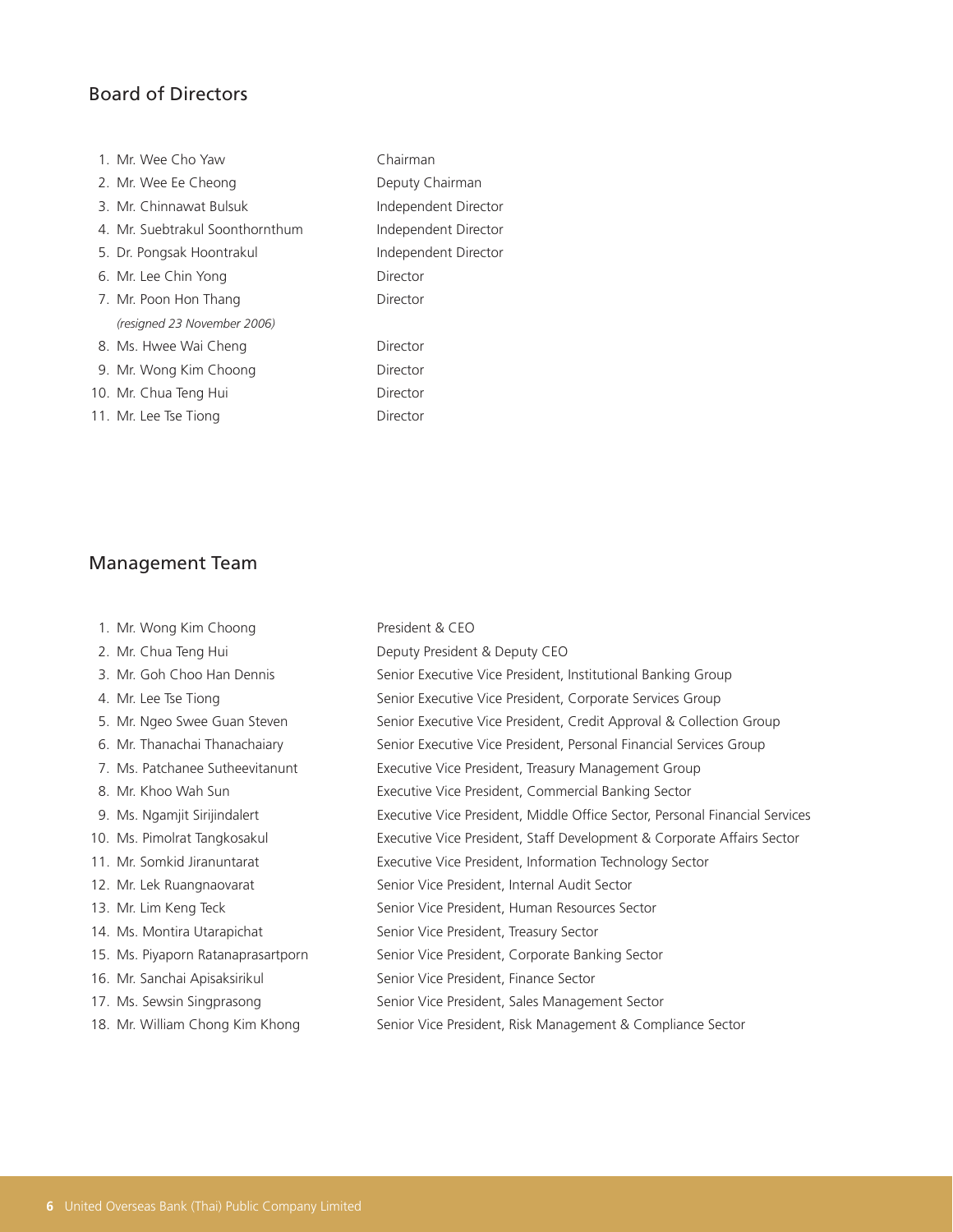Organization Chart Organization Chart



Remark: \* Financial Restructuring and Recovery *Remark : \*Financial Restructuring and Recovery*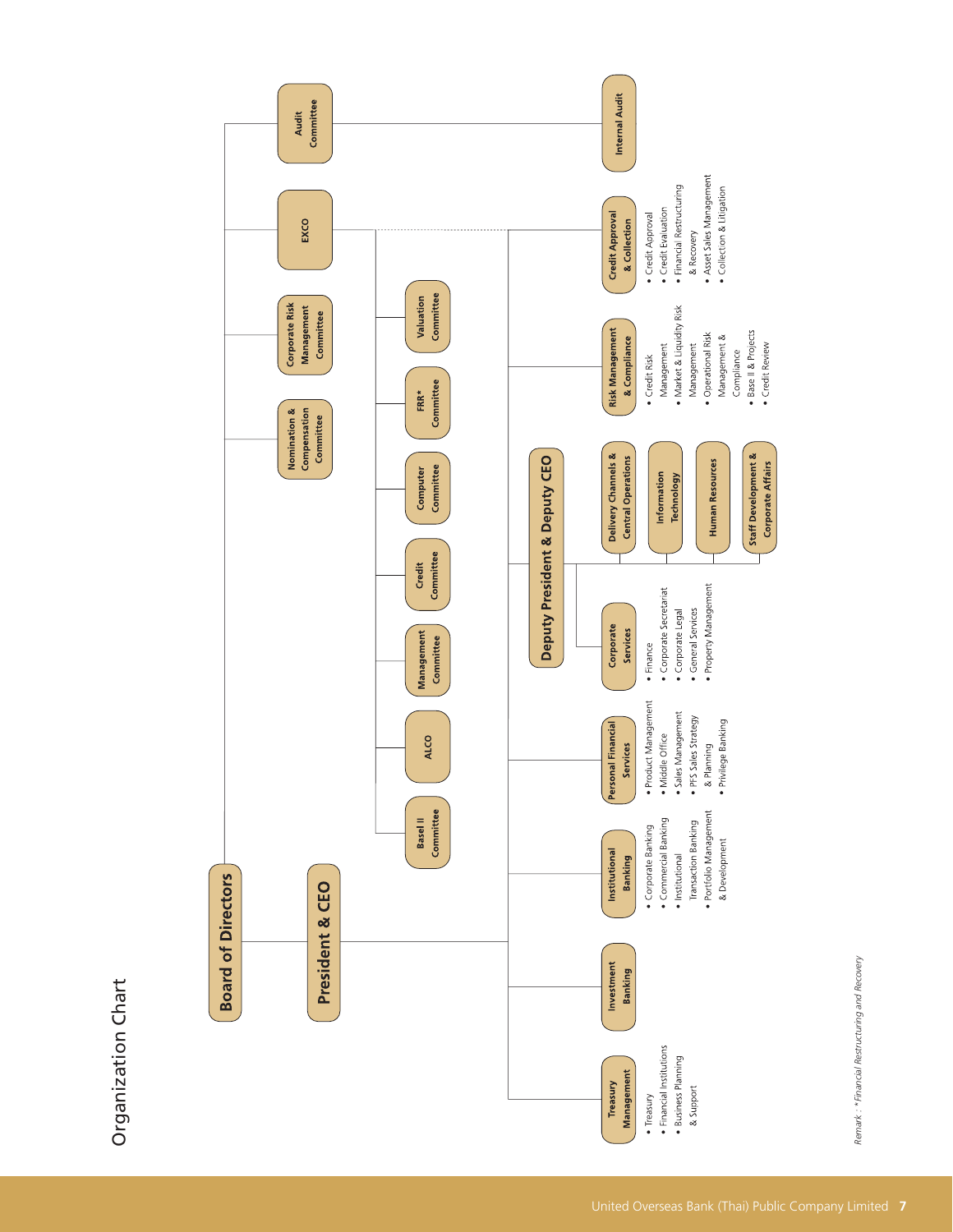# **Statutory Financial Results**

The Bank's consolidated net profit for 2006 before provision per BOT's new regulations was THB 2,139 million, 124.3% higher than last year. However, the net profit including one-time provision of THB 1,538 million per BOT's new regulations was THB 601 million, compared to last year's net profit of THB 954 million, a decrease by 37.0%.

The reported 2005 statutory financial statements shown below was the financial position of the January to November 2005 (11 months) performance of Bank of Asia together with its subsidiaries, and net profit of December 2005 (1 month) of UOB Thai (which is sum of Bank of Asia and UOB Radanasin Bank) after merging on November 28, 2005.

# **Summarized Statutory Financial Results For the year ended 31 December 2006 and 2005**

|         |         | THB million |
|---------|---------|-------------|
| 2006    | 2005    | % change    |
| audited | audited |             |
| 6,324   | 4,660   | 35.7        |
| 2,744   | 2,471   | 11.0        |
| 9,068   | 7,131   | 27.2        |
| 6,194   | 4,419   | 40.2        |
|         | 384     | (100.0)     |
| 2,874   | 2,328   | 23.5        |
| 275     | 1,741   | (84.2)      |
|         |         |             |
| 447     | (387)   | 215.5       |
| 2,152   | 974     | 120.9       |
| 13      | 20      | (35.0)      |
| 2,139   | 954     | 124.2       |
| 1,538   | 0       | N.M.        |
| 601     | 954     | (37.0)      |
|         |         |             |

|                                |            |            | THB million |
|--------------------------------|------------|------------|-------------|
| <b>Key Balance Sheet Items</b> | 31 Dec. 06 | 31 Dec. 05 | % change    |
|                                | audited    | audited    |             |
| Total assets                   | 188,243    | 196,692    | (4.3)       |
| Total loans                    | 157,543    | 159.601    | (1.3)       |
| <b>NPLs</b>                    | 18,277     | 16.781     | 8.9         |
| Total deposits                 | 149,475    | 152.781    | (2.2)       |

The Bank's consolidated net profit for 2006 was THB 601 million while last year's net profit was THB 954 million. The decrease by THB 353 million was mainly from one-time provision of THB 1,538 million per BOT's new loan provision regulations announced in December 2006, an increase in operating expense of THB 1,775 million offset by an increase in total income of THB 1,937 million, a decrease in impairment provision for loan and securities of THB 632 million and a decrease in merger expenses of THB 384 million.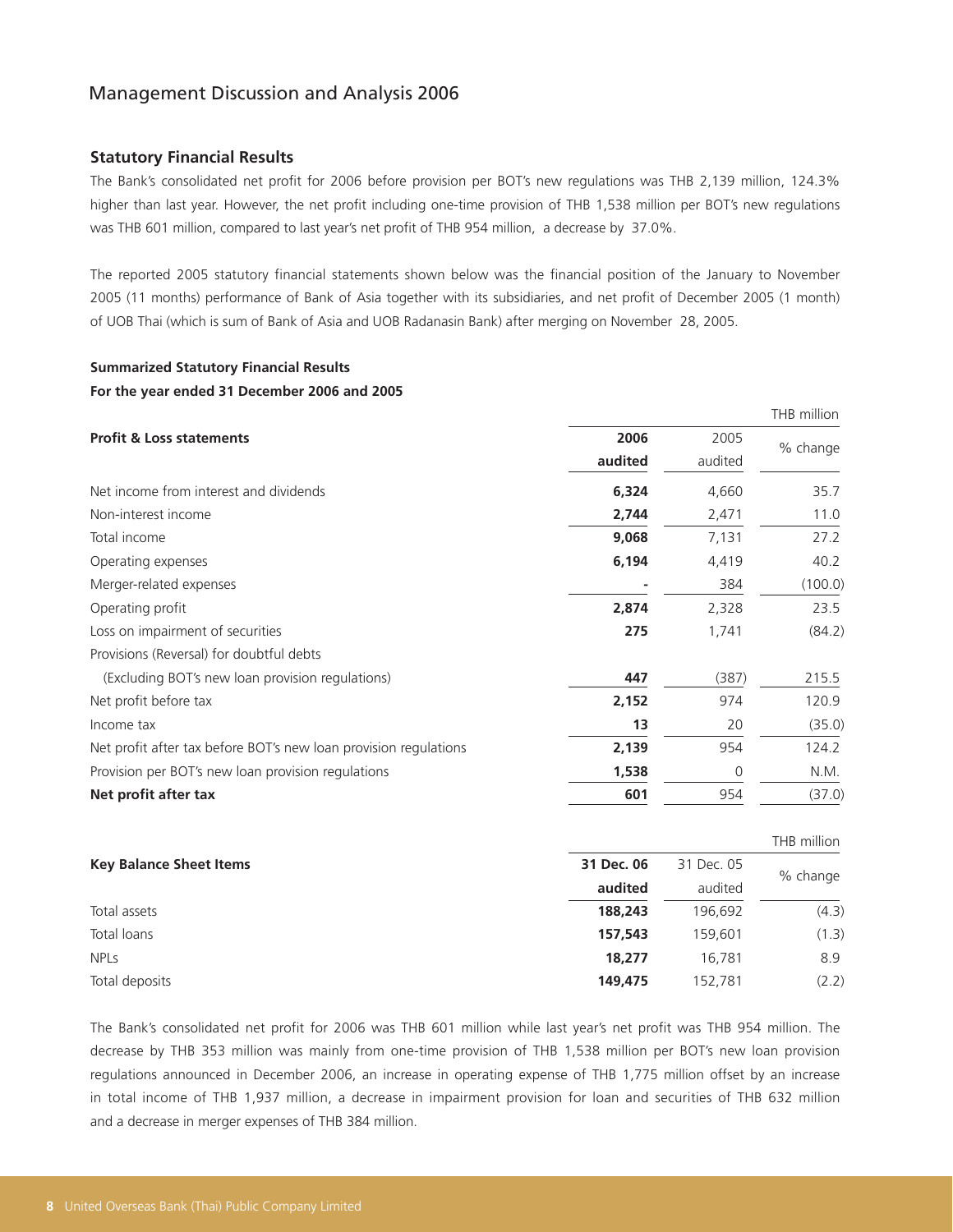The increase in total income was supported by higher interest and dividend income by THB 1,664 million. The improved result was due primarily to the inclusion of UOB Radanasin Bank (UOBR) portfolio into UOB Thai following the completion of the merger between both Banks on November 28, 2005.

Operating expenses went up 40.2% to THB 6,194 million mainly due to the inclusion of UOBR's full year expenses into UOB Thai following the completion of merger as mentioned above.

Meanwhile, loss on impairment of securities of this year was THB 275 million, compared to last year's THB 1,741 million. The Bank made a provision of THB 1,492 million for possible loss sharing from the Thai Asset Management Corporation promissory notes (TAMC Notes) in 2005.

The Bank of Thailand issued a new Notification in December 2006 to strengthen loan provisioning levels. This notification required commercial banks to gradually set full provision for the difference between the book value of loan and the present value of expected cash flow from the debtors or present value of expected cash flows from the sale of collateral. To comply with this notification, the Bank had additional provision of THB 1,538 million set aside in 2006.

# **Pro-forma Financial Results**

# **Summarized Pro-forma Financial Results (Consolidated) For the year ended 31 December 2006 and 2005**

|                                                        |         |           | THB million |
|--------------------------------------------------------|---------|-----------|-------------|
| <b>Profit &amp; Loss statements</b>                    | 2006    | 2005      | % change    |
|                                                        | audited | unaudited |             |
| Net income from interest and dividends                 | 6,324   | 6,476     | (2.3)       |
| Non-interest income                                    | 2,744   | 2,741     | 0.1         |
| Total income                                           | 9,068   | 9,217     | (1.6)       |
| Operating expenses                                     | 6,194   | 5,615     | 10.3        |
| Merger-related expenses                                |         | 588       | (100.0)     |
| Operating profit                                       | 2,874   | 3,014     | (4.6)       |
| Loss on impairment of securities                       | 275     | 1,741     | (84.2)      |
| Provisions for doubtful debts                          | 447     | 15        | N.M.        |
| Net profit before tax                                  | 2,152   | 1,258     | 71.1        |
| Income tax                                             | 13      | 20        | (35.0)      |
| Net profit before BOT's new loan provision regulations | 2,139   | 1,238     | 72.8        |
| Provision per BOT's new loan provision regulations     | 1,538   |           | N.M.        |
| Net profit after tax                                   | 601     | 1,238     | (51.5)      |

The Bank's net profit for 2006 was THB 2,139 million, 72.8% higher than the combined net profit of UOBR and UOB Thai (then Bank of Asia) for 2005 on a pro-forma basis of THB 1,238 million. However, after including provision for BOT's new loan provision regulations of THB 1,538 million, the net profit would be THB 601 million, lower than last year by THB 637 million or 51.5%.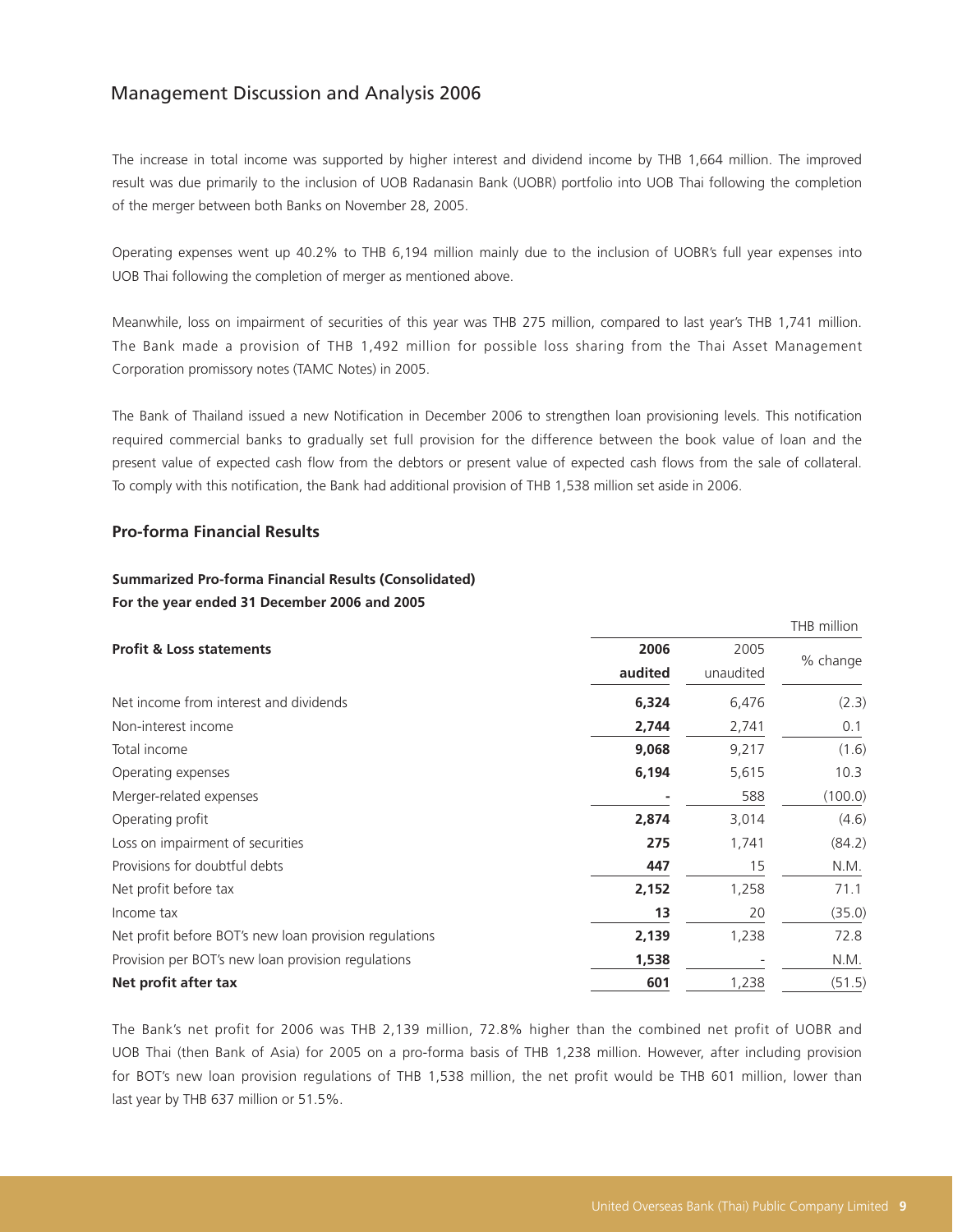### **Loan Provision and Impairment on Securities**

To comply with the BOT's new regulation on loan provision, the Bank set aside an additional THB 1,538 million in provisions in 2006. Together with normal provision, total provision set for 2006 was THB 1,985 million, compared to THB 15 million in 2005. Moreover, the Bank set aside THB 1,492 million for impairment of TAMC notes in last year compared to THB 244 million in 2006 for the same TAMC notes.

# **Net interest income**

Net interest income in 2006 was THB 6,324 million, 2.3% lower than that of 2005. Interest income grew 21.1% to THB 10,362 million, whereas interest expense grew at a faster pace of 94.0% to THB 4,038 million. This was the result of the upward interest rates trend in lending and deposits over the past year. The stiff competition for deposits among all banks resulted in overall fixed deposit rates increasing by 150-200 basis points, depending on various tiers, while the Minimum Lending Rate increased by a lower rate of 130 basis points.

### **Non-interest income**

Non-interest income of THB 2,744 million for 2006 was 10.3% lower than that of 2005 due primarily to lower fee and commission income arising from heavy competition.

# **Operating expenses**

Operating expenses for 2006 was recorded at THB 6,194 million, the same level as that of 2005. Increase in staff expense in 2006 was due largely to higher headcount and salary base, while tax and duties increase in line with higher interest income. There was also a one-time integration expenses of THB 588 million in 2005 which were not repeated in 2006.

### **Capital Expenditure**

Capital expenditure for 2006 was amounted to THB 309 million, compared to THB 608 million in 2005. The 2006 capital expenditure was mainly for computer equipment and application software for Basel II & Standardization project, while most of capital expenditure in 2005 consisted of integration related projects, including improvements / enhancements to IT infrastructure, systems and premise renovations combined with assets for operating lease business of a subsidiary company.

### **Dividend Payment**

The Bank did not declare any dividends for 2006 since it still had a retained loss of THB 33,815 million as of end-2006 (in compliance with the Public Company Act that prohibits companies with negative retained earnings from declaring dividends).

Likewise, the Bank's subsidiaries did not declare any dividends in 2006.

# **Assets**

The total assets of the Bank and its subsidiaries as at 31 December 2006 was THB 188,243 million, a decline of 4.3% from 31 December 2005. The decline was largely from lower interbank and money market assets, which declined 37.8% from 2005 to THB 7,718 million as at end-2006. Outstanding loans declined by THB 2,058 million or 1.3% to THB 157,543 million due to a combination of resolution of restructured loans and early loan pay-off which outpaced good loans growth.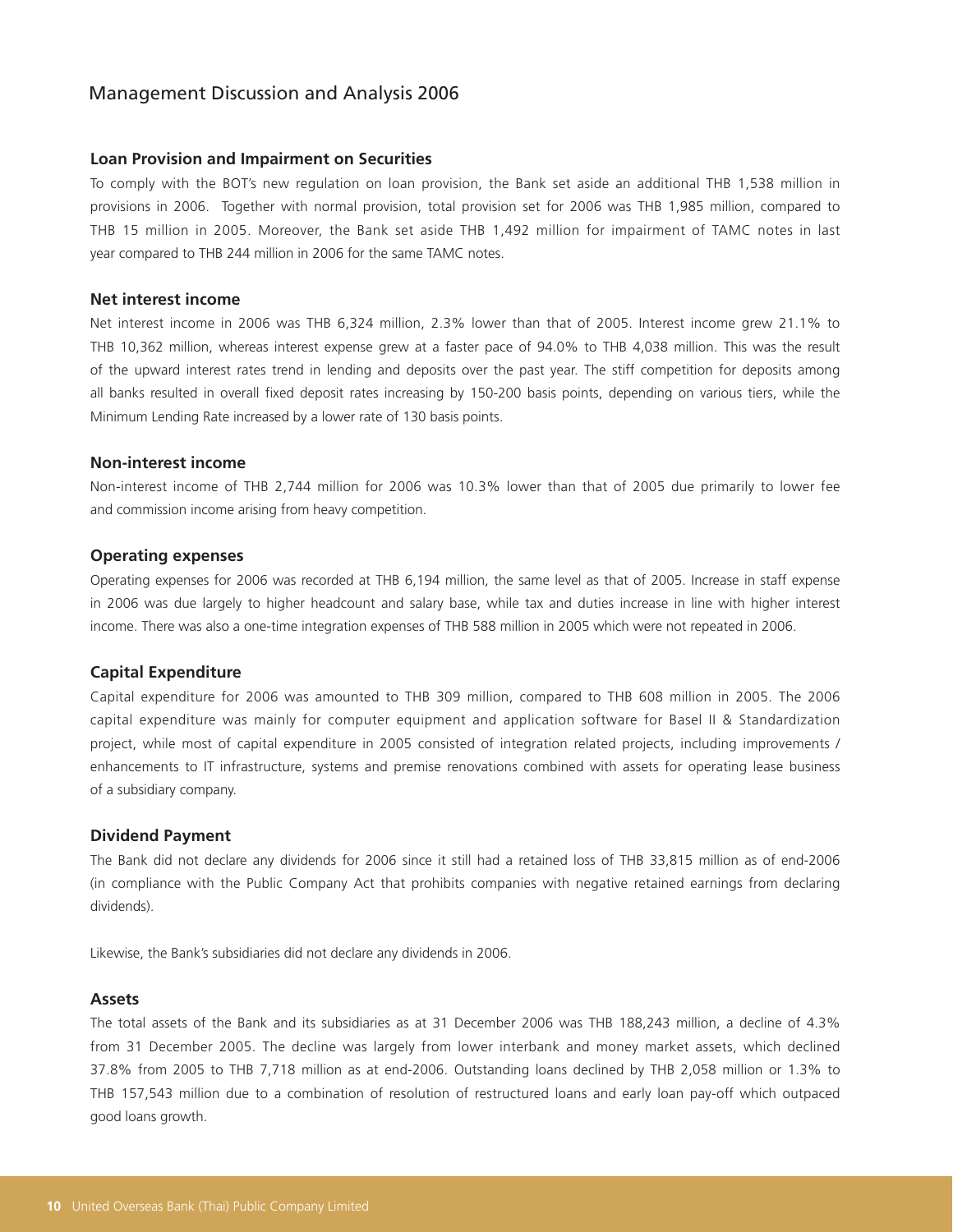# **Loans portfolio**

|                                 | % to total loans |         |
|---------------------------------|------------------|---------|
|                                 | 2006             | 2005    |
| Housing                         | 29.4%            | 25.2%   |
| Trading                         | 19.6%            | 21.2%   |
| Manufacturing                   | 19.6%            | 18.8%   |
| Others                          | 9.2%             | $9.7\%$ |
| Services                        | 5.6%             | 7.3%    |
| Bank and Finance                | 4.4%             | 5.2%    |
| Utility                         | 4.5%             | 4.1%    |
| Real Estate                     | 3.6%             | 4.1%    |
| Construction                    | 2.8%             | 3.1%    |
| Agriculture Forestry and Mining | 1.3%             | 1.3%    |
| <b>Total Loans</b>              | 100.0%           | 100.0%  |

The Bank's housing loan portfolio grew from 25.2% of total loan as at end-2005 to 29.4% as at end-2006 due to competitive promotional campaigns. Proportions of loans to the trading and manufacturing industries remained relatively unchanged at about 20% each of the Bank's total loan portfolio.

### **Loans to top 10 customer groups**

|                                |         | % to total loans |  |
|--------------------------------|---------|------------------|--|
|                                | 2006    | 2005             |  |
| Loan to top 10 customer groups | $8.6\%$ | 9.9%             |  |
| Others                         | 91.4%   | 90.1%            |  |
| <b>Total loans</b>             | 100.0%  | 100.0%           |  |

As at end-2006, loans to the 10 largest customer groups accounted for 8.6% of total loans, 1.3% points lower than the 9.9% recorded as at end-2005.

# **Classification of loans\***

|                        | 2006               |       | 2005        |       |
|------------------------|--------------------|-------|-------------|-------|
|                        | <b>THB million</b> | %     | THB million | $\%$  |
| Pass                   | 137,998            | 87.2  | 137,828     | 86.2  |
| Special mention        | 1,908              | 1.2   | 5,311       | 3.3   |
| Total Performing loans | 139,906            | 88.4  | 143,139     | 89.5  |
| Substandard            | 1,951              | 1.2   | 1,555       | 1.0   |
| Doubtful               | 1,029              | 0.7   | 1,027       | 0.6   |
| Doubtful of loss       | 15,297             | 9.7   | 14,199      | 8.9   |
| <b>Total NPLs</b>      | 18,277             | 11.6  | 16,781      | 10.5  |
| <b>Grand total</b>     | 158,183            | 100.0 | 159,920     | 100.0 |
|                        |                    |       |             |       |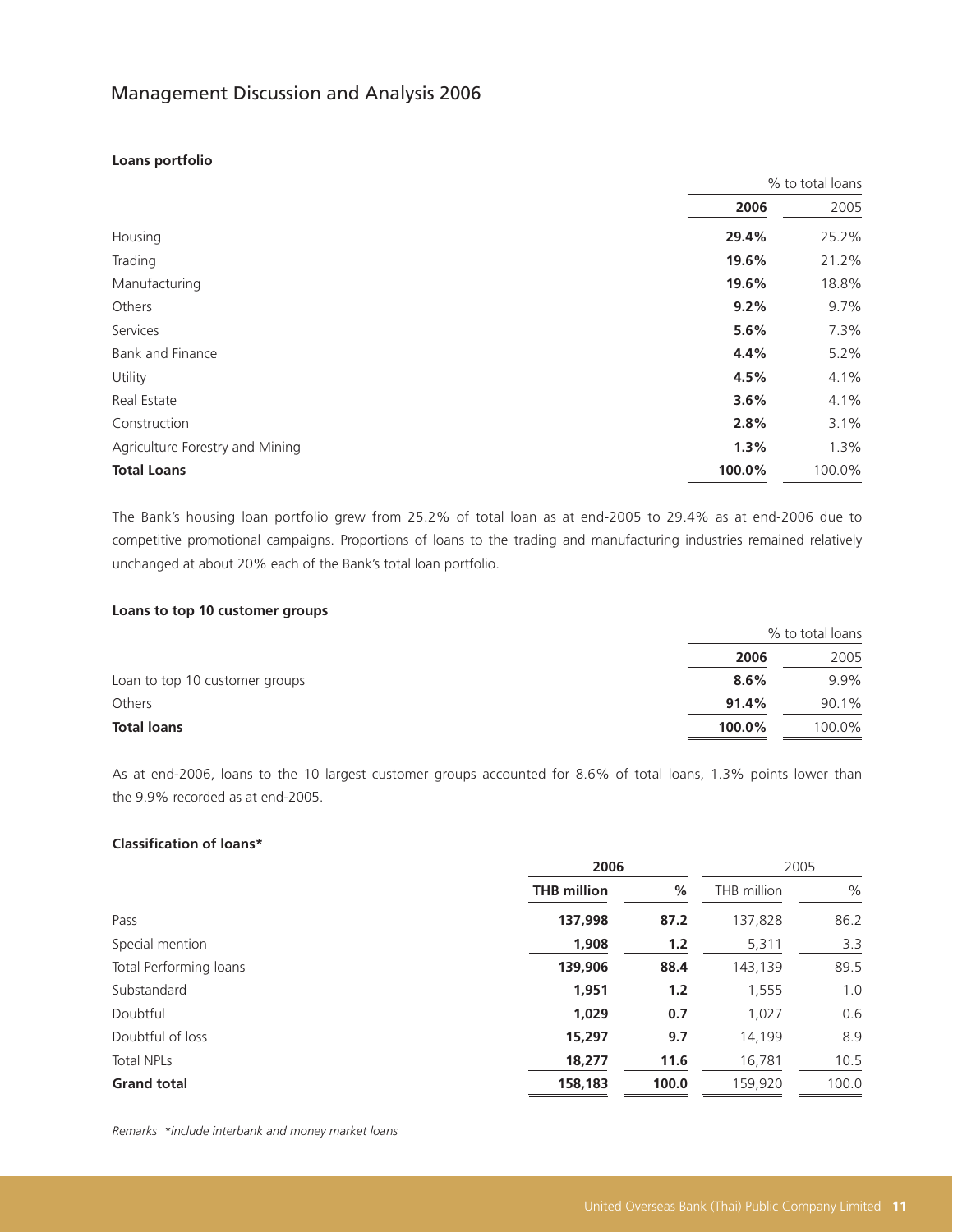# **Asset quality ratios**

|                                               | $\%$ |                 |
|-----------------------------------------------|------|-----------------|
|                                               | 2006 | 2005            |
| NPLs / Total loans                            | 11.6 | 10 <sub>5</sub> |
| Provision for doubtful accounts / NPLs        | 65.0 | 65.1            |
| Provision for doubtful accounts / Total loans | 7.5  | 6.8             |

# **NPLs Management**

NPLs as at end-2006 amounted to THB 18.3 billion or 11.6% compared to THB 16.8 billion (10.5%) as at end-2005. The increase was due primarily to qualitative downgrading of performing accounts for closer monitoring in view of the economic environment and individual companies' operating conditions.

# **Deposits**

|                  | % to total deposits |        |
|------------------|---------------------|--------|
|                  | 2006                | 2005   |
| Current deposits | 3.2%                | 3.7%   |
| Saving deposits  | 38.1%               | 56.0%  |
| Time deposits    | 58.7%               | 40.3%  |
| - under 6 months | 46.4%               | 20.6%  |
| - 6 to 12 months | 8.6%                | 13.4%  |
| - over 1 year    | 3.7%                | 6.3%   |
| <b>Total</b>     | 100.0%              | 100.0% |

As at 31 December 2006, the Bank and its subsidiaries had total deposits of THB 149,475 million, a decline of 2.2% from end-2005. Total saving deposits accounted for 38.1% of total deposits, whereas fixed deposits were 58.7%. The remaining of 3.2% were in current deposits. Loans to deposits ratio was 105.4% as at end-2006 compared to 104.5% as at end-2005.

# **Capital Funds**

# **Capital adequacy ratios**

|                           | 2006               |       |             | 2005  |
|---------------------------|--------------------|-------|-------------|-------|
|                           | <b>THB million</b> | %     | THB million | $\%$  |
| Total capital             | 23,679             | 17.44 | 24,775      | 15.96 |
| Tier 1 capital            | 22,211             | 16.36 | 21.571      | 13.90 |
| Tier 2 capital and others | 1,468              | 1.08  | 3.204       | 2.06  |

Total capital adequacy ratio stood at 17.44% as at end-2006, an improvement over the 15.96% as at end-2005. Tier 1 capital rose to 16.36% arising from inclusion of 2005 profits into the capital funds. However, Tier 2 capital declined by about 1% point to 1.08% as at end-2006 due to lower tier 2 capital qualifying assets.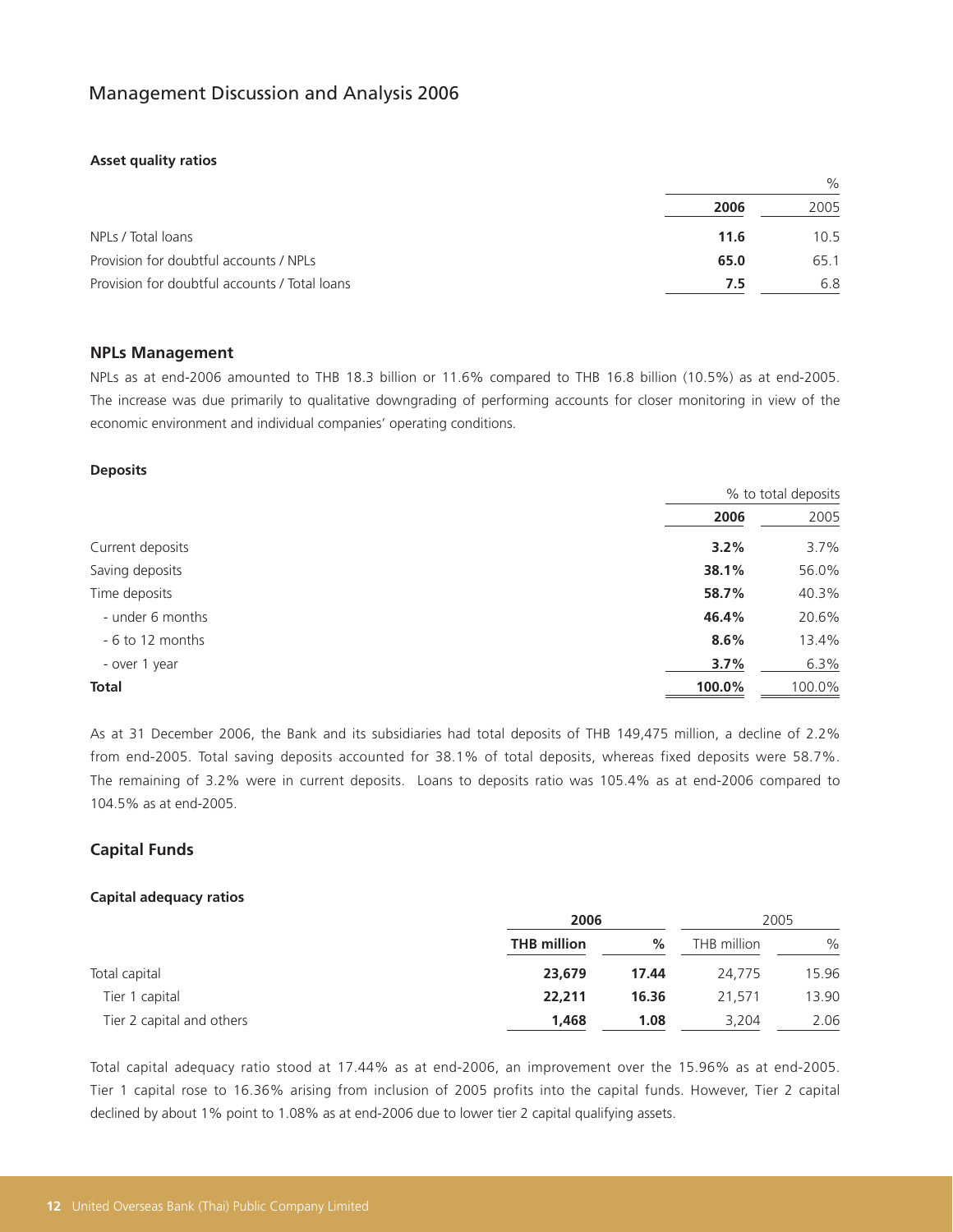# Report of Independent Auditor

# **To The Board of Directors and Shareholders of United Overseas Bank (Thai) Public Company Limited**

I have audited the accompanying consolidated balance sheets of United Overseas Bank (Thai) Public Company Limited and its subsidiaries as at 31 December 2006 and 2005, and the related consolidated statements of income, changes in shareholders' equity and cash flows for the years then ended, and the separate financial statements of United Overseas Bank (Thai) Public Company Limited for the same period. These financial statements are the responsibility of the Bank's management as to their correctness and the completeness of the presentation. My responsibility is to express an opinion on these financial statements based on my audits.

I conducted my audits in accordance with generally accepted auditing standards. Those standards require that I plan and perform the audit to obtain reasonable assurance about whether the financial statements are free of material misstatement. An audit includes examining, on a test basis, evidence supporting the amounts and disclosures in the financial statements. An audit also includes assessing the accounting principles used and significant estimates made by management, as well as evaluating the overall financial statements presentation. I believe that my audits provide a reasonable basis for my opinion.

In my opinion, the financial statements referred to above present fairly, in all material respects, the financial position of United Overseas Bank (Thai) Public Company Limited and its subsidiaries and the separate financial position of United Overseas Bank (Thai) Public Company Limited as at 31 December 2006 and 2005, the results of its operation, and cash flows for the years then ended in accordance with generally accepted accounting principles.

Without qualifying my opinion on the financial statements referred to above, I draw attention to the matter discussed in Note 11.5 to the financial statements relating to provision for non-performing loans, whereby in December 2006 the Bank of Thailand has changed its guidelines in determining provisions for non-performing loans. Those new guidelines are effective in three phases in the years 2006 and 2007. The Bank has set up provisions in 2006 against those loans which fall under the 2006 criteria as required under the guidelines. The Bank will have to set up additional provision in 2007 in accordance with those guidelines but the amount cannot be determined at this stage.

Ratana Jala Certified Public Accountant (Thailand) No. 3734

Ernst & Young Office Limited Bangkok 2 March 2007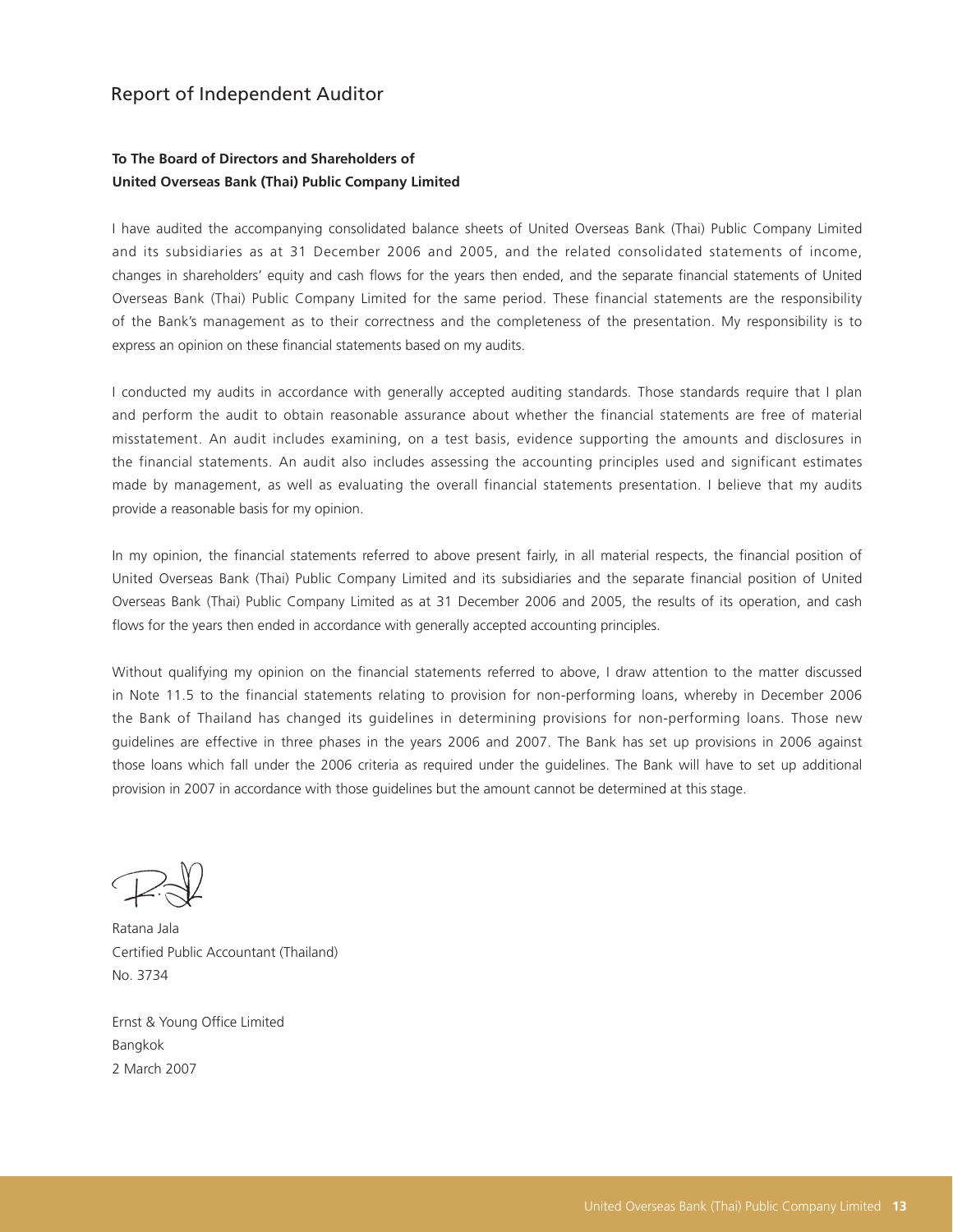# BALANCE SHEETS

AS AT 31 DECEMBER 2006 AND 2005

# **(Unit : Baht)**

|                                          |      | <b>CONSOLIDATED</b> |                  | THE BANK ONLY    |                     |
|------------------------------------------|------|---------------------|------------------|------------------|---------------------|
|                                          | Note | 2006                | 2005             | 2006             | 2005                |
| <b>ASSETS</b>                            |      |                     |                  |                  |                     |
| Cash                                     | 7    | 3,864,803,062       | 4,934,239,398    | 3,864,644,169    | 4,934,193,582       |
| Interbank and money market items         | 8    |                     |                  |                  |                     |
| Domestic items                           |      |                     |                  |                  |                     |
| Interest bearing                         |      | 2,066,167,983       | 1,066,487,146    | 2,013,948,880    | 1,001,761,124       |
| Non-interest bearing                     |      | 1,486,476,824       | 2,076,137,223    | 1,486,424,545    | 2,073,485,947       |
| Foreign items                            |      |                     |                  |                  |                     |
| Interest bearing                         |      | 3,238,637,002       | 7,863,013,094    | 3,238,637,002    | 7,863,013,094       |
| Non-interest bearing                     |      | 926,320,898         | 1,212,872,606    | 926,320,898      | 1,212,872,606       |
| Total interbank and money                |      |                     |                  |                  |                     |
| market items - net                       |      | 7,717,602,707       | 12,218,510,069   | 7,665,331,325    | 12, 151, 132, 771   |
| Securities purchased under resale        |      |                     |                  |                  |                     |
| agreements                               | 9    | 1,590,000,000       | 1,000,000,000    | 1,590,000,000    | 1,000,000,000       |
| Investments                              | 10   |                     |                  |                  |                     |
| Current investments - net                |      | 3,193,272,889       | 2,579,837,528    | 3,192,022,689    | 2,557,923,682       |
| Long-term investments - net              |      | 7,014,861,536       | 6,940,496,745    | 7,006,160,329    | 6,921,667,449       |
| Investments in subsidiaries and          |      |                     |                  |                  |                     |
| associated companies - net               | 10.6 | 133,806,465         | 126,369,327      | 1,161,632,160    | 8,409,804,679       |
| Total investments - net                  |      | 10,341,940,890      | 9,646,703,600    | 11,359,815,178   | 17,889,395,810      |
| Loans and accrued interest receivables   | 11   |                     |                  |                  |                     |
| Loans                                    |      | 157,542,554,843     | 159,600,738,264  | 156,678,852,869  | 158,917,635,008     |
| Accrued interest receivables             |      | 1,039,993,631       | 1,000,605,703    | 1,047,126,287    | 1,005,874,595       |
| Total loans and accrued interest         |      |                     |                  |                  |                     |
| receivables                              |      | 158,582,548,474     | 160,601,343,967  | 157,725,979,156  | 159,923,509,603     |
| Less : Allowance for doubtful            |      |                     |                  |                  |                     |
| accounts                                 | 12   | (11,841,552,248)    | (10,692,591,488) | (11,704,495,187) | (10, 558, 754, 427) |
| Less: Revaluation allowance for          |      |                     |                  |                  |                     |
| debt restructuring                       | 13   | (30, 388, 805)      | (228, 967, 328)  | (30, 388, 805)   | (228, 967, 328)     |
| Loans and accrued interest               |      |                     |                  |                  |                     |
| receivables - net                        |      | 146,710,607,421     | 149,679,785,151  | 145,991,095,164  | 149, 135, 787, 848  |
| Properties foreclosed - net              | 14   | 12,097,415,475      | 13,012,144,572   | 12,097,415,473   | 13,012,144,569      |
| Customers' liabilities under acceptances |      | 111,086,566         | 426,266,427      | 111,086,566      | 426,266,427         |
| Premises and equipment - net             | 15   | 3,995,461,038       | 3,978,414,873    | 3,849,719,588    | 3,679,876,955       |
| Intangible assets - net                  | 16   | 787,530,078         | 728,446,505      | 781,781,480      | 723,229,322         |
| Other assets - net                       |      | 1,026,434,740       | 1,067,055,800    | 959,431,865      | 979,240,851         |
| <b>TOTAL ASSETS</b>                      |      | 188,242,881,977     | 196,691,566,395  | 188,270,320,808  | 203,931,268,135     |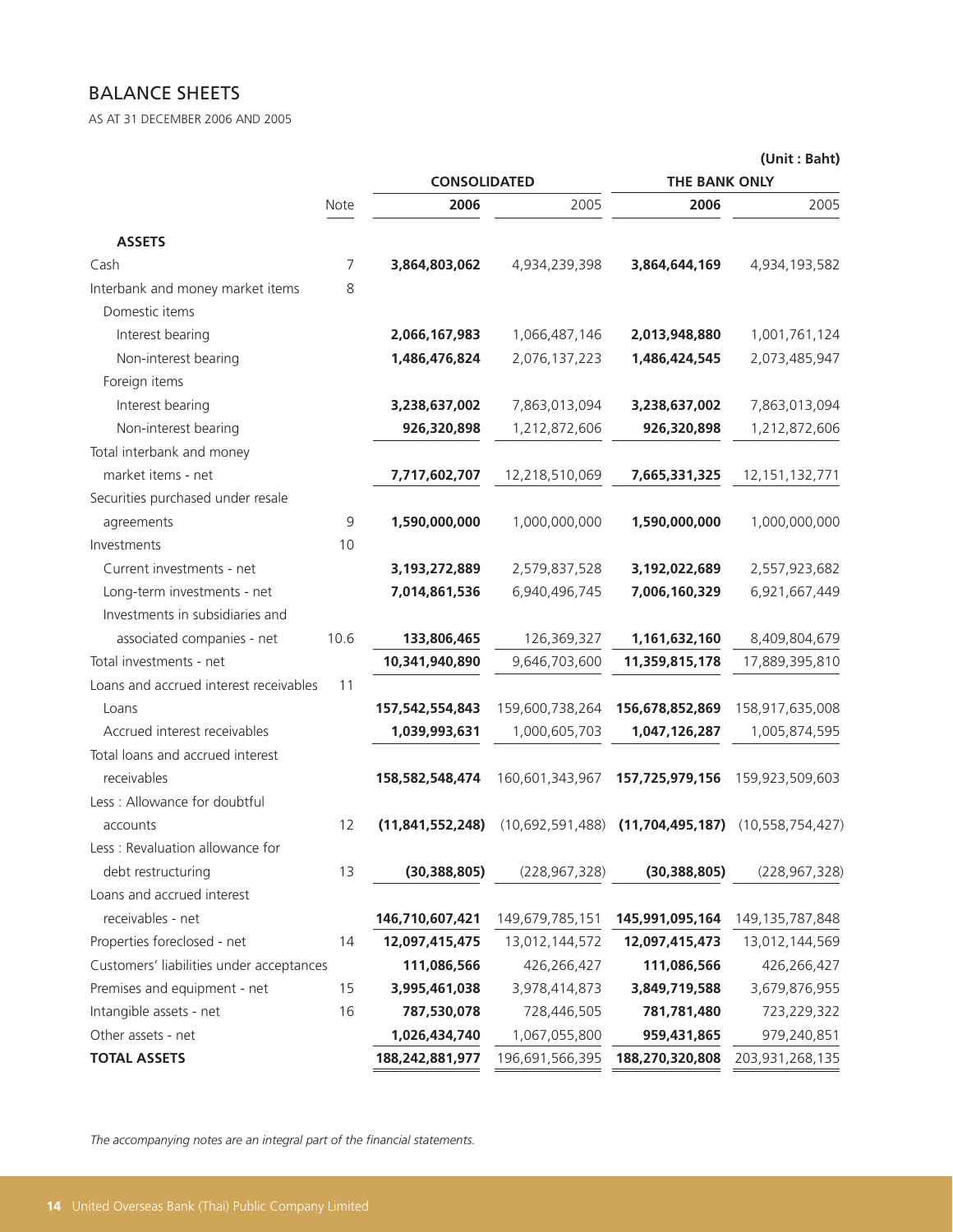# BALANCE SHEETS (Continued)

AS AT 31 DECEMBER 2006 AND 2005

|                                             |      |                     |                 |                      | (Unit: Baht)    |
|---------------------------------------------|------|---------------------|-----------------|----------------------|-----------------|
|                                             |      | <b>CONSOLIDATED</b> |                 | <b>THE BANK ONLY</b> |                 |
|                                             | Note | 2006                | 2005            | 2006                 | 2005            |
| <b>LIABILITIES AND SHAREHOLDERS' EQUITY</b> |      |                     |                 |                      |                 |
| Deposits                                    | 18   |                     |                 |                      |                 |
| Deposits in Baht                            |      | 148, 164, 397, 733  | 151,444,570,285 | 148,332,213,514      | 151,471,378,570 |
| Deposits in foreign currencies              |      | 1,310,393,140       | 1,336,086,301   | 1,310,393,140        | 1,336,086,301   |
| Total deposits                              |      | 149,474,790,873     | 152,780,656,586 | 149,642,606,654      | 152,807,464,871 |
| Interbank and money market items            | 19   |                     |                 |                      |                 |
| Domestic items                              |      |                     |                 |                      |                 |
| Interest bearing                            |      | 5,497,424,370       | 6,310,984,534   | 5,456,629,108        | 13,913,673,816  |
| Non-interest bearing                        |      | 327,209,028         | 400,825,048     | 327,214,028          | 403,355,229     |
| Foreign items                               |      |                     |                 |                      |                 |
| Interest bearing                            |      | 3,051,103           | 1,817,521,596   | 3,051,103            | 1,817,521,596   |
| Non-interest bearing                        |      | 726,373,272         | 978,242,225     | 726,373,272          | 978,242,225     |
| Total interbank and money market items      |      | 6,554,057,773       | 9,507,573,403   | 6,513,267,511        | 17,112,792,866  |
| Liabilities payable on demand               |      | 1,816,596,138       | 2,210,349,658   | 1,816,596,138        | 2,210,349,658   |
| Securities sold under repurchase            |      |                     |                 |                      |                 |
| agreements                                  | 20   |                     | 100,000,000     |                      | 100,000,000     |
| Borrowings                                  | 21   |                     |                 |                      |                 |
| Short-term borrowings                       |      | 1,996,797,683       | 3,103,210,000   | 2,046,797,683        | 2,873,210,000   |
| Long-term borrowings                        |      | 15,170,000          | 2,008,463,679   | 15,170,000           | 2,008,463,679   |
| Total borrowings                            |      | 2,011,967,683       | 5,111,673,679   | 2,061,967,683        | 4,881,673,679   |
| Bank's liabilities under acceptances        |      | 111,086,566         | 426,266,427     | 111,086,566          | 426,266,427     |
| Interest payable                            |      | 717,944,634         | 328,004,410     | 718,180,635          | 328,124,382     |
| Accrued expenses                            |      | 1,442,225,948       | 1,420,797,053   | 1,385,767,406        | 1,351,785,296   |
| Other liabilities                           | 22   | 1,805,676,962       | 1,398,333,837   | 1,736,712,032        | 1,311,035,654   |
| <b>TOTAL LIABILITIES</b>                    |      | 163,934,346,577     | 173,283,655,053 | 163,986,184,625      | 180,529,492,833 |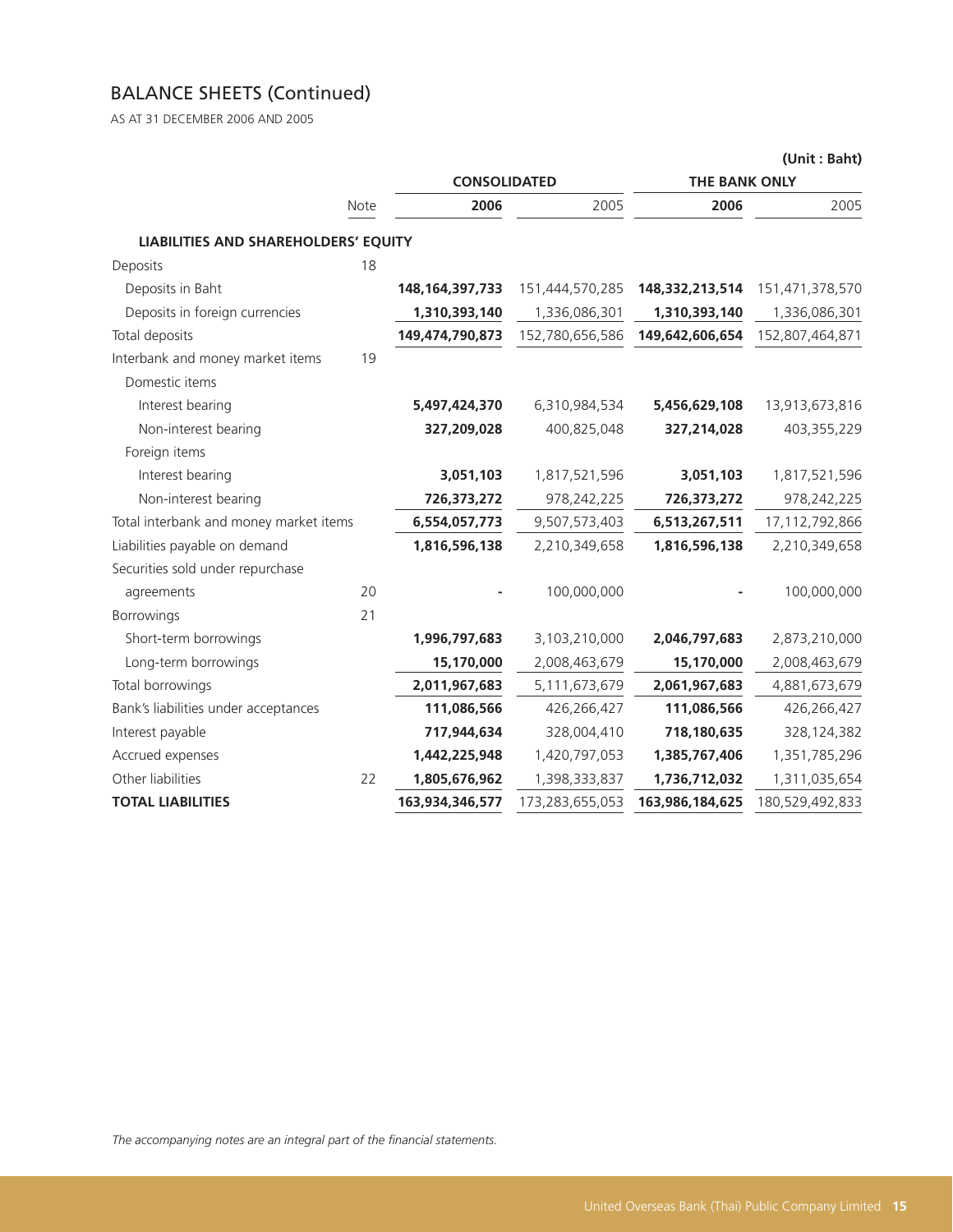# BALANCE SHEETS (Continued)

AS AT 31 DECEMBER 2006 AND 2005

|                                        |      |                     |                     |                      | (UIII). Daniy       |
|----------------------------------------|------|---------------------|---------------------|----------------------|---------------------|
|                                        |      | <b>CONSOLIDATED</b> |                     | <b>THE BANK ONLY</b> |                     |
|                                        | Note | 2006                | 2005                | 2006                 | 2005                |
| <b>SHAREHOLDERS' EQUITY</b>            |      |                     |                     |                      |                     |
| Share capital                          |      |                     |                     |                      |                     |
| Registered share capital               |      |                     |                     |                      |                     |
| 8,217,062,166 ordinary shares          |      |                     |                     |                      |                     |
| at par value of Baht 10 each           |      | 82,170,621,660      | 82,170,621,660      | 82,170,621,660       | 82,170,621,660      |
| Issued and fully paid-up share capital |      |                     |                     |                      |                     |
| 8,217,062,166 ordinary shares          |      |                     |                     |                      |                     |
| at par value of Baht 10 each           |      | 82,170,621,660      | 82,170,621,660      | 82,170,621,660       | 82,170,621,660      |
| Discount on share capital              |      | (25,661,349,235)    | (25,661,349,235)    | (25,661,349,235)     | (25,661,349,235)    |
| Revaluation surplus on fixed assets    |      | 1,056,108,003       | 740,810,478         | 1,056,108,003        | 740,810,478         |
| Revaluation surplus on investments     | 10.3 | 93,744,071          | 132, 139, 592       | 93,744,071           | 132,139,592         |
| Retained earnings (Deficits)           |      |                     |                     |                      |                     |
| Appropriated                           |      |                     |                     |                      |                     |
| Statutory reserve                      | 23   | 367,591,201         | 367,591,201         | 367,591,201          | 367,591,201         |
| Other reserve                          | 24   | 72,000,000          | 72,000,000          | 72,000,000           | 72,000,000          |
| Unappropriated (deficits)              |      | (33,814,579,517)    | (34, 420, 038, 394) | (33,814,579,517)     | (34, 420, 038, 394) |
| Equity attributable to the Bank's      |      |                     |                     |                      |                     |
| shareholders                           |      | 24,284,136,183      | 23,401,775,302      | 24,284,136,183       | 23,401,775,302      |
| Minority interests                     |      | 24,399,217          | 6,136,040           |                      |                     |
| <b>TOTAL SHAREHOLDERS' EQUITY</b>      |      | 24,308,535,400      | 23,407,911,342      | 24,284,136,183       | 23,401,775,302      |
| <b>TOTAL LIABILITIES AND</b>           |      |                     |                     |                      |                     |
| <b>SHAREHOLDERS' EQUITY</b>            |      | 188,242,881,977     | 196,691,566,395     | 188,270,320,808      | 203,931,268,135     |

**(Unit : Baht)**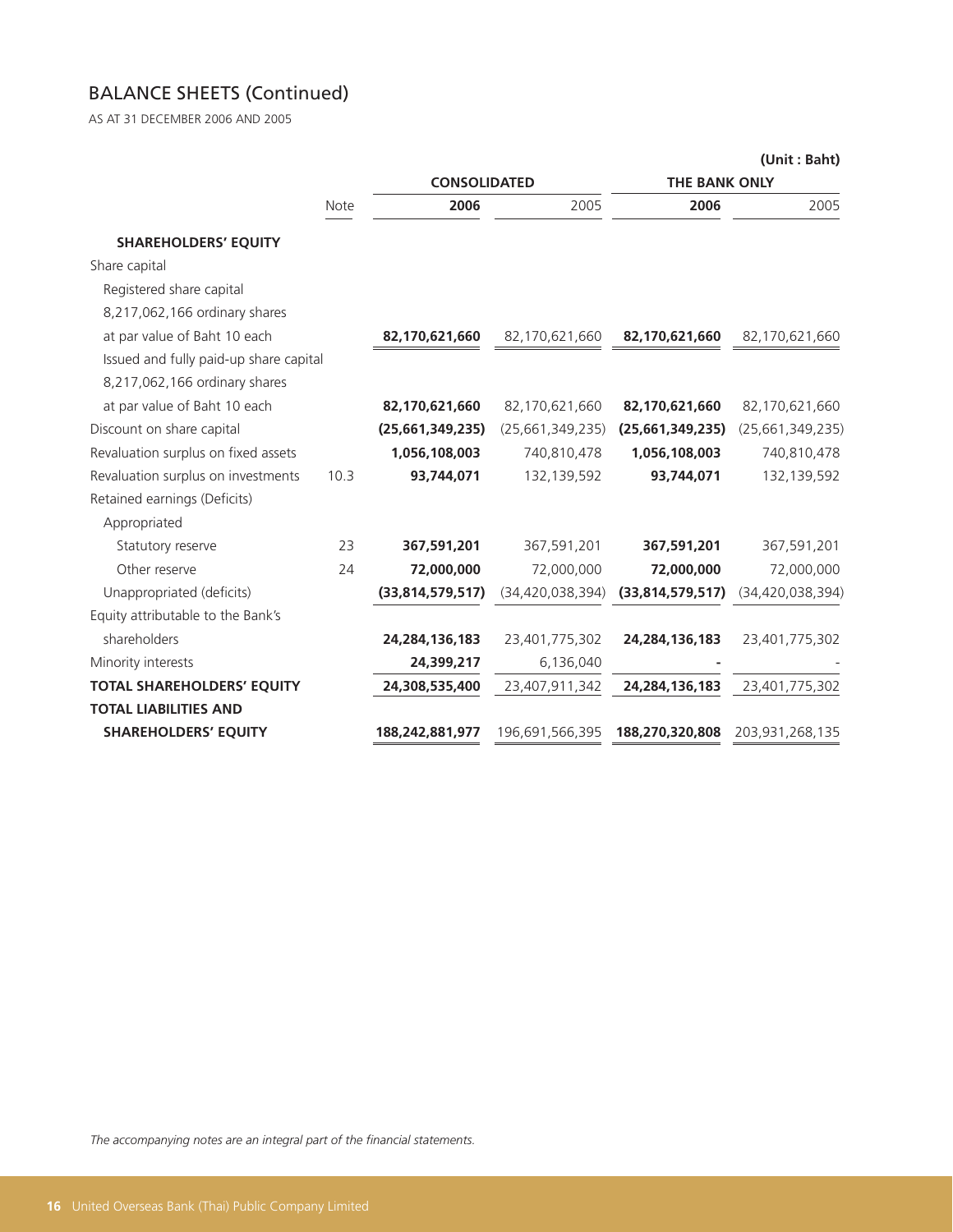# BALANCE SHEETS (Continued)

AS AT 31 DECEMBER 2006 AND 2005

|                                |             | <b>CONSOLIDATED</b> |                 | <b>THE BANK ONLY</b> |                 |
|--------------------------------|-------------|---------------------|-----------------|----------------------|-----------------|
|                                | <b>Note</b> | 2006                | 2005            | 2006                 | 2005            |
| <b>OFF-BALANCE SHEET ITEMS</b> | 28.1        |                     |                 |                      |                 |
| - CONTINGENCIES AND            |             |                     |                 |                      |                 |
| <b>COMMITMENTS</b>             |             |                     |                 |                      |                 |
| Avals to bills and quarantees  |             |                     |                 |                      |                 |
| of loans                       |             | 1,052,238,507       | 1,187,264,446   | 1,052,238,507        | 1,187,264,446   |
| Liabilities under unmatured    |             |                     |                 |                      |                 |
| import bills                   |             | 1,158,858,246       | 1,420,576,526   | 1.158.858.246        | 1,420,576,526   |
| Letters of credit              |             | 2,134,030,581       | 3,217,963,461   | 2,134,030,581        | 3,217,963,461   |
| Other contingencies and        |             |                     |                 |                      |                 |
| commitments                    |             | 123,266,106,836     | 123.168.041.117 | 123,266,106,836      | 123,168,041,117 |

 $\begin{picture}(130,10) \put(0,0){\line(1,0){155}} \put(15,0){\line(1,0){155}} \put(15,0){\line(1,0){155}} \put(15,0){\line(1,0){155}} \put(15,0){\line(1,0){155}} \put(15,0){\line(1,0){155}} \put(15,0){\line(1,0){155}} \put(15,0){\line(1,0){155}} \put(15,0){\line(1,0){155}} \put(15,0){\line(1,0){155}} \put(15,0){\line(1,0){155}}$ **12121911** 10000 (Wong Kim Choong) (Lee Tse Tiong)

President & Chief Executive Officer **Director & Senior Executive Vice President** 

**(Unit : Baht)**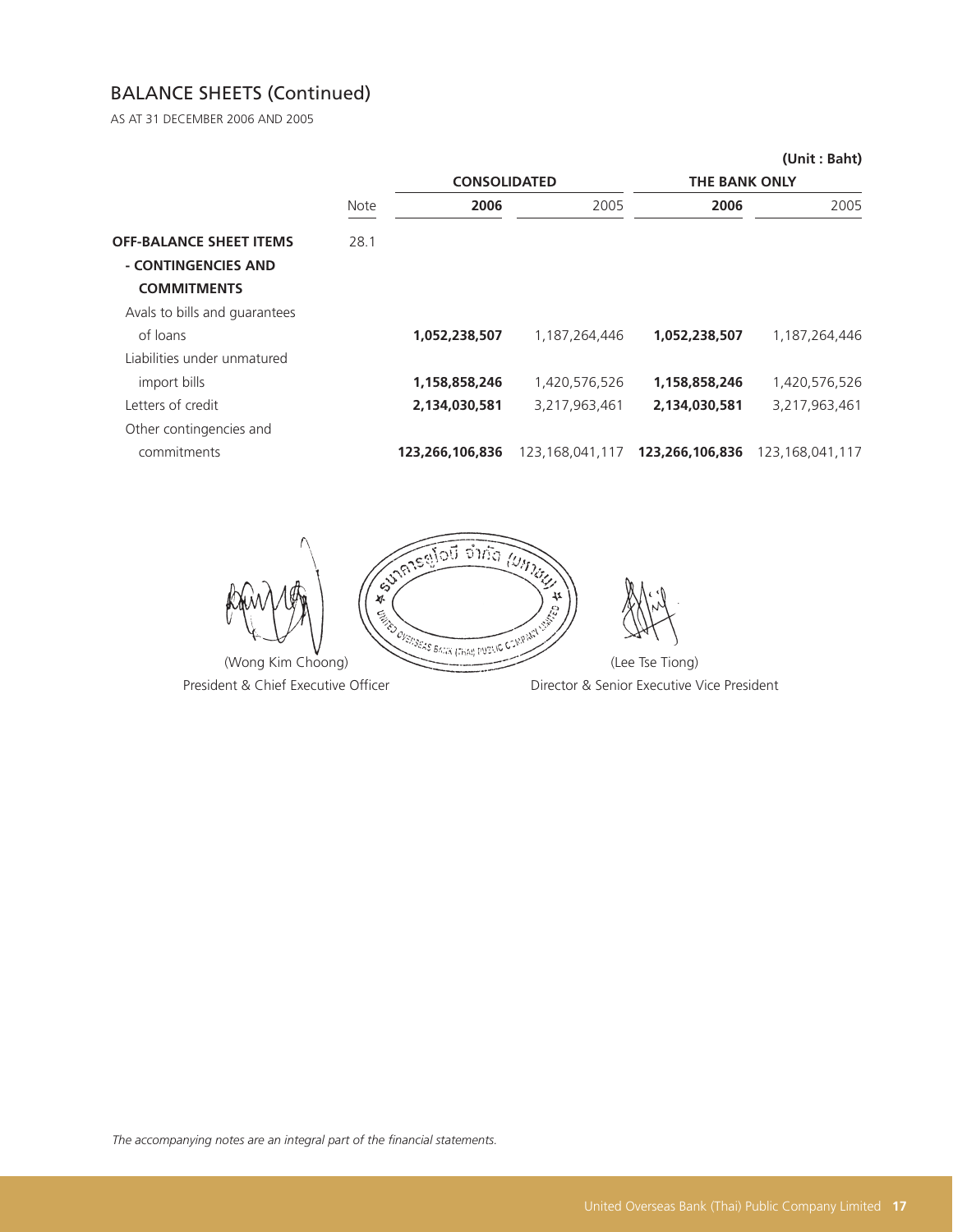# INCOME STATEMENTS

FOR THE YEARS ENDED 31 DECEMBER 2006 AND 2005

|                                    |      | <b>CONSOLIDATED</b> |                 | THE BANK ONLY   |                 |
|------------------------------------|------|---------------------|-----------------|-----------------|-----------------|
|                                    | Note | 2006                | 2005            | 2006            | 2005            |
| Interest and dividend income       |      |                     |                 |                 |                 |
| Loans                              |      | 9,245,218,179       | 5,228,483,511   | 9,316,911,119   | 5,265,385,702   |
| Interbank and money market items   |      | 419,477,489         | 500,902,379     | 416,745,156     | 498,499,798     |
| Hire purchase and financial lease  |      | 177,965,600         | 191,564,891     |                 |                 |
| Investments                        |      | 518,847,582         | 298,481,972     | 518,454,994     | 298,041,222     |
| Total interest and dividend income |      | 10,361,508,850      | 6,219,432,753   | 10,252,111,269  | 6,061,926,722   |
| Interest expenses                  |      |                     |                 |                 |                 |
| Deposits                           |      | 3,639,412,969       | 1,300,025,692   | 3,641,071,753   | 1,300,055,203   |
| Interbank and money market items   |      | 307,824,683         | 83,452,523      | 310,685,436     | 87,656,634      |
| Short-term borrowings              |      | 58,164,792          | 46,398,521      | 57,454,142      | 32,223,930      |
| Long-term borrowings               |      | 32,410,959          | 130,000,000     | 32,410,959      | 130,000,000     |
| Total interest expenses            |      | 4,037,813,403       | 1,559,876,736   | 4,041,622,290   | 1,549,935,767   |
| Net interest and dividend income   |      | 6,323,695,447       | 4,659,556,017   | 6,210,488,979   | 4,511,990,955   |
| Reversal of bad debts and doubtful |      |                     |                 |                 |                 |
| accounts (bad debts and doubtful   |      |                     |                 |                 |                 |
| accounts)                          |      | (1,985,212,188)     | 386,812,656     | (1,980,834,478) | 390,946,545     |
| Net earnings interest and dividend |      |                     |                 |                 |                 |
| after bad debts and doubtful       |      |                     |                 |                 |                 |
| accounts                           |      | 4,338,483,259       | 5,046,368,673   | 4,229,654,501   | 4,902,937,500   |
| Non-interest income                |      |                     |                 |                 |                 |
| Gains on investments               | 26   | 82,690,057          | 207,221,683     | 82,639,457      | 207,221,683     |
| Loss on impairment of securities   |      | (274, 915, 359)     | (1,741,207,353) | (274, 915, 359) | (1,741,207,353) |
| Share of profit (loss) from        |      |                     |                 |                 |                 |
| investments accounted for          |      |                     |                 |                 |                 |
| under equity method                |      | 12,922,328          | (8,035,160)     | 129,895,688     | 107,992,338     |
| Fees and service income            |      |                     |                 |                 |                 |
| Acceptances, avals and             |      |                     |                 |                 |                 |
| guarantees                         |      | 11,848,914          | 15,480,193      | 11,848,914      | 15,480,193      |
| Others                             |      | 1,727,345,305       | 1,607,802,316   | 1,579,553,541   | 1,455,726,022   |
| Gains on exchange                  |      | 425,113,272         | 438,608,847     | 425,113,272     | 438,608,847     |
| Gains (losses) on properties       |      |                     |                 |                 |                 |
| foreclosed                         | 27   | 91,821,581          | (144, 153, 991) | 90,038,704      | (150, 324, 085) |
| Rental income                      |      | 230,210,560         | 243,719,834     | 102,825,951     | 90,637,531      |
| Other income                       |      | 162,404,798         | 109,882,726     | 86,810,656      | 54,887,469      |
| Total non-interest income          |      | 2,469,441,456       | 729,319,095     | 2,233,810,824   | 479,022,645     |

**(Unit : Baht)**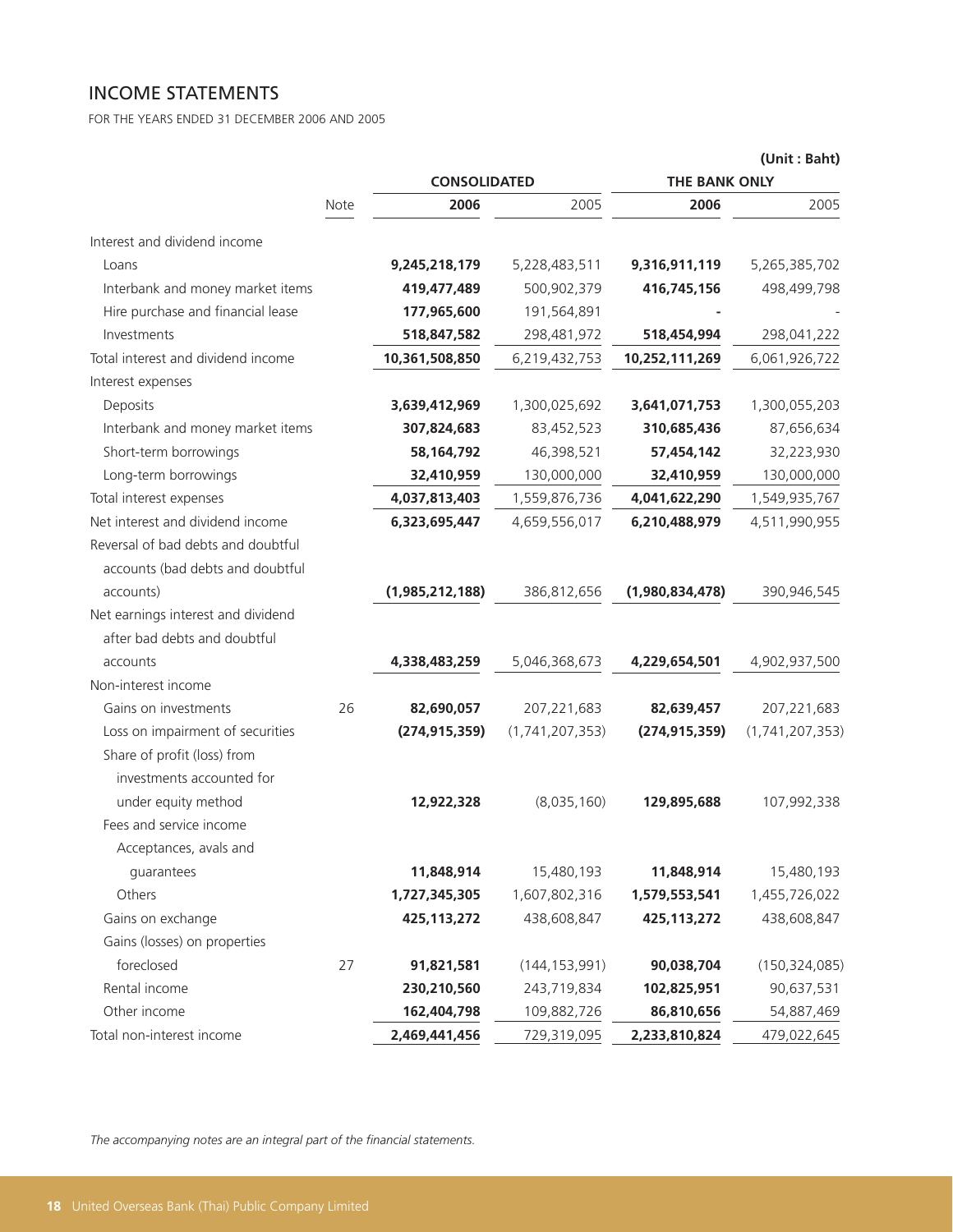# INCOME STATEMENTS (Continued)

FOR THE YEARS ENDED 31 DECEMBER 2006 AND 2005

|                                        |      | <b>CONSOLIDATED</b> |                 | THE BANK ONLY |                 |
|----------------------------------------|------|---------------------|-----------------|---------------|-----------------|
|                                        | Note | 2006                | 2005            | 2006          | 2005            |
| Non-interest expenses                  |      |                     |                 |               |                 |
| Personnel expenses                     |      | 2,409,988,493       | 1,665,355,743   | 2,290,090,250 | 1,556,274,786   |
| Premises and equipment expenses        |      | 1,086,029,694       | 1,113,477,970   | 937,161,490   | 937,920,715     |
| Taxes and duties                       |      | 452,267,776         | 252,122,549     | 450,906,084   | 250, 163, 824   |
| Fees and service expenses              |      | 754,465,728         | 378,093,689     | 740,607,301   | 363,577,069     |
| Directors' remuneration                | 32   | 10,100,000          | 6,960,000       | 8,775,000     | 6,795,000       |
| Payments to the Financial Institutions |      |                     |                 |               |                 |
| Development Fund                       |      | 613,537,598         | 535,196,549     | 613,537,598   | 535,196,549     |
| Reversal of loss on diminution assets  |      | (631, 600)          | (254, 515, 809) | (631, 600)    | (257, 582, 489) |
| Integration expenses                   |      |                     | 384,358,111     |               | 384,358,111     |
| Other expenses                         |      | 868,020,946         | 721,063,780     | 821,842,618   | 651,735,787     |
| Total non-interest expenses            |      | 6,193,778,635       | 4,802,112,582   | 5,862,288,741 | 4,428,439,352   |
| Income before income tax and           |      |                     |                 |               |                 |
| minority interests                     |      | 614,146,080         | 973,575,186     | 601,176,584   | 953,520,793     |
| Income tax                             | 33   | 13,456,145          | 20,168,527      |               |                 |
| Income before minority interests       |      | 600,689,935         | 953,406,659     | 601,176,584   | 953,520,793     |
| Losses in subsidiaries in respect of   |      |                     |                 |               |                 |
| minority shareholders                  |      | 486,649             | 114,134         |               |                 |
| Net income for the years               |      | 601,176,584         | 953,520,793     | 601,176,584   | 953,520,793     |
| <b>Basic earnings per share</b>        | 34   |                     |                 |               |                 |
| <b>Net income</b>                      |      | 0.07                | 0.17            | 0.07          | 0.17            |

# **(Unit : Baht)**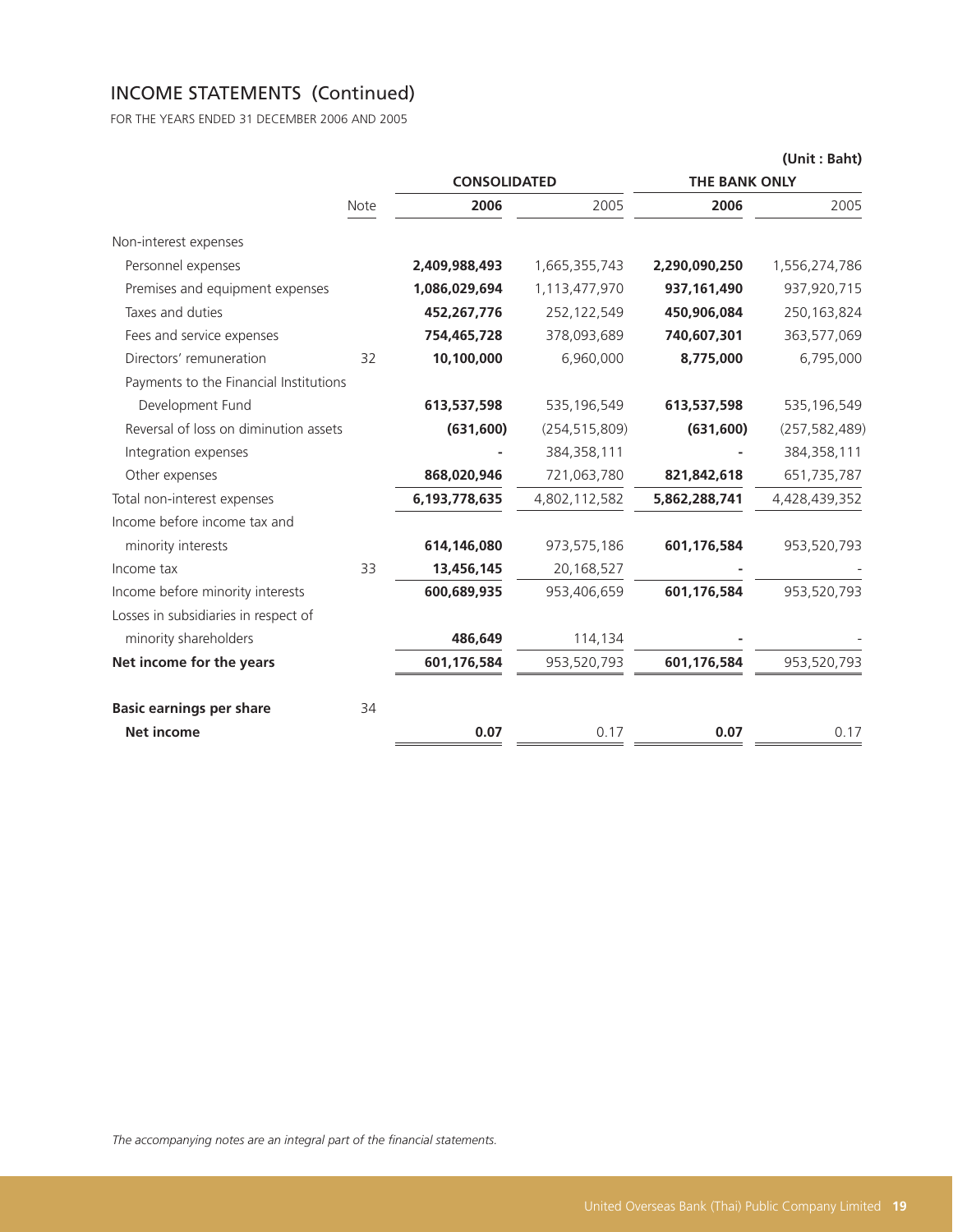|                                                     |                       |                                 |               |                                             | <b>CONSOLIDATED</b>            |             |                                         |            | (Unit: Baht)       |
|-----------------------------------------------------|-----------------------|---------------------------------|---------------|---------------------------------------------|--------------------------------|-------------|-----------------------------------------|------------|--------------------|
|                                                     |                       |                                 |               |                                             | Unrealised                     |             |                                         |            |                    |
|                                                     | Issued and<br>paid-up | Discount<br>on share            | Revaluation   | Revaluation<br>surplus on surplus (deficit) | losses on cash<br>flow hedging |             | Retained earnings<br>(Deficits)         | Minority   |                    |
|                                                     | share capital         | capital                         | fixed assets  | on investments                              |                                |             | instruments Appropriated Unappropriated | interests  | Total              |
| Beginning balance as of 1 January 2005              | 50,954,467,130        | (11, 145, 837, 378)             | 745,416,749   | 466,633,784                                 | (6, 737, 609)                  | 439,591,201 | (26, 218, 519, 995)                     |            | 15,235,013,882     |
| Amortisation of revaluation surplus on fixed assets |                       |                                 | (4,606,271)   |                                             |                                |             | 4,172,750                               |            | (433, 521)         |
| Revaluation deficits on investments                 |                       |                                 |               | (334, 494, 192)                             |                                |             |                                         |            | (334, 494, 192)    |
| Unrealised gains on cash flow hedging instruments   |                       |                                 |               |                                             | 6,737,609                      |             |                                         |            | 6,737,609          |
| Gains (losses) not yet recognised in the statements |                       |                                 |               |                                             |                                |             |                                         |            |                    |
| of income                                           | 50,954,467,130        | (11, 145, 837, 378)             | 740,810,478   | 132, 139, 592                               |                                | 439,591,201 | (26, 214, 347, 245)                     |            | 14,906,823,778     |
| Net income for the year                             |                       |                                 |               |                                             |                                |             | 953,520,793                             | (114, 134) | 953,406,659        |
| Increased in share capital                          | 31,216,154,530        | ,515,511,857)<br>(14,           |               |                                             |                                |             |                                         |            | 16,700,642,673     |
| Merger adjustment                                   |                       |                                 |               |                                             |                                |             | (9, 159, 211, 942)                      |            | (9, 159, 211, 942) |
| Minority interests                                  |                       |                                 |               |                                             |                                |             |                                         | 6,250,174  | 6,250,174          |
| Ending balance as of 31 December 2005               | 82,170,621,660        | 661,349,235)<br>(25,            | 740,810,478   | 132, 139, 592                               |                                | 439,591,201 | (34,420,038,394)                        | 6,136,040  | 23,407,911,342     |
| Revaluation surplus on fixed assets                 |                       |                                 | 319,579,818   |                                             |                                |             |                                         |            | 319,579,818        |
| Amortisation of revaluation surplus on fixed assets |                       |                                 | (4,282,293)   |                                             |                                |             | 4,282,293                               |            |                    |
| Revaluation deficits on investments                 |                       |                                 |               | (38, 395, 521)                              |                                |             |                                         |            | (38, 395, 521)     |
| Gains (losses) not yet recognised in the statements |                       |                                 |               |                                             |                                |             |                                         |            |                    |
| of income                                           | 82,170,621,660        | ,661,349,235)<br>(25)           | 1,056,108,003 | 93,744,071                                  |                                |             | 439,591,201 (34,415,756,101)            | 6,136,040  | 23,689,095,639     |
| Minority interests                                  |                       |                                 |               |                                             |                                |             |                                         | 18,749,826 | 18,749,826         |
| Net income for the year                             |                       |                                 |               |                                             |                                |             | 601,176,584                             | (486, 649) | 600,689,935        |
| Ending balance as of 31 December 2006               | 82,170,621,660        | ,661,349,235)<br>$\frac{25}{2}$ | 1,056,108,003 | 93,744,071                                  |                                | 439,591,201 | (33, 814, 579, 517)                     | 24,399,217 | 24,308,535,400     |

The accompanying notes are an integral part of the financial statements. *The accompanying notes are an integral part of the financial statements.*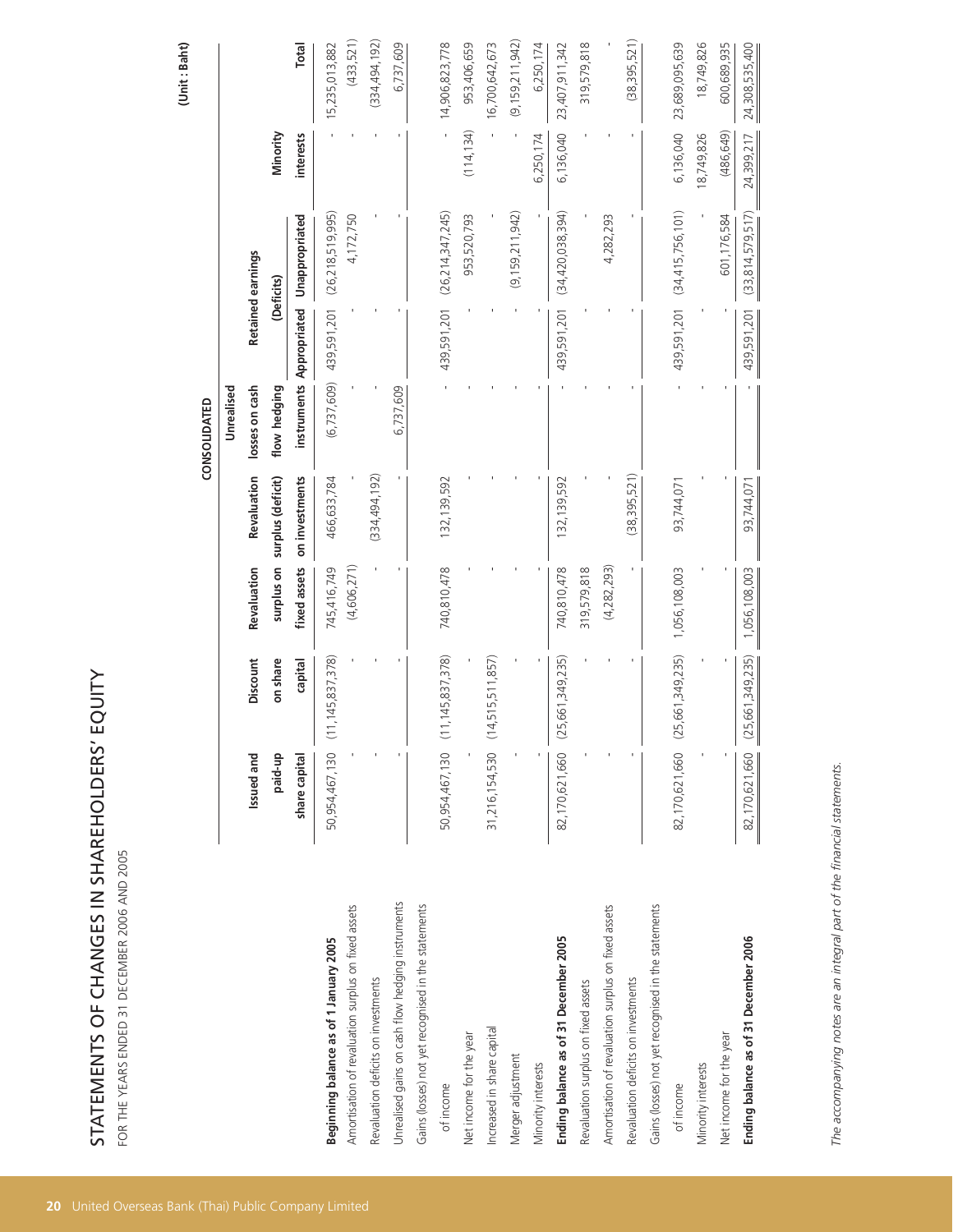|                                                     |                |                     |               |                   |                |             |                                             | (Unit:Baht)        |
|-----------------------------------------------------|----------------|---------------------|---------------|-------------------|----------------|-------------|---------------------------------------------|--------------------|
|                                                     |                |                     |               | THE BANK ONLY     |                |             |                                             |                    |
|                                                     |                |                     |               |                   | Unrealised     |             |                                             |                    |
|                                                     | Issued and     | Discount            | Revaluation   | Revaluation       | losses on cash |             | Retained earnings                           |                    |
|                                                     | paid-up        | on share            | surplus on    | surplus (deficit) | flow hedging   |             | (Deficits)                                  |                    |
|                                                     | share capital  | capital             | fixed assets  | on investments    |                |             | instruments Appropriated Unappropriated     | Total              |
| Beginning balance as of 1 January 2005              | 50,954,467,130 | (11, 145, 837, 378) | 745,416,749   | 466,633,784       | (6,737,609)    | 439,591,201 | $(26,218,519,995)$ $15,235,013,882$         |                    |
| Amortisation of revaluation surplus on fixed assets |                |                     | (4,606,271)   |                   |                |             | 4,172,750                                   | (433,521)          |
| Revaluation deficits on investments                 |                |                     |               | (334, 494, 192)   |                |             |                                             | (334,494,192)      |
| Unrealised gains on cash flow hedging instruments   |                |                     |               |                   | 6,737,609      |             |                                             | 6,737,609          |
| Gains (losses) not yet recognised in the statements |                |                     |               |                   |                |             |                                             |                    |
| of income                                           | 50,954,467,130 | (11, 145, 837, 378) | 740,810,478   | 132, 139, 592     |                | 439,591,201 | $(26, 214, 347, 245)$ 14,906,823,778        |                    |
| Net income for the year                             |                |                     |               |                   |                |             | 953,520,793                                 | 953,520,793        |
| Increased in share capital                          | 31,216,154,530 | (14, 515, 511, 857) |               |                   |                |             |                                             | 16,700,642,673     |
| Merger adjustment                                   |                |                     |               |                   |                |             | (9, 159, 211, 942)                          | (9, 159, 211, 942) |
| Ending balance as of 31 December 2005               | 82,170,621,660 | (25, 661, 349, 235) | 740,810,478   | 132, 139, 592     |                | 439,591,201 | $(34, 420, 038, 394)$ 23, 401, 775, 302     |                    |
| Revaluation surplus on fixed assets                 |                |                     | 319,579,818   |                   |                |             |                                             | 319,579,818        |
| Amortisation of revaluation surplus on fixed assets |                |                     | (4,282,293)   |                   |                |             | 4,282,293                                   |                    |
| Revaluation deficits on investments                 |                |                     |               | (38, 395, 521)    |                |             |                                             | (38, 395, 521)     |
| Gains (losses) not yet recognised in the statements |                |                     |               |                   |                |             |                                             |                    |
| of income                                           | 82,170,621,660 | (25, 661, 349, 235) | 1,056,108,003 | 93,744,071        |                |             | 439,591,201 (34,415,756,101) 23,682,959,599 |                    |
| Net income for the year                             |                |                     |               |                   |                |             | 601,176,584                                 | 601,176,584        |
| Ending balance as of 31 December 2006               | 82,170,621,660 | (25, 661, 349, 235) | 1,056,108,003 | 93,744,071        |                | 439,591,201 | (33,814,579,517)                            | 24,284,136,183     |

STATEMENTS OF CHANGES IN SHAREHOLDERS' EQUITY STATEMENTS OF CHANGES IN SHAREHOLDERS' EQUITY

FOR THE YEARS ENDED 31 DECEMBER 2006 AND 2005 FOR THE YEARS ENDED 31 DECEMBER 2006 AND 2005

The accompanying notes are an integral part of the financial statements. *The accompanying notes are an integral part of the financial statements.*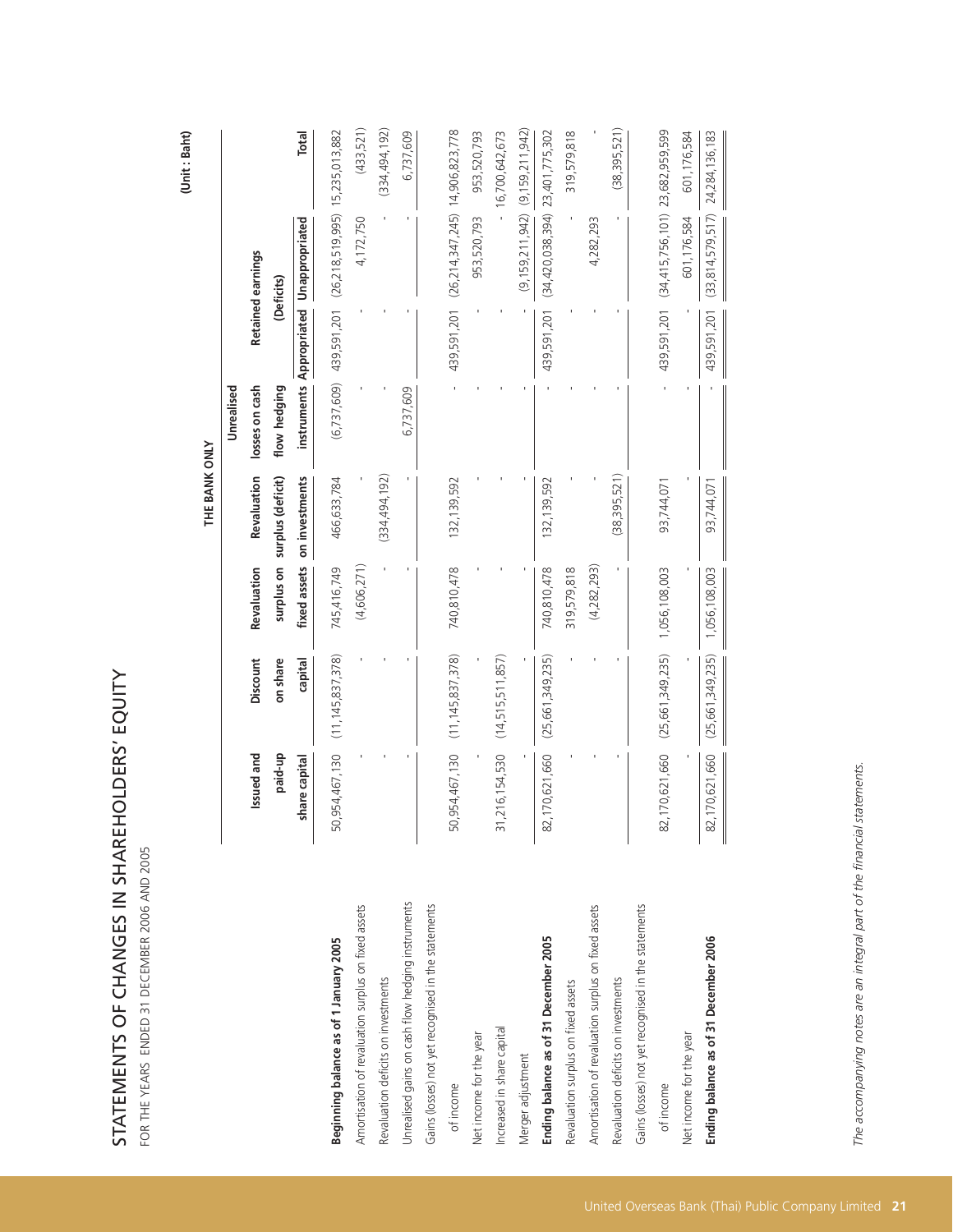# STATEMENTS OF CASH FLOWS

FOR THE YEARS ENDED 31 DECEMBER 2006 AND 2005

|                                                   | <b>CONSOLIDATED</b> |                 | <b>THE BANK ONLY</b> | (Unit: Baht)    |
|---------------------------------------------------|---------------------|-----------------|----------------------|-----------------|
|                                                   | 2006                | 2005            | 2006                 | 2005            |
| <b>CASH FLOWS FROM OPERATING ACTIVITIES</b>       |                     |                 |                      |                 |
| Net income for the years                          | 601,176,584         | 953,520,793     | 601,176,584          | 953,520,793     |
| Adjustments to reconcile net income to net        |                     |                 |                      |                 |
| cash provided by (used in) operating activities : |                     |                 |                      |                 |
| Losses in subsidiaries in respect of minority     |                     |                 |                      |                 |
| shareholders                                      | (486, 649)          | (114, 134)      |                      |                 |
| Share of (profits) losses of subsidiaries         |                     |                 |                      |                 |
| and associated companies accounted                |                     |                 |                      |                 |
| for under equity method                           | (12, 922, 328)      | 8,035,160       | (129, 895, 688)      | (107, 992, 338) |
| Depreciation                                      | 453,394,342         | 341,238,501     | 327,130,256          | 160,251,138     |
| Amortisation and losses on assets written off     | 105,673,705         | 254,305,066     | 105,689,524          | 207,461,114     |
| Amortisation of goodwill                          | 1,654,767           | 1,654,767       |                      |                 |
| Unrealised losses (gains) on revaluation          |                     |                 |                      |                 |
| of investments                                    | 2,838,353           | (7, 792, 962)   | 2,838,353            | (7, 792, 962)   |
| Losses on impairment of investments               | 274,915,359         | 1,741,207,353   | 274,915,359          | 1,741,207,353   |
| Bad debt and doubtful accounts (reversal)         |                     |                 |                      |                 |
| - loans and accrued interest receivables          | 2,459,583,411       | (148, 902, 980) | 2,456,363,411        | (153, 256, 535) |
| Reversal of doubtful accounts - other assets      |                     | (248, 676, 811) |                      | (251, 743, 492) |
| Reversal on impairment of assets                  | (75, 371, 791)      |                 | (75, 371, 791)       |                 |
| Interest income recognised by amortisation        |                     |                 |                      |                 |
| of revaluation allowance from debt                |                     |                 |                      |                 |
| restructuring                                     | (3, 156, 936)       | (5,953,427)     | (3, 156, 936)        | (5,953,427)     |
| Losses on impairment of properties foreclosed     | 208,281,745         | 312,146,655     | 209,674,864          | 312,146,657     |
| Gains on disposal of investments                  | (47, 349, 823)      | (177,063,634)   | (47, 299, 223)       | (177,063,634)   |
| Gains on disposal of premises and equipment       | (76, 614, 620)      | (6,961,935)     | (17, 256, 848)       | (6,961,935)     |
| Gains on exchange                                 | (220, 655, 469)     | (4,068,171)     | (220, 655, 469)      | (4,068,171)     |
| Amortisation of premium (discount) on             |                     |                 |                      |                 |
| long-term investments - net                       | (3,795,415)         | 49,808,284      | (3,725,827)          | 49,808,284      |
| Amortisation of prepaid interest expenses         | 7,569,010           | 506,897         | 7,569,010            | 506,897         |
| (Decrease) increase in interest and dividend      |                     |                 |                      |                 |
| income receivables                                | (102, 347, 017)     | 45,251,361      | (103, 415, 410)      | 43,009,139      |
| Increase in accrued other income                  | (9,935,915)         | (39, 458, 429)  | (17, 827, 962)       | (1,962,693)     |
| Increase (decrease) in accrued interest           |                     |                 |                      |                 |
| expenses                                          | 390,008,325         | (232, 767, 184) | 390, 124, 354        | (231, 938, 453) |
| Increase in accrued other expenses                | 21,428,895          | 179,169,555     | 33,982,110           | 174,062,234     |
| Net cash flows from operating activities          |                     |                 |                      |                 |
| before changes in operating assets and            |                     |                 |                      |                 |
| liabilities                                       | 3,973,888,533       | 3,015,084,725   | 3,790,858,671        | 2,693,239,969   |
|                                                   |                     |                 |                      |                 |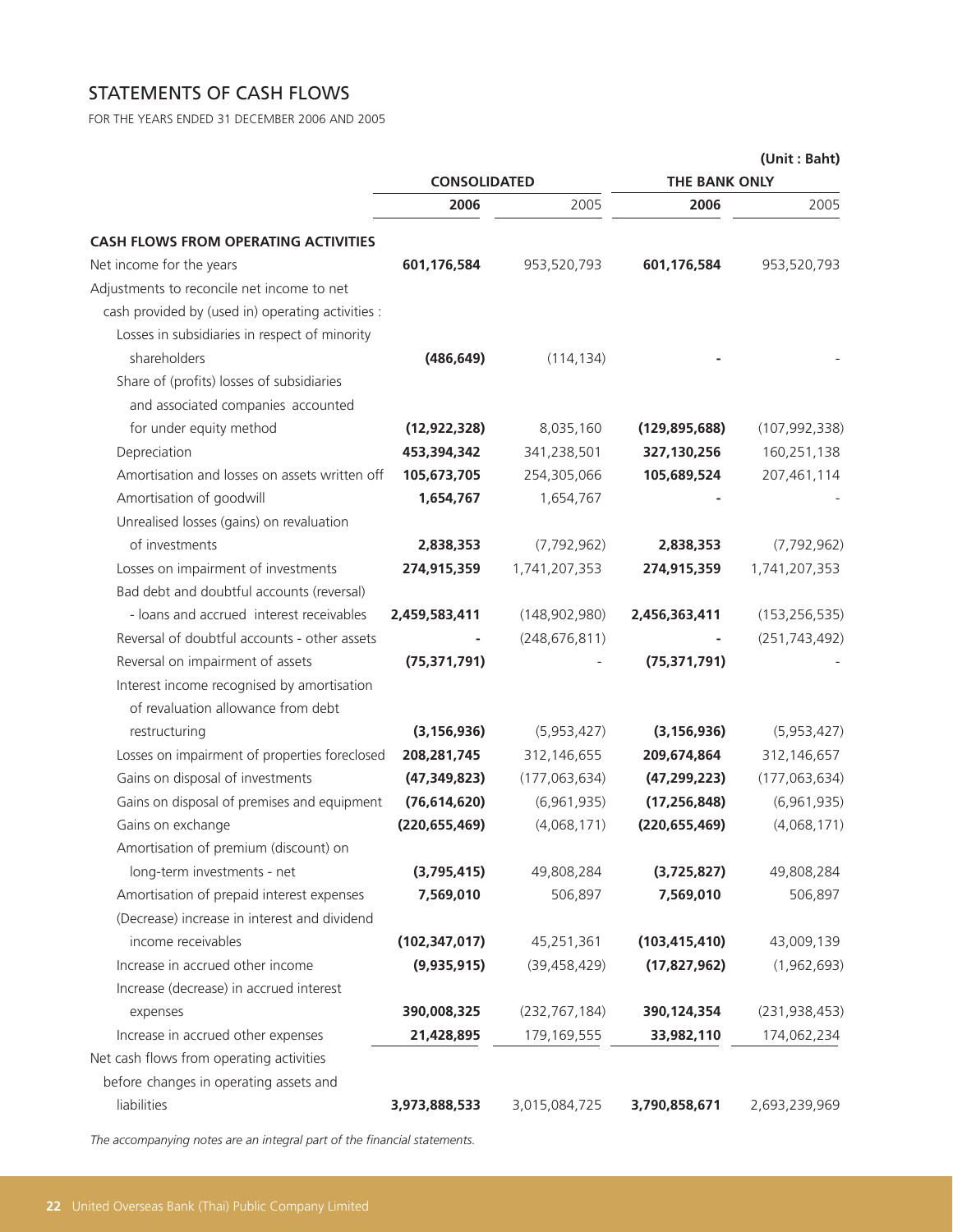# STATEMENTS OF CASH FLOWS (Continued)

FOR THE YEARS ENDED 31 DECEMBER 2006 AND 2005

| <b>CONSOLIDATED</b><br>THE BANK ONLY<br>2006<br>2005<br>2006<br>2005<br>Interbank and money market items<br>4,440,909,920<br>4,451,695,545<br>4,539,458,875<br>4,436,589,629<br>Securities purchased under resale<br>(590,000,000)<br>7,400,000,000<br>(590,000,000)<br>7,400,000,000<br>agreements<br>Investment in securities for trading<br>(1,930,019,982)<br>889,931,577<br>(1,930,019,982)<br>385,835,332<br>(4, 105, 967, 786)<br>577,553,844<br>(4,292,000,377)<br>Loans<br>909,272,746<br>Properties foreclosed<br>831,598,361<br>913,111,997<br>825,375,537<br>Other assets<br>261,415,852<br>398,042,880<br>260,983,379<br>383,902,731<br>Increase (decrease) in operating liabilities<br>Deposits<br>(3,260,353,603)<br>(17, 119, 112, 357)<br>(3, 119, 346, 107)<br>(2,950,436,330)<br>(10, 596, 446, 055)<br>Interbank and money market items<br>2,601,200,652<br>2,770,946,877<br>Liabilities payable on demand<br>(392, 504, 150)<br>108,802,020<br>(392, 504, 150)<br>108,802,020<br>Securities sold under repurchase<br>(100,000,000)<br>(100,000,000)<br>(100,000,000)<br>(100,000,000)<br>agreements<br>Short-term borrowings<br>(1, 106, 412, 317)<br>1,650,827,641<br>(826, 412, 317)<br>1,921,327,641<br>Other liabilities<br>452,759,656<br>(550, 994, 094)<br>468,383,825<br>(474, 107, 465)<br>Net cash provided by (used in) operating<br>activities<br>164,093,925<br>(496, 673, 371)<br>(7,072,064,374)<br>(606, 382, 523)<br><b>CASH FLOWS FROM INVESTING ACTIVITIES</b><br>Proceeds from sales of investments<br>5,094,663,733<br>9,282,227,184<br>5,062,597,545<br>9,277,176,082<br>Cash paid for investments in subsidiary<br>(16,700,642,673)<br>(16,700,642,673)<br>Cash paid for investments<br>(4, 126, 526, 388)<br>(7,532,673,323)<br>(7, 541, 046, 199)<br>(4, 182, 776, 563)<br>Capital refunded from subsidiary<br>7,429,987,457<br>Dividend received from investment in<br>associated company<br>11,044,518<br>2,644,462<br>11,044,518<br>2,644,462<br>599,085,005<br>599,085,005<br>Cash received from merger<br>Proceeds from sales of premises and<br>21,605,022<br>11,429,364<br>equipment<br>117, 155, 158<br>10,350,957<br>Purchases of premises and equipment<br>(189, 364, 113)<br>(253, 710, 042)<br>(195, 443, 105)<br>(382,062,046) |                                         |  | (Unit: Baht) |
|-------------------------------------------------------------------------------------------------------------------------------------------------------------------------------------------------------------------------------------------------------------------------------------------------------------------------------------------------------------------------------------------------------------------------------------------------------------------------------------------------------------------------------------------------------------------------------------------------------------------------------------------------------------------------------------------------------------------------------------------------------------------------------------------------------------------------------------------------------------------------------------------------------------------------------------------------------------------------------------------------------------------------------------------------------------------------------------------------------------------------------------------------------------------------------------------------------------------------------------------------------------------------------------------------------------------------------------------------------------------------------------------------------------------------------------------------------------------------------------------------------------------------------------------------------------------------------------------------------------------------------------------------------------------------------------------------------------------------------------------------------------------------------------------------------------------------------------------------------------------------------------------------------------------------------------------------------------------------------------------------------------------------------------------------------------------------------------------------------------------------------------------------------------------------------------------------------------------------------------------------------------------------------------------|-----------------------------------------|--|--------------|
| 889,931,577<br>(17, 136, 121, 283)                                                                                                                                                                                                                                                                                                                                                                                                                                                                                                                                                                                                                                                                                                                                                                                                                                                                                                                                                                                                                                                                                                                                                                                                                                                                                                                                                                                                                                                                                                                                                                                                                                                                                                                                                                                                                                                                                                                                                                                                                                                                                                                                                                                                                                                        |                                         |  |              |
|                                                                                                                                                                                                                                                                                                                                                                                                                                                                                                                                                                                                                                                                                                                                                                                                                                                                                                                                                                                                                                                                                                                                                                                                                                                                                                                                                                                                                                                                                                                                                                                                                                                                                                                                                                                                                                                                                                                                                                                                                                                                                                                                                                                                                                                                                           |                                         |  |              |
|                                                                                                                                                                                                                                                                                                                                                                                                                                                                                                                                                                                                                                                                                                                                                                                                                                                                                                                                                                                                                                                                                                                                                                                                                                                                                                                                                                                                                                                                                                                                                                                                                                                                                                                                                                                                                                                                                                                                                                                                                                                                                                                                                                                                                                                                                           | (Increase) decrease in operating assets |  |              |
|                                                                                                                                                                                                                                                                                                                                                                                                                                                                                                                                                                                                                                                                                                                                                                                                                                                                                                                                                                                                                                                                                                                                                                                                                                                                                                                                                                                                                                                                                                                                                                                                                                                                                                                                                                                                                                                                                                                                                                                                                                                                                                                                                                                                                                                                                           |                                         |  |              |
|                                                                                                                                                                                                                                                                                                                                                                                                                                                                                                                                                                                                                                                                                                                                                                                                                                                                                                                                                                                                                                                                                                                                                                                                                                                                                                                                                                                                                                                                                                                                                                                                                                                                                                                                                                                                                                                                                                                                                                                                                                                                                                                                                                                                                                                                                           |                                         |  |              |
|                                                                                                                                                                                                                                                                                                                                                                                                                                                                                                                                                                                                                                                                                                                                                                                                                                                                                                                                                                                                                                                                                                                                                                                                                                                                                                                                                                                                                                                                                                                                                                                                                                                                                                                                                                                                                                                                                                                                                                                                                                                                                                                                                                                                                                                                                           |                                         |  |              |
|                                                                                                                                                                                                                                                                                                                                                                                                                                                                                                                                                                                                                                                                                                                                                                                                                                                                                                                                                                                                                                                                                                                                                                                                                                                                                                                                                                                                                                                                                                                                                                                                                                                                                                                                                                                                                                                                                                                                                                                                                                                                                                                                                                                                                                                                                           |                                         |  |              |
|                                                                                                                                                                                                                                                                                                                                                                                                                                                                                                                                                                                                                                                                                                                                                                                                                                                                                                                                                                                                                                                                                                                                                                                                                                                                                                                                                                                                                                                                                                                                                                                                                                                                                                                                                                                                                                                                                                                                                                                                                                                                                                                                                                                                                                                                                           |                                         |  |              |
|                                                                                                                                                                                                                                                                                                                                                                                                                                                                                                                                                                                                                                                                                                                                                                                                                                                                                                                                                                                                                                                                                                                                                                                                                                                                                                                                                                                                                                                                                                                                                                                                                                                                                                                                                                                                                                                                                                                                                                                                                                                                                                                                                                                                                                                                                           |                                         |  |              |
|                                                                                                                                                                                                                                                                                                                                                                                                                                                                                                                                                                                                                                                                                                                                                                                                                                                                                                                                                                                                                                                                                                                                                                                                                                                                                                                                                                                                                                                                                                                                                                                                                                                                                                                                                                                                                                                                                                                                                                                                                                                                                                                                                                                                                                                                                           |                                         |  |              |
|                                                                                                                                                                                                                                                                                                                                                                                                                                                                                                                                                                                                                                                                                                                                                                                                                                                                                                                                                                                                                                                                                                                                                                                                                                                                                                                                                                                                                                                                                                                                                                                                                                                                                                                                                                                                                                                                                                                                                                                                                                                                                                                                                                                                                                                                                           |                                         |  |              |
|                                                                                                                                                                                                                                                                                                                                                                                                                                                                                                                                                                                                                                                                                                                                                                                                                                                                                                                                                                                                                                                                                                                                                                                                                                                                                                                                                                                                                                                                                                                                                                                                                                                                                                                                                                                                                                                                                                                                                                                                                                                                                                                                                                                                                                                                                           |                                         |  |              |
|                                                                                                                                                                                                                                                                                                                                                                                                                                                                                                                                                                                                                                                                                                                                                                                                                                                                                                                                                                                                                                                                                                                                                                                                                                                                                                                                                                                                                                                                                                                                                                                                                                                                                                                                                                                                                                                                                                                                                                                                                                                                                                                                                                                                                                                                                           |                                         |  |              |
|                                                                                                                                                                                                                                                                                                                                                                                                                                                                                                                                                                                                                                                                                                                                                                                                                                                                                                                                                                                                                                                                                                                                                                                                                                                                                                                                                                                                                                                                                                                                                                                                                                                                                                                                                                                                                                                                                                                                                                                                                                                                                                                                                                                                                                                                                           |                                         |  |              |
|                                                                                                                                                                                                                                                                                                                                                                                                                                                                                                                                                                                                                                                                                                                                                                                                                                                                                                                                                                                                                                                                                                                                                                                                                                                                                                                                                                                                                                                                                                                                                                                                                                                                                                                                                                                                                                                                                                                                                                                                                                                                                                                                                                                                                                                                                           |                                         |  |              |
|                                                                                                                                                                                                                                                                                                                                                                                                                                                                                                                                                                                                                                                                                                                                                                                                                                                                                                                                                                                                                                                                                                                                                                                                                                                                                                                                                                                                                                                                                                                                                                                                                                                                                                                                                                                                                                                                                                                                                                                                                                                                                                                                                                                                                                                                                           |                                         |  |              |
|                                                                                                                                                                                                                                                                                                                                                                                                                                                                                                                                                                                                                                                                                                                                                                                                                                                                                                                                                                                                                                                                                                                                                                                                                                                                                                                                                                                                                                                                                                                                                                                                                                                                                                                                                                                                                                                                                                                                                                                                                                                                                                                                                                                                                                                                                           |                                         |  |              |
|                                                                                                                                                                                                                                                                                                                                                                                                                                                                                                                                                                                                                                                                                                                                                                                                                                                                                                                                                                                                                                                                                                                                                                                                                                                                                                                                                                                                                                                                                                                                                                                                                                                                                                                                                                                                                                                                                                                                                                                                                                                                                                                                                                                                                                                                                           |                                         |  |              |
|                                                                                                                                                                                                                                                                                                                                                                                                                                                                                                                                                                                                                                                                                                                                                                                                                                                                                                                                                                                                                                                                                                                                                                                                                                                                                                                                                                                                                                                                                                                                                                                                                                                                                                                                                                                                                                                                                                                                                                                                                                                                                                                                                                                                                                                                                           |                                         |  |              |
|                                                                                                                                                                                                                                                                                                                                                                                                                                                                                                                                                                                                                                                                                                                                                                                                                                                                                                                                                                                                                                                                                                                                                                                                                                                                                                                                                                                                                                                                                                                                                                                                                                                                                                                                                                                                                                                                                                                                                                                                                                                                                                                                                                                                                                                                                           |                                         |  |              |
|                                                                                                                                                                                                                                                                                                                                                                                                                                                                                                                                                                                                                                                                                                                                                                                                                                                                                                                                                                                                                                                                                                                                                                                                                                                                                                                                                                                                                                                                                                                                                                                                                                                                                                                                                                                                                                                                                                                                                                                                                                                                                                                                                                                                                                                                                           |                                         |  |              |
|                                                                                                                                                                                                                                                                                                                                                                                                                                                                                                                                                                                                                                                                                                                                                                                                                                                                                                                                                                                                                                                                                                                                                                                                                                                                                                                                                                                                                                                                                                                                                                                                                                                                                                                                                                                                                                                                                                                                                                                                                                                                                                                                                                                                                                                                                           |                                         |  |              |
|                                                                                                                                                                                                                                                                                                                                                                                                                                                                                                                                                                                                                                                                                                                                                                                                                                                                                                                                                                                                                                                                                                                                                                                                                                                                                                                                                                                                                                                                                                                                                                                                                                                                                                                                                                                                                                                                                                                                                                                                                                                                                                                                                                                                                                                                                           |                                         |  |              |
|                                                                                                                                                                                                                                                                                                                                                                                                                                                                                                                                                                                                                                                                                                                                                                                                                                                                                                                                                                                                                                                                                                                                                                                                                                                                                                                                                                                                                                                                                                                                                                                                                                                                                                                                                                                                                                                                                                                                                                                                                                                                                                                                                                                                                                                                                           |                                         |  |              |
|                                                                                                                                                                                                                                                                                                                                                                                                                                                                                                                                                                                                                                                                                                                                                                                                                                                                                                                                                                                                                                                                                                                                                                                                                                                                                                                                                                                                                                                                                                                                                                                                                                                                                                                                                                                                                                                                                                                                                                                                                                                                                                                                                                                                                                                                                           |                                         |  |              |
|                                                                                                                                                                                                                                                                                                                                                                                                                                                                                                                                                                                                                                                                                                                                                                                                                                                                                                                                                                                                                                                                                                                                                                                                                                                                                                                                                                                                                                                                                                                                                                                                                                                                                                                                                                                                                                                                                                                                                                                                                                                                                                                                                                                                                                                                                           |                                         |  |              |
|                                                                                                                                                                                                                                                                                                                                                                                                                                                                                                                                                                                                                                                                                                                                                                                                                                                                                                                                                                                                                                                                                                                                                                                                                                                                                                                                                                                                                                                                                                                                                                                                                                                                                                                                                                                                                                                                                                                                                                                                                                                                                                                                                                                                                                                                                           |                                         |  |              |
|                                                                                                                                                                                                                                                                                                                                                                                                                                                                                                                                                                                                                                                                                                                                                                                                                                                                                                                                                                                                                                                                                                                                                                                                                                                                                                                                                                                                                                                                                                                                                                                                                                                                                                                                                                                                                                                                                                                                                                                                                                                                                                                                                                                                                                                                                           |                                         |  |              |
|                                                                                                                                                                                                                                                                                                                                                                                                                                                                                                                                                                                                                                                                                                                                                                                                                                                                                                                                                                                                                                                                                                                                                                                                                                                                                                                                                                                                                                                                                                                                                                                                                                                                                                                                                                                                                                                                                                                                                                                                                                                                                                                                                                                                                                                                                           |                                         |  |              |
|                                                                                                                                                                                                                                                                                                                                                                                                                                                                                                                                                                                                                                                                                                                                                                                                                                                                                                                                                                                                                                                                                                                                                                                                                                                                                                                                                                                                                                                                                                                                                                                                                                                                                                                                                                                                                                                                                                                                                                                                                                                                                                                                                                                                                                                                                           |                                         |  |              |
|                                                                                                                                                                                                                                                                                                                                                                                                                                                                                                                                                                                                                                                                                                                                                                                                                                                                                                                                                                                                                                                                                                                                                                                                                                                                                                                                                                                                                                                                                                                                                                                                                                                                                                                                                                                                                                                                                                                                                                                                                                                                                                                                                                                                                                                                                           |                                         |  |              |
|                                                                                                                                                                                                                                                                                                                                                                                                                                                                                                                                                                                                                                                                                                                                                                                                                                                                                                                                                                                                                                                                                                                                                                                                                                                                                                                                                                                                                                                                                                                                                                                                                                                                                                                                                                                                                                                                                                                                                                                                                                                                                                                                                                                                                                                                                           |                                         |  |              |
| Purchases of intangible assets<br>(152, 311, 314)<br>(254, 726, 280)<br>(254, 726, 280)<br>(149, 716, 216)                                                                                                                                                                                                                                                                                                                                                                                                                                                                                                                                                                                                                                                                                                                                                                                                                                                                                                                                                                                                                                                                                                                                                                                                                                                                                                                                                                                                                                                                                                                                                                                                                                                                                                                                                                                                                                                                                                                                                                                                                                                                                                                                                                                |                                         |  |              |
| Net cash provided by (used in) investing                                                                                                                                                                                                                                                                                                                                                                                                                                                                                                                                                                                                                                                                                                                                                                                                                                                                                                                                                                                                                                                                                                                                                                                                                                                                                                                                                                                                                                                                                                                                                                                                                                                                                                                                                                                                                                                                                                                                                                                                                                                                                                                                                                                                                                                  |                                         |  |              |
| activities<br>748,582,602<br>(14, 975, 796, 714)<br>8,003,377,650<br>(14,859,790,281)                                                                                                                                                                                                                                                                                                                                                                                                                                                                                                                                                                                                                                                                                                                                                                                                                                                                                                                                                                                                                                                                                                                                                                                                                                                                                                                                                                                                                                                                                                                                                                                                                                                                                                                                                                                                                                                                                                                                                                                                                                                                                                                                                                                                     |                                         |  |              |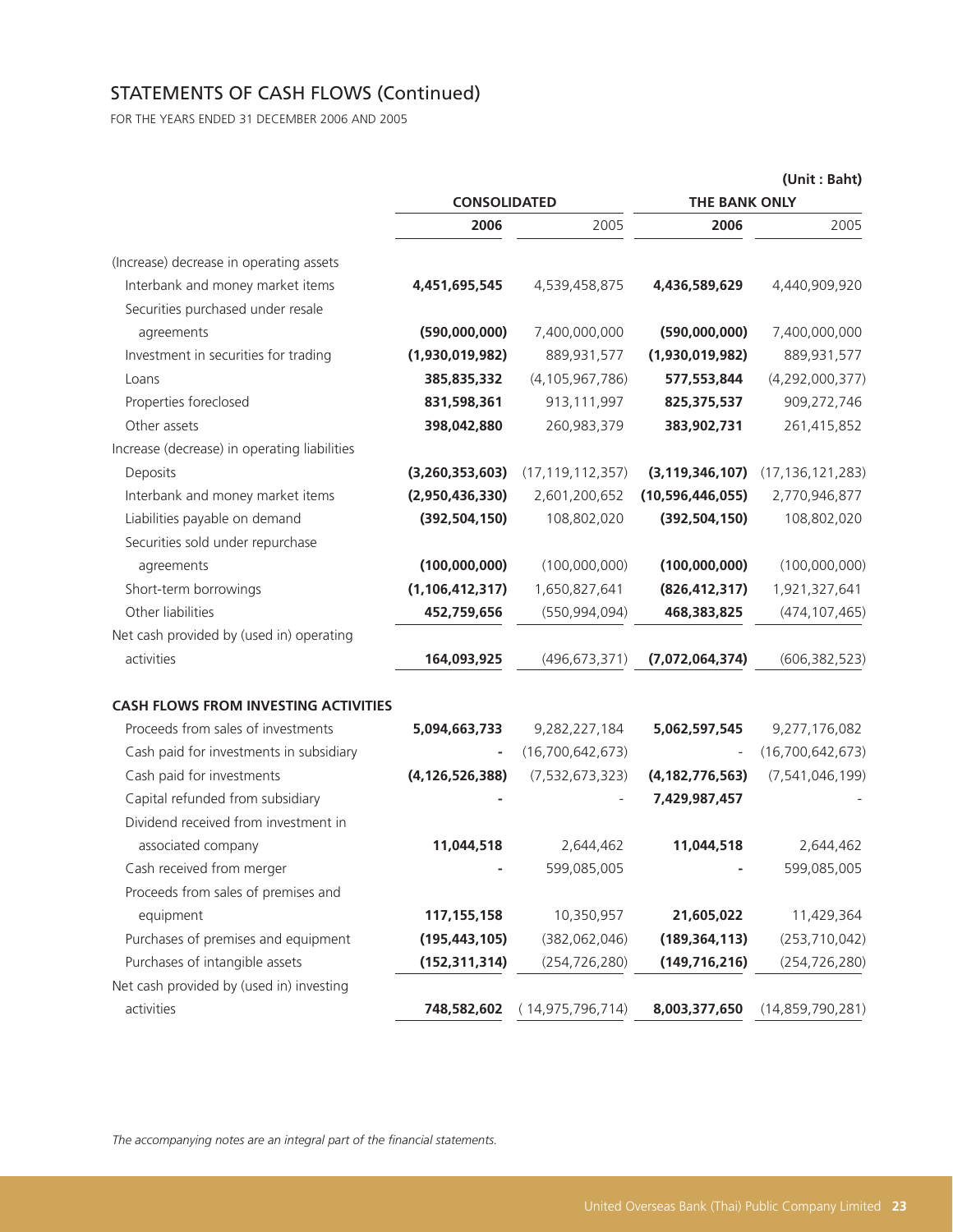# STATEMENTS OF CASH FLOWS (Continued)

FOR THE YEARS ENDED 31 DECEMBER 2006 AND 2005

|                                             |                     |                |                      | (Unit: Baht)   |
|---------------------------------------------|---------------------|----------------|----------------------|----------------|
|                                             | <b>CONSOLIDATED</b> |                | <b>THE BANK ONLY</b> |                |
|                                             | 2006                | 2005           | 2006                 | 2005           |
| <b>CASH FLOWS FROM FINANCING ACTIVITIES</b> |                     |                |                      |                |
| Cash received from minority interest for    |                     |                |                      |                |
| call-up share capital of subsidiary company | 18,749,826          | 6,250,174      |                      |                |
| Decrease in long-term borrowings            | (2,000,862,689)     | (3,355,996)    | (2,000,862,689)      | (3,355,996)    |
| Cash received from share capital            |                     | 16,700,642,674 |                      | 16,700,642,674 |
| Net cash (used in) provided by              |                     |                |                      |                |
| financing activities                        | (1,982,112,863)     | 16,703,536,852 | (2,000,862,689)      | 16,697,286,678 |
| NET INCREASE (DECREASE) IN CASH             |                     |                |                      |                |
| AND CASH EQUIVALENTS                        | (1,069,436,336)     | 1,231,066,767  | (1,069,549,413)      | 1,231,113,874  |
| CASH AND CASH EQUIVALENTS                   |                     |                |                      |                |
| AS AT 1 JANUARY                             | 4,934,239,398       | 3,703,172,631  | 4,934,193,582        | 3,703,079,708  |
| CASH AND CASH EQUIVALENTS                   |                     |                |                      |                |
| AS AT 31 DECEMBER                           | 3,864,803,062       | 4,934,239,398  | 3,864,644,169        | 4,934,193,582  |
| <b>SUPPLEMENTAL DISCLOSURES</b>             |                     |                |                      |                |
| OF CASH FLOWS INFORMATION                   |                     |                |                      |                |
| Cash paid during the years for              |                     |                |                      |                |
| Interest expenses                           | 3,647,805,078       | 1,640,167,056  | 3,651,497,935        | 1,629,397,356  |
| Income tax                                  | 64,462,903          | 34,678,390     | 38,791,809           | 11,886,188     |
| Non-cash item                               |                     |                |                      |                |
| Properties foreclosed received in           |                     |                |                      |                |
| settlement of debts from borrowers          | 105,254,564         | 852,225,433    | 94,134,770           | 841,242,228    |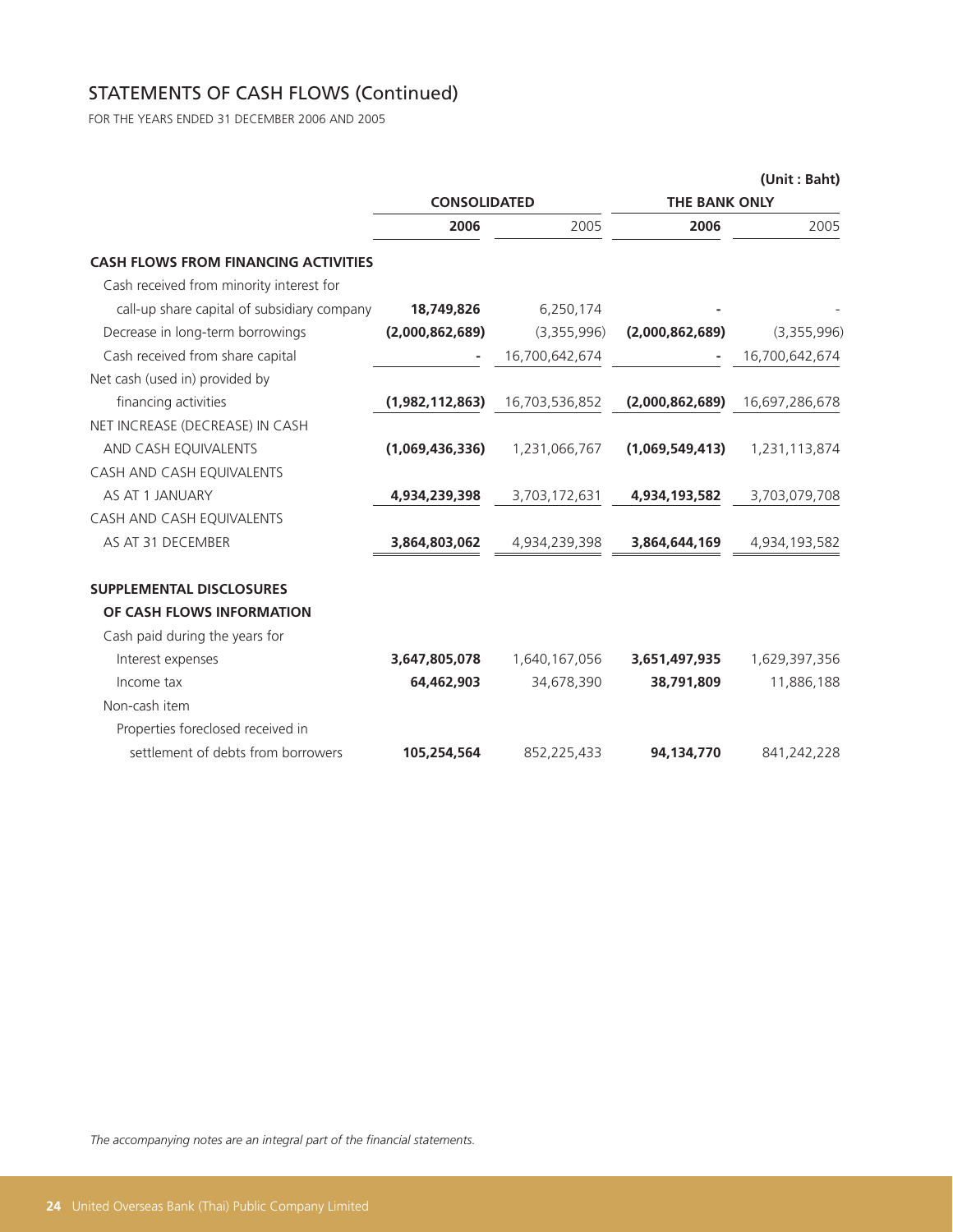# NOTES TO CONSOLIDATED FINANCIAL STATEMENTS

FOR THE YEARS ENDED 31 DECEMBER 2006 AND 2005

# **1. GENERAL INFORMATION**

United Overseas Bank (Thai) Public Company Limited ("the Bank") was corporated as a public company under Thai Law. Its registered head office is located at 191 South Sathon Road, Sathon, Bangkok. The Bank's main business is banking. As at 31 December 2006, the Bank conducts its business through a network of 153 branches covering all parts of Thailand and 1 overseas branch (31 December 2005: 154 domestic branches and 1 overseas branch). Its major shareholder is United Overseas Bank Limited, a company registered in Singapore. As at 31 December 2006 and 2005, the combined staff of the Bank and its subsidiaries totalled 4,114 persons and 3,783 persons, respectively (The Bank only : 3,968 persons and 3,655 persons, respectively).

On 16 March 2006, a meeting of the Bank's Board of Directors approved the delisting of the Bank's ordinary shares from the Stock Exchange of Thailand ("SET") because the Bank currently has no intention to raise funds via the SET for its business expansion, and with the existing small number of minority shares on the market, these is little interest in its shares from investors through the SET. This voluntary delisting was approved by the Bank's Annual General Meeting of shareholders on 21 April 2006.

United Overseas Bank Limited (UOB) in Singapore undertook a delisting tender offer for the remaining share capital of United Overseas Bank (Thai) Public Company Limited in accordance with the prevailing regulatory requirements. Following the completion of the delisting tender offer at end July 2006, UOB held 99.58 % of United Overseas Bank (Thai) Public Company Limited. Subsequently, as at 31 December 2006, UOB holds 99.59% of United Overseas Bank (Thai) Public Company Limited (2005 : 98.52%).

The Board of Governors of the Stock Exchange of Thailand then approved the delisting of the Bank. The Bank was formally delisted from the Stock Exchange of Thailand on 12 August 2006.

On April 21, 2006, the Bank's Annual General Meeting of shareholders approved the Bank's Thai-language name was changed from Ta-na-karn-United Overseas (Thai) Jam-kad (Ma-ha-chon) to Ta-na-karn UOB Jam-kad (Ma-ha-chon) and Clause 1 of its Memorandum of Association and Articles 1, 2 and 53 of its Articles of Association were amended so as to conform to the change of the Bank's Thai name. The Bank had registered the changes with the Ministry of Commerce on May 2, 2006.

# **2. MERGER**

The merger between Bank of Asia Public Company Limited ("BOA") and UOB Radanasin Bank Public Company Limited ("UOBR") under Section 38 quarter of the Commercial Banking Act ("CBA") was completed on 28 November 2005, with UOBR transferring all of its business, including all assets, rights, obligations and encumbrances, to the Bank. Following the merger, the Bank has changed its name to United Overseas Bank (Thai) Public Company Limited and registered this with the Ministry of Commerce on the aforementioned date.

Under the merger plan, UOBR's net asset value was transferred to UOBT in exchange of a promissory note. As at 31 December 2005, the outstanding P/N amount was Baht 7,529 million, due at call and bearing interest at a fixed rate of 0.01 percent per annum.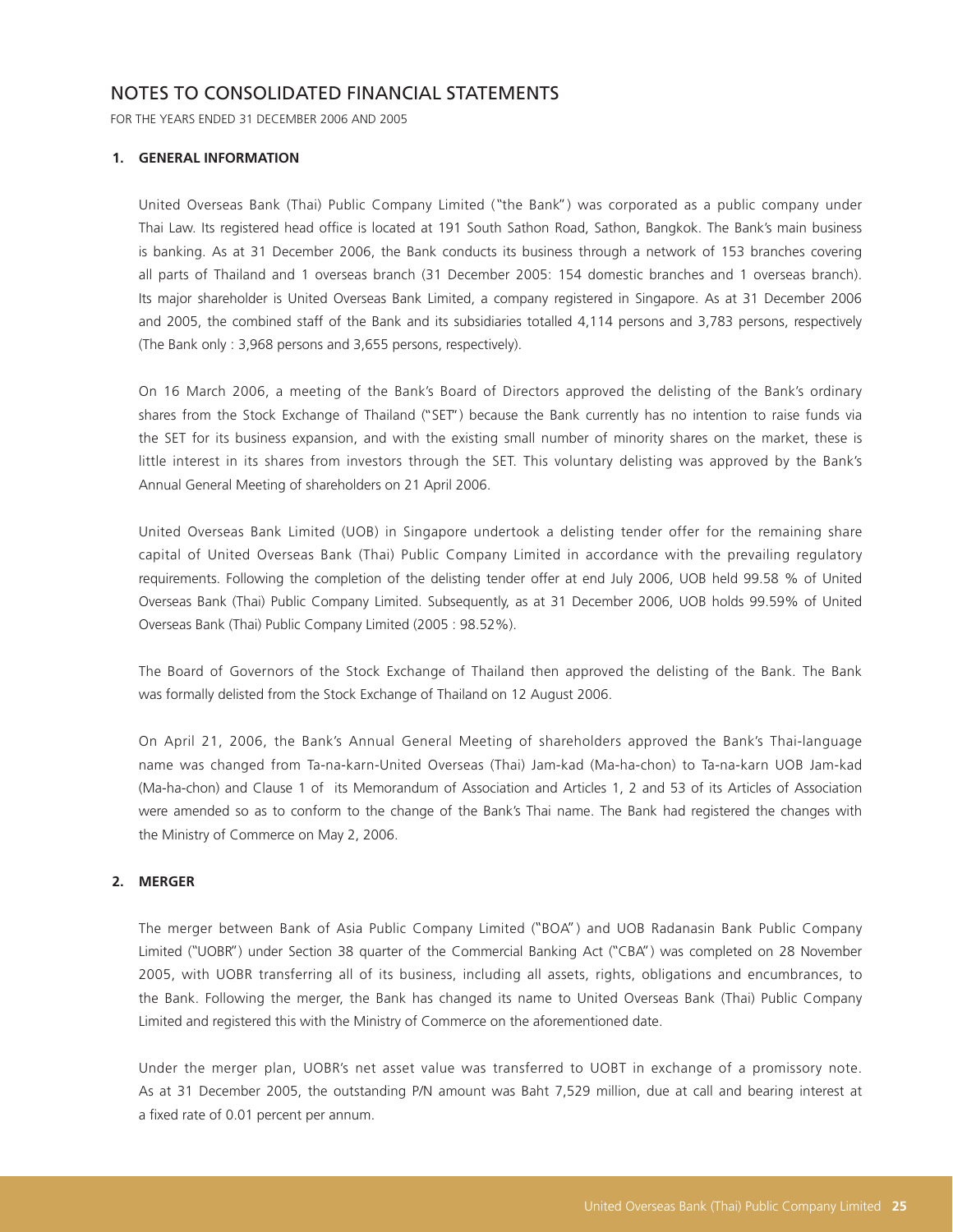As part of the merger approval obtained from the Ministry of Finance on 7 September 2005, UOBR returned its banking license to the Ministry of Finance on 4 September 2006. On 20 November 2006, the Shareholders of UOBR to liquidate the company, appointed a liquidator and changed the name from UOB Radanasin Bank Public Company Limited to UOB Radanasin Public Company Limited. On 25 December 2006, UOBR called back the full amount of P/N plus interest from UOBT and on 26 December 2006, UOBR has partially returned the capital fund amounting to Baht 7,430 million to its shareholders, including UOBT.

For statutory financial reporting, the financial statements of UOBT will be presented as per the merger occurred in November 2005. However, to provide additional information on the Bank's operating results for comparison purposes, pro forma condensed statements of earnings have been prepared and presented as though the merger between the Bank and UOBR was made on 1 January 2005, as follows :

|                                        |                                                        |         |                                 | (Unit: Million Baht) |  |
|----------------------------------------|--------------------------------------------------------|---------|---------------------------------|----------------------|--|
|                                        | <b>CONSOLIDATED</b><br>For the years ended 31 December |         | <b>THE BANK ONLY</b>            |                      |  |
|                                        |                                                        |         | For the years ended 31 December |                      |  |
|                                        | 2006                                                   | 2005    | 2006                            | 2005                 |  |
| Interest and dividend income           | 10,362                                                 | 8,557   | 10,252                          | 8,400                |  |
| Interest expenses                      | (4,038)                                                | (2,082) | (4,042)                         | (2,072)              |  |
| Bad debt and doubtful accounts         | (447)                                                  | (15)    | (443)                           | (11)                 |  |
| Non-interest income                    | 2,469                                                  | 1,001   | 2,234                           | 750                  |  |
| Non-interest expenses                  | (6, 194)                                               | (6,203) | (5,862)                         | (5,829)              |  |
| Income tax                             | (13)                                                   | (20)    |                                 |                      |  |
| Net income before provision for        |                                                        |         |                                 |                      |  |
| New BOT's regulation                   | 2,139                                                  | 1,238   | 2,139                           | 1,238                |  |
| Provision for New BOT's regulation     | (1,538)                                                |         | (1,538)                         |                      |  |
| Net income for the years               | 601                                                    | 1,238   | 601                             | 1,238                |  |
| Pro forma earnings per share (Baht)    | 0.07                                                   | 0.15    | 0.07                            | 0.15                 |  |
| No. of issued shares as at 31 December |                                                        |         |                                 |                      |  |
| (million share)                        | 8,217                                                  | 8,217   | 8,217                           | 8,217                |  |

In addition, on 29 July 2004, the Bank also submitted the plan to liquidate its Bangkok International Banking Facility ("BIBF") to the Bank of Thailand. The Bank of Thailand subsequently notified the Bank, on 18 May 2005, that the Ministry of Finance had granted permission for the combination of the BIBF operation with the Bank's commercial banking operations and ordering it to return its BIBF license in due course.

On 13 October 2006, the Bank returned its BIBF license to the Bank of Thailand and the Ministry of Finance.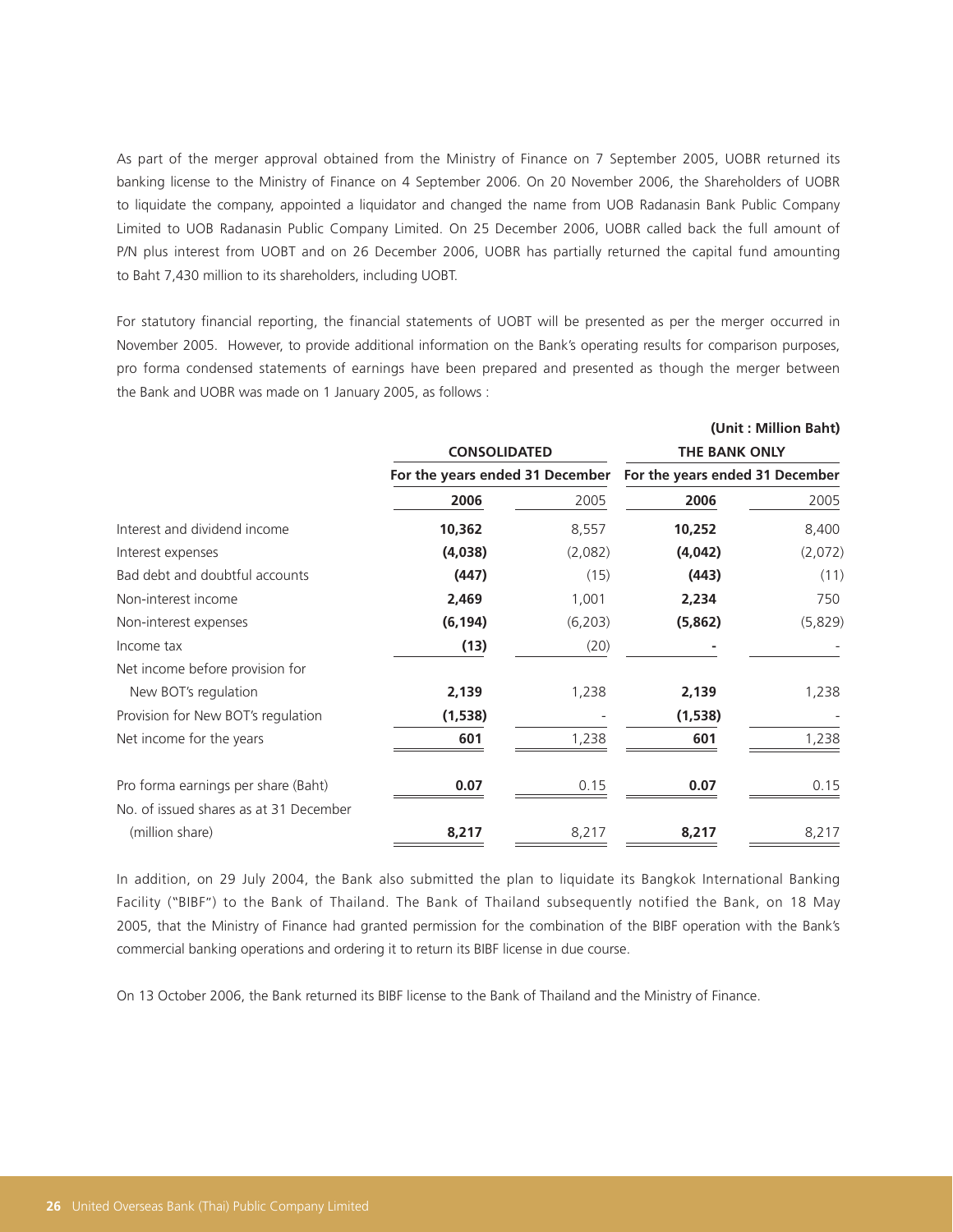# **3. BASIS OF PREPARATION**

The financial statements have been prepared in accordance with accounting standards enunciated under the Accounting Profession Act B.E. 2547. The presentation of the financial statements has been made in compliance with the requirement of the Notification of the Bank of Thailand relating to the format of the financial statements of commercial banks dated 10 May 2001.

The financial statements have been prepared on a historical cost basis except for those that have been disclosed in the accounting policy.

# **4. BASIS OF CONSOLIDATION**

These consolidated financial statements include the financial statements of United Overseas Bank (Thai) Public Company Limited and the following subsidiaries.

|                          |                      |              | Percentage<br>of share holdings | Percentage of total<br>assets including in<br>consolidated totals |                   |      | Percentage of income<br>including in consolidated<br>totals for the years ended<br>31 December |      |
|--------------------------|----------------------|--------------|---------------------------------|-------------------------------------------------------------------|-------------------|------|------------------------------------------------------------------------------------------------|------|
|                          |                      | Country of   | As at 31 December               |                                                                   | As at 31 December |      |                                                                                                |      |
|                          | <b>Business Type</b> | registration | 2006                            | 2005                                                              | 2006              | 2005 | 2006                                                                                           | 2005 |
| <b>Subsidiaries</b>      |                      |              |                                 |                                                                   |                   |      |                                                                                                |      |
| <b>UOB Leasing</b>       | Leasing              | Thailand     | 99.99                           | 99.99                                                             | 1.51              | 1.63 | 3.24                                                                                           | 6.19 |
| (Thai) Co., Ltd.         |                      |              |                                 |                                                                   |                   |      |                                                                                                |      |
| <b>UOB Asset</b>         | Fund                 | Thailand     | 99.99                           | 99.99                                                             | 0.06              | 0.08 | 1.78                                                                                           | 3.55 |
| Management               | Management           |              |                                 |                                                                   |                   |      |                                                                                                |      |
| (Thai) Co., Ltd.         |                      |              |                                 |                                                                   |                   |      |                                                                                                |      |
| <b>UOB Radanasin</b>     | Liquidation          | Thailand     | 99.99                           | 99.99                                                             |                   |      |                                                                                                |      |
| Public Co., Ltd.         |                      |              |                                 |                                                                   |                   |      |                                                                                                |      |
| (Formerly known as       |                      |              |                                 |                                                                   |                   |      |                                                                                                |      |
| "UOB"                    |                      |              |                                 |                                                                   |                   |      |                                                                                                |      |
| Radanasin bank           |                      |              |                                 |                                                                   |                   |      |                                                                                                |      |
| Public Co., Ltd.)        |                      |              |                                 |                                                                   |                   |      |                                                                                                |      |
| <b>UOB Bullion &amp;</b> | Future Index         | Thailand     | 75.00                           | 74.99                                                             |                   |      |                                                                                                |      |
| Futures (Thai)           | Brokerage            |              |                                 |                                                                   |                   |      |                                                                                                |      |
| Co., Ltd.                |                      |              |                                 |                                                                   |                   |      |                                                                                                |      |
| (Formerly known          |                      |              |                                 |                                                                   |                   |      |                                                                                                |      |
| as "UBF Future           |                      |              |                                 |                                                                   |                   |      |                                                                                                |      |
| $Co., Ltd."$ )           |                      |              |                                 |                                                                   |                   |      |                                                                                                |      |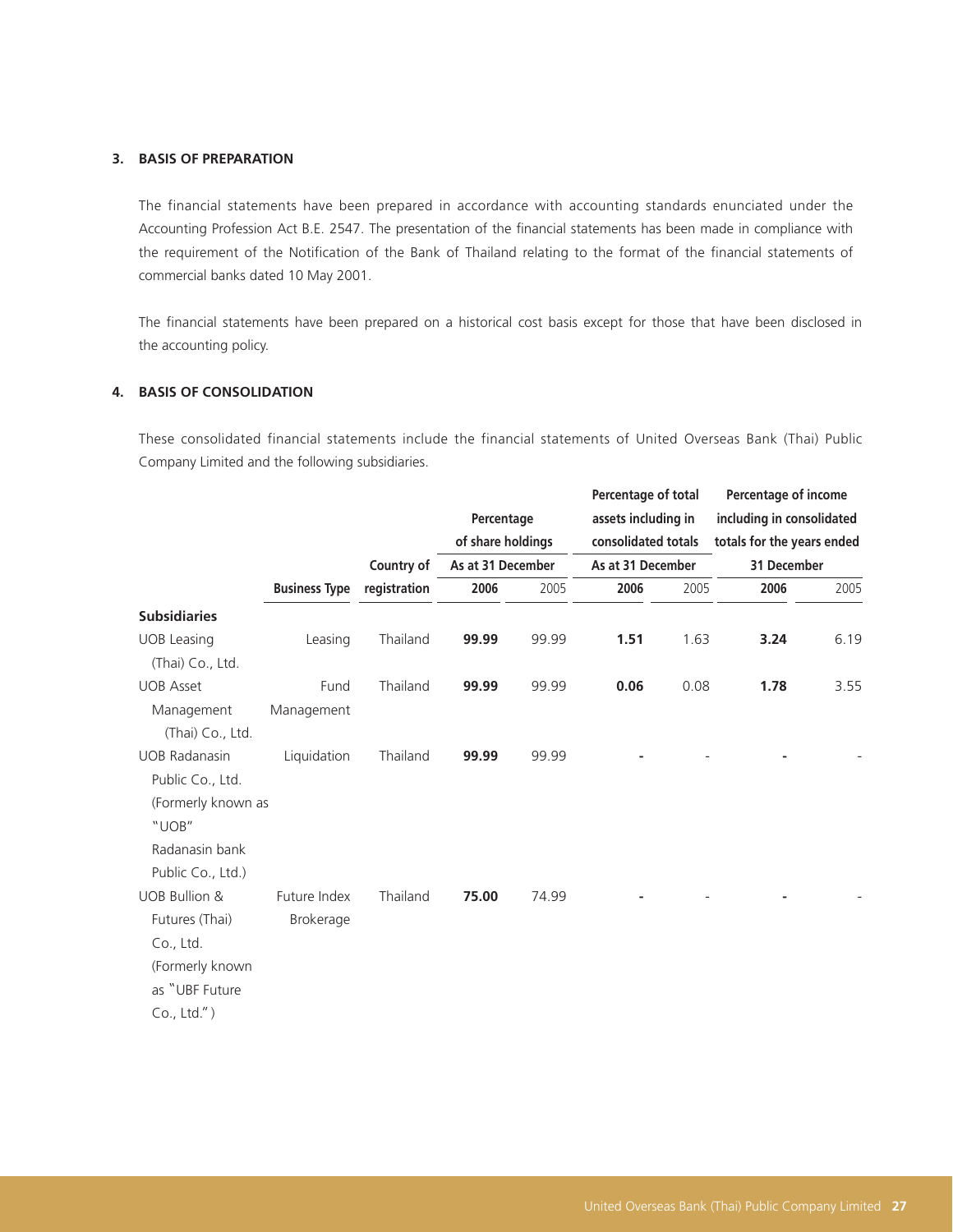Subsidiaries are entities in which the Bank has control over financial and operating policies of those entities. Subsidiaries are consolidated from the date on which effective control is transferred to the Bank and are no longer consolidated from the date of disposal. Significant accounting policies of subsidiaries are also consistent with the policies adopted by the Bank. The effects to the consolidated financial statements of all significant transactions between the Bank and its subsidiaries are eliminated in the consolidated financial statements, including investment in subsidiaries and share capital of subsidiaries. Minority interest is disclosed separately in shareholders' equity.

The accompanying financial statements include the accounts of all branches and of the Bank's Bangkok International Banking Facility business after the elimination of significant inter-company transactions and balances.

However, if the Bank receives shares as a result of debt restructuring of a borrower, which causes the Bank to hold more than 50 percent of the shares of such company, the Bank will not treat that investee company as a subsidiary company, and will treat it as general investments since the Bank intends to hold such shares temporarily.

The consolidated financial statements do not include the financial statements of unit trusts in which the Bank holds more than 50 percent of their issued units since the Bank takes no control over their financial and operating policies.

# **5. CHANGE IN ACCOUNTING POLICIES/ADOPTION OF NEW ACCOUNTING STANDARDS**

In October 2006, the Federation of Accounting Professions issued Notification No. 26/2006 regarding Accounting Standard No. 44 "Consolidated Financial Statements and Accounting for Investments in Subsidiaries" (Amendment No. 1), under which investments in subsidiaries, jointly controlled entities and associates are to be presented in the separate financial statements under the cost method rather than the equity method. Entities which are not ready to adopt the cost method in 2006 can continue to use the equity method through the end of 2006 and adopt the cost method as from 1 January 2007.

In this regard, the Bank has elected to adopt the change in 2007. Adoption of the change in 2007 will necessitate the restatement of the Bank's 2006 separate financial statements to be presented for comparative purposes along with the financial statements for 2007. The restatement will have the effect of decreasing net income in the separate income statement for 2006 by approximately Baht 119 million (Baht 0.01 per share) and decreasing the Bank's shareholders' equity as at 31 December 2006 by approximately Baht 399 million.

### **6. SIGNIFICANT ACCOUNTING POLICIES**

Significant accounting policies adopted by the Bank and its subsidiaries are summarised below.

# **6.1 Revenue recognition**

### **(a) Interest and discount on loans**

The Bank recognises interest on loans as income on an accrual basis. In accordance with the Bank of Thailand's regulation, interest in arrears for more than three months from the due date, regardless of whether the loans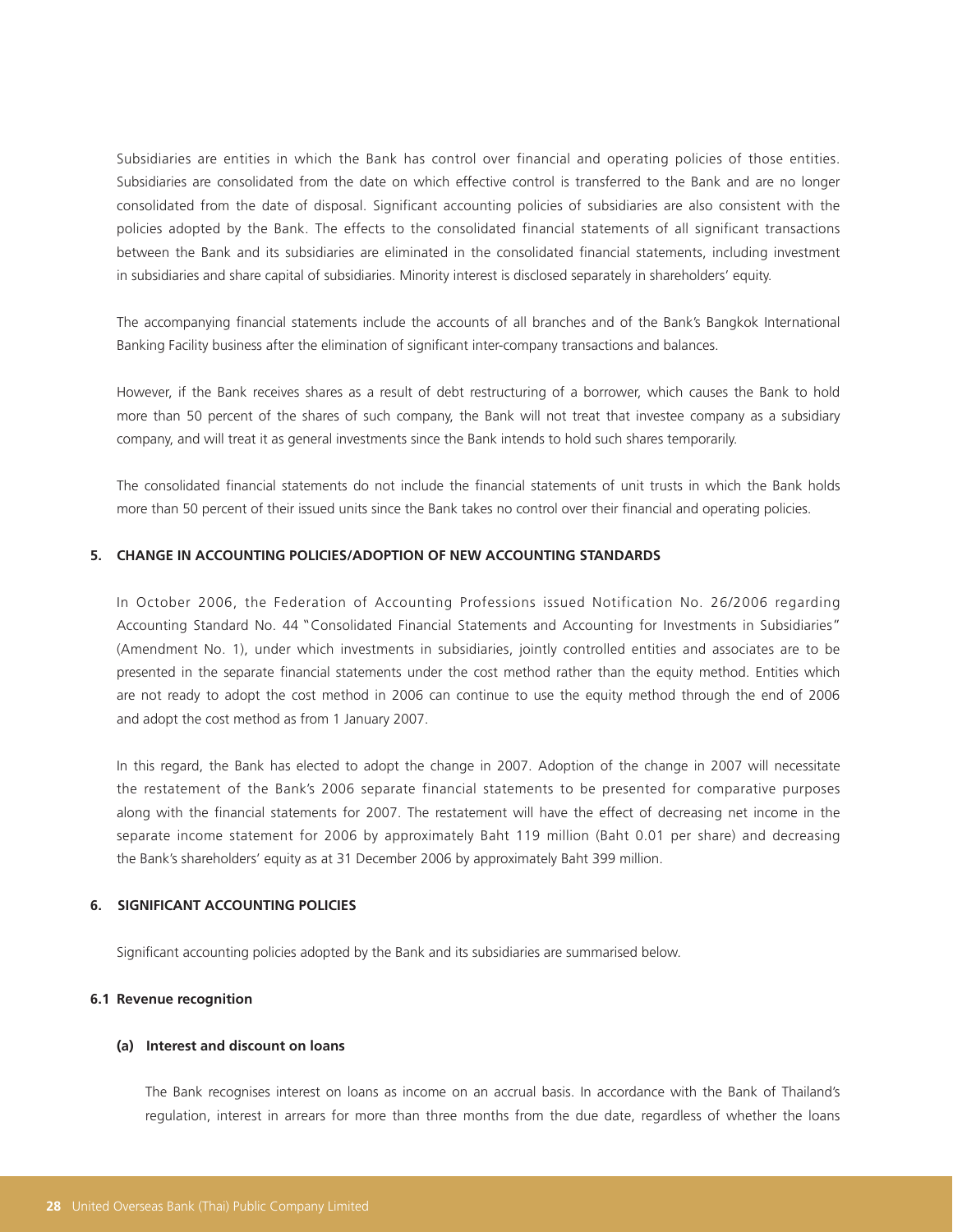are covered by collateral, is not accrued as interest income but is instead recognised as income when received. In addition, interest accrued in arrears for three months is reversed against interest income.

Interest income from loans under litigation is recognised on a cash basis.

### **(b) Revenue recognition of subsidiaries**

Revenues from hire-purchase and finance lease contracts are recognised on an accrual basis using the sum-of-the-year-digits method except for installments overdue more than six months, which are recognised on a cash basis.

Rental income from operating lease contracts and car rent are recognised based on the term of lease except for receivables overdue more than six months, which are recognised on a cash basis.

Revenues from factoring are recognised on an accrual basis except for overdue receivables more than six months, which are recognised on a cash basis.

Interest income from loans under legal/litigation process is recognised on a cash basis.

Management fees and registrar fees are calculated as a percentage of the net asset value of the funds managed by a subsidiary or fixed amount as mentioned in prospectus and recognised as income on an accrual basis.

### **6.2 Expenses recognition**

The Bank and its subsidiaries recognise expenses on an accrual basis.

### **6.3 Cash and cash equivalents**

Cash and cash equivalents are those amounts included in the balance sheet under the caption of cash, and consist of cash on hand and cheques in transit.

### **6.4 Investments**

The Bank and its subsidiaries classify investments in all types of debt securities and marketable equity securities as either trading securities, available-for-sale securities, or held-to-maturity securities, and classify non-marketable equity securities as general investment or investments in subsidiaries and associated companies.

Investments classified as trading securities are stated at fair value. Unrealised gains or losses arising on the revaluation of trading securities are reflected in the statement of income.

Investments classified as available-for-sale securities are stated at fair value. Unrealised gains or losses arising on the revaluation of available-for-sale securities are shown as a separate component of shareholders' equity. Loss on impairment is charged to the statement of income.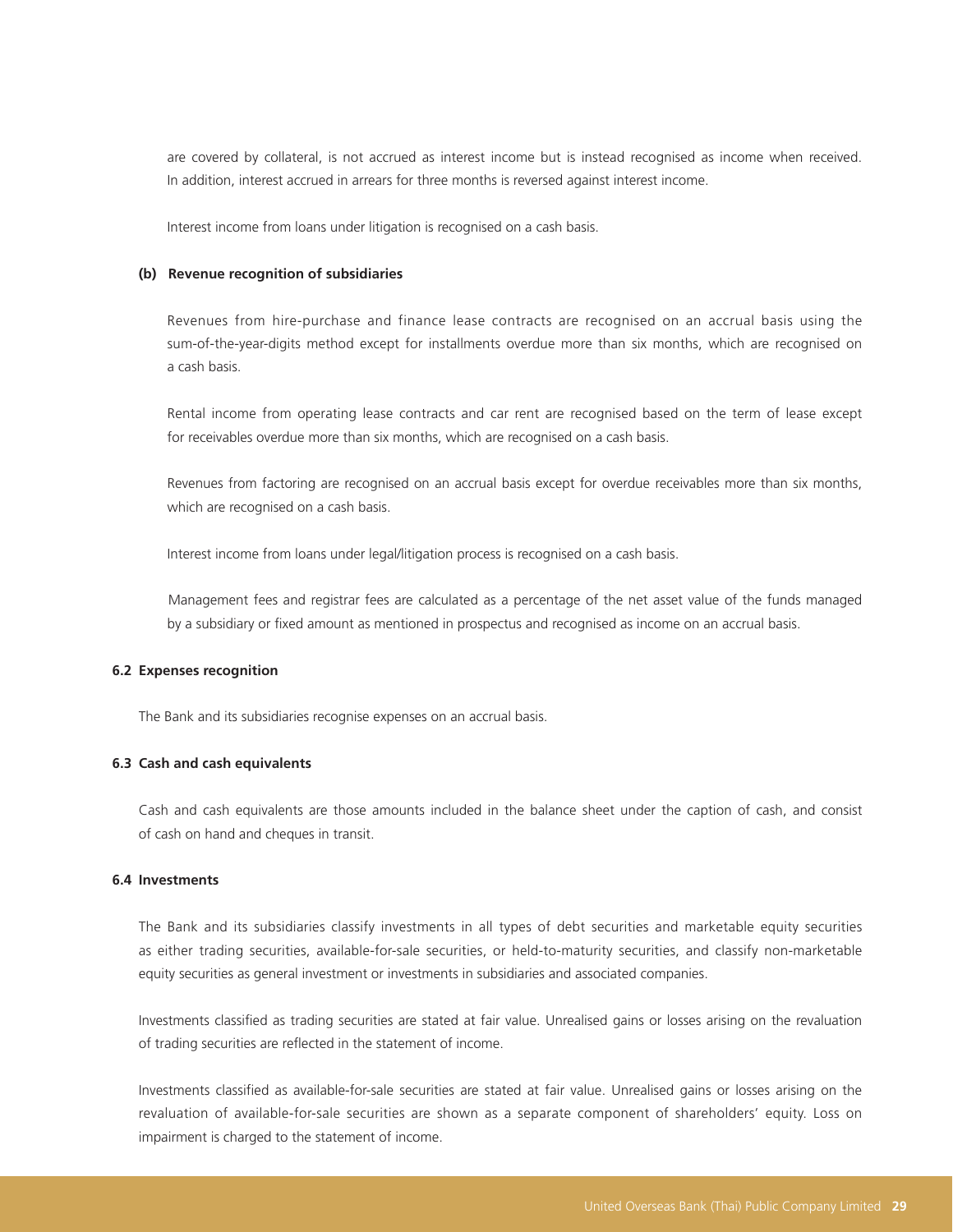Investments in debt securities held to maturity are separated into current or long-term investments based on residual maturity and are stated at amortised cost net of allowance for impairment. Premiums and discounts arising on the acquisition of securities held to maturity are amortised or accreted to interest income in the statement of income based on effective yield rate over the term of the securities. Any loss from impairment is charged to the statement of income.

General investments, other than investments in subsidiaries and associated companies, are stated at cost net of allowance for impairment. Loss on impairment is charged to the statement of income.

Investments in subsidiaries and associated companies are recorded using the equity method. Goodwill is amortised by the straight-line method over a period of 10 years. In the event that the Bank's equity interest in a subsidiary or associated company represents a share of the net liabilities of that company, the resulting amount is recorded under the heading "other liabilities" in the balance sheet. However, if the Bank received shares as a result of debt restructuring of a borrower, which cause the Bank to hold more than 20 percent or 50 percent of the shares of these companies, the Bank will not treat that these companies as associated company or subsidiaries company respectively, and will not accounted for them using equity accounting method. These equities will be classified as general investments since the Bank intends to hold these shares temporarily.

Purchases and sales of investments are recognised on trade date except for investments in debt securities, which are recognised on settlement date.

Realised gains or losses resulting from the disposal of securities are recognised in the statement of income by using the weighted average cost calculation method.

Interest income from debt securities is recognised on an accrual basis by using effective interest rate.

Dividend income is recognised in the statement of income on the date that the dividend is declared to the Bank.

Income from equity investments and other non-fixed income investments is recognised as dividend income when it accrues.

Fair values of securities are calculated on the following bases :

- (i) For Government securities and state enterprises securities, fair values are calculated by using the Bank of Thailand formula, based on the average latest bidding price posted on the Thai Bond Market Association.
- (ii) For listed equity securities, fair value is the last bid price quoted in The Stock Exchange of Thailand on the last business day of the year.
- (iii) For unit trust, fair value is the Net Assets Value (NAV) as at the end of the year.
- (iv) For private enterprises debt securities, the last closing prices of the Thai Bond Market Association are used as fair values. In the absence of such prices, fair values are determined by applying the aforementioned Bank of Thailand's yield curve adjusted for risk in accordance with the criteria established by the Bank of Thailand.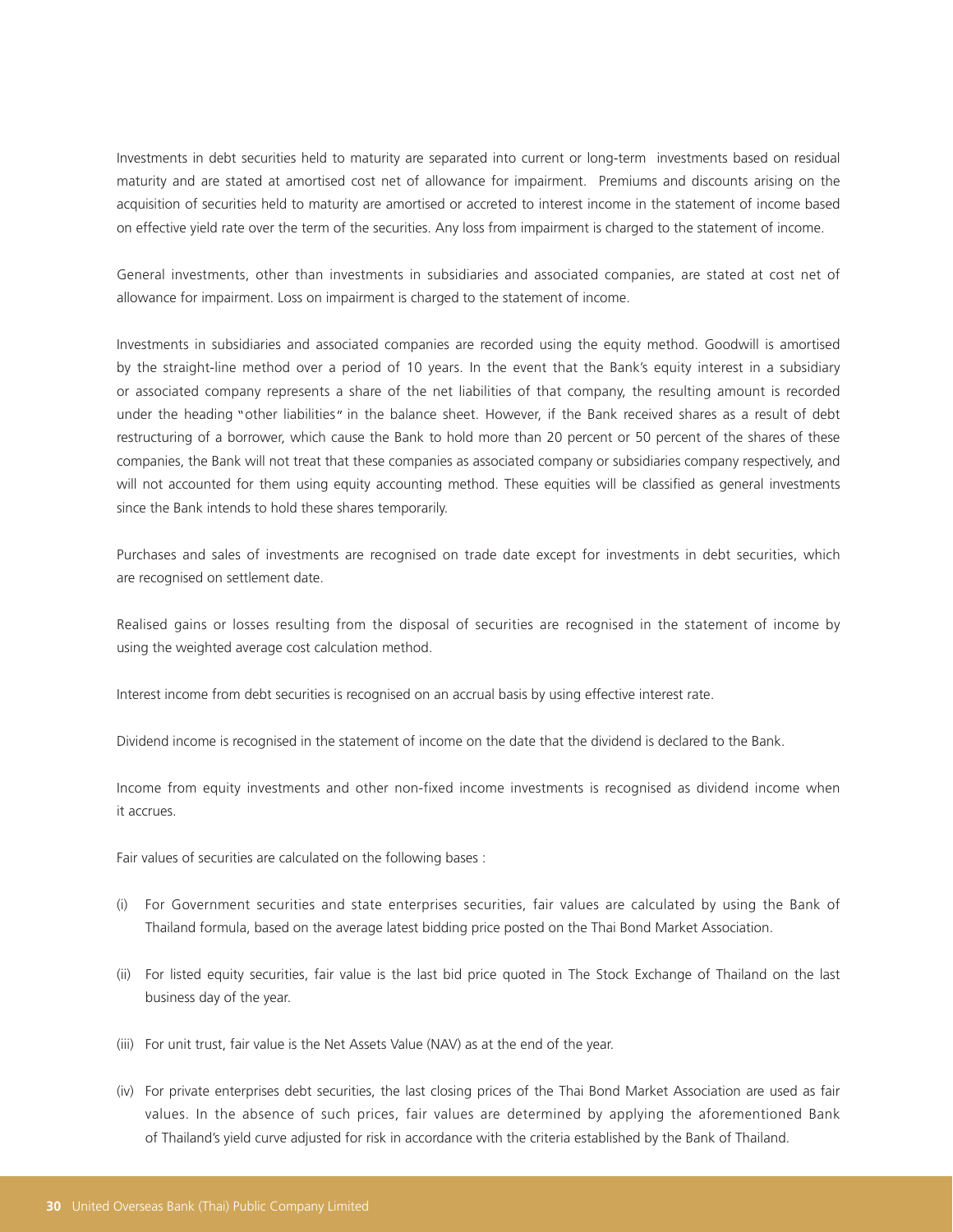# **6.5 Securities purchased (sold) under resale (repurchase) agreements**

The Bank enters into purchases (sales) of securities under agreements to resell (repurchase) securities at certain dates in the future at a fixed price. Amounts paid for securities purchased subject to a commitment to be resold at a future date are presented as securities purchased under resale agreements in the balance sheet. These receivables are shown as collateralised by the underlying security.

Securities sold under repurchase agreements presented as liabilities in the balance sheet are stated at amounts received from the sale of those securities and the underlying securities are treated as collaterals.

The difference between the sale and purchase considerations is recognised on an accrual basis over the period of the transaction and is included in interest income or expense.

# **6.6 Loans**

Loans include overdrafts, term-loans, trade bills, hire purchase and financial lease receivables and other loans. All items categorised under loans (except for overdrafts) are disclosed as principal amount outstanding net off unearned discounts received in advance, with accrued interest income added as a single line item for all the instruments together.

Overdrafts are stated at the drawn amounts together with any accrued interest.

Discounts received in advance in respect of bills purchased and other unearned interest income are recognised on an accrual basis over the period to maturity of the bills.

### **6.7 Allowance for doubtful accounts**

### a) For loans of banking business

The Bank provides allowance for doubtful accounts for debtors in accordance with the Notification of the Bank of Thailand. The Bank of Thailand has guidelines for establishing a minimum level of allowance for doubtful accounts, which is primarily determined by applying specified percentages to the different classifications of loans in conjunction with the consideration of collateral valuation. Loan classifications are based principally on the period that a loan is past due and the repayment ability of debtors.

The Bank's policy is to classify its loans at a customer level in recognition of the common credit risk attached to all facilities associated with a particular borrower. The Bank then conservatively determines an appropriate allowance for doubtful accounts for each customer to hedge against its risk of default.

### **Year 2006**

In December 2006, the BOT announced new regulations to loan provisions. The following paragraph describes the policies.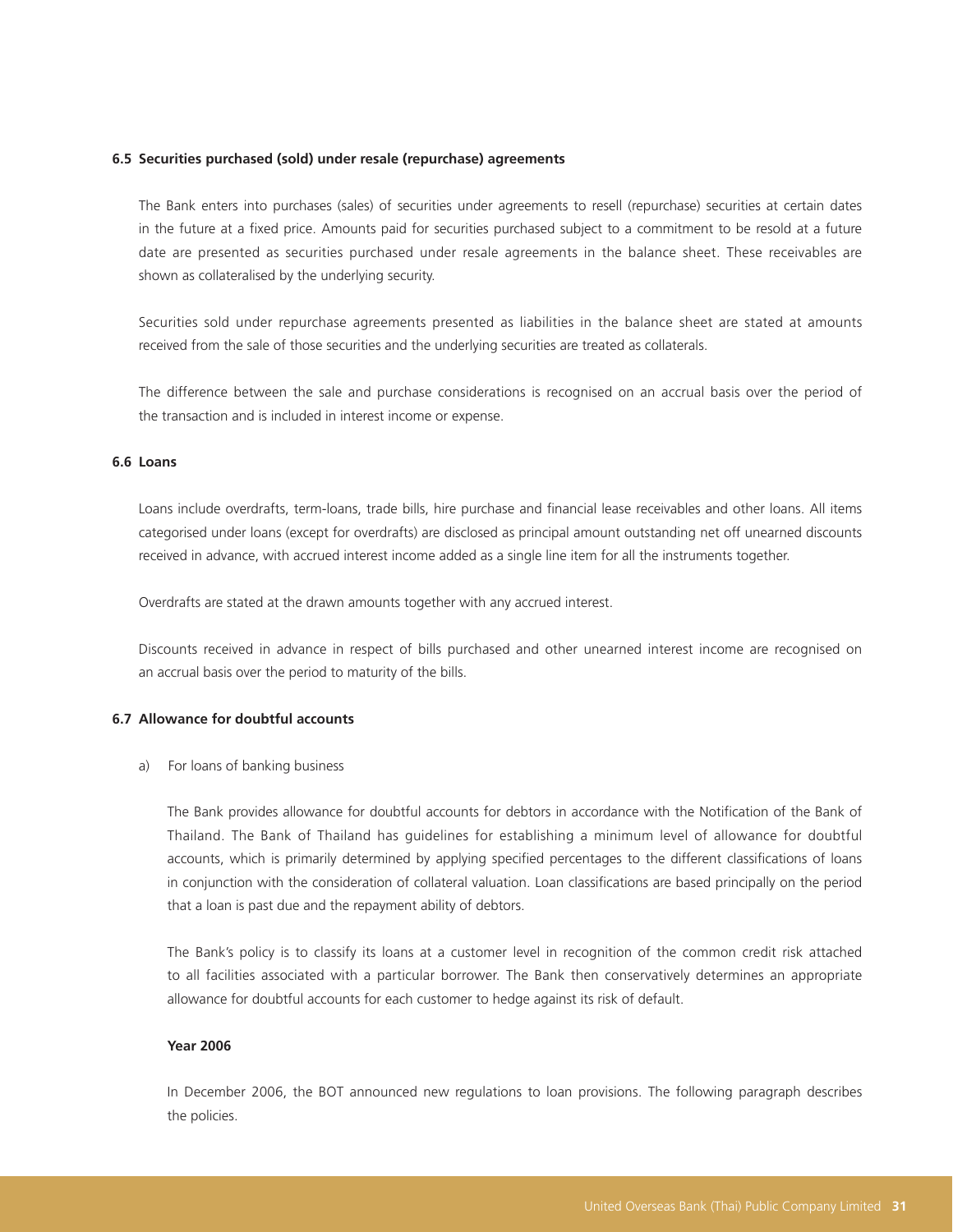On 21 December 2006, BOT revised its guidelines on determining allowance for doubtful accounts and the value of collateral to be deducted against the loan balance when setting provisions for non-performing loans. Under the new guidelines, commercial banks have to make provision at a rate of 100% of the debt balance remaining after deducting the present value of expected future cash flows from debt collection or from collateral disposal, based on the use of the stipulated 7% discount rate and the time needed to dispose of collateral, in accordance with the BOT's guideline. The timeline for implementing these provisioning guidelines is presented below.

- i) From the second half-year period of 2006 provisions are to be made for receivables for which a court judgment has already been issued, for which a court order is being executed, and against which legal actions have been brought.
- ii) From the half-year period ending 30 June 2007 provisions are to be made for receivables that are classified as doubtful of loss and doubtful.
- iii) From the year ending 31 December 2007 provisions are to be made for receivables that are classified as substandard.

The Bank set provision at 1% and 2% of the loan balance (excluding accrued interest receivable) net of collateral value for normal (including restructured receivables) loans and special mention loans, respectively, as required by the BOT's guidelines.

As at 31 December 2006, the Bank set provision at 100% on receivables for which a court judgment has already been issued, for which a court order is being executed, and against which legal actions have been brought, in accordance with the new guidelines of the BOT. For doubtful of loss, doubtful and substandard loans the Bank still apply provisioning rates of 100%, at least 50% and at least 20%, respectively, in accordance with the prior guidelines.

### **Year 2005**

The Bank provided allowance for doubtful debt in accordance with the BOT's guideline dated 23 August 2004, applying provisioning rates of 1% for normal debt, 2% for special mention debt, 20% for substandard debt, 50% for doubtful debt and 100% for doubtful of loss debt. The Bank deducts the valuation of collateral against the loan balance before determining provisions as allowed under BOT guidelines.

b) Bad debts are written off during the period that the Bank considers they are uncollectible as approved by the Executive Committee and are deducted from the allowance for doubtful accounts. All bad debt recovered are recognized as income on cash basis.

In addition, the Bank also writes off unsecured consumer loans overdue more than 180 days. Those unsecured consumer loans comprise of credit card receivable and other unsecured personal loans.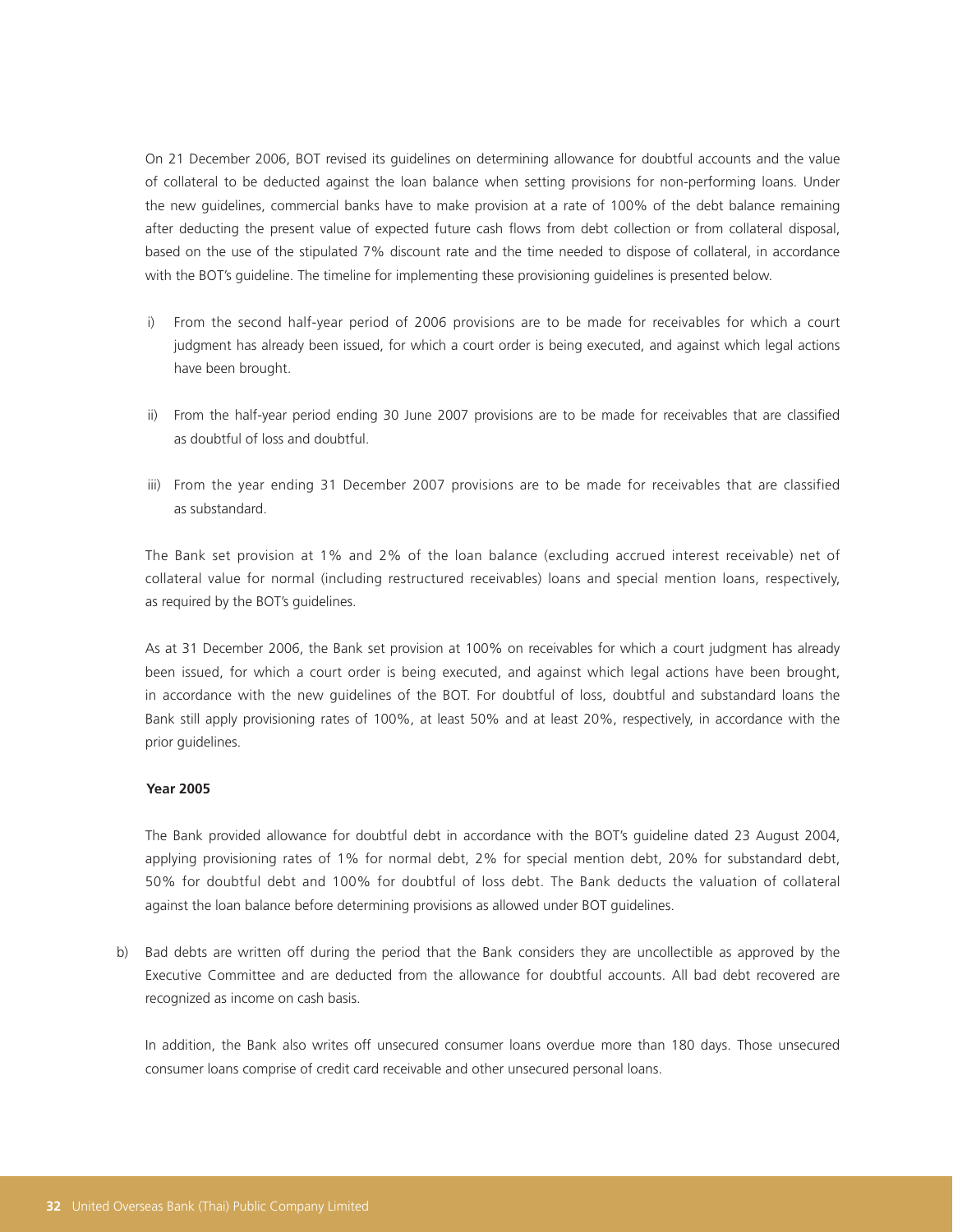### c) For subsidiaries' receivables

Allowance for doubtful accounts of a subsidiary is calculated at the determined percentage of the outstanding receivables and is an estimate of those amount which may prove to be uncollectible based on historical collection experience and a review of the current status of the existing receivables.

### **6.8 Troubled debt restructuring**

The Bank restructures loans by means of transferring assets, transferring equity or modifying the terms of the loan.

Loans which have been restructured through a modification of terms ("modified loans") are stated at the present value of estimated future receivable cash flows using discount rates equivalent to the market interest rates applicable at the time of the restructuring. The difference between the fair value of the loan as at the restructuring date and the previous book value is accounted for as revaluation allowance for debt restructuring and amortised to the statement of income as interest income based on the amount received over the remaining period of the restructuring agreement.

# **6.9 Properties foreclosed**

Properties foreclosed of the Bank and a subsidiary are stated at the lower of cost or net realisable value. Net realisable value is determined by using the latest appraisal value. Properties foreclosed which have been received as a result of an asset swap are recorded at the lower of the legally claimable value of the loan or the net realisable value of the foreclosed property.

Losses on impairment are charged to the statement of income. Gains or losses on the sale of properties foreclosed are recognised only when such properties are sold.

### **6.10 Premises and equipment and depreciation**

Land is stated at cost or revaluation. Premises is stated at cost or revaluation less accumulated depreciation and allowance for impairment (if any). Equipment is stated at cost less accumulated depreciation.

Depreciation is calculated by reference to their cost or revaluation on a straight-line basis over the following estimated useful life :

| Premises  | 50            | years |
|-----------|---------------|-------|
| Equipment | 5 or 10 years |       |

No depreciation is determined for land and assets under installation.

Depreciation is included in determining earnings.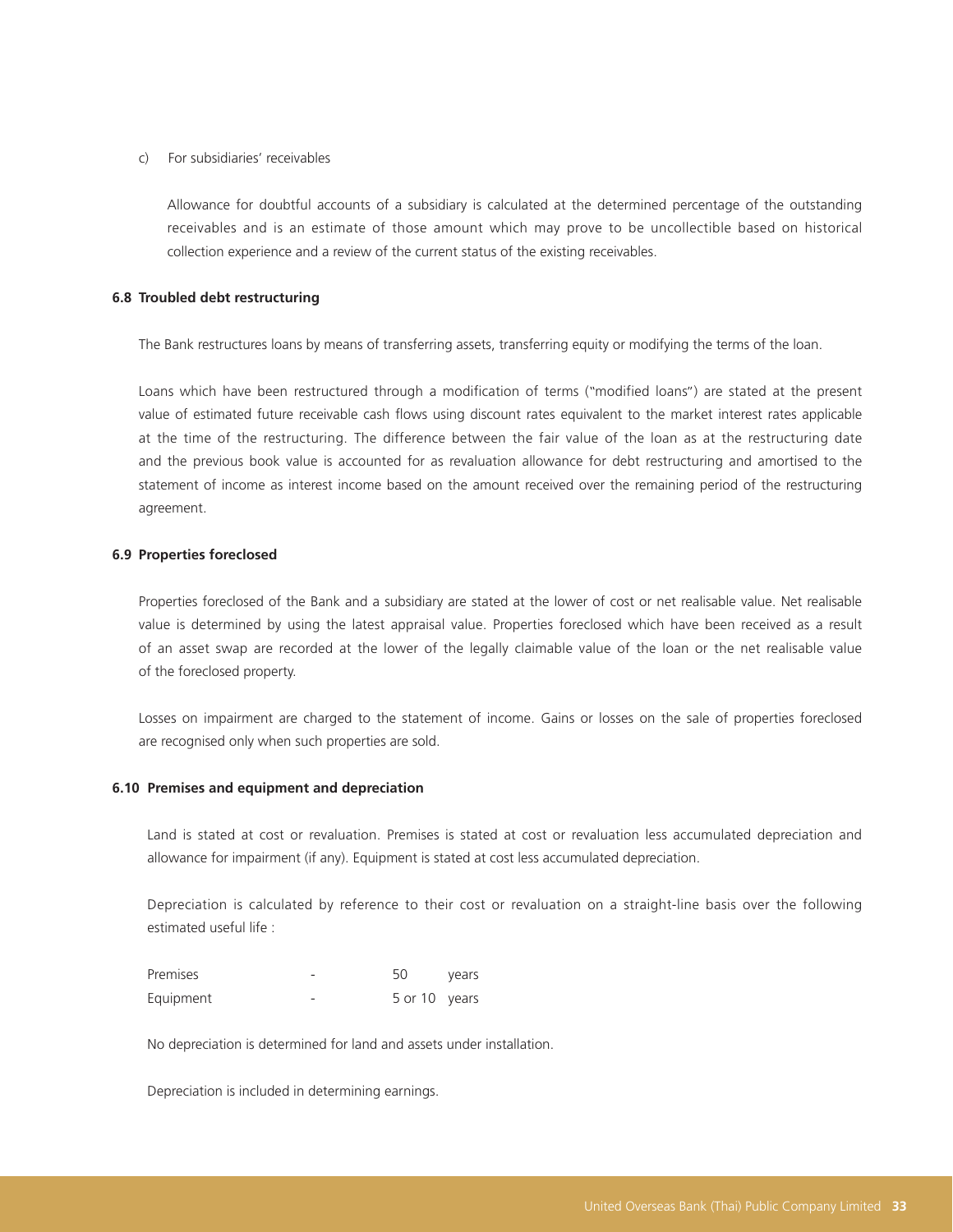Land and buildings were appraised by independent appraisers. The Bank's policy is to revalue these assets every 5 years in order that the book value of these assets on the balance sheet dates does not differ materially from their fair value. Differences arising from revaluation are dealt with in the financial statements as follows : -

- When an asset's carrying amount is increased as a result of a revaluation of the Bank's assets, the increase is credited directly to equity under the heading of "Revaluation surplus on assets". However, a revaluation increase will be recognised as income to the extent that it reverses a revaluation decrease of the same asset previously recognised as an expense.
- When an asset's carrying amount is decreased as a result of a revaluation of the Bank's assets, the decrease is recognised as an expense in the statements of income. However, a revaluation decrease is to be charged directly against the related "Revaluation surplus of assets" to the extent that the decrease does not exceed the amount held in the "Revaluation surplus of assets" in respect of those same assets. Any excess amount is to be recognised as an expense in the income statement.

Amortisation of the revaluation surplus on assets is transferred directly to retained earnings (deficit).

The revaluation surplus can neither be offset against deficit nor used for dividend payment.

### **6.11 Intangible assets and amortisation**

Intangible assets are stated at cost less accumulated amortisation. Amortisation is included as an expense in the statement of income and is calculated using the straight-line basis over the estimated useful lives of the assets as follows :

| Leasehold rights      | Over the lease period |
|-----------------------|-----------------------|
| Application softwares | 5 or 10 years         |
| <b>Others</b>         | 5 years               |

### **6.12 Provisions**

Provisions are recognised when the Bank has a present obligation as a result of a past event and it is probable that an outflow of resources embodying economic benefits will be required to settle the obligation. In the event that no independent market value can be obtained, then an estimate is assessed.

### **6.13 Related party transactions**

Related parties comprise enterprises and individuals that control or are controlled by the Bank, whether directly of indirectly, or which are under common control with the Bank.

They also include associated companies and individuals which directly or indirectly own a voting interest in the Bank that gives them significant influence over the Bank, key management personnel, directors and officers with authority in the planning and direction of the Bank's operations.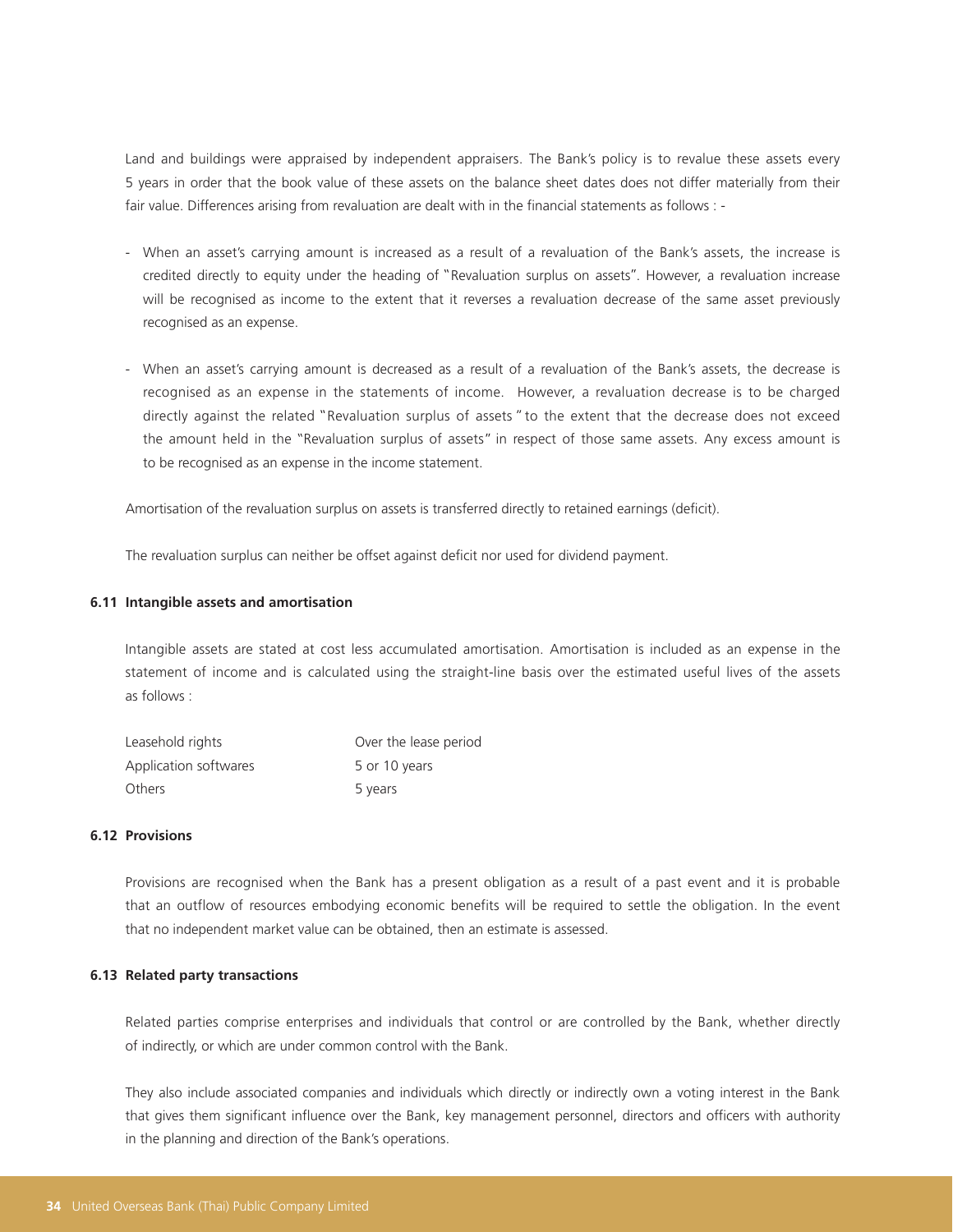#### **6.14 Employee benefits**

Salary, wages, bonuses and contributions to the social security fund and provident fund are recognised as expenses when incurred.

The Bank and its employees established the provident funds under the Provident Fund Act B.E. 2530. According to the Fund's regulations, every employee, after the probation period, is entitled to apply for membership. The employees contribute to the fund at the rate of 2% or 5% of basic salary and the Bank contributes to the fund at the rate of 5% of basic salary. The employees are entitled to the benefits upon termination of employment status except when the terminated employee has violated the rules of the Bank.

The Bank's subsidiaries and their employees also established their provident funds under the Provident Fund Act B.E. 2530. The Bank's subsidiaries and their employees contribute to the fund at the same rate of between 3 - 10 percent of basic salary depending upon the number of years of services of each employee. The funds will be paid to employees upon termination in accordance with the rules of the funds.

The funds set up by the Bank and its subsidiaries are managed independently by UOB Asset Management (Thai) Co., Ltd. and therefore do not appear in the consolidated or individual balance sheets of the Bank and the relevant subsidiaries.

The Bank has a gratuities scheme for employees with at least 5 years' continuous employment period and do not contribute to the Provident Fund, the benefit being based on percent of monthly salary plus interest and pays out every 5 years. The Bank also has a severance payment scheme for employees who have employment period of not less than 15 years only for the Bank of Asia's employees who joined the Bank before 16 May 2005, the benefit being based on the lastest month's salary and the years of services. Employees will receive half of this severance payment when they resign or will receive it in full when they retire. The provisions for both schemes are recorded as expenses in statements of income.

#### **6.15 Contributions to the Financial Institutions Development Fund**

Contributions to the Financial Institutions Development Fund are recorded as expenses for the period on an accrual basis.

#### **6.16 Income tax**

Income tax is provided for in the accounts based on the taxable profits determined in accordance with tax legislation.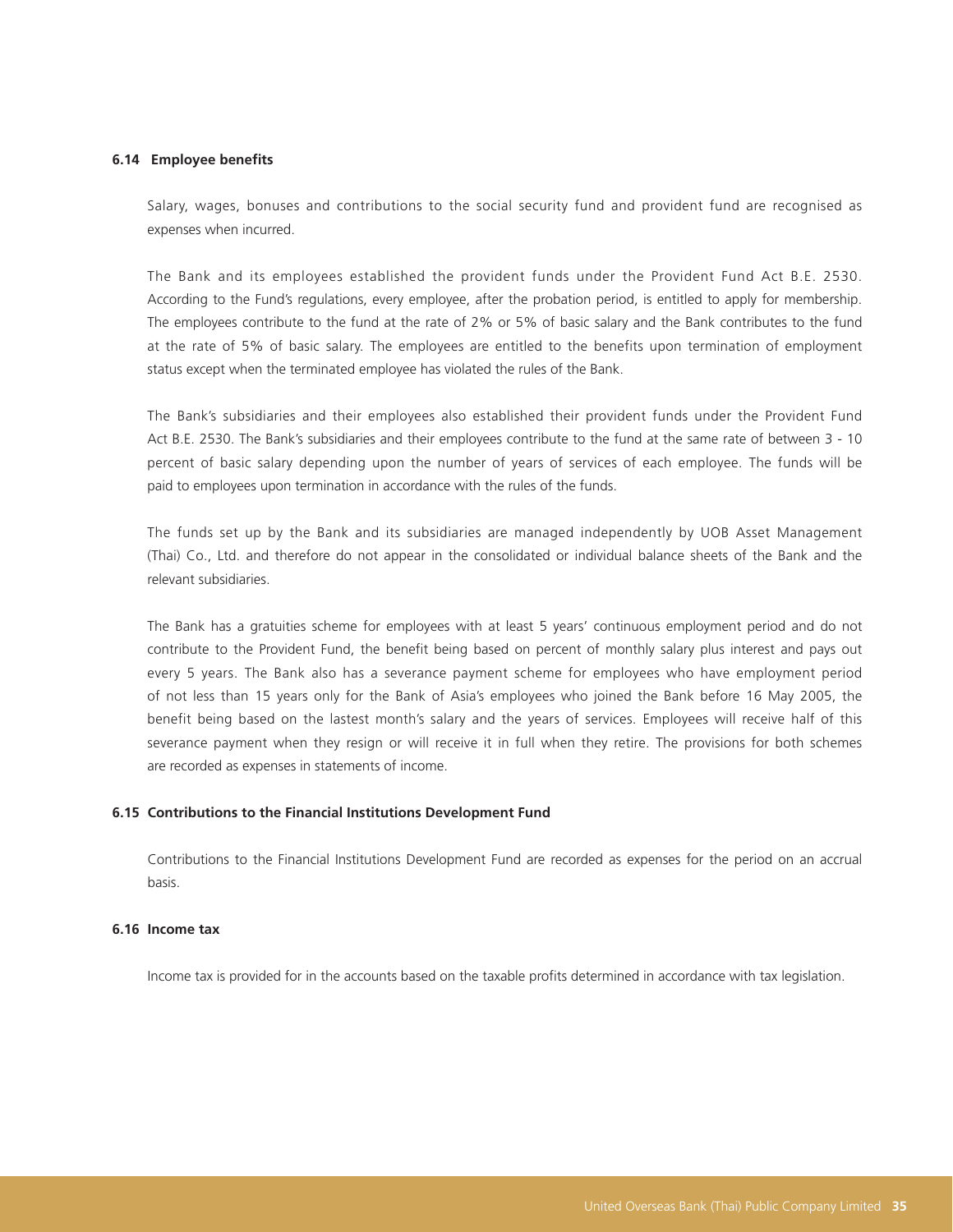#### **6.17 Translation of foreign currency**

Transactions in foreign currencies are translated into Baht at the foreign exchange rate ruling at the date of the transaction. Monetary assets and liabilities denominated in foreign currencies and off-balance sheet items, which related to forward exchange contracts and currency swap contracts, outstanding on the balance sheet date, have been translated into Baht at the exchange rate ruling on the balance sheet date announced by the Bank of Thailand.

All foreign exchange gains or losses are recognised in the statement of income.

### **6.18 Financial derivatives**

Financial derivative contracts are regarded as off-balance sheet items and the changes in fair value are recorded in the statements of income.

Outstanding financial derivative contracts are valued at fair value. At the balance sheet date, the unrealised gains or losses on outstanding financial derivative contracts, are included in other assets or other liabilities in the balance sheet.

#### **6.19 Offsetting**

Financial assets and liabilities are offset and the net amount is reported in the balance sheet when the Bank and its subsidiaries have a legally enforceable right to set off the recognised amount and the transactions are intended to be settled on a net basis.

#### **6.20 Use of accounting estimates**

Preparation of financial statements in conformity with generally accepted accounting principles requires management to make estimates and assumptions in certain circumstances, affecting amounts reported in these financial statements and related notes. Actual results could differ from these estimates.

#### **7. CASH**

|                    |                     |                   |                      | (Unit: Million Baht) |
|--------------------|---------------------|-------------------|----------------------|----------------------|
|                    | <b>CONSOLIDATED</b> |                   | <b>THE BANK ONLY</b> |                      |
|                    |                     | As at 31 December |                      | As at 31 December    |
|                    | 2006                | 2005              | 2006                 | 2005                 |
| Cash               | 3,674               | 4,171             | 3,674                | 4,171                |
| Cheques in transit | 191                 | 763               | 191                  | 763                  |
| Total              | 3,865               | 4,934             | 3,865                | 4,934                |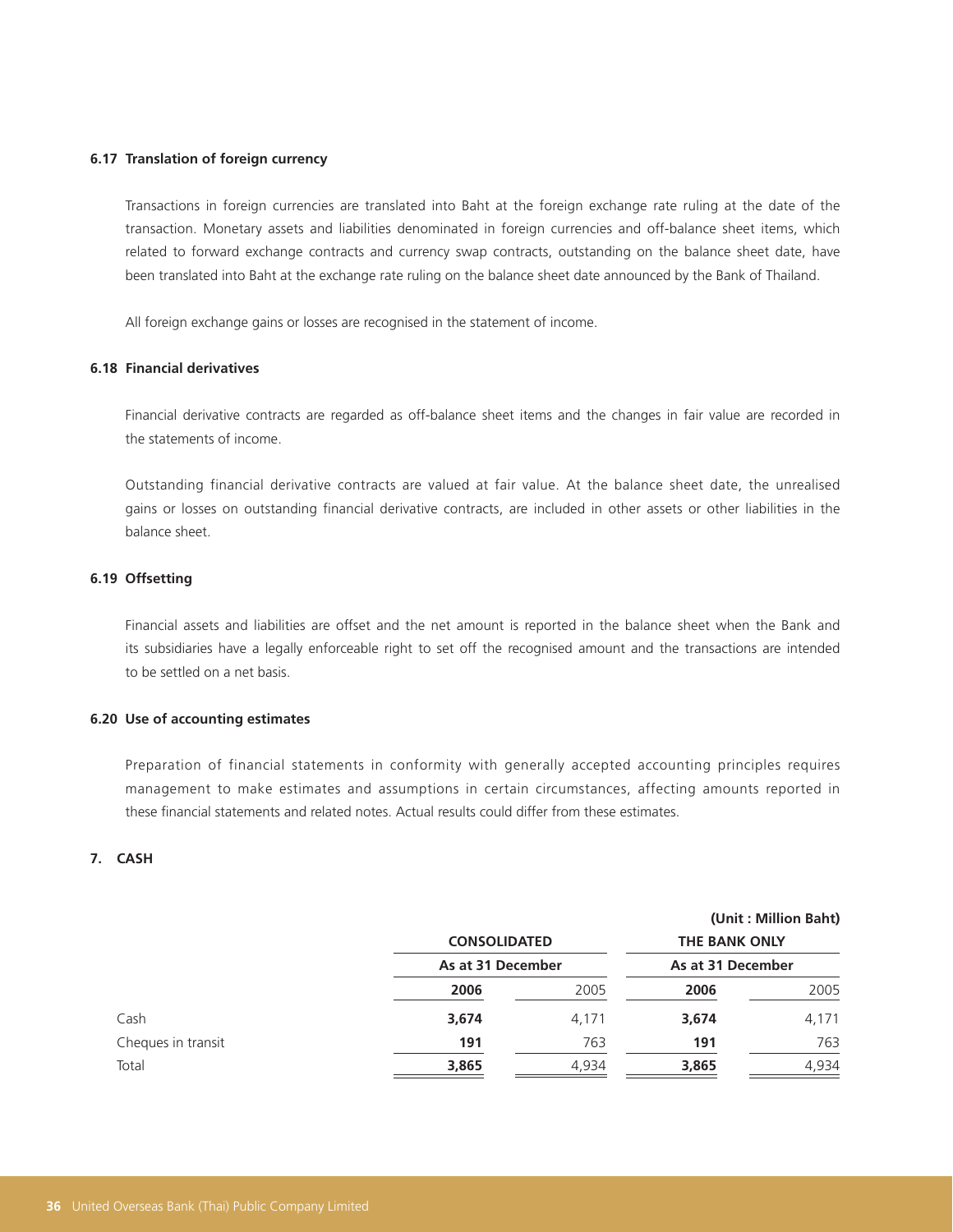## **8. INTERBANK AND MONEY MARKET ITEMS (ASSETS)**

|                                                         |           | As at 31 December 2006 |              |           | As at 31 December 2005 |        |
|---------------------------------------------------------|-----------|------------------------|--------------|-----------|------------------------|--------|
|                                                         | On demand | <b>Term</b>            | <b>Total</b> | On demand | Term                   | Total  |
| <b>Domestic items</b>                                   |           |                        |              |           |                        |        |
| The Bank of Thailand                                    |           |                        |              |           |                        |        |
| and Financial Institutions                              |           |                        |              |           |                        |        |
| Development Fund                                        | 1,474     |                        | 1,474        | 2,023     |                        | 2,023  |
| Commercial banks                                        | 28        | 1,052                  | 1,080        | 65        | 11                     | 76     |
| Other banks                                             | 1         |                        | 1            | 1         |                        | 1      |
| Finance companies, finance<br>and securities companies, |           |                        |              |           |                        |        |
| securities companies and                                |           |                        |              |           |                        |        |
| credit foncier companies                                |           | 400                    | 400          | 18        | 428                    | 446    |
| Other financial institutions                            |           | 598                    | 598          |           | 598                    | 598    |
| Total domestic items                                    | 1,503     | 2,050                  | 3,553        | 2,107     | 1,037                  | 3,144  |
| Add: Accrued interest receivables                       |           | 5                      | 5            |           | 3                      | 3      |
| Less: Allowance for doubtful                            |           |                        |              |           |                        |        |
| accounts                                                |           | (5)                    | (5)          |           | (4)                    | (4)    |
| Domestic items - net                                    | 1,503     | 2,050                  | 3,553        | 2,107     | 1,036                  | 3,143  |
| <b>Foreign items</b>                                    |           |                        |              |           |                        |        |
| US Dollar                                               | 487       | 3,239                  | 3,726        | 474       | 7,863                  | 8,337  |
| Yen                                                     | 65        |                        | 65           | 114       |                        | 114    |
| <b>EURO</b>                                             | 180       |                        | 180          | 141       |                        | 141    |
| Pound sterling                                          | 70        |                        | 70           | 106       |                        | 106    |
| Other currencies                                        | 124       |                        | 124          | 378       |                        | 378    |
| Total foreign items                                     | 926       | 3,239                  | 4,165        | 1,213     | 7,863                  | 9,076  |
| Domestic and foreign items - net                        | 2,429     | 5,289                  | 7,718        | 3,320     | 8,899                  | 12,219 |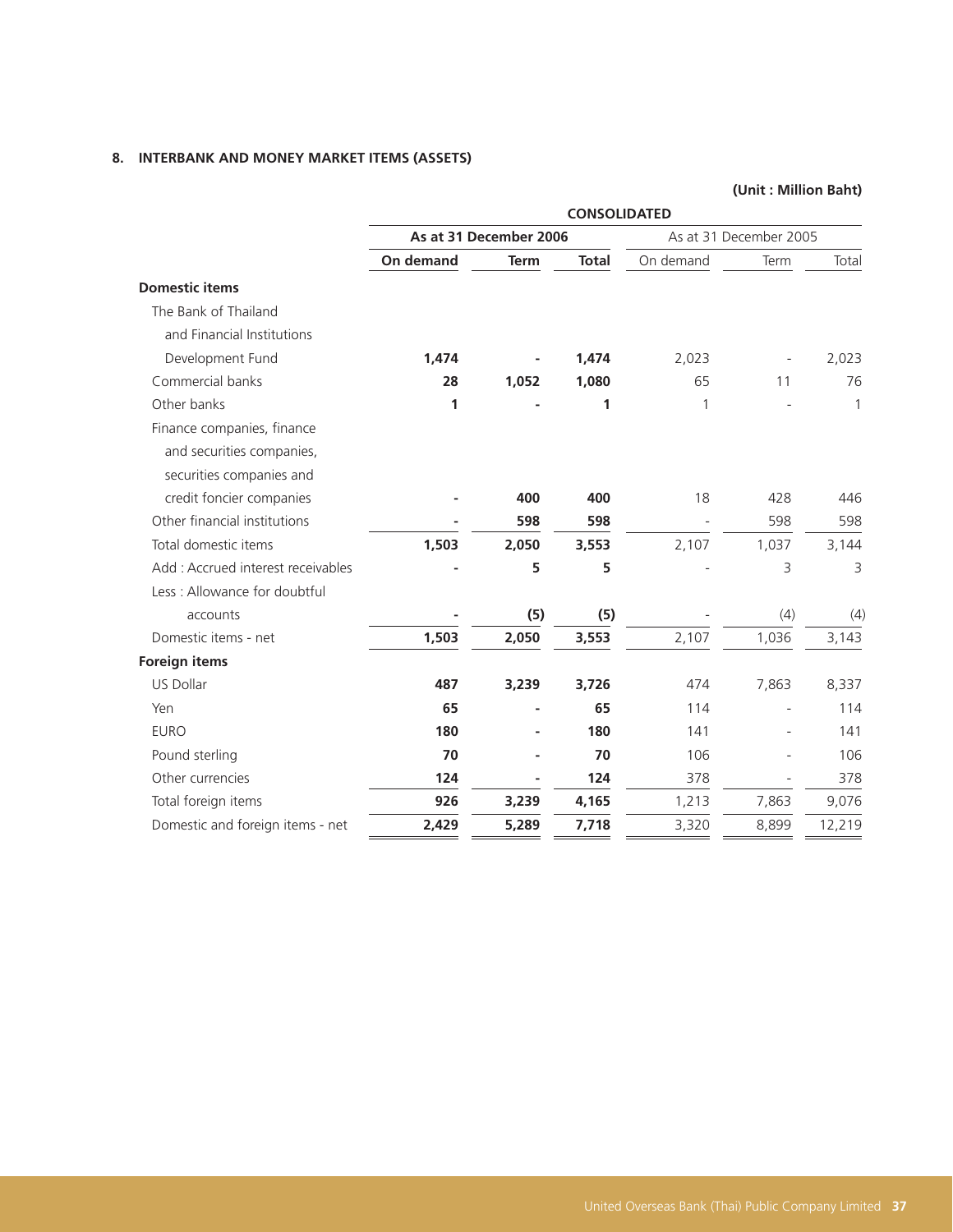|                                   | <b>THE BANK ONLY</b> |                        |              |           |                        |        |
|-----------------------------------|----------------------|------------------------|--------------|-----------|------------------------|--------|
|                                   |                      | As at 31 December 2006 |              |           | As at 31 December 2005 |        |
|                                   | On demand            | <b>Term</b>            | <b>Total</b> | On demand | Term                   | Total  |
| <b>Domestic items</b>             |                      |                        |              |           |                        |        |
| The Bank of Thailand and          |                      |                        |              |           |                        |        |
| <b>Financial Institutions</b>     |                      |                        |              |           |                        |        |
| Development Fund                  | 1,474                |                        | 1,474        | 2,023     |                        | 2,023  |
| Commercial banks                  | 13                   | 1,014                  | 1,027        | 54        | $\mathbf{1}$           | 55     |
| Other banks                       | 1                    |                        | 1            | 1         |                        | 1      |
| Financial companies, finance      |                      |                        |              |           |                        |        |
| and securities companies,         |                      |                        |              |           |                        |        |
| securities companies and          |                      |                        |              |           |                        |        |
| credit foncier companies          |                      | 400                    | 400          |           | 400                    | 400    |
| Other financial institutions      |                      | 598                    | 598          |           | 598                    | 598    |
| Total domestic items              | 1,488                | 2,012                  | 3,500        | 2,078     | 999                    | 3,077  |
| Add: Accrued interest receivables |                      | 5                      | 5            |           | $\overline{2}$         | 2      |
| Less: Allowance for doubtful      |                      |                        |              |           |                        |        |
| accounts                          |                      | (5)                    | (5)          |           | (4)                    | (4)    |
| Domestic items - net              | 1,488                | 2,012                  | 3,500        | 2,078     | 997                    | 3,075  |
| <b>Foreign items</b>              |                      |                        |              |           |                        |        |
| US Dollar                         | 487                  | 3,239                  | 3,726        | 474       | 7,863                  | 8,337  |
| Yen                               | 65                   |                        | 65           | 114       |                        | 114    |
| <b>EURO</b>                       | 180                  |                        | 180          | 141       |                        | 141    |
| Pound sterling                    | 70                   |                        | 70           | 106       |                        | 106    |
| Other currencies                  | 124                  |                        | 124          | 378       |                        | 378    |
| Total foreign items               | 926                  | 3,239                  | 4,165        | 1,213     | 7,863                  | 9,076  |
| Domestic and foreign items-net    | 2,414                | 5,251                  | 7,665        | 3,291     | 8,860                  | 12,151 |
|                                   |                      |                        |              |           |                        |        |

### **9. SECURITIES PURCHASED UNDER RESALE AGREEMENTS**

|                                               |                                                 | (Unit: Million Baht) |  |
|-----------------------------------------------|-------------------------------------------------|----------------------|--|
|                                               | <b>CONSOLIDATED AND</b><br><b>THE BANK ONLY</b> |                      |  |
|                                               |                                                 |                      |  |
|                                               | As at 31 December                               |                      |  |
|                                               | 2006                                            | 2005                 |  |
| Government and Bank of Thailand bonds         | 1,590                                           | 200                  |  |
| Financial Institutions Development Fund bonds |                                                 | 800                  |  |
| Total                                         | 1,590                                           | 1,000                |  |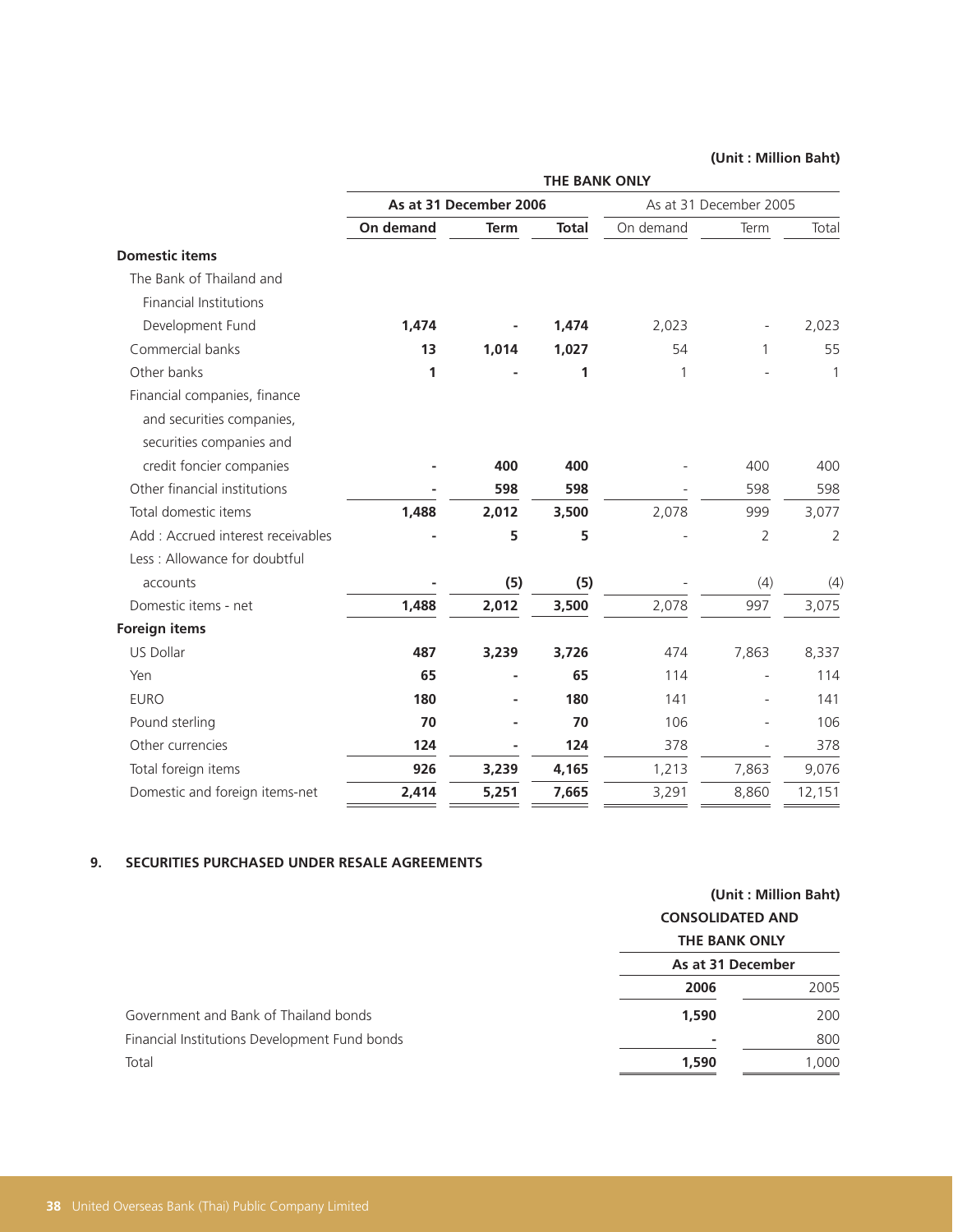### **10. INVESTMENTS**

## **10.1 Classified by types of investment**

|                                               | <b>CONSOLIDATED</b>    |                   |                        |            |
|-----------------------------------------------|------------------------|-------------------|------------------------|------------|
|                                               | As at 31 December 2006 |                   | As at 31 December 2005 |            |
|                                               | Cost/                  |                   | Cost/                  |            |
|                                               | amortised              |                   | amortised              |            |
|                                               | cost                   | <b>Fair value</b> | cost                   | Fair value |
| <b>Current investments</b>                    |                        |                   |                        |            |
| <b>Securities for trading</b>                 |                        |                   |                        |            |
| Government and state enterprises securities   | 2,555                  | 2,558             | 625                    | 631        |
| Add: Allowance for revaluation                | 3                      |                   | 6                      |            |
| Total                                         | 2,558                  | 2,558             | 631                    | 631        |
| <b>Available-for-sale securities</b>          |                        |                   |                        |            |
| Government and state enterprises securities   | 514                    | 514               | 1,458                  | 1,452      |
| Private enterprises debt securities           | 124                    | 121               | 496                    | 497        |
| Total                                         | 638                    | 635               | 1,954                  | 1,949      |
| Add (less) : Allowance for revaluation        | 5                      |                   | (5)                    |            |
| Less: Allowance for impairment of securities  | (8)                    |                   |                        |            |
| Total                                         | 635                    | 635               | 1,949                  | 1,949      |
| Total current investments - net               | 3,193                  |                   | 2,580                  |            |
| Long - term investments                       |                        |                   |                        |            |
| <b>Available-for-sale securities</b>          |                        |                   |                        |            |
| Government and state enterprises securities   | 2,544                  | 2,558             | 2,177                  | 2,099      |
| Private enterprises debt securities           | 53                     | 4                 | 376                    | 300        |
| Marketable domestic equity securities         | 357                    | 398               | 460                    | 448        |
| Unit trusts                                   | 2,006                  | 1,755             | 1,265                  | 1,124      |
| Total                                         | 4,960                  | 4,715             | 4,278                  | 3,971      |
| Add (less) : Allowance for revaluation        | 81                     |                   | (3)                    |            |
| Less : Allowance for impairment of securities | (326)                  |                   | (304)                  |            |
| Total                                         | 4,715                  | 4,715             | 3,971                  | 3,971      |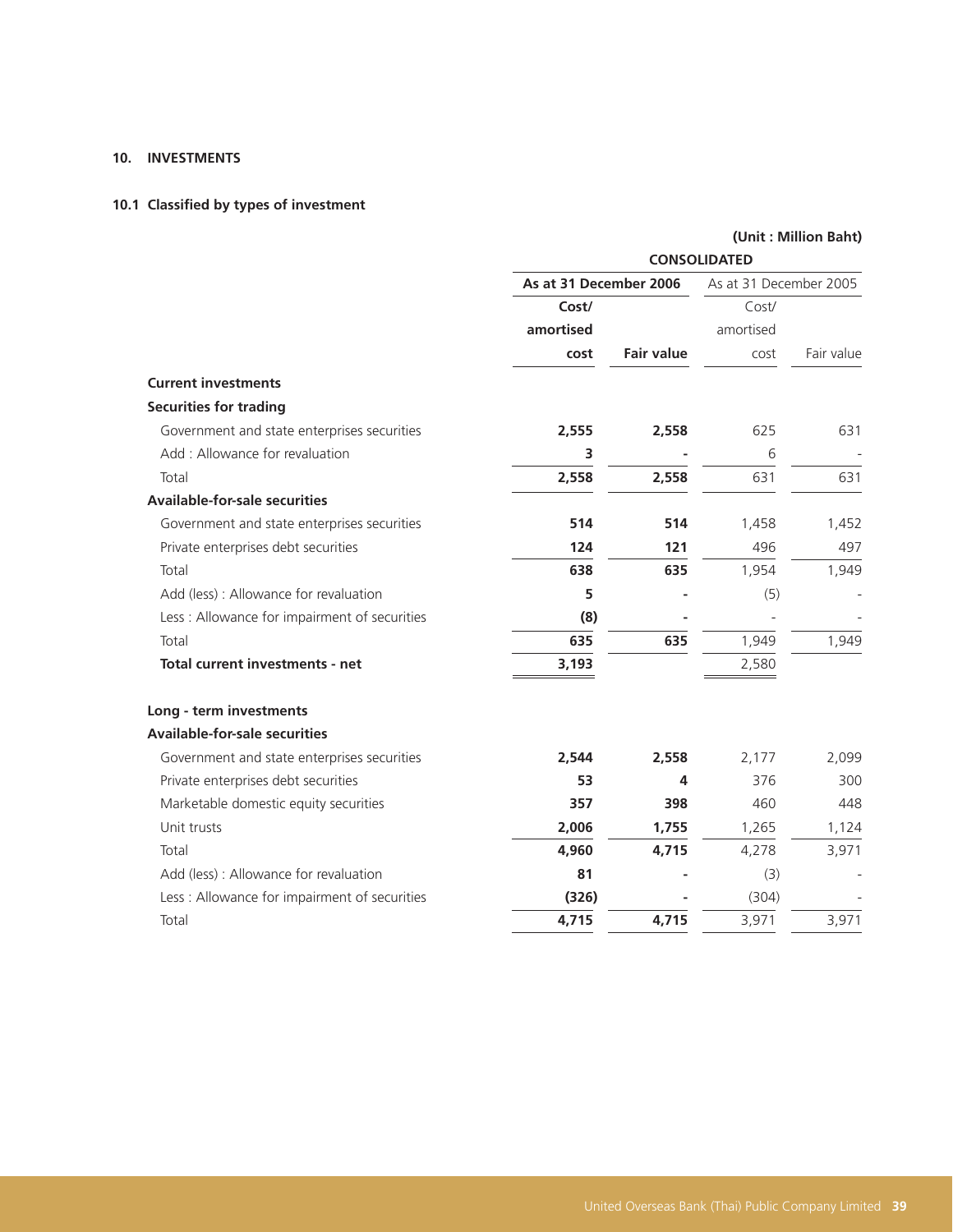|                                              | <b>CONSOLIDATED</b>    |                   |                        |            |  |
|----------------------------------------------|------------------------|-------------------|------------------------|------------|--|
|                                              | As at 31 December 2006 |                   | As at 31 December 2005 |            |  |
|                                              | Cost/                  |                   | Cost/                  |            |  |
|                                              | amortised              |                   | amortised              |            |  |
|                                              | cost                   | <b>Fair value</b> | cost                   | Fair value |  |
| <b>Held-to-maturity debt instruments</b>     |                        |                   |                        |            |  |
| Thai Asset Management Corporation            |                        |                   |                        |            |  |
| promissory notes                             | 4,116                  |                   | 4,507                  |            |  |
| Less: Allowance for impairment of securities | (2,014)                |                   | (1,770)                |            |  |
| Total                                        | 2,102                  |                   | 2,737                  |            |  |
| <b>General investment</b>                    |                        |                   |                        |            |  |
| Non-marketable domestic equity securities    | 172                    |                   | 177                    |            |  |
| Non-marketable foreign equity securities     | 15                     |                   | 15                     |            |  |
| Unit trusts                                  | 151                    |                   | 181                    |            |  |
| Total                                        | 338                    |                   | 373                    |            |  |
| Less: Allowance for impairment of securities | (140)                  |                   | (141)                  |            |  |
| Total                                        | 198                    |                   | 232                    |            |  |
| Total long - term investments - net          | 7,015                  |                   | 6,940                  |            |  |
|                                              |                        |                   |                        |            |  |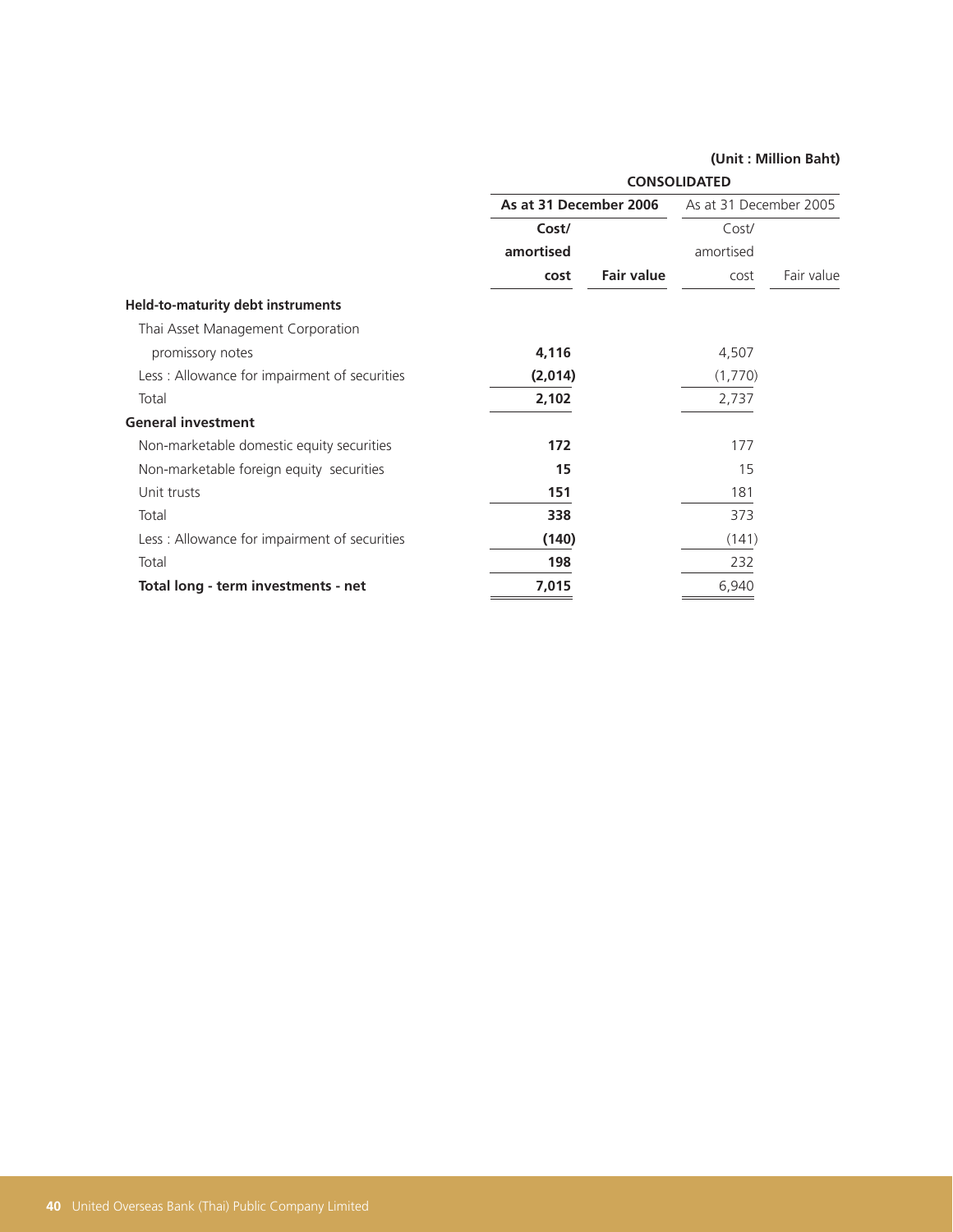|                                               |                        |                   | <b>THE BANK ONLY</b>   |            |
|-----------------------------------------------|------------------------|-------------------|------------------------|------------|
|                                               | As at 31 December 2006 |                   | As at 31 December 2005 |            |
|                                               | Cost/                  |                   | Cost/                  |            |
|                                               | amortised              |                   | amortised              |            |
|                                               | cost                   | <b>Fair value</b> | cost                   | Fair value |
| <b>Current investments</b>                    |                        |                   |                        |            |
| <b>Securities for trading</b>                 |                        |                   |                        |            |
| Government and state enterprises securities   | 2,555                  | 2,558             | 625                    | 631        |
| Add: Allowance for revaluation                | 3                      |                   | 6                      |            |
| Total                                         | 2,558                  | 2,558             | 631                    | 631        |
| <b>Available-for-sale securities</b>          |                        |                   |                        |            |
| Government and state enterprises securities   | 514                    | 514               | 1,436                  | 1,430      |
| Private sector debt securities                | 123                    | 120               | 496                    | 497        |
| Total                                         | 637                    | 634               | 1,932                  | 1,927      |
| Add (less) : Allowance for revaluation        | 5                      |                   | (5)                    |            |
| Less : Allowance for impairment of securities | (8)                    |                   |                        |            |
| Total                                         | 634                    | 634               | 1,927                  | 1,927      |
| Total current investments - net               | 3,192                  |                   | 2,558                  |            |
| Long - term investments                       |                        |                   |                        |            |
| <b>Available-for-sale securities</b>          |                        |                   |                        |            |
| Government and state enterprises securities   | 2,544                  | 2,558             | 2,177                  | 2,099      |
| Private sector debt securities                | 49                     |                   | 366                    | 291        |
| Marketable domestic equity securities         | 357                    | 397               | 460                    | 448        |
| Unit trusts                                   | 1,997                  | 1,751             | 1,252                  | 1,116      |
| Total                                         | 4,947                  | 4,706             | 4,255                  | 3,954      |
| Add: Allowance for revaluation                | 85                     |                   | 3                      |            |
| Less : Allowance for impairment of securities | (326)                  |                   | (304)                  |            |
| Total                                         | 4,706                  | 4,706             | 3,954                  | 3,954      |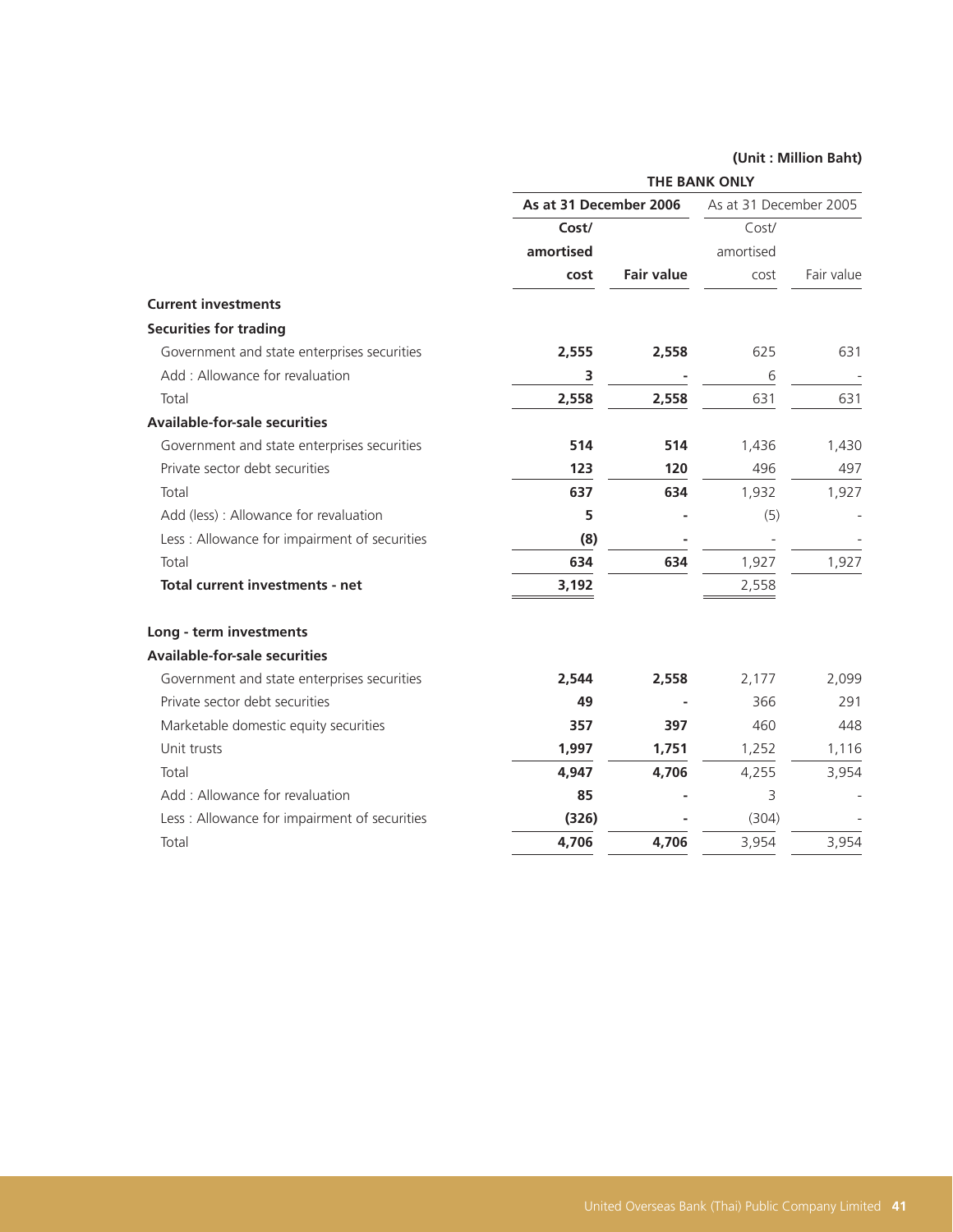|                                              | <b>THE BANK ONLY</b>   |                   |                        |            |  |
|----------------------------------------------|------------------------|-------------------|------------------------|------------|--|
|                                              | As at 31 December 2006 |                   | As at 31 December 2005 |            |  |
|                                              | Cost/                  |                   | Cost/                  |            |  |
|                                              | amortised              |                   | amortised              |            |  |
|                                              | cost                   | <b>Fair value</b> | cost                   | Fair value |  |
| <b>Held-to-maturity debt instruments</b>     |                        |                   |                        |            |  |
| Thai Asset Management Corporation            |                        |                   |                        |            |  |
| promissory notes                             | 4,116                  |                   | 4,507                  |            |  |
| Less: Allowance for impairment of securities | (2,014)                |                   | (1,770)                |            |  |
| Total                                        | 2,102                  |                   | 2,737                  |            |  |
| <b>General investment</b>                    |                        |                   |                        |            |  |
| Non-marketable domestic equity securities    | 157                    |                   | 161                    |            |  |
| Non-marketable foreign equity securities     | 15                     |                   | 15                     |            |  |
| Unit trusts                                  | 151                    |                   | 181                    |            |  |
| Total                                        | 323                    |                   | 357                    |            |  |
| Less: Allowance for impairment of securities | (125)                  |                   | (126)                  |            |  |
| Total                                        | 198                    |                   | 231                    |            |  |
| Total long - term investments - net          | 7,006                  |                   | 6,922                  |            |  |
|                                              |                        |                   |                        |            |  |

Since the Bank's accounting policy is to record sales and purchases of investments in debt securities on settlement date, therefore as at 31 December 2006, the Bank has commitments to purchase debt securities of Baht 8,659 million (2005 : Baht 2,328 million) and commitments to sell debt securities of Baht 5,870 million (2005 : Baht 1,473 million), which have not been recorded in the book of accounts.

The Bank has commitments in relation to an investment agreement to purchase investment units denominated in US Dollar currency. As at 31 December 2006, the Bank was committed to pay Baht 17 million, (2005 : Baht 30 million) converted using, the exchange rate ruling on the balance sheet date, for such investment.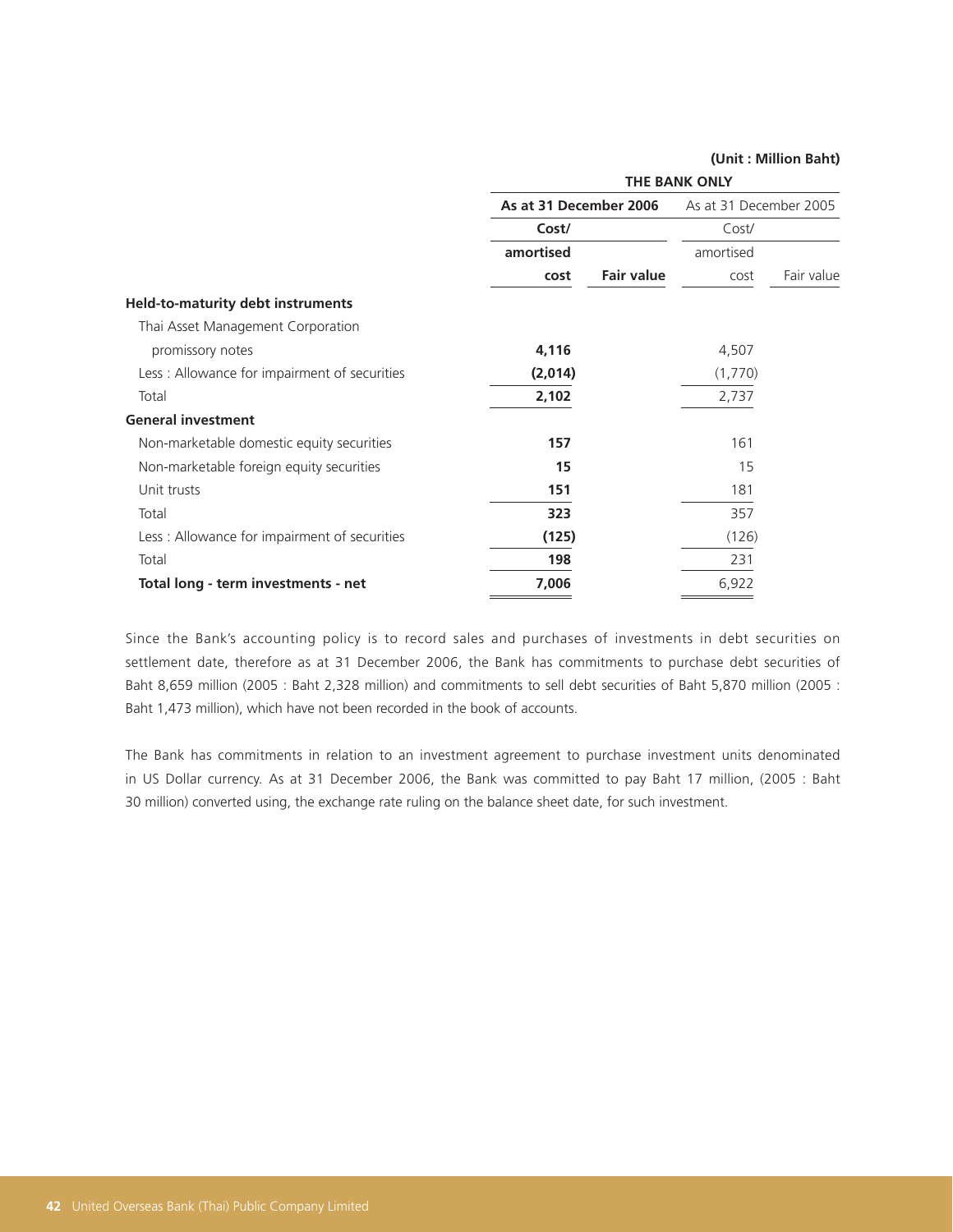### **10.2 Classified by the remaining period to maturity of the debt securities**

Investments in debt instruments, excluding trading debt instruments, classified by remaining maturities are as follows :

# **(Unit : Million Baht) CONSOLIDATED As at 31 December 2006 remaining within 1 - 5 Over 1 year years 5 years Total Available-for-sale securities** Government and state enterprises securities **514 2,461 83 3,058** Private sector debt securities **173** 173 **4** - 177 Unit trusts **5 1,574 - 1,579** Total **692 4,039 83 4,814** Add (less) : Allowance for revaluation **5** 53 (5) 53 Less : Allowance for impairment of securities **(63) (3) - (66)** Total **634 4,089 78 4,801 Held-to-maturity debt instruments** Thai Asset Management Corporation promissory notes **- 4,033** 83 4,116 Less : Allowance for impairment of securities **- (1,973) (41) (2,014)** Total **- 2,060 42 2,102**

|                                                    | CONSOLIDATED<br>As at 31 December 2005 |         |         |         |  |
|----------------------------------------------------|----------------------------------------|---------|---------|---------|--|
|                                                    |                                        |         |         |         |  |
|                                                    | remaining within                       |         |         |         |  |
|                                                    |                                        | $1 - 5$ | Over    |         |  |
|                                                    | 1 year                                 | years   | 5 years | Total   |  |
| Available-for-sale securities                      |                                        |         |         |         |  |
| Government and state enterprises securities        | 1,458                                  | 2,086   | 91      | 3,635   |  |
| Private sector debt securities                     | 553                                    | 319     |         | 872     |  |
| Unit trusts                                        | 5                                      | 829     |         | 834     |  |
| Total                                              | 2,016                                  | 3,234   | 91      | 5,341   |  |
| Add (less): Allowance for revaluation              | (6)                                    | 54      | (6)     | 42      |  |
| Less : Allowance for impairment of securities      | (63)                                   | (11)    |         | (74)    |  |
| Total                                              | 1,947                                  | 3,277   | 85      | 5,309   |  |
| <b>Held-to-maturity debt instruments</b>           |                                        |         |         |         |  |
| Thai Asset Management Corporation promissory notes |                                        |         | 4,507   | 4,507   |  |
| Less : Allowance for impairment of securities      |                                        |         | (1,770) | (1,770) |  |
| Total                                              |                                        |         | 2,737   | 2,737   |  |
|                                                    |                                        |         |         |         |  |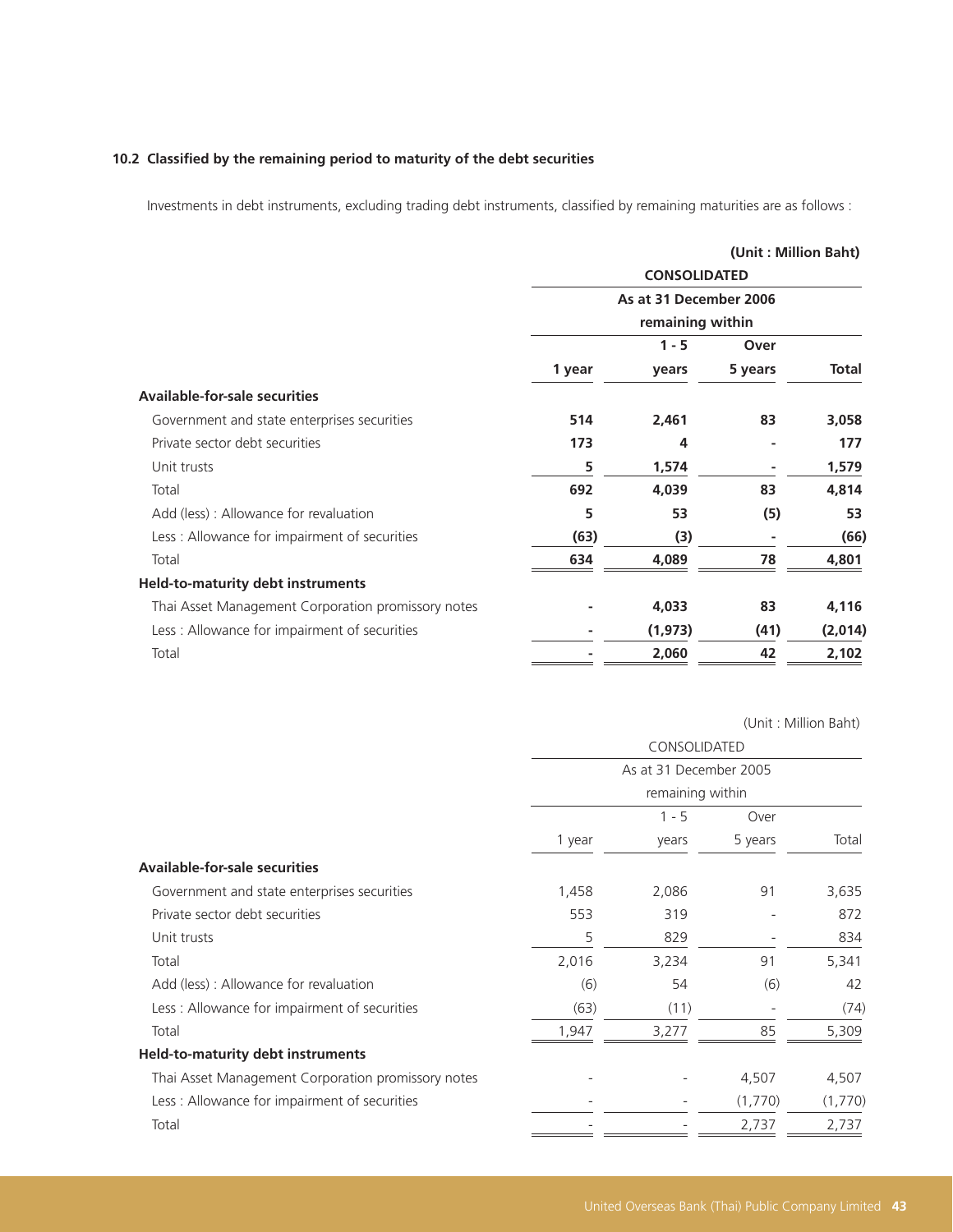|                                                    | <b>THE BANK ONLY</b><br>As at 31 December 2006 |          |         |              |  |
|----------------------------------------------------|------------------------------------------------|----------|---------|--------------|--|
|                                                    |                                                |          |         |              |  |
|                                                    | remaining within                               |          |         |              |  |
|                                                    |                                                | $1 - 5$  | Over    |              |  |
|                                                    | 1 year                                         | years    | 5 years | <b>Total</b> |  |
| <b>Available-for-sale securities</b>               |                                                |          |         |              |  |
| Government and state enterprises securities        | 514                                            | 2,461    | 83      | 3,058        |  |
| Private sector debt securities                     | 172                                            |          |         | 172          |  |
| Unit trusts                                        | 5                                              | 1,574    |         | 1,579        |  |
| Total                                              | 691                                            | 4,035    | 83      | 4,809        |  |
| Add (less) : Allowance for revaluation             | 5                                              | 53       | (5)     | 53           |  |
| Less: Allowance for impairment of securities       | (63)                                           | (3)      |         | (66)         |  |
| Total                                              | 633                                            | 4,085    | 78      | 4,796        |  |
| <b>Held-to-maturity debt instruments</b>           |                                                |          |         |              |  |
| Thai Asset Management Corporation promissory notes |                                                | 4,033    | 83      | 4,116        |  |
| Less : Allowance for impairment of securities      |                                                | (1, 973) | (41)    | (2,014)      |  |
| Total                                              |                                                | 2,060    | 42      | 2,102        |  |
|                                                    |                                                |          |         |              |  |

|                                                    | THE BANK ONLY<br>As at 31 December 2005 |                  |         |         |  |
|----------------------------------------------------|-----------------------------------------|------------------|---------|---------|--|
|                                                    |                                         |                  |         |         |  |
|                                                    |                                         | remaining within |         |         |  |
|                                                    |                                         | $1 - 5$          | Over    |         |  |
|                                                    | 1 year                                  | years            | 5 years | Total   |  |
| Available-for-sale securities                      |                                         |                  |         |         |  |
| Government and state enterprises securities        | 1,436                                   | 2,086            | 91      | 3,613   |  |
| Private sector debt securities                     | 553                                     | 309              |         | 862     |  |
| Unit trusts                                        | 5                                       | 829              |         | 834     |  |
| Total                                              | 1,994                                   | 3,224            | 91      | 5,309   |  |
| Add (less) : Allowance for revaluation             | (6)                                     | 54               | (6)     | 42      |  |
| Less: Allowance for impairment of securities       | (63)                                    | (11)             |         | (74)    |  |
| Total                                              | 1,925                                   | 3,267            | 85      | 5,277   |  |
| <b>Held-to-maturity debt instruments</b>           |                                         |                  |         |         |  |
| Thai Asset Management Corporation promissory notes |                                         |                  | 4,507   | 4,507   |  |
| Less: Allowance for impairment of securities       |                                         |                  | (1,770) | (1,770) |  |
| Total                                              |                                         |                  | 2,737   | 2,737   |  |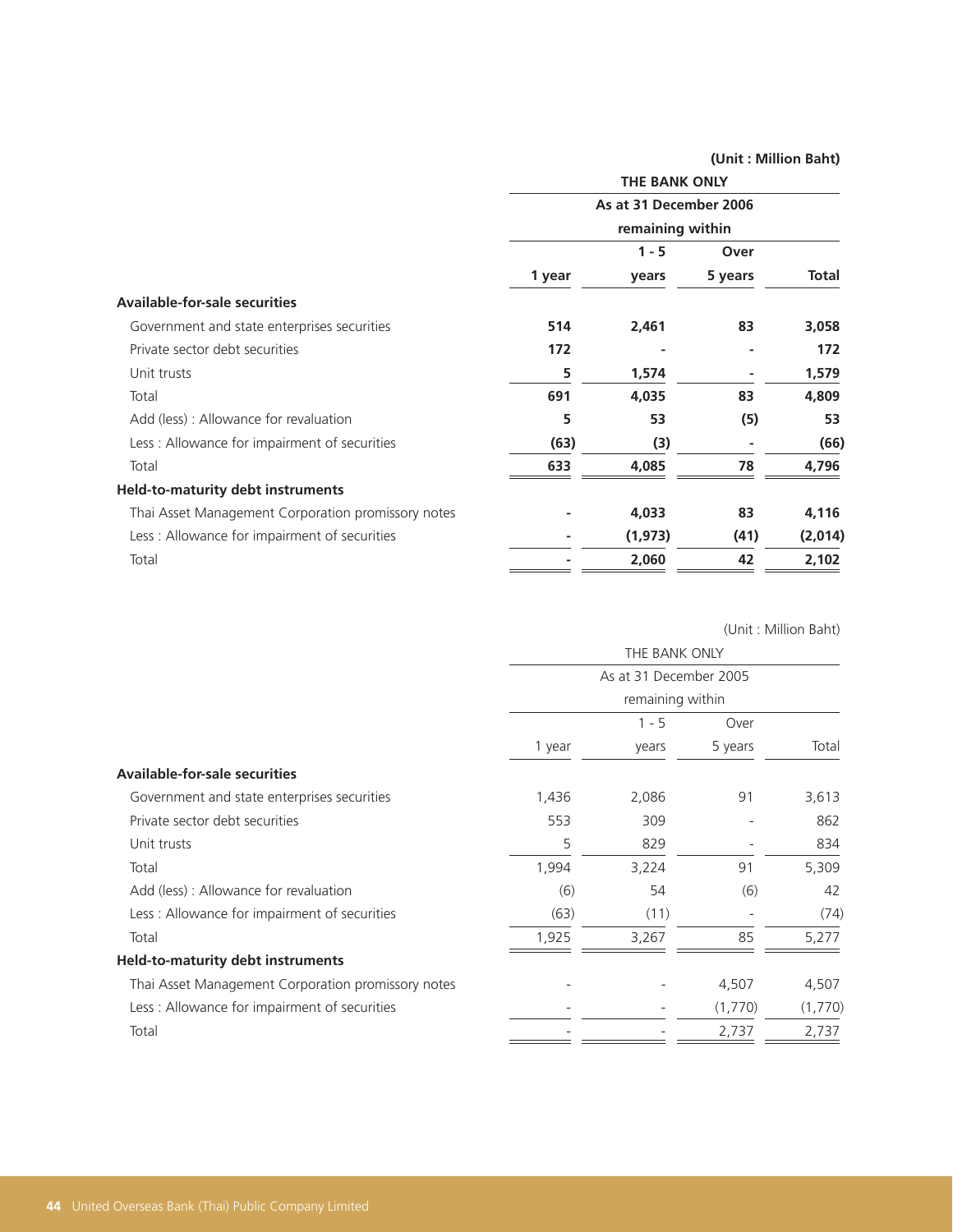As at 31 December 2006 and 2005, investments in unit trusts as recorded in the consolidated financial statements and the financial statements of the Bank only included totals of Baht 1,475 million and Baht 729 million respectively which were purchased from mutual funds managed by a subsidiary company. This is to improve the liquidity of these funds managed by the subsidiary in accordance with guidelines approved by BOT. The subsidiary has plans to liquidate these mutual funds.

### **10.3 Revaluation surplus on investments**

|                                           | (Unit: Million Baht)                                                 |       |
|-------------------------------------------|----------------------------------------------------------------------|-------|
|                                           | <b>CONSOLIDATED AND</b><br><b>THE BANK ONLY</b><br>As at 31 December |       |
|                                           |                                                                      |       |
|                                           |                                                                      |       |
|                                           | 2006                                                                 | 2005  |
| <b>Revaluation surplus on investments</b> |                                                                      |       |
| Debt securities                           | 154                                                                  | 274   |
| Equity securities                         | 89                                                                   | 39    |
| Total                                     | 243                                                                  | 313   |
| Revaluation deficit on investments        |                                                                      |       |
| Debt securities                           | (101)                                                                | (93)  |
| Equity securities                         | (48)                                                                 | (88)  |
| Total                                     | (149)                                                                | (181) |
| Total                                     | 94                                                                   | 132   |
|                                           |                                                                      |       |

**10.4 Investments in equity securities in which the Bank and its subsidiaries holds over 10 percent of the paid-up capital, excluding investments in subsidiaries and associated companies, are as follows :**

|                               |                 |         | <b>CONSOLIDATED</b>      |            |          |                               |
|-------------------------------|-----------------|---------|--------------------------|------------|----------|-------------------------------|
|                               |                 |         | As at 31 December 2006   |            |          |                               |
|                               |                 |         |                          |            |          | <b>Dividend</b>               |
|                               |                 | Type of | Paid-up                  | $%$ of     | Carrying | for                           |
| Company's name                | <b>Business</b> |         | securities share capital | investment | value*   | the year                      |
|                               |                 |         | (Million Baht)           |            |          | (Million Baht) (Million Baht) |
| <b>Related companies</b>      |                 |         |                          |            |          |                               |
| 1. Wing Fat Co., Ltd.         | Leather         | Common  | 70                       | 14.29      | ٠        |                               |
|                               | manufacturer    | stock   |                          |            |          |                               |
| 2. Piyalai Holdings Co., Ltd. | Real estate     | Common  | 600                      | 10.00      | ٠        |                               |
|                               |                 | stock   |                          |            |          |                               |
| JAT Leasing Co., Ltd.<br>3.   | Hire-purchase   | Common  | 90                       | 14.96      | ۰        |                               |
|                               |                 | stock   |                          |            |          |                               |
|                               |                 |         |                          |            |          |                               |

\* Carrying value represents the cost less the allowance for impairment (if any).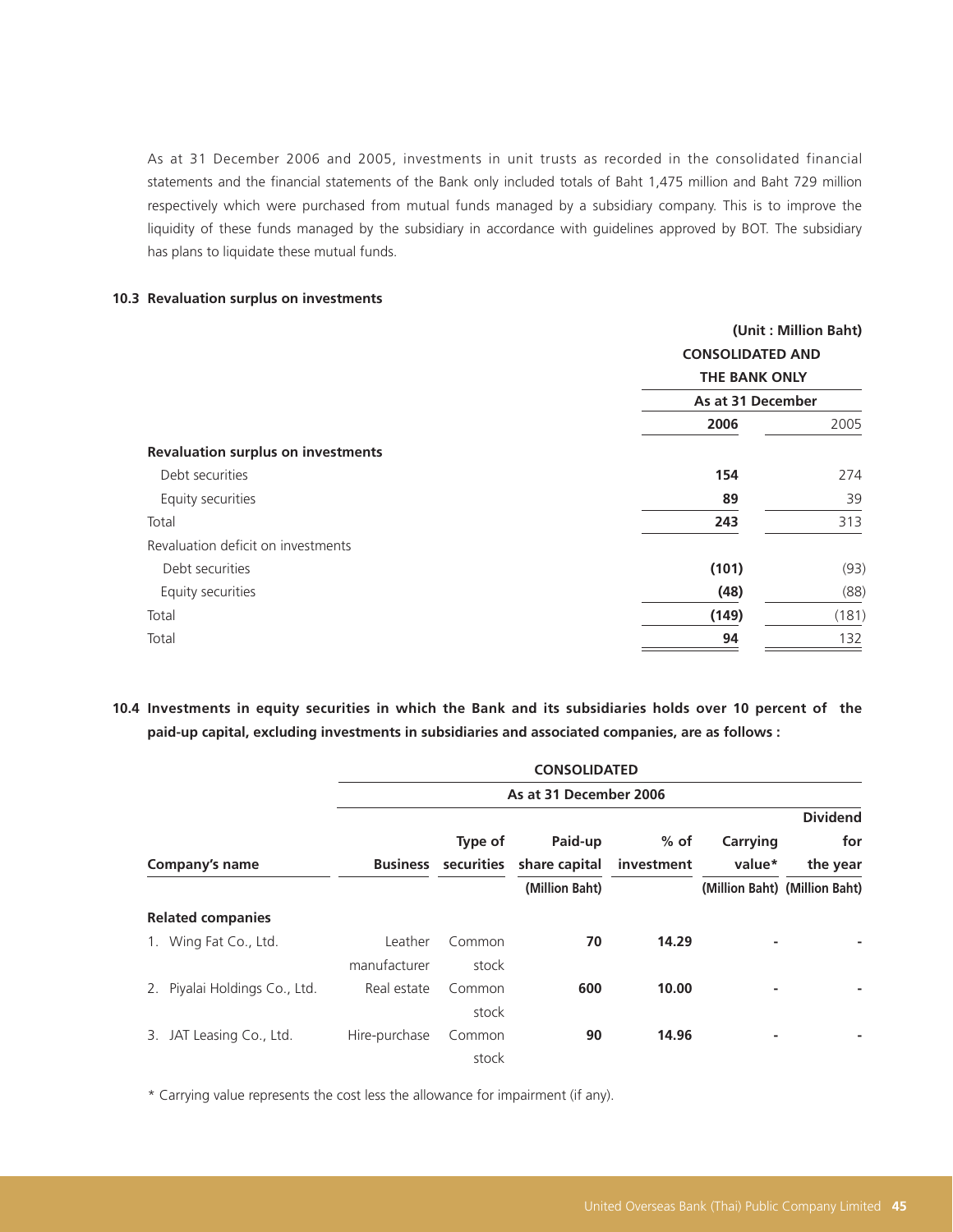|                                 |                 |            | CONSOLIDATED           |            |                |                |
|---------------------------------|-----------------|------------|------------------------|------------|----------------|----------------|
|                                 |                 |            | As at 31 December 2005 |            |                |                |
|                                 |                 |            |                        |            |                | Dividend       |
|                                 |                 | Type of    | Paid-up                | $%$ of     | Carrying       | for            |
| Company's name                  | <b>Business</b> | securities | share capital          | investment | value*         | the year       |
|                                 |                 |            | (Million Baht)         |            | (Million Baht) | (Million Baht) |
| <b>Related companies</b>        |                 |            |                        |            |                |                |
| 1. Wing Fat Co., Ltd.           | Leather         | Common     | 70                     | 14.29      |                |                |
|                                 | manufacturer    | stock      |                        |            |                |                |
| 2. Asia Dhanavadh               | Warehouse       | Common     | 30                     | 13.33      | $\overline{4}$ |                |
| Warehouse Co., Ltd.             | services        | stock      |                        |            |                |                |
| 3. Piyalai Holdings Co., Ltd.   | Real estate     | Common     | 600                    | 10.00      |                |                |
|                                 |                 | stock      |                        |            |                |                |
| 4. JAT Leasing Co., Ltd.        | Hire-purchase   | Common     | 90                     | 10.00      |                |                |
|                                 |                 | stock      |                        |            |                |                |
| <b>Investments from trouble</b> |                 |            |                        |            |                |                |
| debt restructuring              |                 |            |                        |            |                |                |
| 1. N.Y. Sugar Co., Ltd.         | Sugar           | Common     | 900                    | 30.00      |                |                |
|                                 | manufacturer    | stock      |                        |            |                |                |

\* Carrying value represents the cost less the allowance for impairment (if any).

|    |                            |                               |         | <b>THE BANK ONLY</b>     |        |          |                               |
|----|----------------------------|-------------------------------|---------|--------------------------|--------|----------|-------------------------------|
|    |                            |                               |         | As at 31 December 2006   |        |          |                               |
|    |                            |                               |         |                          |        |          | <b>Dividend</b>               |
|    |                            |                               | Type of | Paid-up                  | $%$ of | Carrying | for                           |
|    | Company's name             | <b>Business</b><br>securities |         | share capital investment |        | value*   | the year                      |
|    |                            |                               |         | (Million Baht)           |        |          | (Million Baht) (Million Baht) |
|    | <b>Related companies</b>   |                               |         |                          |        |          |                               |
|    | 1. Wing Fat Co., Ltd.      | Leather                       | Common  | 70                       | 14.29  | ۰        |                               |
|    |                            | manufacturer                  | stock   |                          |        |          |                               |
| 2. | Piyalai Holdings Co., Ltd. | Real estate                   | Common  | 600                      | 10.00  | ۰        |                               |
|    |                            |                               | stock   |                          |        |          |                               |

\* Carrying value represents the cost less the allowance for impairment (if any).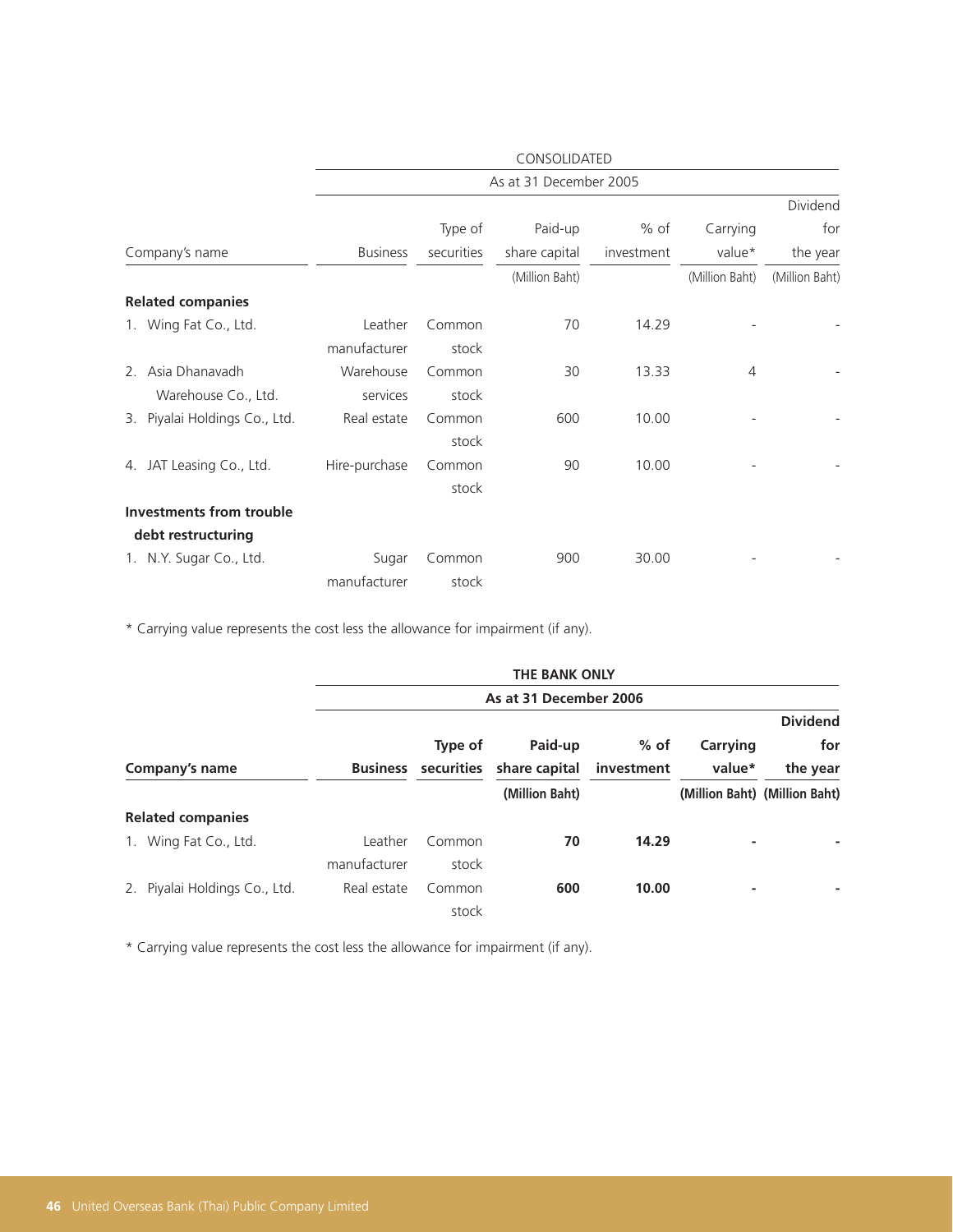|                               |                 |            | THE BANK ONLY          |            |                |                |
|-------------------------------|-----------------|------------|------------------------|------------|----------------|----------------|
|                               |                 |            | As at 31 December 2005 |            |                |                |
|                               |                 |            |                        |            |                | Dividend       |
|                               |                 | Type of    | Paid-up                | $%$ of     | Carrying       | for            |
| Company's name                | <b>Business</b> | securities | share capital          | investment | value*         | the year       |
|                               |                 |            | (Million Baht)         |            | (Million Baht) | (Million Baht) |
| <b>Related companies</b>      |                 |            |                        |            |                |                |
| 1. Wing Fat Co., Ltd.         | Leather         | Common     | 70                     | 14.29      |                |                |
|                               | manufacturer    | stock      |                        |            |                |                |
| 2. Asia Dhanavadh             | Warehouse       | Common     | 30                     | 13.33      | 4              |                |
| Warehouse Co., Ltd.           | services        | stock      |                        |            |                |                |
| 3. Piyalai Holdings Co., Ltd. | Real estate     | Common     | 600                    | 10.00      |                |                |
|                               |                 | stock      |                        |            |                |                |
| Investments from trouble      |                 |            |                        |            |                |                |
| debt restructuring            |                 |            |                        |            |                |                |
| 1. N.Y. Sugar Co., Ltd.       | Sugar           | Common     | 900                    | 30.00      |                |                |
|                               | manufacturer    | stock      |                        |            |                |                |

\* Carrying value represents the cost less the allowance for impairment (if any).

As at 31 December 2005, the Bank has 30 percent shareholding in N.Y. Sugar Co., Ltd. as a result of debt restructuring. The Bank intends to hold such investment on a temporary basis and does not have significant involvement in management of this company. Therefore, the Bank does not treat such company as its associated company and has not accounted for it using the equity accounting method. The Bank has disposed the whole of securities on November 15, 2006.

## **10.5 Investments in unit trusts in which the Bank and its subsidiaries hold more than 10 percent of total fund, classified by type of fund, are as follows :**

|                                 |                     |       |                      | (Unit: Million Baht) |
|---------------------------------|---------------------|-------|----------------------|----------------------|
|                                 | <b>CONSOLIDATED</b> |       | <b>THE BANK ONLY</b> |                      |
|                                 | As at 31 December   |       | As at 31 December    |                      |
|                                 | 2006                | 2005  | 2006                 | 2005                 |
| Investment in equity fund       | 150                 | 158   | 146                  | 154                  |
| Investment in fixed income fund | 784                 | 100   | 784                  | 100                  |
| Investment in flexible fund     | 821                 | 861   | 821                  | 861                  |
| Total                           | 1,755               | 1.119 | 1,751                | 1.115                |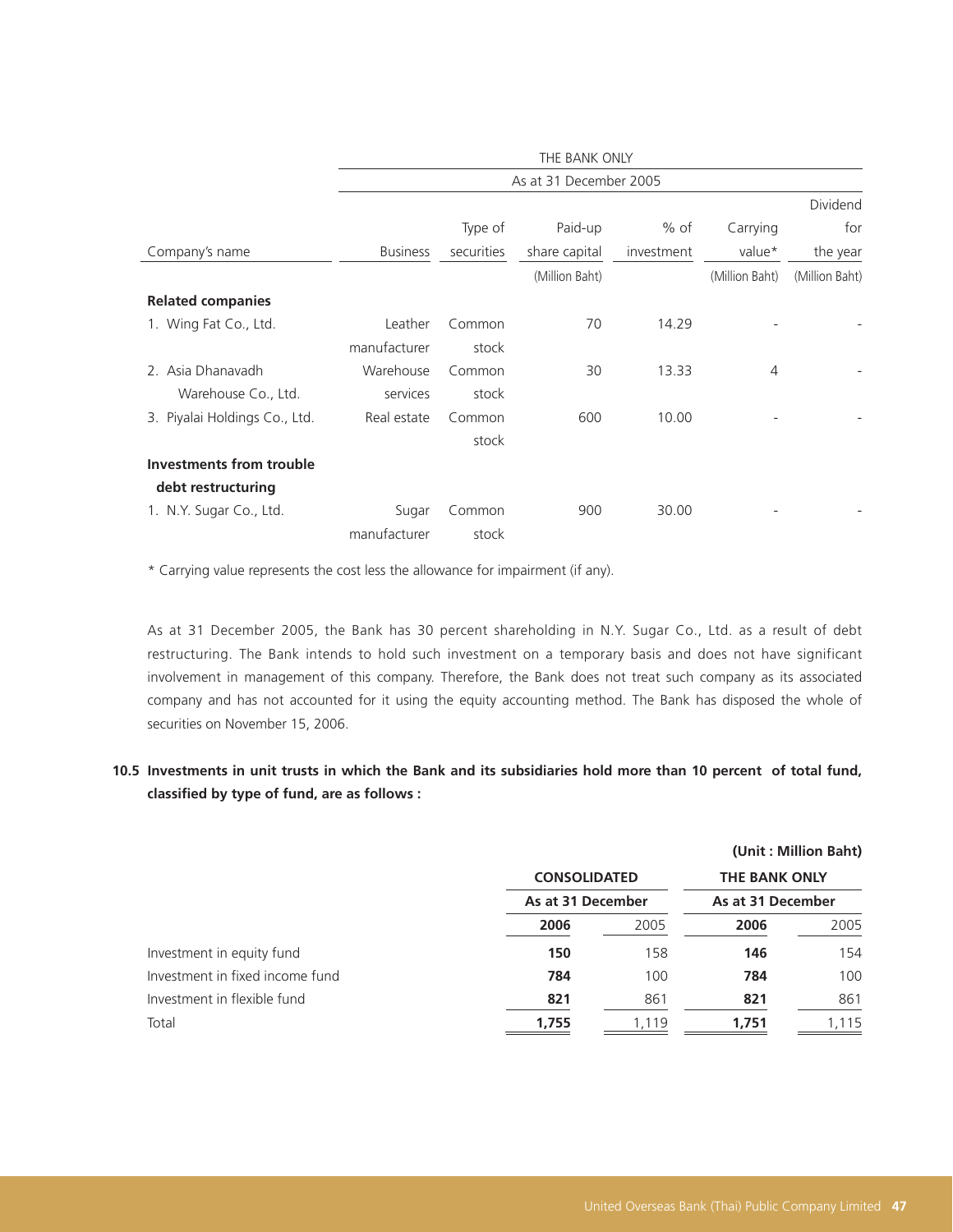|                                  | Nature of    |                       |         | Percentage        |       |                   | Investment value |                   |               | Dividend received  |         |
|----------------------------------|--------------|-----------------------|---------|-------------------|-------|-------------------|------------------|-------------------|---------------|--------------------|---------|
| Company's name                   | business     | Paid-up share capital |         | of Holding        |       | Cost method       |                  | Equity method     |               | For the year ended |         |
|                                  |              | As at 31 December     |         | As at 31 December |       | As at 31 December |                  | As at 31 December |               | 31 December        |         |
|                                  |              | 2006                  | 2005    | 2006              | 2005  | 2006              | 2005             | 2006              | 2005          | 2006               | 2005    |
|                                  |              | Million               | Million | $\%$              | $\%$  | Million           | Million          | Million           | Million       | Million            | Million |
|                                  |              | Baht                  | Baht    |                   |       | Baht              | Baht             | <b>Baht</b>       | Baht          | <b>Baht</b>        | Baht    |
| Consolidated                     |              |                       |         |                   |       |                   |                  |                   |               |                    |         |
| Associated company               |              |                       |         |                   |       |                   |                  |                   |               |                    |         |
| AXA Insurance Public Co., Ltd.   | Non-life     |                       |         |                   |       |                   |                  |                   |               |                    |         |
|                                  | insurance    | 353                   | 353     | 22.06             | 22.06 | 121               | 121              | 134               | 126           | $\mathbf{r}$       |         |
| Investments in associated        |              |                       |         |                   |       |                   |                  |                   |               |                    |         |
| $company - net$                  |              |                       |         |                   |       | 121               | 121              | 134               | 126           | $\overline{1}$     |         |
| The Bank Only                    |              |                       |         |                   |       |                   |                  |                   |               |                    |         |
| Subsidiaries                     |              |                       |         |                   |       |                   |                  |                   |               |                    |         |
| UOB Leasing (Thai) Co., Ltd.     | Leasing      | 320                   | 320     | 99.99             | 99.99 | 320               | 320              | 657               | 556           |                    |         |
| <b>UOB Asset Management</b>      | Fund         | 100                   | 100     | 99.99             | 99.99 | 136               | 136              | 188               | 168           |                    |         |
| (Thai) Co., Ltd.                 | management   |                       |         |                   |       |                   |                  |                   |               |                    |         |
| UOB Radanasin Plc.               | Liquidation  | 5,417                 | 12,847  | 99.99             | 99.99 | 111               | $7,541*$         | 110               | 7,542         |                    |         |
| <b>UOB Bullion &amp; Futures</b> | Future Index |                       |         |                   |       |                   |                  |                   |               |                    |         |
| (Thai) Co., Ltd.                 | brokerage    | 100                   | 25      | 75.00             | 74.99 | 75                | $\overline{0}$   | 73                | $\frac{8}{1}$ | ı                  |         |
| Associated company               |              |                       |         |                   |       |                   |                  |                   |               |                    |         |
| AXA Insurance Public Co., Ltd.   | Non-life     |                       |         |                   |       |                   |                  |                   |               |                    |         |
|                                  | insurance    | 353                   | 353     | 22.06             | 22.06 | 121               | 121              | 134               | 126           | $\mathbf{r}$       |         |
| Investments in subsidiaries and  |              |                       |         |                   |       |                   |                  |                   |               |                    |         |
|                                  |              |                       |         |                   |       |                   |                  |                   |               |                    |         |

\* The amount has been changed from Baht 16,700 million due to net off merger deficit of Baht 9,159 million. \* The amount has been changed from Baht 16,700 million due to net off merger deficit of Baht 9,159 million.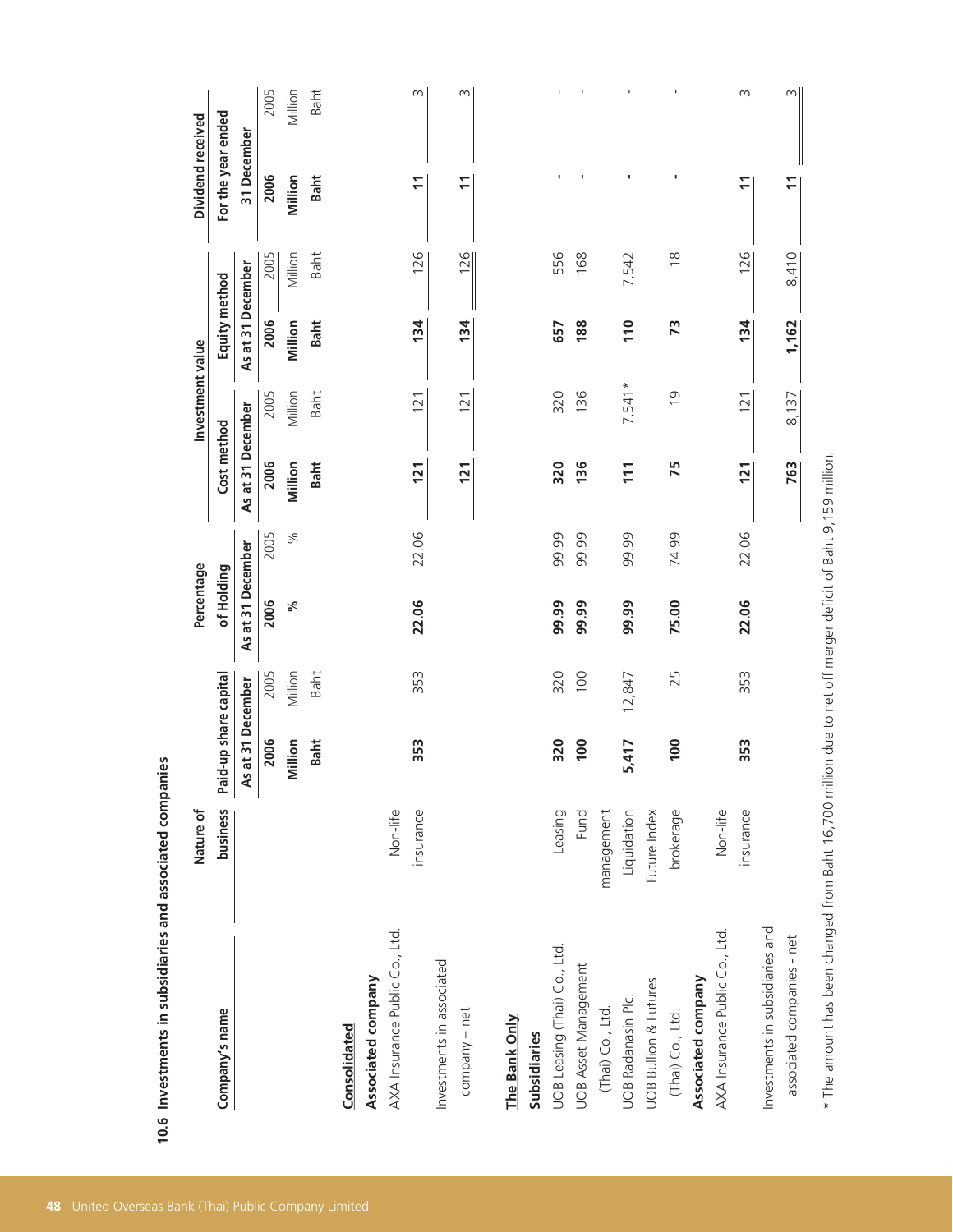## **11. LOANS AND ACCRUED INTEREST RECEIVABLE**

## **11.1 Classified by loan type**

|                                                    |                     |           |                      | (Unit: Million Baht) |
|----------------------------------------------------|---------------------|-----------|----------------------|----------------------|
|                                                    | <b>CONSOLIDATED</b> |           | <b>THE BANK ONLY</b> |                      |
|                                                    | As at 31 December   |           | As at 31 December    |                      |
|                                                    | 2006                | 2005      | 2006                 | 2005                 |
| Overdrafts                                         | 16,349              | 16,463    | 16,349               | 16,463               |
| Loans                                              | 93,039              | 91,367    | 92,950               | 91,278               |
| Trade bills                                        | 44,764              | 48,171    | 46,671               | 50,452               |
| Hire-purchase receivables                          | 166                 | 231       |                      |                      |
| Financial lease receivables                        | 2,109               | 2,228     |                      |                      |
| Others                                             | 1,116               | 1,141     | 709                  | 725                  |
| Total                                              | 157,543             | 159,601   | 156,679              | 158,918              |
| Add: accrued interest receivables                  | 1,040               | 1,001     | 1,047                | 1,006                |
| Less: allowance for doubtful accounts              | (11, 842)           | (10, 693) | (11, 705)            | (10, 559)            |
| Less: revaluation allowance for debt restructuring | (30)                | (229)     | (30)                 | (229)                |
| Total                                              | 146,711             | 149,680   | 145,991              | 149,136              |

## **11.2 Classified by the remaining periods of contracts**

|                                              |                     |         | (Unit: Million Baht) |         |  |
|----------------------------------------------|---------------------|---------|----------------------|---------|--|
|                                              | <b>CONSOLIDATED</b> |         | <b>THE BANK ONLY</b> |         |  |
|                                              | As at 31 December   |         | As at 31 December    |         |  |
|                                              | 2006                | 2005    | 2006                 | 2005    |  |
| Not over 1 year*                             | 91,821              | 99,764  | 90,647               | 100,075 |  |
| Over 1 year                                  | 65,722              | 59,837  | 66,032               | 58,843  |  |
| Total                                        | 157,543             | 159,601 | 156,679              | 158,918 |  |
| Add: accrued interest receivables            | 1,040               | 1,001   | 1.047                | 1,006   |  |
| Total loans and accrued interest receivables | 158,583             | 160,602 | 157,726              | 159,924 |  |

\* Including contracts without maturity date and expired contracts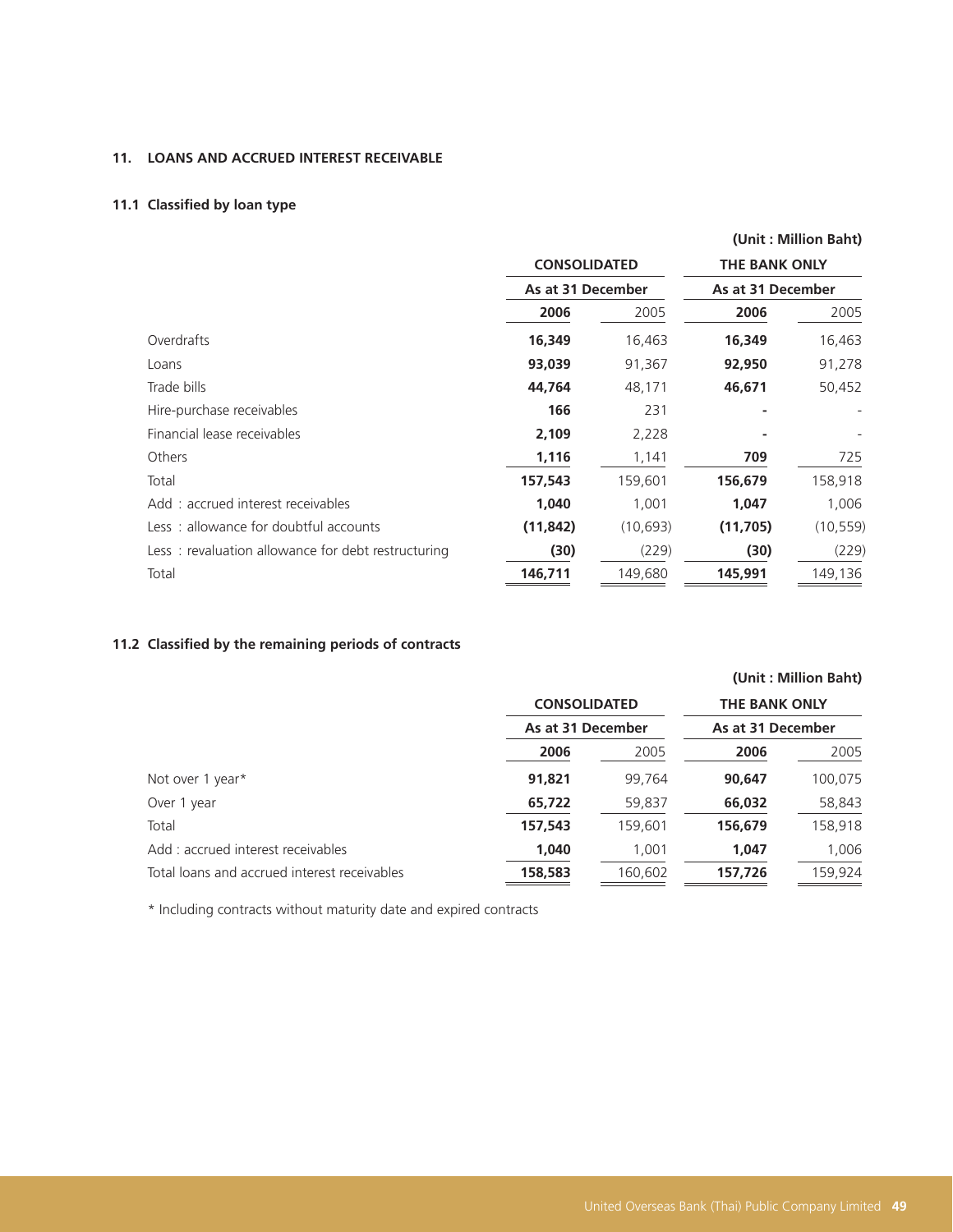## **11.3 Classified by currencies and residential status of debtors**

## **(Unit : Million Baht)**

|                         |                 |                        | <b>CONSOLIDATED</b> |          |                          |         |
|-------------------------|-----------------|------------------------|---------------------|----------|--------------------------|---------|
|                         |                 | As at 31 December 2006 |                     |          | As at 31 December 2005   |         |
|                         | <b>Domestic</b> | <b>Overseas</b>        | <b>Total</b>        | Domestic | Overseas                 | Total   |
| Baht                    | 153,764         | ٠                      | 153,764             | 152,916  | $\overline{\phantom{a}}$ | 152,916 |
| US Dollar               | 3,581           |                        | 3,581               | 6,377    |                          | 6,377   |
| Other currencies        | 198             |                        | 198                 | 308      |                          | 308     |
| Total                   | 157,543         | ۰                      | 157,543             | 159,601  | $\overline{\phantom{a}}$ | 159,601 |
| Add: accrued interest   |                 |                        |                     |          |                          |         |
| receivables             | 1,040           |                        | 1,040               | 1.001    |                          | 1,001   |
| Total loans and accrued |                 |                        |                     |          |                          |         |
| interest receivables    | 158,583         |                        | 158,583             | 160,602  |                          | 160,602 |

|                         | <b>THE BANK ONLY</b> |                        |              |          |                        |         |  |
|-------------------------|----------------------|------------------------|--------------|----------|------------------------|---------|--|
|                         |                      | As at 31 December 2006 |              |          | As at 31 December 2005 |         |  |
|                         | <b>Domestic</b>      | <b>Overseas</b>        | <b>Total</b> | Domestic | Overseas               | Total   |  |
| Baht                    | 152,900              | ۰                      | 152,900      | 152,233  | $\overline{a}$         | 152,233 |  |
| US Dollar               | 3,581                |                        | 3,581        | 6,377    |                        | 6,377   |  |
| Other currencies        | 198                  |                        | 198          | 308      |                        | 308     |  |
| Total                   | 156,679              | ۰                      | 156,679      | 158,918  |                        | 158,918 |  |
| Add: accrued interest   |                      |                        |              |          |                        |         |  |
| receivables             | 1,047                | ۰                      | 1,047        | 1,006    |                        | 1,006   |  |
| Total loans and accrued |                      |                        |              |          |                        |         |  |
| interest receivables    | 157,726              |                        | 157,726      | 159,924  |                        | 159,924 |  |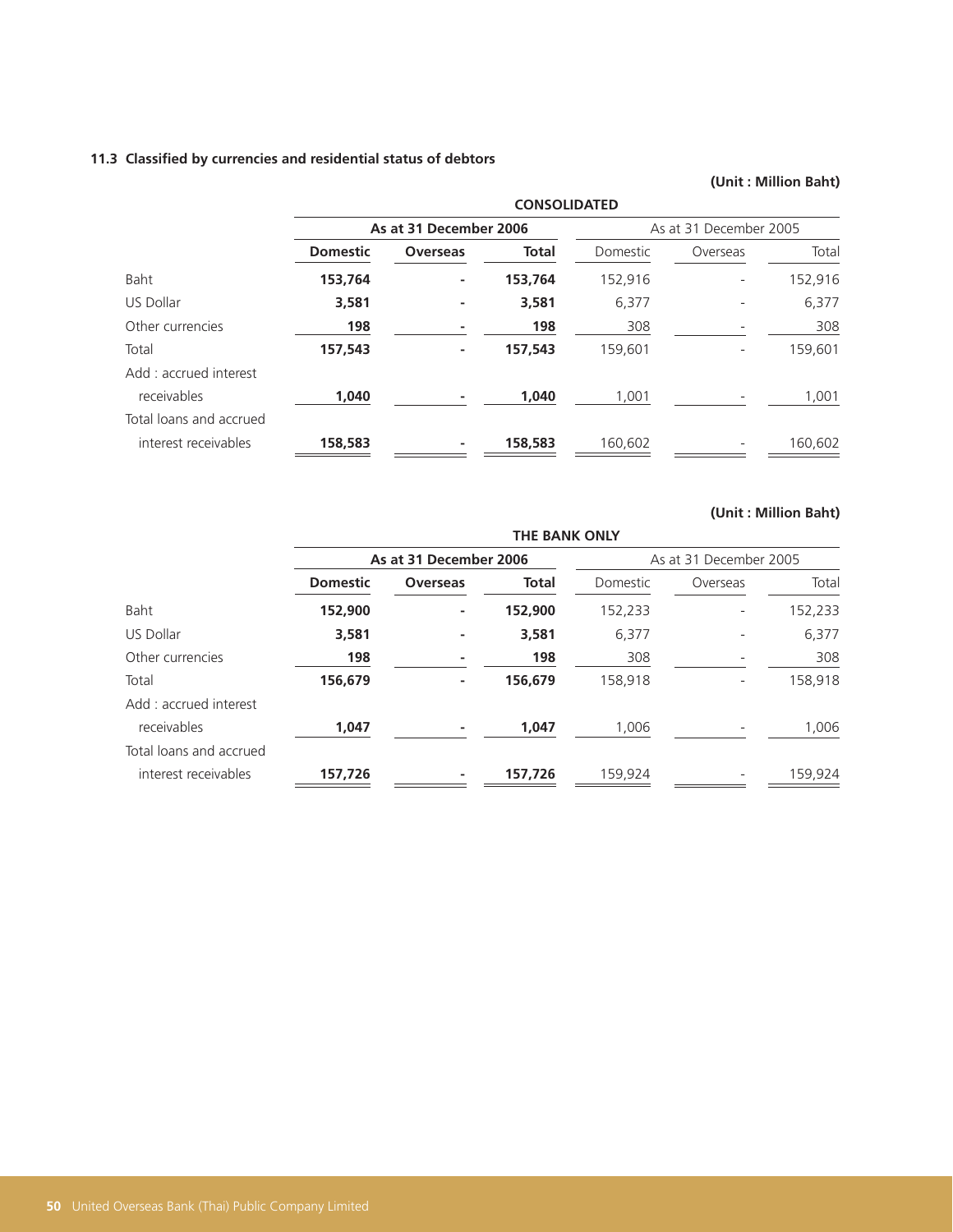## **11.4 Classified by types of business and classified loans**

|                               |               |                | <b>THE BANK ONLY</b>   |                 |                 |              |
|-------------------------------|---------------|----------------|------------------------|-----------------|-----------------|--------------|
|                               |               |                | As at 31 December 2006 |                 |                 |              |
|                               |               | <b>Special</b> | Sub-                   |                 | <b>Doubtful</b> |              |
|                               | <b>Normal</b> | mention        | standard               | <b>Doubtful</b> | of loss         | <b>Total</b> |
| Agriculture and mining        | 1,288         | 19             | 10                     | 53              | 751             | 2,121        |
| Manufacturing and             |               |                |                        |                 |                 |              |
| commerce                      | 50,277        | 379            | 960                    | 221             | 9,642           | 61,479       |
| Real estate and construction  | 7,171         | 43             | 92                     | 83              | 2,639           | 10,028       |
| Public utilities and services | 13,471        | 521            | 323                    | 365             | 1,047           | 15,727       |
| Housing loans                 | 44,365        | 585            | 223                    | 235             | 639             | 46,047       |
| Others                        | 19,922        | 360            | 344                    | 72              | 579             | 21,277       |
| Total                         | 136,494       | 1,907          | 1,952                  | 1,029           | 15,297          | 156,679      |
| Add: accrued interest         |               |                |                        |                 |                 |              |
| receivables                   | 460           | 9              | 8                      | 3               | 567             | 1,047        |
| Total loans and accrued       |               |                |                        |                 |                 |              |
| interest receivables          | 136,954       | 1,916          | 1,960                  | 1,032           | 15,864          | 157,726      |
|                               |               |                |                        |                 |                 |              |

|                               |         |         | THE BANK ONLY          |          |          |         |
|-------------------------------|---------|---------|------------------------|----------|----------|---------|
|                               |         |         | As at 31 December 2005 |          |          |         |
|                               |         | Special | Sub-                   |          | Doubtful |         |
|                               | Normal  | mention | standard               | Doubtful | of loss  | Total   |
| Agriculture and mining        | 1,139   | 3       | 13                     | 105      | 625      | 1,885   |
| Manufacturing and             |         |         |                        |          |          |         |
| commerce                      | 52,481  | 1,393   | 653                    | 610      | 8,822    | 63,959  |
| Real estate and construction  | 8,718   | 70      | 3                      | 13       | 2,795    | 11,599  |
| Public utilities and services | 14,372  | 2,746   | 259                    | 35       | 825      | 18,237  |
| Housing loans                 | 38,897  | 485     | 208                    | 214      | 537      | 40,341  |
| Others                        | 21,218  | 614     | 419                    | 50       | 596      | 22,897  |
| Total                         | 136,825 | 5,311   | 1,555                  | 1,027    | 14,200   | 158,918 |
| Add: accrued interest         |         |         |                        |          |          |         |
| receivables                   | 474     | 31      | 3                      | 32       | 466      | 1,006   |
| Total loans and accrued       |         |         |                        |          |          |         |
| interest receivables          | 137,299 | 5,342   | 1,558                  | 1,059    | 14,666   | 159,924 |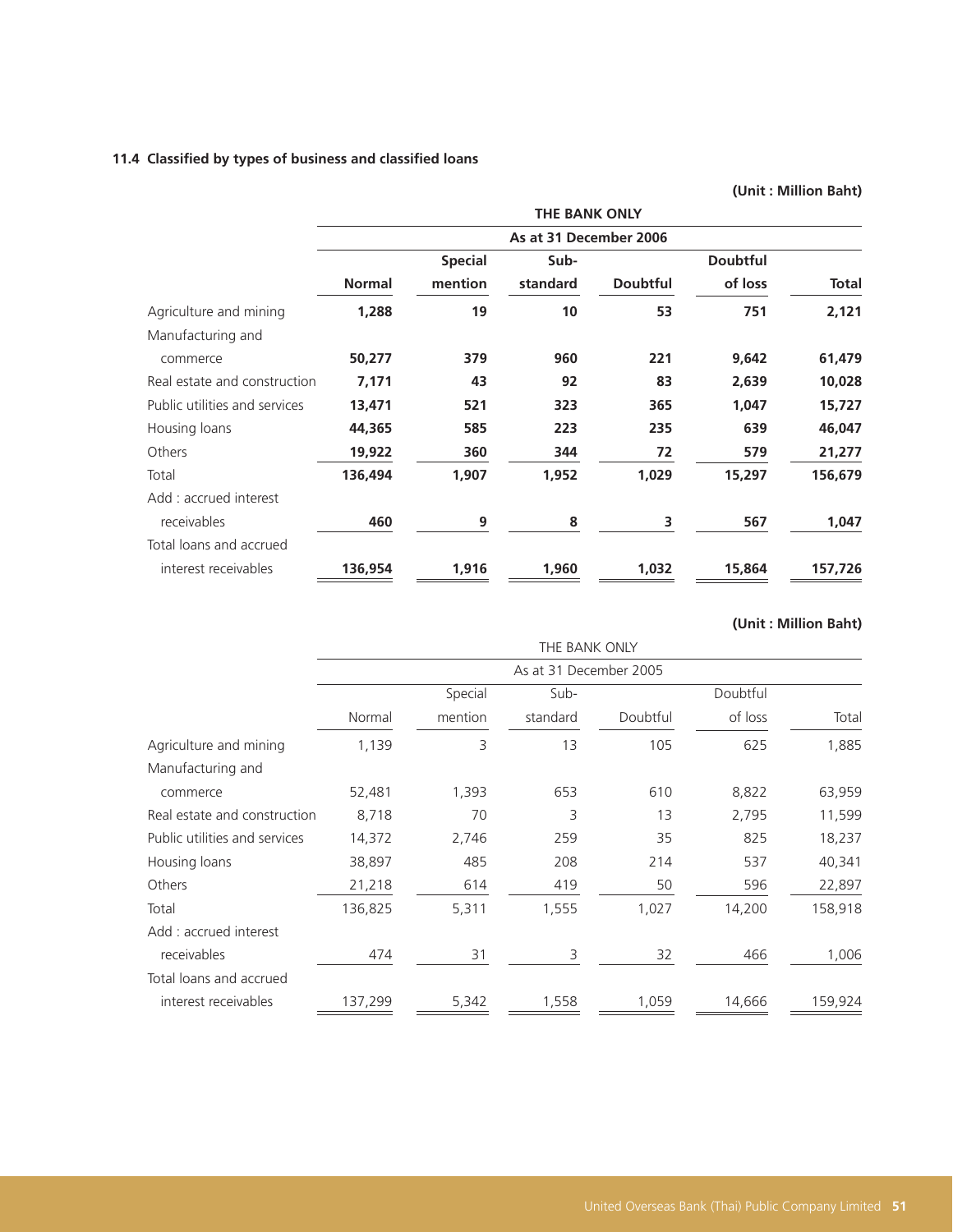As at 31 December 2006 and 2005, loan of a subsidiary classified by aging as follows :

|                 | (Unit: Million Baht) |                   |  |  |
|-----------------|----------------------|-------------------|--|--|
|                 |                      | As at 31 December |  |  |
|                 | 2006                 | 2005              |  |  |
| Current         | 2,363                | 2,545             |  |  |
| $1 - 3$ months  | 232                  | 204               |  |  |
| $4 - 6$ months  | 17                   | 42                |  |  |
| $7 - 12$ months | 25                   | 37                |  |  |
| Over 12 months  | 133                  | 137               |  |  |
| Total           | 2,770                | 2,965             |  |  |
|                 |                      |                   |  |  |

# **11.5 Classified by loan classification in accordance with the Notification of the Bank of Thailand**

|                                      |                        |             |              |                   | (Unit: Million Baht) |  |  |
|--------------------------------------|------------------------|-------------|--------------|-------------------|----------------------|--|--|
|                                      | <b>THE BANK ONLY</b>   |             |              |                   |                      |  |  |
|                                      | As at 31 December 2006 |             |              |                   |                      |  |  |
|                                      | Loans and              | Outstanding |              |                   |                      |  |  |
|                                      | accrued                |             |              | balance (after    |                      |  |  |
|                                      | interest               | Other       |              | deduction of      | <b>Provision</b>     |  |  |
|                                      | receivables            | claims      | <b>Total</b> | collateral value) | amount               |  |  |
| Pass*                                | 136,954                | 8           | 136,962      | 50,302            | 503                  |  |  |
| Special mention*                     | 1,916                  | 1           | 1,917        | 1,515             | 30                   |  |  |
| Substandard                          | 1,960                  |             | 1,960        | 1,166             | 233                  |  |  |
| Doubtful                             | 1,032                  | 1           | 1,033        | 521               | 261                  |  |  |
| Doubtful of loss                     | 15,864                 | 18          | 15,882       | 10,225            | 10,225               |  |  |
| Provision in addition to the minimum |                        |             |              |                   |                      |  |  |
| requirement of the BOT               |                        |             |              |                   | 453                  |  |  |
| Total                                | 157,726                | 28          | 157,754      | 63,729            | 11,705               |  |  |

Notes :

\* Debt balance/book value of normal and special mention loans using in calculating provision is excluding accrued interest receivable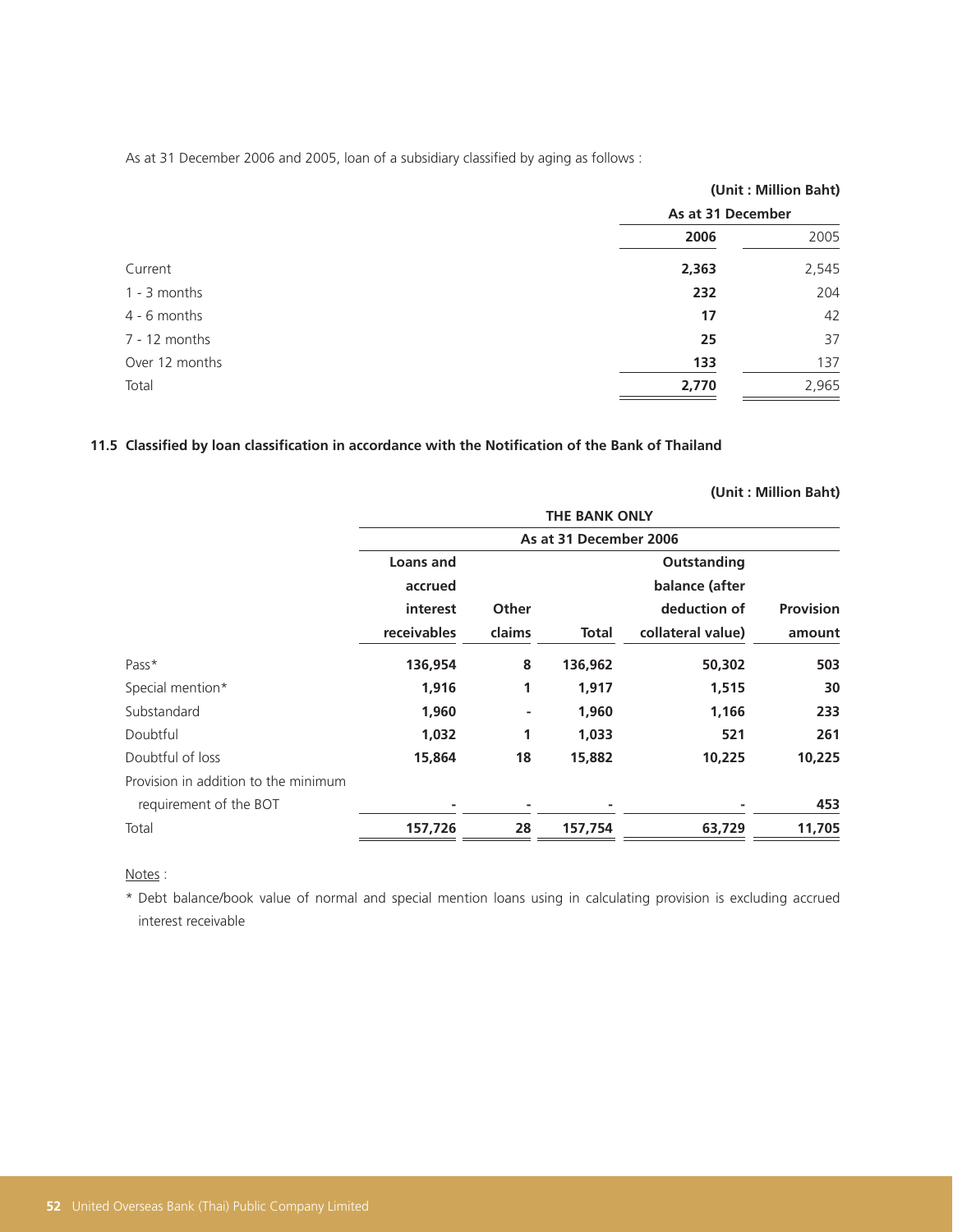|                                      | THE BANK ONLY |                |                        |                   |           |  |  |
|--------------------------------------|---------------|----------------|------------------------|-------------------|-----------|--|--|
|                                      |               |                | As at 31 December 2005 |                   |           |  |  |
|                                      | Loans and     | Outstanding    |                        |                   |           |  |  |
|                                      | accrued       | balance (after |                        |                   |           |  |  |
|                                      | interest      | Other          |                        | deduction of      | Provision |  |  |
|                                      | receivables   | claims         | Total                  | collateral value) | amount    |  |  |
| Pass*                                | 137,299       | 13             | 137,312                | 47,902            | 479       |  |  |
| Special mention*                     | 5,342         |                | 5,343                  | 2,802             | 56        |  |  |
| Substandard                          | 1,558         |                | 1,559                  | 968               | 194       |  |  |
| Doubtful                             | 1,059         | 3              | 1,062                  | 319               | 160       |  |  |
| Doubtful of loss                     | 14,666        | 88             | 14,754                 | 7,389             | 7,389     |  |  |
| Provision in addition to the minimum |               |                |                        |                   |           |  |  |
| requirement of the BOT               |               |                |                        |                   | 2,281     |  |  |
| Total                                | 159,924       | 106            | 160,030                | 59,380            | 10,559    |  |  |

Notes :

\* Debt balance/book value of normal and special mention loans using in calculating provision is excluding accrued interest receivable

As at 31 December 2006, the Bank set provision at 100% on receivables for which a court judgment has already been issued, for which a court order is being executed, and against which legal actions have been brought, in accordance with the new guidelines of the BOT, which are based on the balance of debt remaining after deducting the present value of expected future cash flows from debt collection or from collateral disposal. For doubtful of loss, doubtful and substandard loans the Bank still apply provisioning rates of 100%, at least 50% and at least 20%, respectively, in accordance with the prior guidelines. Determination of the effect to the financial statements for the year 2007 of the remaining additional provisions required under the new BOT guidelines cannot be finalized at this stage.

As at 31 December 2006 and 2005, provision of loans includes provision of other claims amounting to Baht 19 million and Baht 90 million, respectively.

As at 31 December 2006 and 2005, a subsidiary company has the allowance for doubtful accounts amounting to Baht 137 million and Baht 134 million, respectively.

As at 31 December 2006 and 2005, the amounts of deferred interest attributable to bills purchased at a discount, hire purchase contracts and financial lease receivables, which have been set off against amount recorded as receivables in the balance sheets of the Bank and a subsidiary, are Baht 218 million and Baht 236 million, respectively and for the Bank only are Baht 17 million and Baht 13 million, respectively.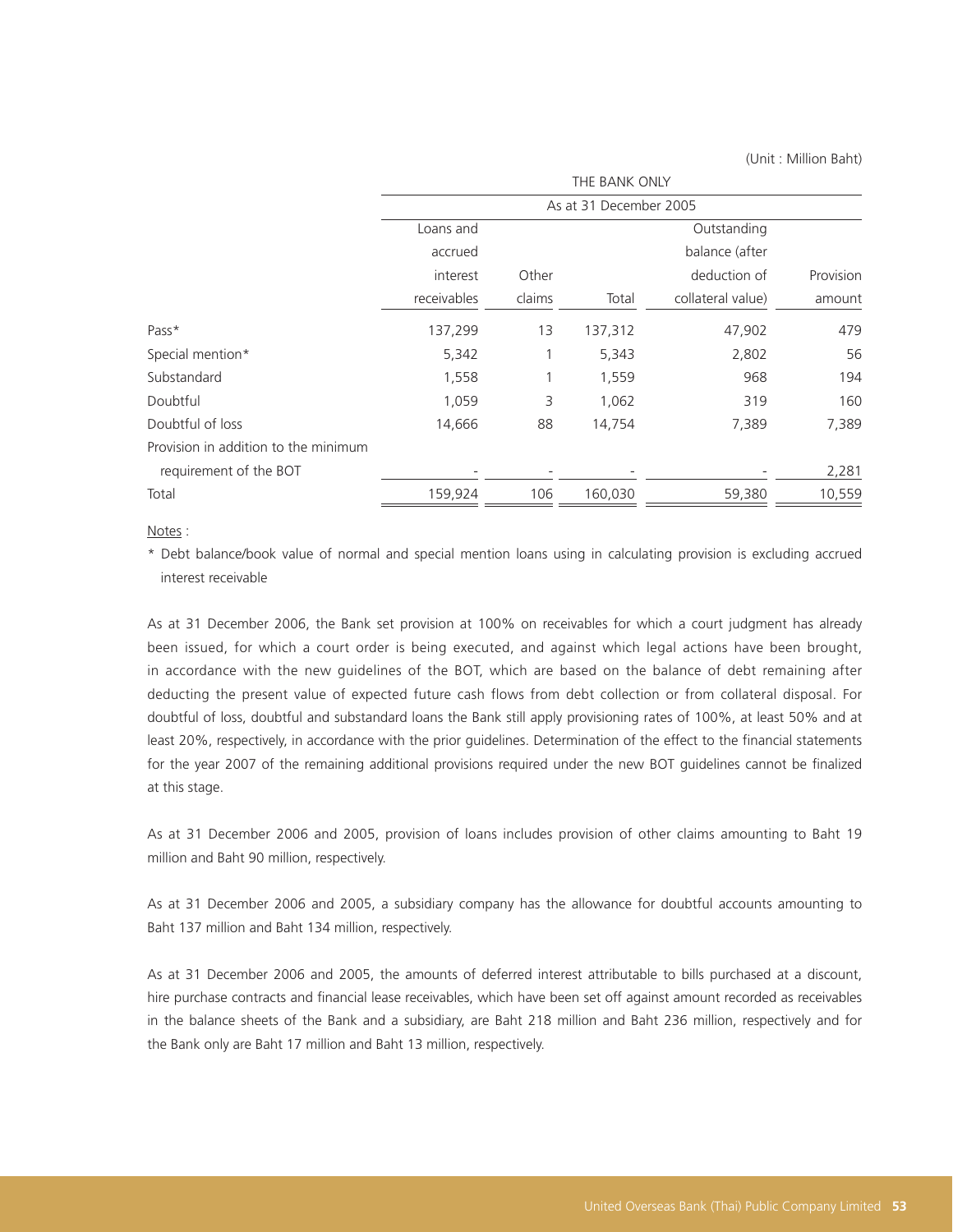#### **11.6 Non-performing loans**

The Bank had the non-performing loans, according to the criteria set up by the BOT as follows :

|                                       |                      | (Unit: Million Baht) |  |
|---------------------------------------|----------------------|----------------------|--|
|                                       | <b>THE BANK ONLY</b> |                      |  |
|                                       | As at 31 December    |                      |  |
|                                       | 2006                 | 2005                 |  |
| Non-performing loans (principal only) | 18,277               | 16,781               |  |
| Percentage of total loans*            | 11.55                | 10.49                |  |

\* Including interbank and money market loans.

Non-performing loans as at 31 December 2006 and 2005, according to the BOT's criteria, as mentioned above were presented in accordance with the Notification of the BOT dated 16 January 2003, defining the non-performing loans to be the debts classified as substandard, doubtful and doubtful of loss and excluded outstanding loans for which debt restructuring agreements have been made and conditions to upgrade to 'pass' class or ' special mention' class in accordance with the BOT's criteria have already been fulfilled.

As at 31 December 2006 and 2005, a subsidiary had the non-accrued loans, which has ceased recognizing revenues in accordance with its accounting policy as detailed in note 6.1 amounting to Baht 159 million and Baht 157 million, respectively, which represented 4.97% and 5.30% of total loans, respectively.

### **11.7 Troubled debt restructuring**

During the years ended 31 December 2006 and 2005, the Bank entered into troubled debt restructuring agreements with debtors. The number of debtors and their debt balances (including recorded accrued interest receivables) before restructuring can be summarised below.

|                                    | (Unit: Million Baht)<br><b>THE BANK ONLY</b> |       |  |
|------------------------------------|----------------------------------------------|-------|--|
|                                    |                                              |       |  |
|                                    | For the years ended 31 December              |       |  |
|                                    | 2006                                         | 2005  |  |
| Debt balances before restructuring | 3,795                                        | 6,306 |  |
| Total number of customers          | 1,055                                        | 4,341 |  |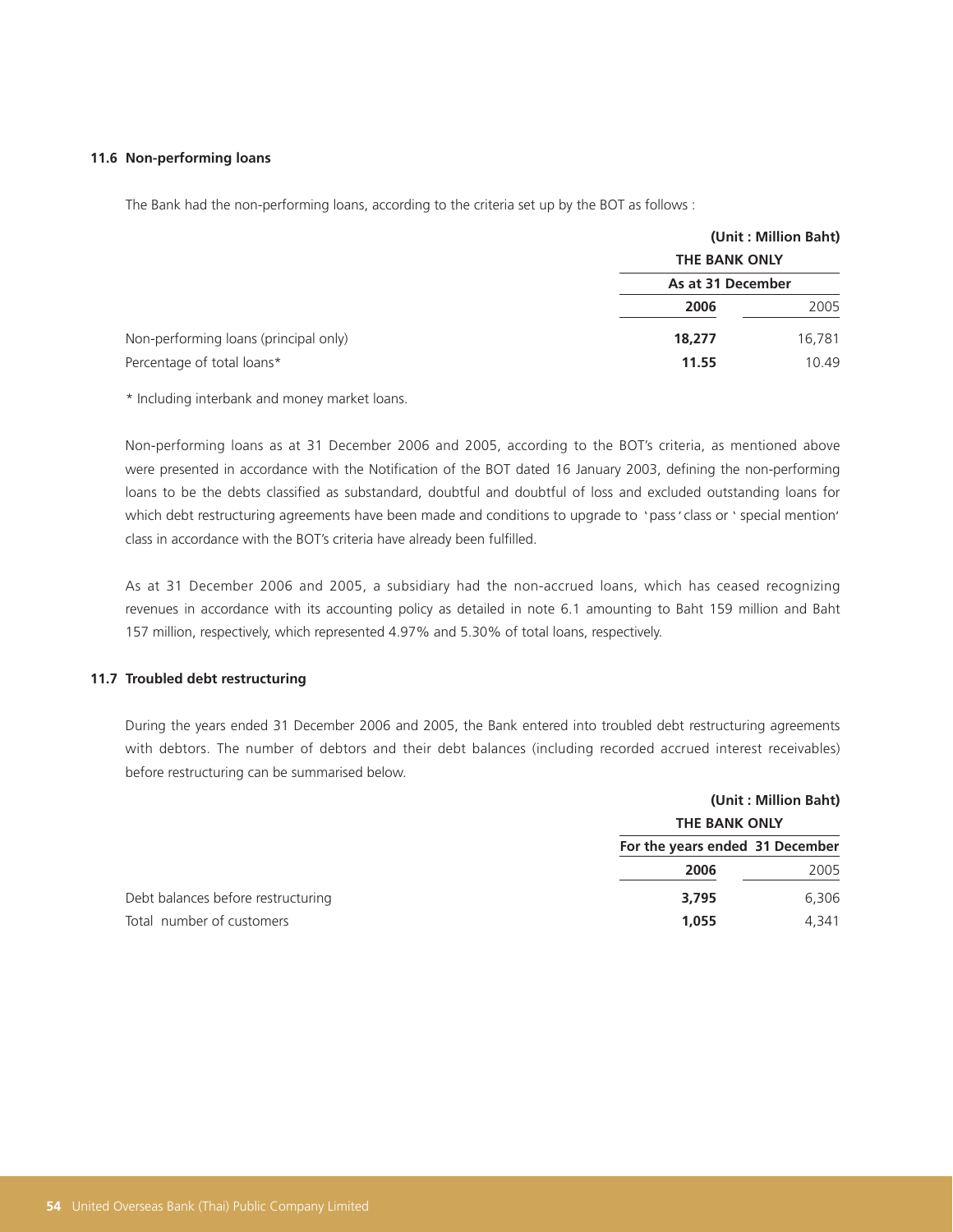Detail of the restructured debtors for the years ended 31 December 2006 and 2005 referred to above can be classified by method of troubled debt restructuring as follows :-

#### **(Unit : Million Baht)**

|                                     | <b>THE BANK ONLY</b>                |               |          |                   |             |  |  |  |
|-------------------------------------|-------------------------------------|---------------|----------|-------------------|-------------|--|--|--|
|                                     | For the year ended 31 December 2006 |               |          |                   |             |  |  |  |
|                                     | Number of                           | <b>Debt</b>   | Type of  | <b>Fair value</b> | <b>Debt</b> |  |  |  |
|                                     | customers                           | balances      | assets/  | of assets/        | balances as |  |  |  |
|                                     | subject to                          | before        | equity   | equity            | at the end  |  |  |  |
| Type of restructuring               | restructuring                       | restructuring | acquired | acquired          | of year     |  |  |  |
| Asset swap for settlement           | 69                                  | 2,538         | Cash     | 2.538             |             |  |  |  |
| Modification of terms               | 332                                 | 351           | Cash     | 5                 | 346         |  |  |  |
| Transfer of assets and modification |                                     |               |          |                   |             |  |  |  |
| of terms                            | 654                                 | 906           | Cash     | 188               | 717         |  |  |  |
| Total                               | 1,055                               | 3,795         |          | 2,731             | 1,063       |  |  |  |

(Unit : Million Baht)

| THE BANK ONLY                       |                                       |          |            |             |  |  |  |  |  |
|-------------------------------------|---------------------------------------|----------|------------|-------------|--|--|--|--|--|
| For the year ended 31 December 2005 |                                       |          |            |             |  |  |  |  |  |
| Number of                           | Debt<br>Fair value<br>Debt<br>Type of |          |            |             |  |  |  |  |  |
| customers                           | balances                              | assets/  | of assets/ | balances as |  |  |  |  |  |
| subject to                          | before                                | equity   | equity     | at the end  |  |  |  |  |  |
| restructuring                       | restructuring                         | acquired | acquired   | of year     |  |  |  |  |  |
| 550                                 | 1,415                                 | Cash     | 1,415      |             |  |  |  |  |  |
| 1,507                               | 2,024                                 |          |            | 2,024       |  |  |  |  |  |
|                                     |                                       | Cash     | 1,094      |             |  |  |  |  |  |
| 2,284                               | 2,867                                 | Land     | 148        | 1,625       |  |  |  |  |  |
| 4,341                               | 6,306                                 |          | 2,657      | 3,649       |  |  |  |  |  |
|                                     |                                       |          |            |             |  |  |  |  |  |

The Bank recorded losses on restructuring in relation to certain particular customers as utilisation of allowance for doubtful accounts rather than charging to in the statements of income for the year since the Bank had already fully provided allowance for those loans.

The debts restructured by means of modification of the term of repayment and combination of methods referred to above during the years ended 31 December 2006 and 2005 can be classified by the term of repayment under the restructuring agreement as follows :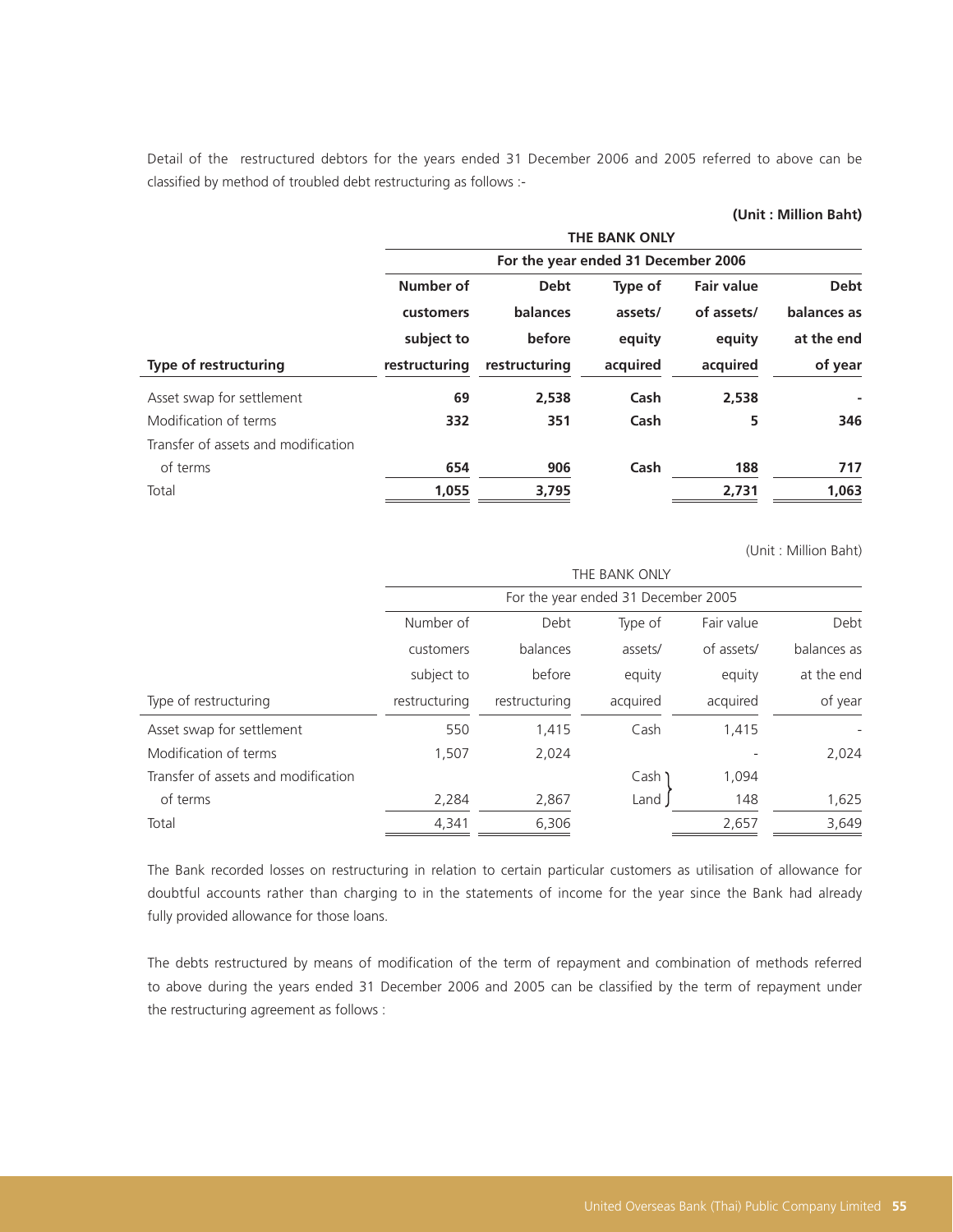|                                | <b>THE BANK ONLY</b>                |                                     |               |  |  |  |
|--------------------------------|-------------------------------------|-------------------------------------|---------------|--|--|--|
|                                | For the year ended 31 December 2006 |                                     |               |  |  |  |
|                                |                                     | <b>Debt Balances (Million Baht)</b> |               |  |  |  |
|                                | Number of                           | <b>Before</b>                       | After         |  |  |  |
|                                | debtors                             | restructuring                       | restructuring |  |  |  |
| Term of repayment according to |                                     |                                     |               |  |  |  |
| the restructuring agreements   |                                     |                                     |               |  |  |  |
| Not more than 5 years          | 660                                 | 672                                 | 503           |  |  |  |
| 5 - 10 years                   | 108                                 | 229                                 | 214           |  |  |  |
| 10 - 15 years                  | 97                                  | 135                                 | 128           |  |  |  |
| More than 15 years             | 121                                 | 221                                 | 218           |  |  |  |
| Total                          | 986                                 | 1,257                               | 1,063         |  |  |  |

|                                | THE BANK ONLY                       |                                |       |  |  |
|--------------------------------|-------------------------------------|--------------------------------|-------|--|--|
|                                | For the year ended 31 December 2005 |                                |       |  |  |
|                                | Debt Balances (Million Baht)        |                                |       |  |  |
|                                | Before<br>Number of                 |                                |       |  |  |
|                                | debtors                             | restructuring<br>restructuring |       |  |  |
| Term of repayment according to |                                     |                                |       |  |  |
| the restructuring agreements   |                                     |                                |       |  |  |
| Not more than 5 years          | 3,376                               | 3,591                          | 3,067 |  |  |
| $5 - 10$ years                 | 172                                 | 937                            | 232   |  |  |
| 10 - 15 years                  | 124                                 | 149                            | 145   |  |  |
| More than 15 years             | 119                                 | 214                            | 205   |  |  |
| Total                          | 3,791                               | 4,891                          | 3,649 |  |  |

As at 31 December 2006 and 2005, the troubled debtors for which the Bank completed the restructuring can be summarised as follows :

|                                                        | (Unit: Million Baht)              |                     |  |
|--------------------------------------------------------|-----------------------------------|---------------------|--|
|                                                        | <b>THE BANK ONLY</b>              |                     |  |
|                                                        | <b>Debt balances</b><br>Number of |                     |  |
|                                                        | debtors                           | after restructuring |  |
| Balance of restructured debtors up to 31 December 2006 | 5.696                             | 4.559               |  |
| Balance of restructured debtors up to 31 December 2005 | 8.456                             | 7.184               |  |

For the year ended 31 December 2006 the Bank has committed of additional funds to restructured debtors amounting to Baht 94 million.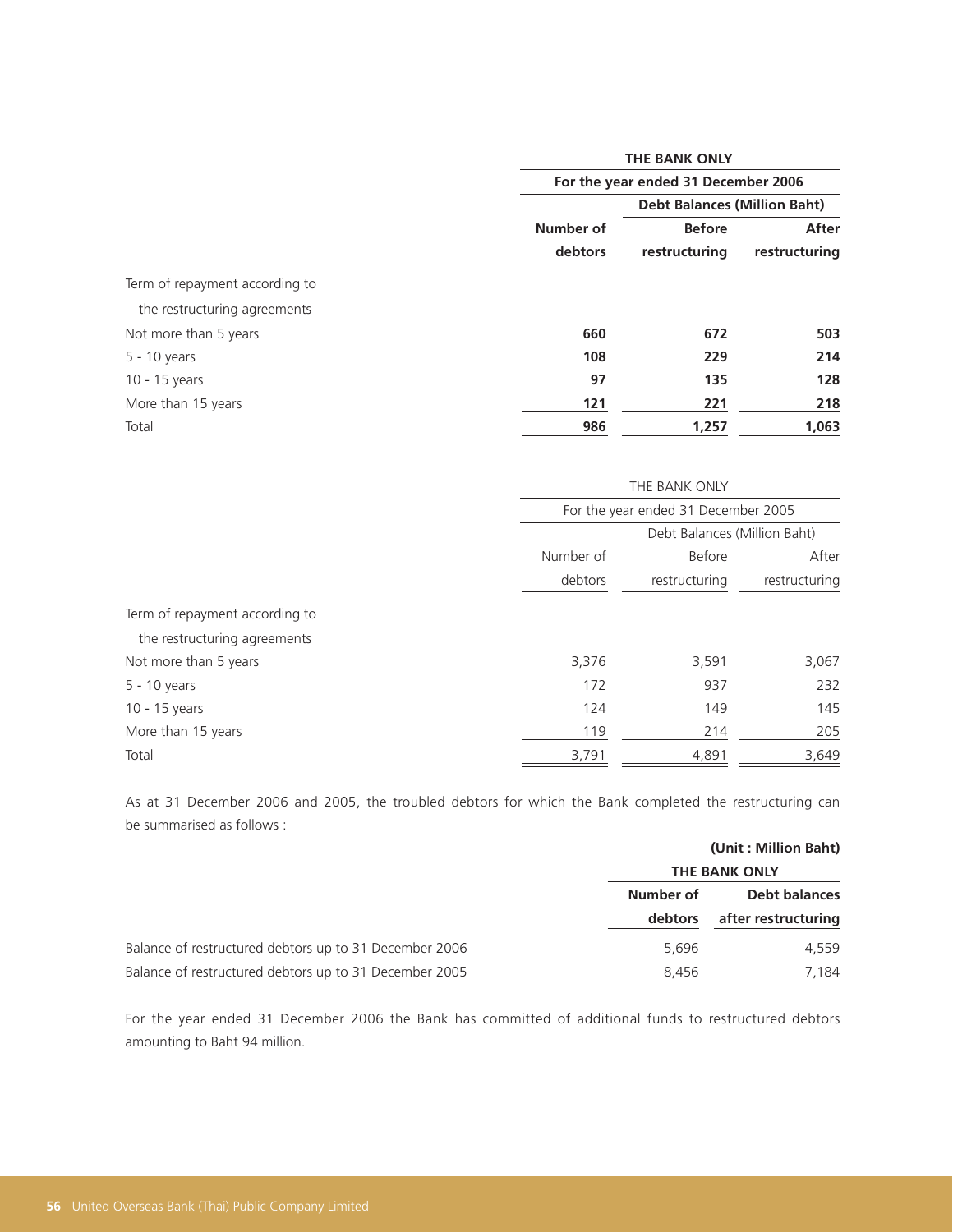#### **11.8 Transfer of Assets to the Thai Asset Management Corporation (TAMC)**

On 12 October 2001, the Bank entered into an agreement with the Thai Asset Management Corporation (TAMC) to transfer non-performing loans in accordance with the Emergency Decree on the Thai Asset Management Corporation B.E. 2544. Under the agreement, the Bank will receive a ten-year non-transferable promissory note avaled by the Financial Institutions Development Fund, which beared interest at a rate based on the quarterly average deposit rate of the 5 major Thai commercial banks payable annually on the last working day of the year. The face value of the promissory note will be determined based on the lower of (a) the collateral value or (b) the net book value of the loans including three months accrued interest receivable as determined by the TAMC.

In accordance with the Emergency Decree on the Thai Asset Management Corporation B.E. 2544, the TAMC and the Bank will jointly be responsible for any profits or losses arising from managing the impaired assets in accordance with the conditions specified in the agreement at the end of the fifth year and at the end of the tenth year commencing 1 July 2001. The calculation of such profits or losses shall take into consideration the cost of transfer and all operating expenses of the TAMC, including interest on the promissory note. In the event that the TAMC incurs losses on the impaired assets transferred to it by the Bank, the Bank will be responsible for the first portion of losses, not exceeding 20% of the transfer price. The second portion of losses, not exceeding 20% of the transfer price, will be equally shared between the TAMC and the Bank. The remaining losses will be absorbed by the TAMC. In the event that the TAMC makes profits on the impaired assets transferred to it by the Bank, the first portion of profits, not exceeding 20% of the transfer price, will be equally shared between the TAMC and the Bank. Should there be any profits remaining, the Bank is entitled to the remaining profits up to an amount not exceeding the sum of the book value of the assets transferred less the transfer price and the Bank's share of the first portion of the profits.

On 20 May 2004, the TAMC issued a letter to the Bank informing that it was reviewing whether to reduce the value of machinery and inventory which had been pledged as collateral relating to a major debtor. The receivable relating to this debtor was one of the assets transferred to the TAMC in October 2001. The letter argues that, as the pledged machinery and inventory was never moved to the location of the pledgee, the pledge agreement had been made with no intention of actual obligation and, as such, was invalid.

Based on legal advice received from independent legal counsel, the Bank's management assessed as remote, the possibility that the Bank will have to accept a reduction in the value of the promissory note from the TAMC because of the TAMC's contention that the above pledge of assets was invalid. As such, the Bank expected no loss, as a result of that mentioned matter.

On 30 June 2006, the Bank received a letter from TAMC informing that TAMC will not give value to such machinery, given that those assets were not valid collateral and asks the Bank to make adjustment to the original list of assets transferred by reducing the value of the pledged collateral and hence the transfer value of such debtor totaling Baht 1,660 million. However, the Bank's Management does not agree with TAMC's position. The Bank has written to the TAMC on 31 July 2006 to confirm that the original transfer value is correct.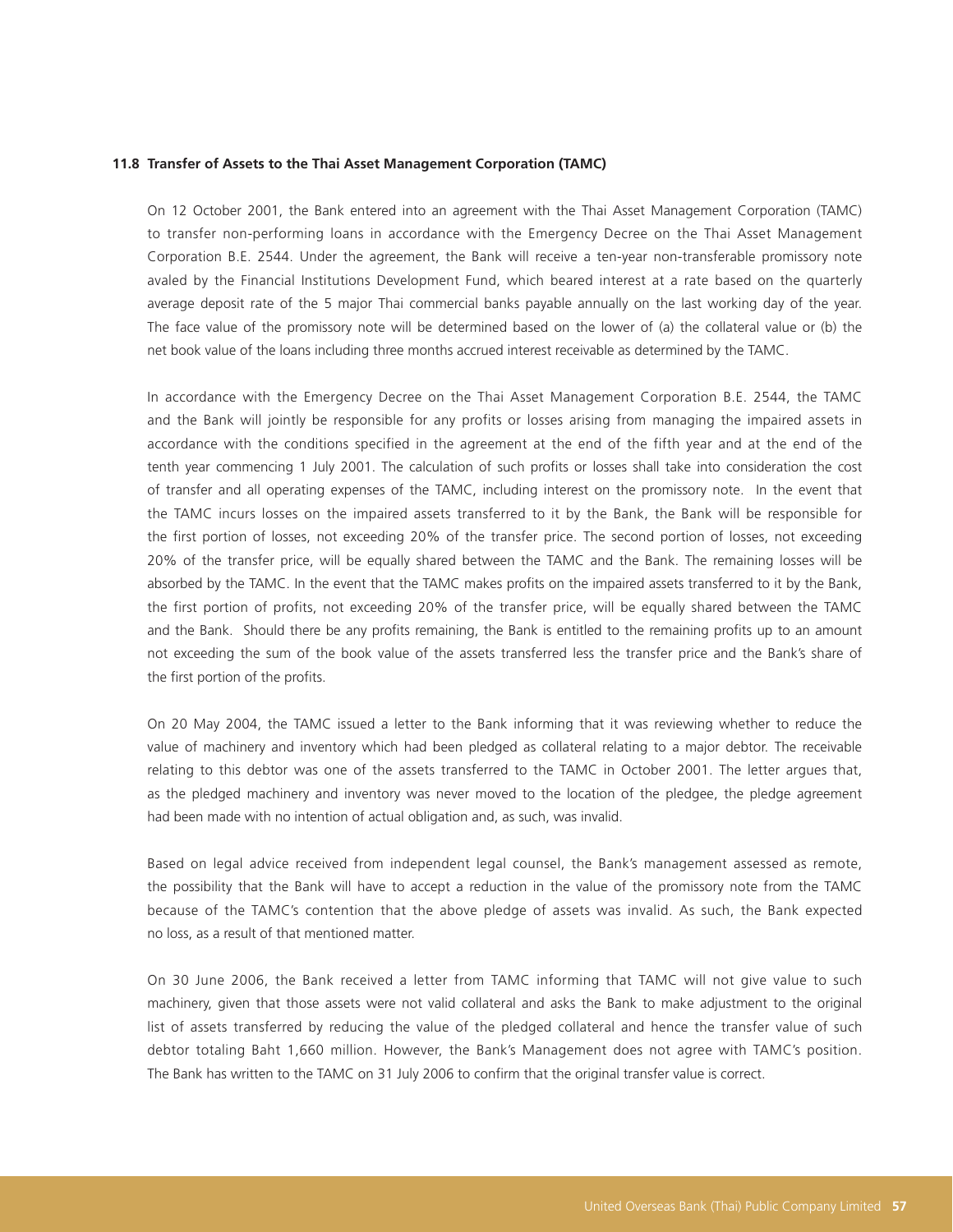In addition, the Bank also received TAMC's letter dated 10 July 2006 and 7 December 2006 requesting the Bank to review the value of collateral of the transferred non-performing loans which are leasehold rights and whether the Bank's right over the leasehold rights are valid. If the Bank's legal right over the leasehold rights are invalid, the Bank is requested to adjust the collateral value and its transferred price amounting to Baht 5.4 million. The Bank's Management has confirmed the Bank's right over such collateral at the transfer date and therefore maintained the transfer price as previously reported as correct.

On 28 November 2006, the Bank received a TAMC loss sharing report for the end of the first 5 - year period, which the Bank was required to inform TAMC if any disputes arose from such report. The Bank has responded to the TAMC on the loss sharing report to TAMC on 15 January 2007, which included the confirmation of original transfer value as mentioned in the two preceding paragraphs.

The gross book value (before deduction of allowance for doubtful accounts) of receivable to TAMC was Baht 10,582 million, with the total transfer price based on the lower of collateral value or net book value of loans and accrued interest receivable totaling of Baht 6,399 million, of which included the value of collaterals as detailed in the three mentioned paragraphs. Against this, the Bank has provided a provision for contingent loss from the gain/loss sharing from managing the impaired assets totaling of Baht 2,014 million.

As at 31 December 2006 and 2005, the outstanding of TAMC's promissory note (before the price adjustment as informed according to TAMC's letter as mentioned above) was Baht 4,116 million and Baht 4,507 million, respectively as described in Note 10.1. During the year ended 31 December 2006, the Bank received a payment from TAMC for a principal and interest amounting to Baht 388 million and Baht 47 million, respectively (2005 : principal of Baht 1,214 million and interest of Baht 61 million, respectively).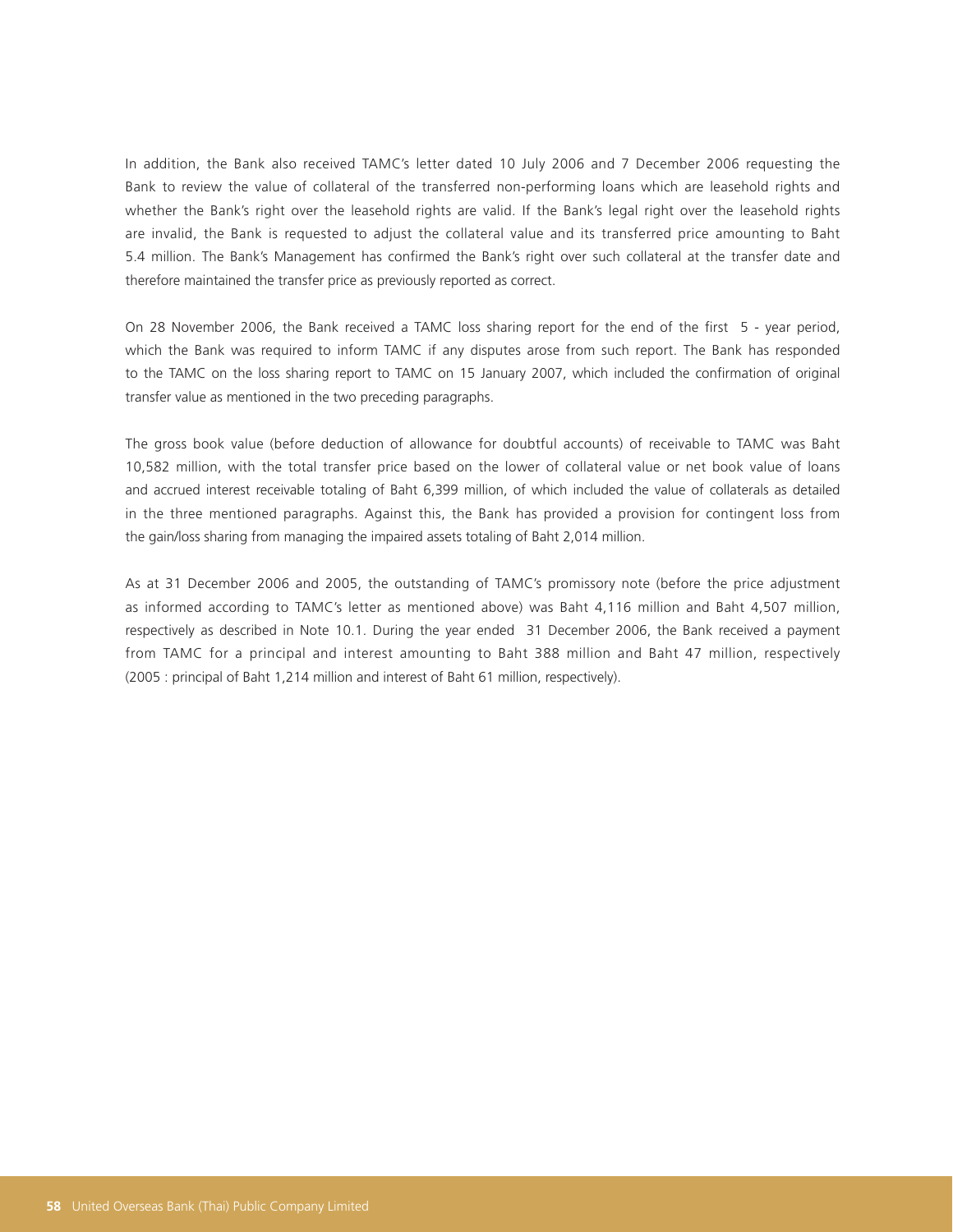## **12. ALLOWANCE FOR DOUBTFUL ACCOUNTS**

|                                   | <b>THE BANK ONLY</b>                |                |          |                 |                 |                   |              |  |  |
|-----------------------------------|-------------------------------------|----------------|----------|-----------------|-----------------|-------------------|--------------|--|--|
|                                   | For the year ended 31 December 2006 |                |          |                 |                 |                   |              |  |  |
|                                   |                                     | <b>Special</b> | Sub-     |                 | <b>Doubtful</b> | <b>Additional</b> |              |  |  |
|                                   | Pass                                | mention        | standard | <b>Doubtful</b> | of loss         | provision         | <b>Total</b> |  |  |
| Beginning balance                 | 479                                 | 56             | 194      | 160             | 7,389           | 2,281             | 10,559       |  |  |
| Doubtful accounts (reversal)      | 25                                  | (26)           | 39       | 100             | 4,126           | (1,808)           | 2,456        |  |  |
| Transferred from merger           |                                     |                |          |                 |                 |                   |              |  |  |
| company                           |                                     |                |          |                 |                 |                   |              |  |  |
| Reversal due to debt              |                                     |                |          |                 |                 |                   |              |  |  |
| restructuring                     |                                     |                |          |                 | (490)           |                   | (490)        |  |  |
| Reversal due to contingent        |                                     |                |          |                 |                 |                   |              |  |  |
| liabilities                       |                                     |                |          |                 |                 |                   |              |  |  |
| Reversal due to loan to interbank |                                     |                |          |                 |                 |                   |              |  |  |
| and money market                  | (1)                                 |                |          |                 |                 |                   | (1)          |  |  |
| Bad debts written off             |                                     |                |          |                 | (938)           |                   | (938)        |  |  |
| Reversal due to allowance for     |                                     |                |          |                 |                 |                   |              |  |  |
| debt restructuring                |                                     |                |          |                 | 196             |                   | 196          |  |  |
| Additional loss from loan         |                                     |                |          |                 |                 |                   |              |  |  |
| transfer to TAMC                  |                                     |                |          |                 |                 |                   |              |  |  |
| Others                            |                                     |                |          |                 | (77)            |                   | (77)         |  |  |
| Ending balance                    | 503                                 | 30             | 233      | 260             | 10,206          | 473               | 11,705       |  |  |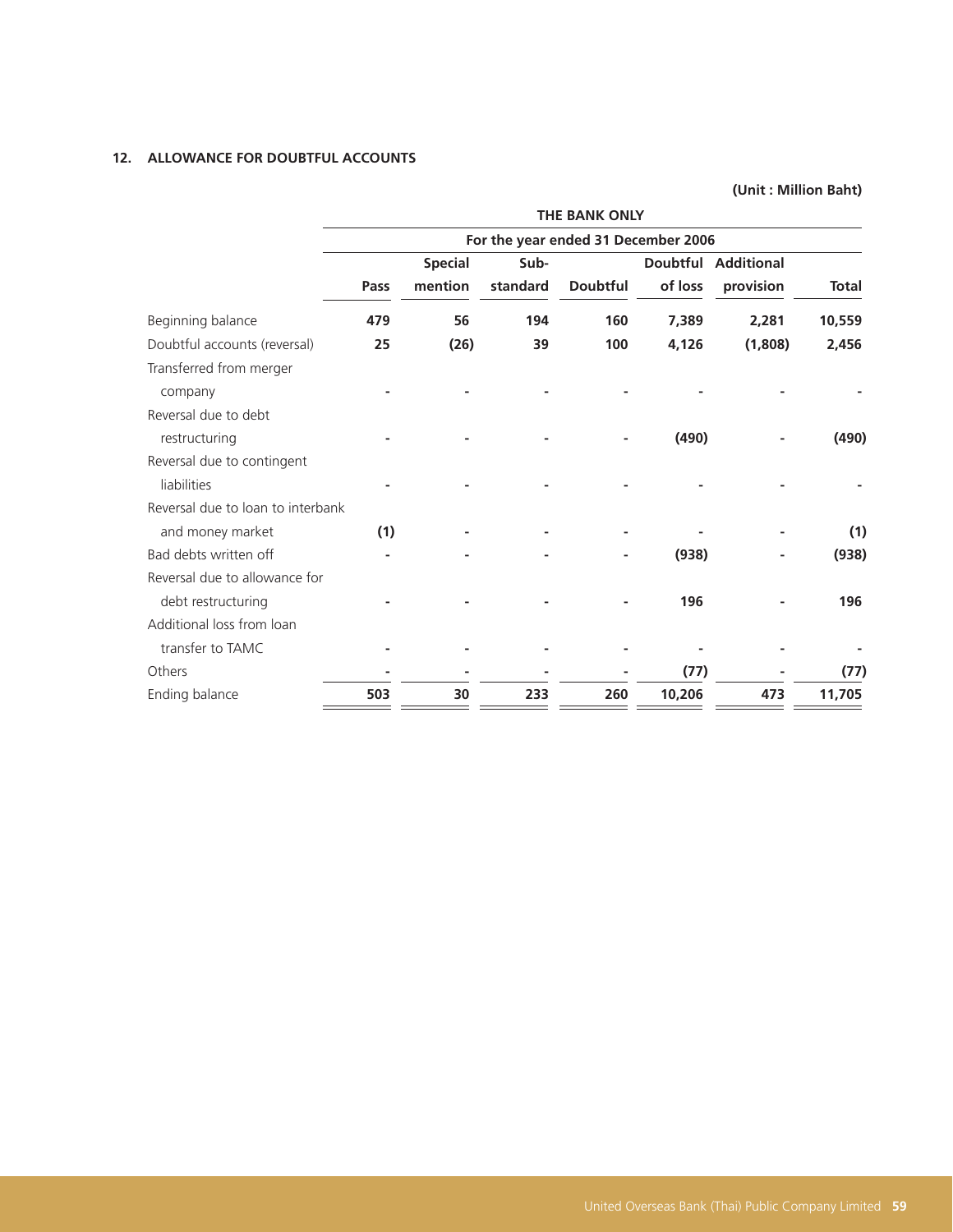|                                   | THE BANK ONLY                       |         |          |                          |          |            |          |  |  |
|-----------------------------------|-------------------------------------|---------|----------|--------------------------|----------|------------|----------|--|--|
|                                   | For the year ended 31 December 2005 |         |          |                          |          |            |          |  |  |
|                                   |                                     | Special | Sub-     |                          | Doubtful | Additional |          |  |  |
|                                   | Pass                                | mention | standard | Doubtful                 | of loss  | provision  | Total    |  |  |
| Beginning balance                 | 382                                 | 37      | 189      | 119                      | 9,099    | 3,832      | 13,658   |  |  |
| Doubtful accounts (reversal)      | (7)                                 | 10      | (33)     | (4)                      | 1,432    | (1, 551)   | (153)    |  |  |
| Transferred from merger           |                                     |         |          |                          |          |            |          |  |  |
| company                           | 105                                 | 9       | 38       | 45                       | 250      |            | 447      |  |  |
| Reversal due to debt              |                                     |         |          |                          |          |            |          |  |  |
| restructuring                     |                                     |         |          |                          | (1,055)  |            | (1,055)  |  |  |
| Reversal due to contingent        |                                     |         |          |                          |          |            |          |  |  |
| liabilities                       |                                     |         |          |                          | (110)    |            | (110)    |  |  |
| Reversal due to loan to interbank |                                     |         |          |                          |          |            |          |  |  |
| and money market                  | (1)                                 |         |          |                          |          |            | (1)      |  |  |
| Bad debts written off             |                                     |         |          | $\overline{\phantom{a}}$ | (2, 217) |            | (2, 217) |  |  |
| Reversal due to allowance for     |                                     |         |          |                          |          |            |          |  |  |
| debt restructuring                |                                     |         |          |                          |          |            |          |  |  |
| Additional loss from loan         |                                     |         |          |                          |          |            |          |  |  |
| transfer to TAMC                  |                                     |         |          |                          | (21)     |            | (21)     |  |  |
| Others                            |                                     |         |          |                          | 11       |            | 11       |  |  |
| Ending balance                    | 479                                 | 56      | 194      | 160                      | 7,389    | 2,281      | 10,559   |  |  |
|                                   |                                     |         |          |                          |          |            |          |  |  |

As at 31 December 2006 and 2005, the allowance for doubtful accounts of a subsidiary is as follows :

|                   |                   | (Unit: Million Baht) |  |  |
|-------------------|-------------------|----------------------|--|--|
|                   | As at 31 December |                      |  |  |
|                   | 2006              | 2005                 |  |  |
| Beginning balance | 134               | 130                  |  |  |
| Doubtful accounts | 3                 | 19                   |  |  |
| Bad debt recovery | ۰                 | (12)                 |  |  |
| Others            | ۰                 | (3)                  |  |  |
| Ending balance    | 137               | 134                  |  |  |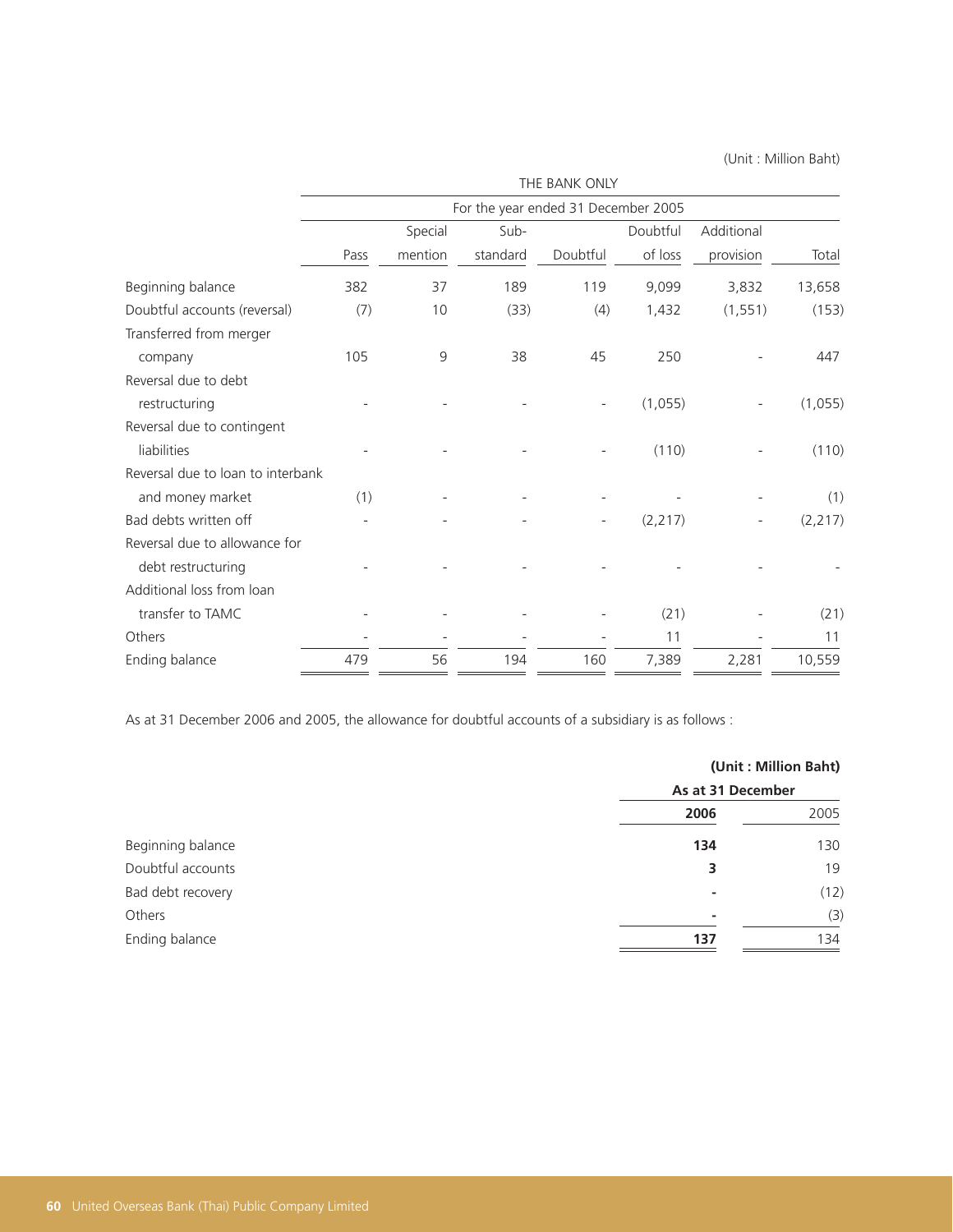### **13. REVALUATION ALLOWANCE FOR DEBT RESTRUCTURING**

|                                                | (Unit: Million Baht)            |                         |  |  |
|------------------------------------------------|---------------------------------|-------------------------|--|--|
|                                                |                                 | <b>CONSOLIDATED AND</b> |  |  |
|                                                | <b>THE BANK ONLY</b>            |                         |  |  |
|                                                | For the years ended 31 December |                         |  |  |
|                                                | 2006                            | 2005                    |  |  |
| Beginning balance                              | 229                             | 228                     |  |  |
| Increase (from merger)                         |                                 | 7                       |  |  |
| Reversal due to allowance for doubtful account | (196)                           |                         |  |  |
| Amortisation                                   | (3)                             | (6)                     |  |  |
| Ending balance                                 | 30                              | 229                     |  |  |

### **14. PROPERTIES FORECLOSED**

Properties foreclosed represent properties from debtors as a result of debt restructuring or properties obtained as a result of a successful bid for the mortgaged assets of debtors at auction.

Under the debt restructuring agreements, in cases where the debtors restructure their debts by means of a debt/asset swap, the Bank grants buyback options or first refusal rights to certain debtors for a certain period, at prices as agreed in the debt restructuring agreements. The buyback prices are normally agreed to be the transfer prices of the properties on the restructuring dates or plus interest.

Under BOT rules, the commercial banks are also required to treat owned closed branch premises as "Properties foreclosed".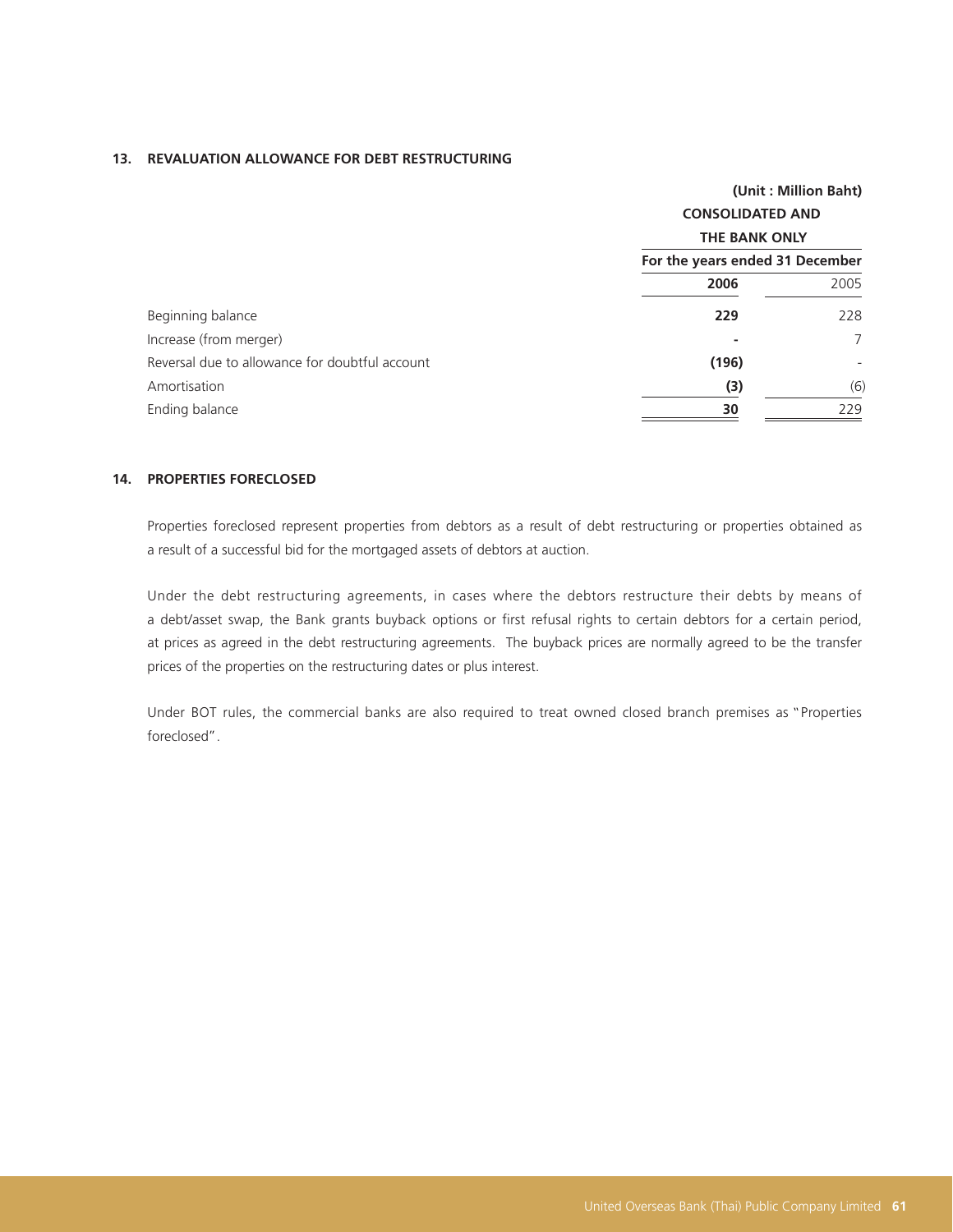As at 31 December 2006 and 2005, the details of properties foreclosed are as follows :

**(Unit : Million Baht)**

|                                 | <b>CONSOLIDATED</b>                 |                 |                 |               |                                                  |  |  |
|---------------------------------|-------------------------------------|-----------------|-----------------|---------------|--------------------------------------------------|--|--|
|                                 | For the year ended 31 December 2006 |                 |                 |               |                                                  |  |  |
|                                 |                                     |                 |                 |               | <b>Obligations</b><br>with regard<br>to buy back |  |  |
|                                 | <b>Beginning</b>                    |                 |                 | <b>Ending</b> | options or first                                 |  |  |
| Type of properties foreclosed   | balance                             | <b>Addition</b> | <b>Disposal</b> | balance       | refusal rights                                   |  |  |
| Immovable                       | 13,586                              | 466             | (1, 165)        | 12,887        | 803                                              |  |  |
| Movable                         | 2                                   | 16              | (17)            |               |                                                  |  |  |
| Total                           | 13,588                              | 482             | (1, 182)        | 12,888        | 803                                              |  |  |
| Others                          | 103                                 |                 | (7)             | 97            |                                                  |  |  |
| Total properties foreclosed     | 13,691                              | 483             | (1, 189)        | 12,985        | 803                                              |  |  |
| Less : Allowance for impairment | (679)                               | (210)           |                 | (888)         | (47)                                             |  |  |
| Properties foreclosed - net     | 13,012                              | 273             | (1, 188)        | 12,097        | 756                                              |  |  |

(Unit : Million Baht)

|                                | CONSOLIDATED                        |           |          |         |                  |  |  |  |
|--------------------------------|-------------------------------------|-----------|----------|---------|------------------|--|--|--|
|                                | For the year ended 31 December 2005 |           |          |         |                  |  |  |  |
|                                |                                     |           |          |         | Obligations      |  |  |  |
|                                |                                     |           |          |         | with regard      |  |  |  |
|                                |                                     |           |          |         | to buy back      |  |  |  |
|                                | Beginning                           |           |          | Ending  | options or first |  |  |  |
| Type of properties foreclosed  | balance                             | Addition* | Disposal | balance | refusal rights   |  |  |  |
| Immovable                      | 13,289                              | 1,755     | (1, 458) | 13,586  | 1,188            |  |  |  |
| Movable                        | 10                                  | 16        | (24)     | 2       |                  |  |  |  |
| Total                          | 13,299                              | 1,771     | (1,482)  | 13,588  | 1,188            |  |  |  |
| Others                         | 77                                  | 29        | (3)      | 103     | 10               |  |  |  |
| Total properties foreclosed    | 13,376                              | 1,800     | (1,485)  | 13,691  | 1,198            |  |  |  |
| Less: Allowance for impairment | (364)                               | (322)     | 7        | (679)   | (25)             |  |  |  |
| Properties foreclosed - net    | 13,012                              | 1,478     | (1, 478) | 13,012  | 1,173            |  |  |  |

\* Including properties foreclosed received from merger amounting to Baht 366 million.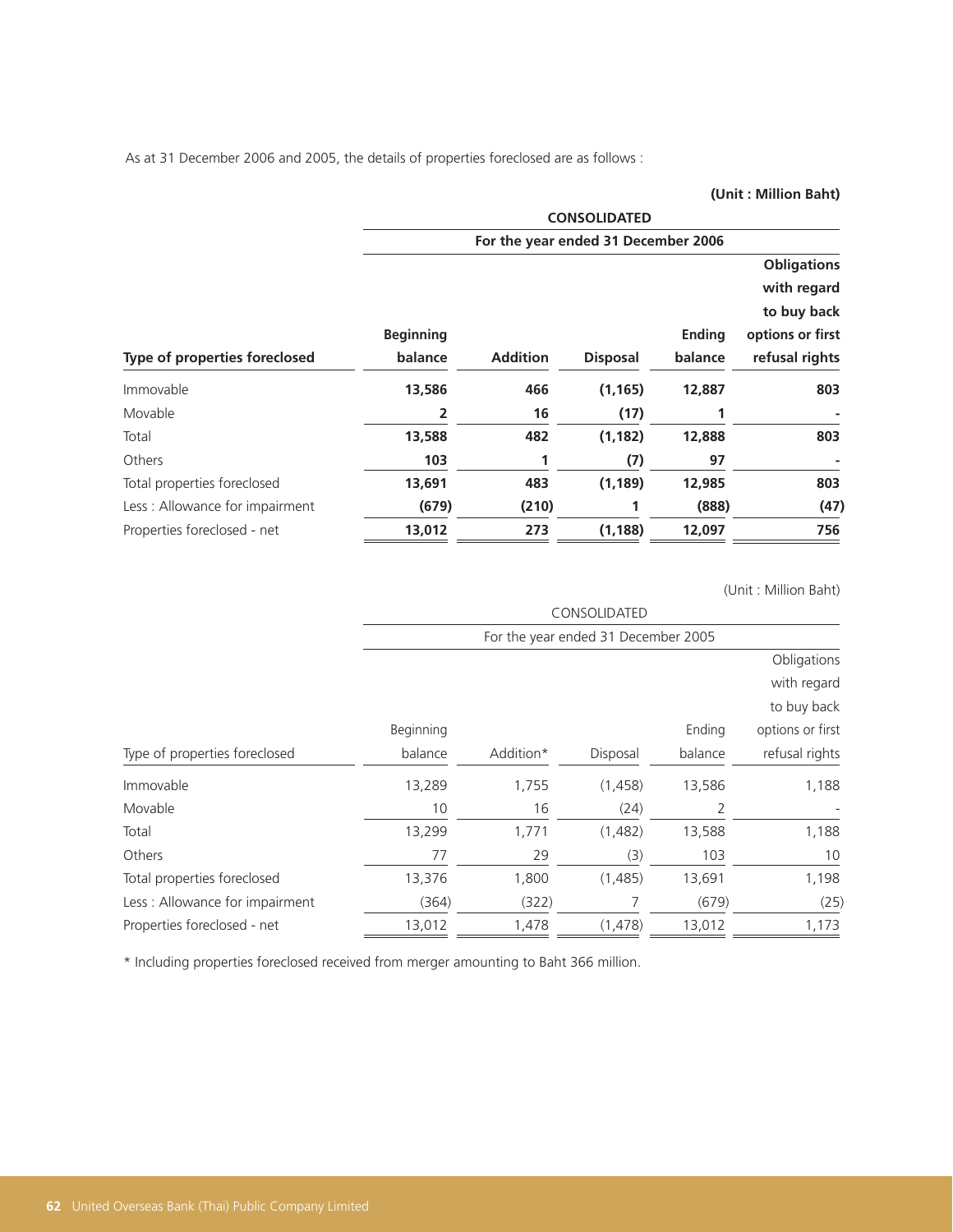|                                | THE BANK ONLY                       |                 |                 |                          |                                                  |  |  |  |
|--------------------------------|-------------------------------------|-----------------|-----------------|--------------------------|--------------------------------------------------|--|--|--|
|                                | For the year ended 31 December 2006 |                 |                 |                          |                                                  |  |  |  |
|                                |                                     |                 |                 |                          | <b>Obligations</b><br>with regard<br>to buy back |  |  |  |
| Type of properties foreclosed  | <b>Beginning</b><br>balance         | <b>Addition</b> | <b>Disposal</b> | <b>Ending</b><br>balance | options or first<br>refusal rights               |  |  |  |
| Immovable                      | 13,586                              | 466             | (1, 165)        | 12,887                   | 803                                              |  |  |  |
| Movable                        |                                     | 5               | (5)             |                          |                                                  |  |  |  |
| Total                          | 13,586                              | 471             | (1, 170)        | 12,887                   | 803                                              |  |  |  |
| Others                         | 103                                 |                 | (7)             | 97                       |                                                  |  |  |  |
| Total properties foreclosed    | 13,689                              | 472             | (1, 177)        | 12,984                   | 803                                              |  |  |  |
| Less: Allowance for impairment | (677)                               | (210)           |                 | (887)                    | (47)                                             |  |  |  |
| Properties foreclosed - net    | 13,012                              | 262             | (1, 177)        | 12,097                   | 756                                              |  |  |  |

(Unit : Million Baht)

|                                | THE BANK ONLY<br>For the year ended 31 December 2005 |           |          |         |                  |  |  |  |
|--------------------------------|------------------------------------------------------|-----------|----------|---------|------------------|--|--|--|
|                                |                                                      |           |          |         |                  |  |  |  |
|                                |                                                      |           |          |         | Obligations      |  |  |  |
|                                |                                                      |           |          |         | with regard      |  |  |  |
|                                |                                                      |           |          |         | to buy back      |  |  |  |
|                                | Beginning                                            |           |          | Ending  | options or first |  |  |  |
| Type of properties foreclosed  | balance                                              | Addition* | Disposal | balance | refusal rights   |  |  |  |
| Immovable                      | 13,289                                               | 1,755     | (1,458)  | 13,586  | 1,188            |  |  |  |
| Movable                        |                                                      |           |          |         |                  |  |  |  |
| Total                          | 13,289                                               | 1,755     | (1,458)  | 13,586  | 1,188            |  |  |  |
| Others                         | 77                                                   | 29        | (3)      | 103     | 10               |  |  |  |
| Total properties foreclosed    | 13,366                                               | 1,784     | (1,461)  | 13,689  | 1,198            |  |  |  |
| Less: Allowance for impairment | (355)                                                | (322)     |          | (677)   | (25)             |  |  |  |
| Properties foreclosed - net    | 13,011                                               | 1,462     | (1,461)  | 13,012  | 1,173            |  |  |  |

\* Including properties foreclosed received from merger amounting to Baht 366 million.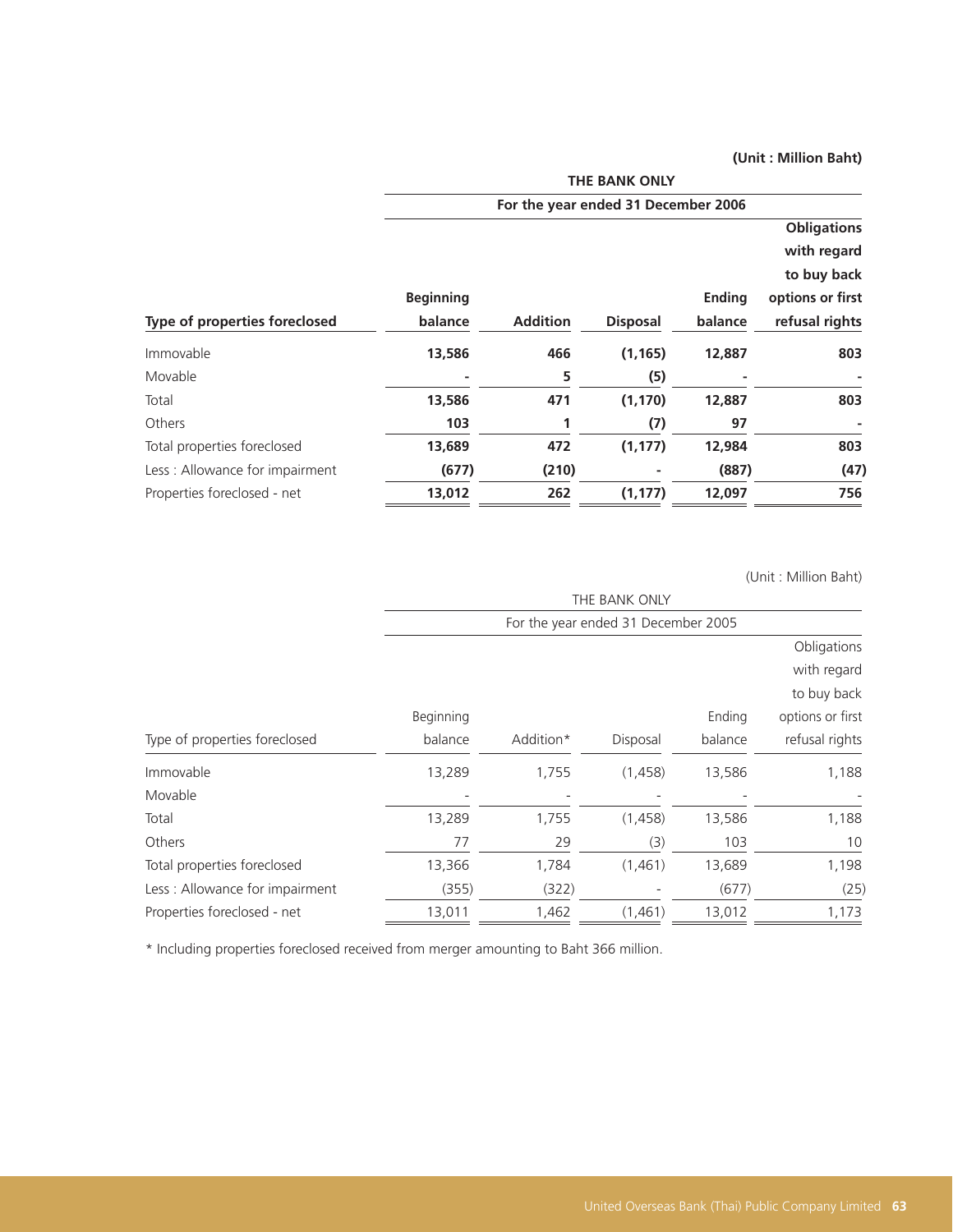## **15. PREMISES AND EQUIPMENT**

## **(Unit : Million Baht)**

|                                   | <b>CONSOLIDATED</b> |                 |                  |                     |          |  |
|-----------------------------------|---------------------|-----------------|------------------|---------------------|----------|--|
|                                   |                     |                 |                  | <b>Assets under</b> |          |  |
|                                   | Land                | <b>Premises</b> | <b>Equipment</b> | installation        | Total    |  |
| Cost                              |                     |                 |                  |                     |          |  |
| 31 December 2005                  | 1,382               | 1,418           | 3,772            | 417                 | 6,989    |  |
| Acquisition                       |                     |                 | 147              | 48                  | 195      |  |
| Transfer in (out)                 |                     | 48              | 362              | (414)               | (4)      |  |
| Disposal and write-off            |                     | (39)            | (545)            | L,                  | (584)    |  |
| 31 December 2006                  | 1,382               | 1,427           | 3,736            | 51                  | 6,596    |  |
| Increase from revaluation         |                     |                 |                  |                     |          |  |
| 31 December 2005                  | 693                 | 72              |                  |                     | 765      |  |
| Increased                         | 198                 | 121             |                  |                     | 319      |  |
| Transfer out                      |                     | (5)             |                  |                     | (5)      |  |
| 31 December 2006                  | 891                 | 188             |                  |                     | 1,079    |  |
| <b>Accumulated depreciation</b>   |                     |                 |                  |                     |          |  |
| 31 December 2005                  |                     | (665)           | (2, 501)         |                     | (3, 166) |  |
| Depreciation charged for the year |                     | (17)            | (436)            |                     | (453)    |  |
| Transfer (in) out                 |                     | (97)            | 20               |                     | (77)     |  |
| Disposal and write-off            |                     | 10              | 487              |                     | 497      |  |
| 31 December 2006                  |                     | (769)           | (2,430)          |                     | (3, 199) |  |
| Impairment loss                   |                     |                 |                  |                     |          |  |
| 31 December 2005                  | (367)               | (240)           | (3)              |                     | (610)    |  |
| Decreased                         | 9                   | 66              |                  |                     | 75       |  |
| Transfer out                      | 3                   | 50              | 1                |                     | 54       |  |
| 31 December 2006                  | (355)               | (124)           | (2)              |                     | (481)    |  |
| Net book value                    |                     |                 |                  |                     |          |  |
| 31 December 2005                  | 1,708               | 585             | 1,268            | 417                 | 3,978    |  |
| 31 December 2006                  | 1,918               | 722             | 1,304            | 51                  | 3,995    |  |
| Depreciation charge included in   |                     |                 |                  |                     |          |  |
| the statements of income for      |                     |                 |                  |                     |          |  |
| the years ended 31 December :-    |                     |                 |                  |                     |          |  |

2005 447 2006 453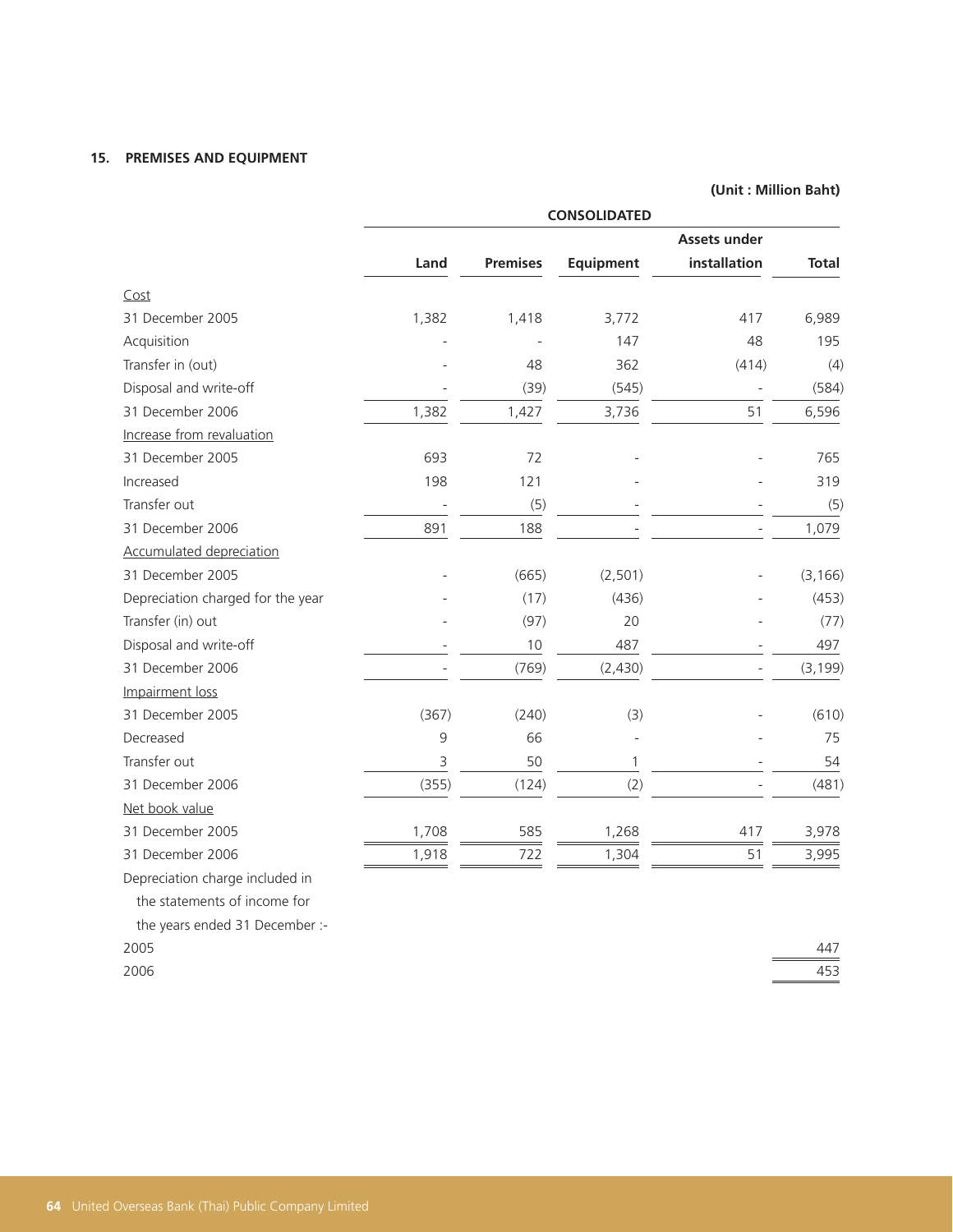|                                   | <b>THE BANK ONLY</b> |                 |                  |                     |              |  |
|-----------------------------------|----------------------|-----------------|------------------|---------------------|--------------|--|
|                                   |                      |                 |                  | <b>Assets under</b> |              |  |
|                                   | Land                 | <b>Premises</b> | <b>Equipment</b> | installation        | <b>Total</b> |  |
| Cost                              |                      |                 |                  |                     |              |  |
| 31 December 2005                  | 1,382                | 1,418           | 2,904            | 417                 | 6,121        |  |
| Acquisition                       |                      |                 | 141              | 48                  | 189          |  |
| Transfer in (out)                 |                      | 48              | 362              | (414)               | (4)          |  |
| Disposal and write-off            |                      | (39)            | (287)            |                     | (326)        |  |
| 31 December 2006                  | 1,382                | 1,427           | 3,120            | 51                  | 5,980        |  |
| Increase from revaluation         |                      |                 |                  |                     |              |  |
| 31 December 2005                  | 693                  | 72              |                  |                     | 765          |  |
| Increase                          | 198                  | 121             |                  |                     | 319          |  |
| Transfer out                      |                      | (5)             |                  |                     | (5)          |  |
| 31 December 2006                  | 891                  | 188             |                  |                     | 1,079        |  |
| <b>Accumulated depreciation</b>   |                      |                 |                  |                     |              |  |
| 31 December 2005                  |                      | (665)           | (1, 935)         |                     | (2,600)      |  |
| Depreciation charged for the year |                      | (17)            | (310)            |                     | (327)        |  |
| Transfer (in) out                 |                      | (97)            | 20               |                     | (77)         |  |
| Disposal and write-off            |                      | 10              | 264              |                     | 274          |  |
| 31 December 2006                  |                      | (769)           | (1, 961)         |                     | (2,730)      |  |
| Impairment loss                   |                      |                 |                  |                     |              |  |
| 31 December 2005                  | (367)                | (240)           |                  |                     | (607)        |  |
| Decreased                         | 9                    | 66              |                  |                     | 75           |  |
| Transfer out                      | 3                    | 50              |                  |                     | 53           |  |
| 31 December 2006                  | (355)                | (124)           |                  |                     | (479)        |  |
| Net book value                    |                      |                 |                  |                     |              |  |
| 31 December 2005                  | 1,708                | 585             | 969              | 417                 | 3,679        |  |
| 31 December 2006                  | 1,918                | 722             | 1,159            | 51                  | 3,850        |  |
| Depreciation charge included in   |                      |                 |                  |                     |              |  |
| the statements of income for      |                      |                 |                  |                     |              |  |
| the year ended :-                 |                      |                 |                  |                     |              |  |
| 2005                              |                      |                 |                  |                     | 266          |  |
| 2006                              |                      |                 |                  |                     | 327          |  |

During the year 2006, the Bank's land and building were appraised by independent appraiser. Difference arising from revaluation is recorded in the Bank's financial statement in accordance with the accounting policy as detailed in note 6.10 to financial statements.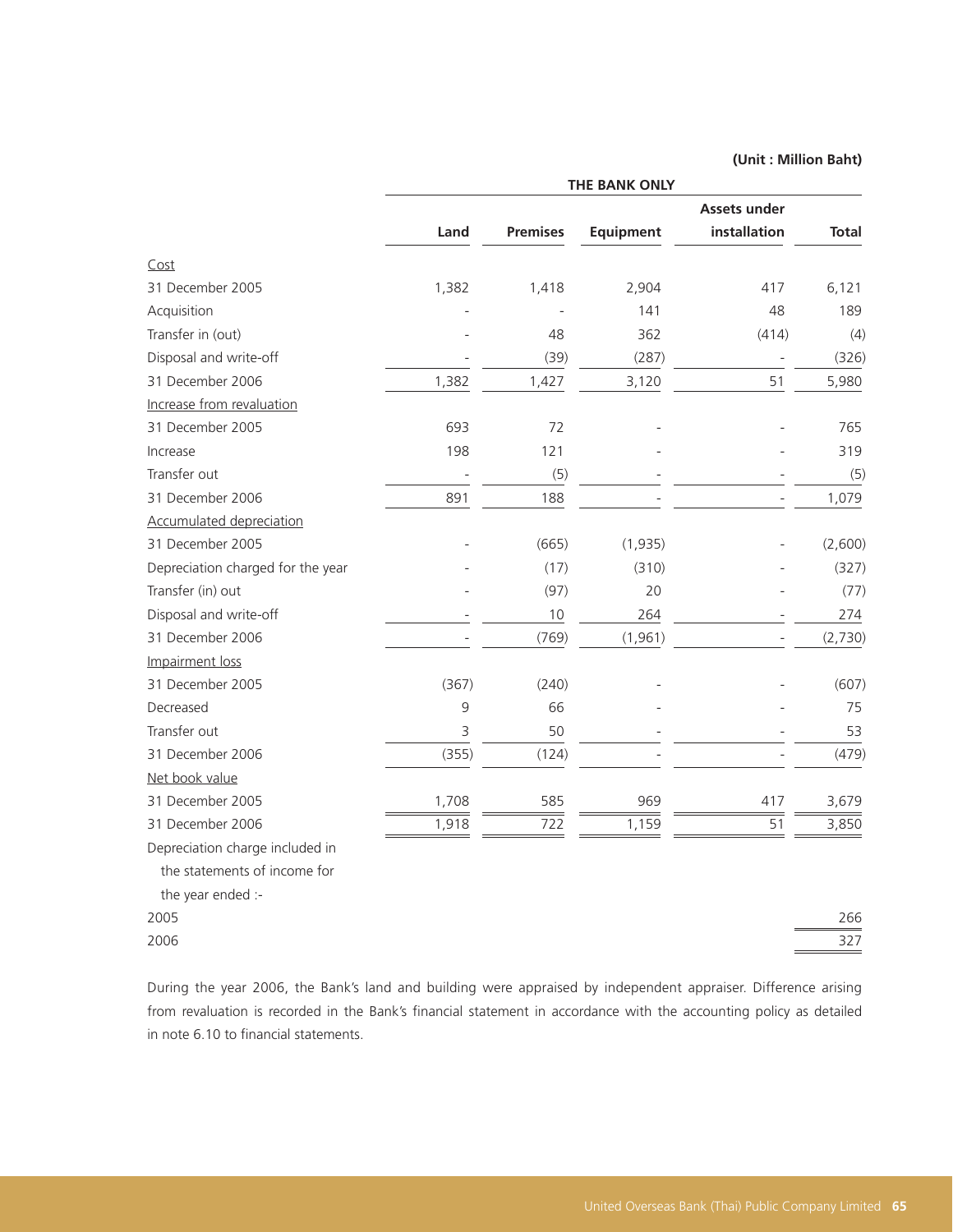As at 31 December 2006, certain premises and equipment items of the Bank and its subsidiaries have been fully depreciated but are still in use. The original cost, before deducting accumulated depreciation, of those assets amounted to Baht 1,114 million (2005 : Baht 1,363 million). (The Bank only : Baht 1,061 million, 2005 : Baht 1,315 million)

### **16. INTANGIBLE ASSETS**

As at 31 December 2006 and 2005, the intangible assets are as follows :-

|                                 |           |          |                                 |               | (Unit: Million Baht) |
|---------------------------------|-----------|----------|---------------------------------|---------------|----------------------|
|                                 |           |          | <b>CONSOLIDATED</b>             |               |                      |
|                                 | Leasehold |          | <b>Application Assets under</b> |               |                      |
|                                 | rights    | software | installation                    | <b>Others</b> | <b>Total</b>         |
| Cost                            |           |          |                                 |               |                      |
| 31 December 2005                | 348       | 823      | 179                             | 7             | 1,357                |
| Acquisition                     | 40        | 90       | 22                              |               | 152                  |
| Transfer in (out)               |           | 181      | (177)                           |               | $\overline{4}$       |
| Disposal and write-off          |           | (50)     |                                 | (2)           | (52)                 |
| 31 December 2006                | 388       | 1,044    | 24                              | 5             | 1,461                |
| <b>Accumulated amortisation</b> |           |          |                                 |               |                      |
| 31 December 2005                | (178)     | (450)    |                                 |               | (628)                |
| Transfer out                    |           | 36       |                                 |               | 36                   |
| Amortisation for the year       | (17)      | (65)     |                                 |               | (82)                 |
| 31 December 2006                | (195)     | (479)    |                                 |               | (674)                |
| Net book value                  |           |          |                                 |               |                      |
| 31 December 2005                | 170       | 373      | 179                             | 7             | 729                  |
| 31 December 2006                | 193       | 565      | 24                              | 5             | 787                  |
| Remaining useful lives (years)  | $1 - 24$  | $1 - 10$ |                                 | 2             |                      |
| Amortisation for the years      |           |          |                                 |               |                      |
| ended 31 December               |           |          |                                 |               |                      |
| 2005                            |           |          |                                 |               | 121                  |

2006 82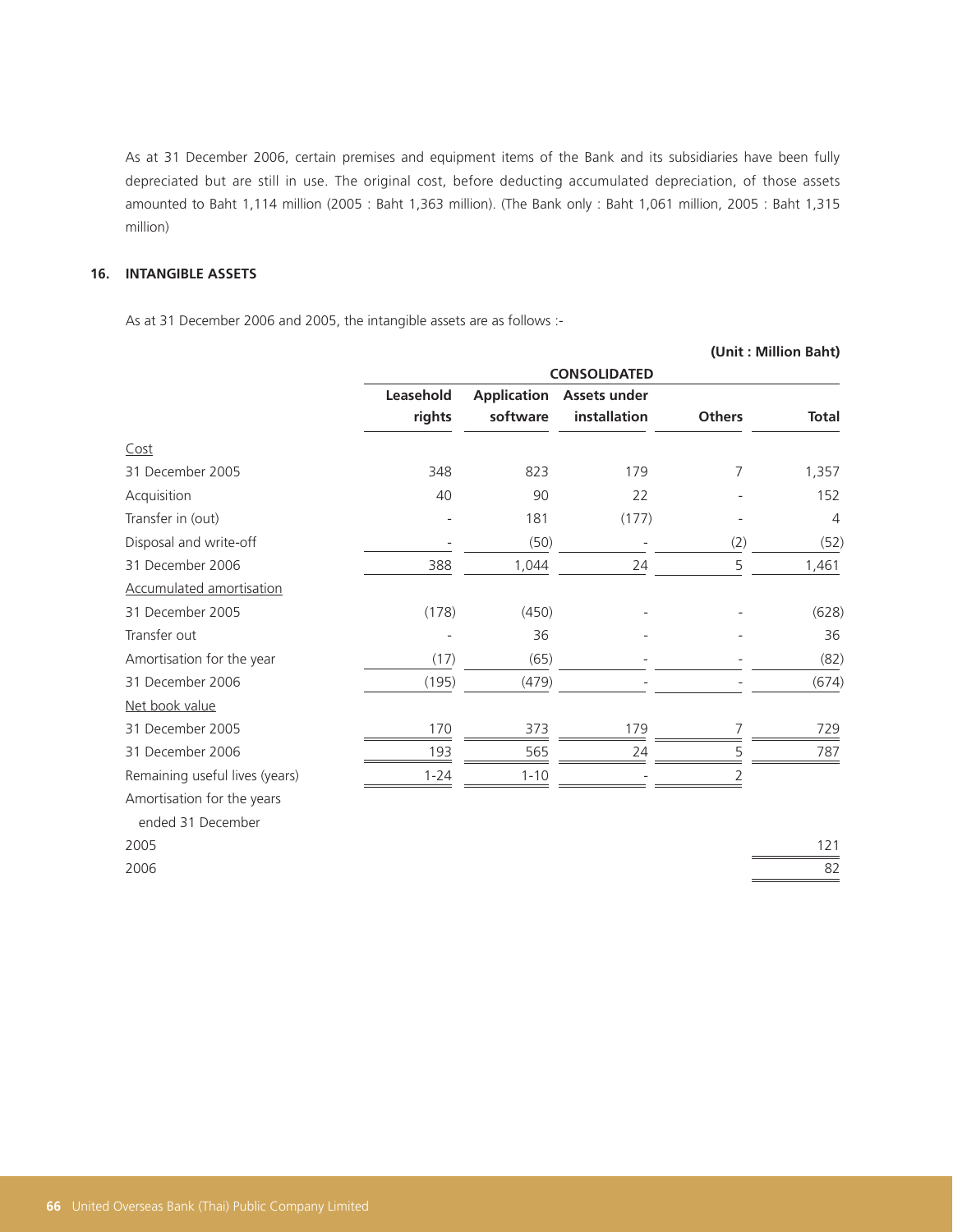|                                | <b>THE BANK ONLY</b> |          |                                 |                |                |  |  |
|--------------------------------|----------------------|----------|---------------------------------|----------------|----------------|--|--|
|                                | Leasehold            |          | <b>Application Assets under</b> |                |                |  |  |
|                                | rights               | software | installation                    | <b>Others</b>  | <b>Total</b>   |  |  |
| Cost                           |                      |          |                                 |                |                |  |  |
| 31 December 2005               | 347                  | 803      | 179                             | 2              | 1,331          |  |  |
| Acquisition                    | 41                   | 87       | 22                              |                | 150            |  |  |
| Transfer in (out)              |                      | 181      | (177)                           |                | $\overline{4}$ |  |  |
| Disposal and write-off         |                      | (50)     |                                 |                | (50)           |  |  |
| 31 December 2006               | 388                  | 1,021    | 24                              | $\overline{2}$ | 1,435          |  |  |
| Accumulated amortisation       |                      |          |                                 |                |                |  |  |
| 31 December 2005               | (178)                | (430)    |                                 |                | (608)          |  |  |
| Transfer out                   |                      | 36       |                                 |                | 36             |  |  |
| Amortisation for the year      | (17)                 | (64)     |                                 |                | (81)           |  |  |
| 31 December 2006               | (195)                | (458)    |                                 |                | (653)          |  |  |
| Net book value                 |                      |          |                                 |                |                |  |  |
| 31 December 2005               | 169                  | 373      | 179                             | 2              | 723            |  |  |
| 31 December 2006               | 193                  | 563      | 24                              | $\overline{2}$ | 782            |  |  |
| Remaining useful lives (years) | $1 - 24$             | $1 - 10$ |                                 |                |                |  |  |
| Amortisation for the years     |                      |          |                                 |                |                |  |  |
| ended 31 December              |                      |          |                                 |                |                |  |  |
| 2005                           |                      |          |                                 |                | 121            |  |  |
| 2006                           |                      |          |                                 |                | 81             |  |  |
|                                |                      |          |                                 |                |                |  |  |

As at 31 December 2006, certain intangible assets of the Bank and its subsidiaries have been fully amortised but are still in use. The original cost, before deducting accumulated amortization, of those assets amounted to Baht 156 million (2005 : Baht 44 million). (The Bank only : Baht 154 million, 2005 : Baht 44 million)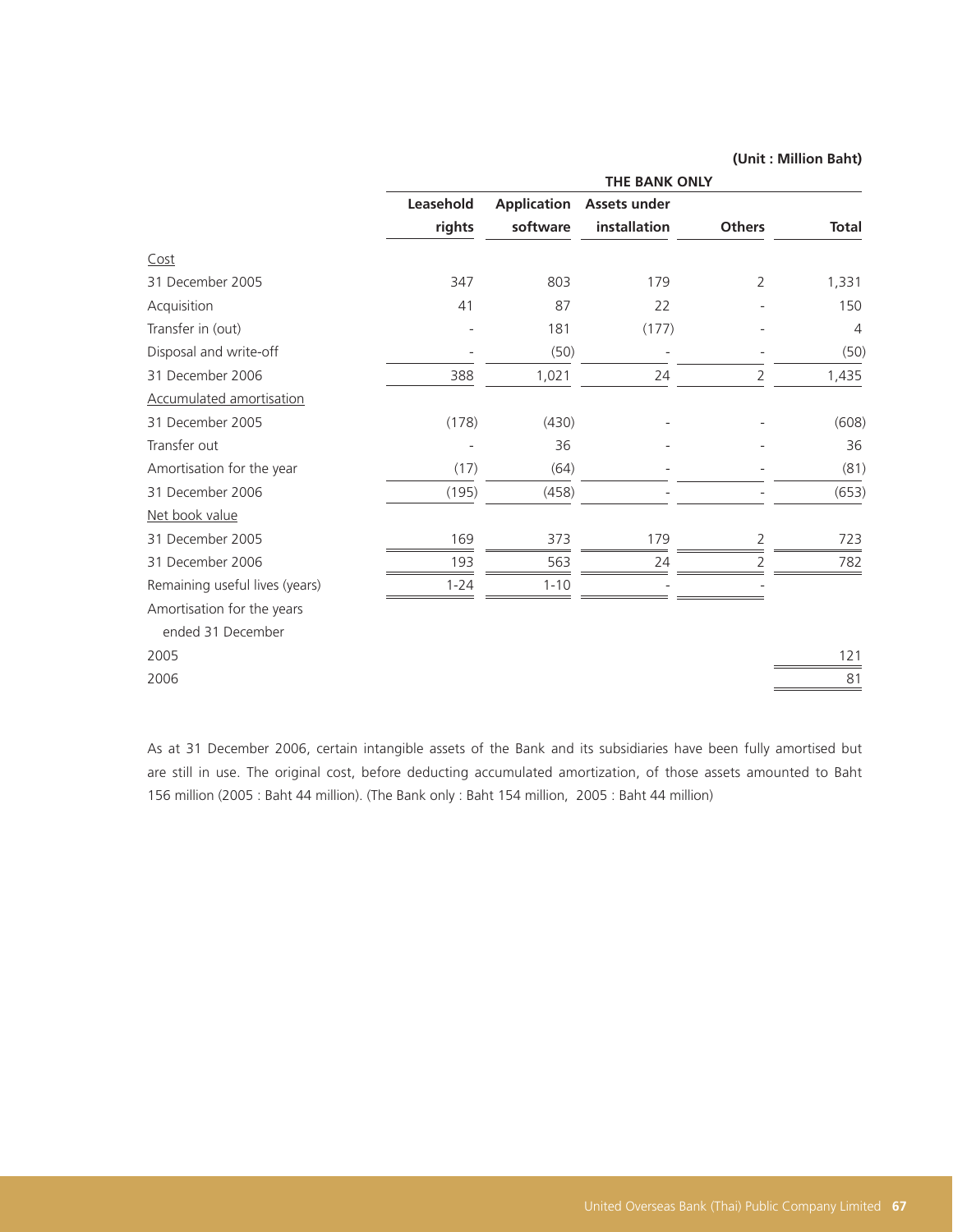## **17. CLASSIFIED ASSETS**

**(Unit : Million Baht)**

|                        |                    | <b>THE BANK ONLY</b>   |            |                             |              |  |  |  |  |
|------------------------|--------------------|------------------------|------------|-----------------------------|--------------|--|--|--|--|
|                        |                    | As at 31 December 2006 |            |                             |              |  |  |  |  |
|                        |                    | <b>Properties</b>      |            |                             |              |  |  |  |  |
|                        | <b>Investments</b> | Loans <sup>(1)</sup>   | foreclosed | Other assets <sup>(2)</sup> | <b>Total</b> |  |  |  |  |
| <b>Classifications</b> |                    |                        |            |                             |              |  |  |  |  |
| Pass                   | ٠                  | 137,998                | ٠          | 9                           | 138,007      |  |  |  |  |
| Special mention        |                    | 1,908                  | ۰          |                             | 1,908        |  |  |  |  |
| Substandard            | ٠                  | 1,951                  | ۰          | 8                           | 1,959        |  |  |  |  |
| Doubtful               |                    | 1,029                  | ۰          | 4                           | 1,033        |  |  |  |  |
| Doubtful of loss       | 2,606              | 15,297                 | 528        | 664                         | 19,095       |  |  |  |  |
| Total                  | 2,606              | 158,183                | 528        | 685                         | 162,002      |  |  |  |  |
|                        |                    |                        |            |                             |              |  |  |  |  |

(Unit : Million Baht)

| THE BANK ONLY          |                        |             |            |                    |         |  |  |
|------------------------|------------------------|-------------|------------|--------------------|---------|--|--|
|                        | As at 31 December 2005 |             |            |                    |         |  |  |
|                        |                        |             | Properties |                    |         |  |  |
|                        | Investments            | Loans $(1)$ | foreclosed | Other assets $(2)$ | Total   |  |  |
| <b>Classifications</b> |                        |             |            |                    |         |  |  |
| Pass                   | $\overline{a}$         | 137,828     |            | 13                 | 137,841 |  |  |
| Special mention        |                        | 5,311       | ۰          |                    | 5,312   |  |  |
| Substandard            |                        | 1,555       |            | 4                  | 1,559   |  |  |
| Doubtful               |                        | 1,027       | ۰          | 35                 | 1,062   |  |  |
| Doubtful of loss       | 2,367                  | 14,199      | 367        | 635                | 17,568  |  |  |
| Total                  | 2,367                  | 159,920     | 367        | 688                | 163,342 |  |  |

(1) Including interbank and money market loans.

(2) Including accrued interest receivable for non-performing loans.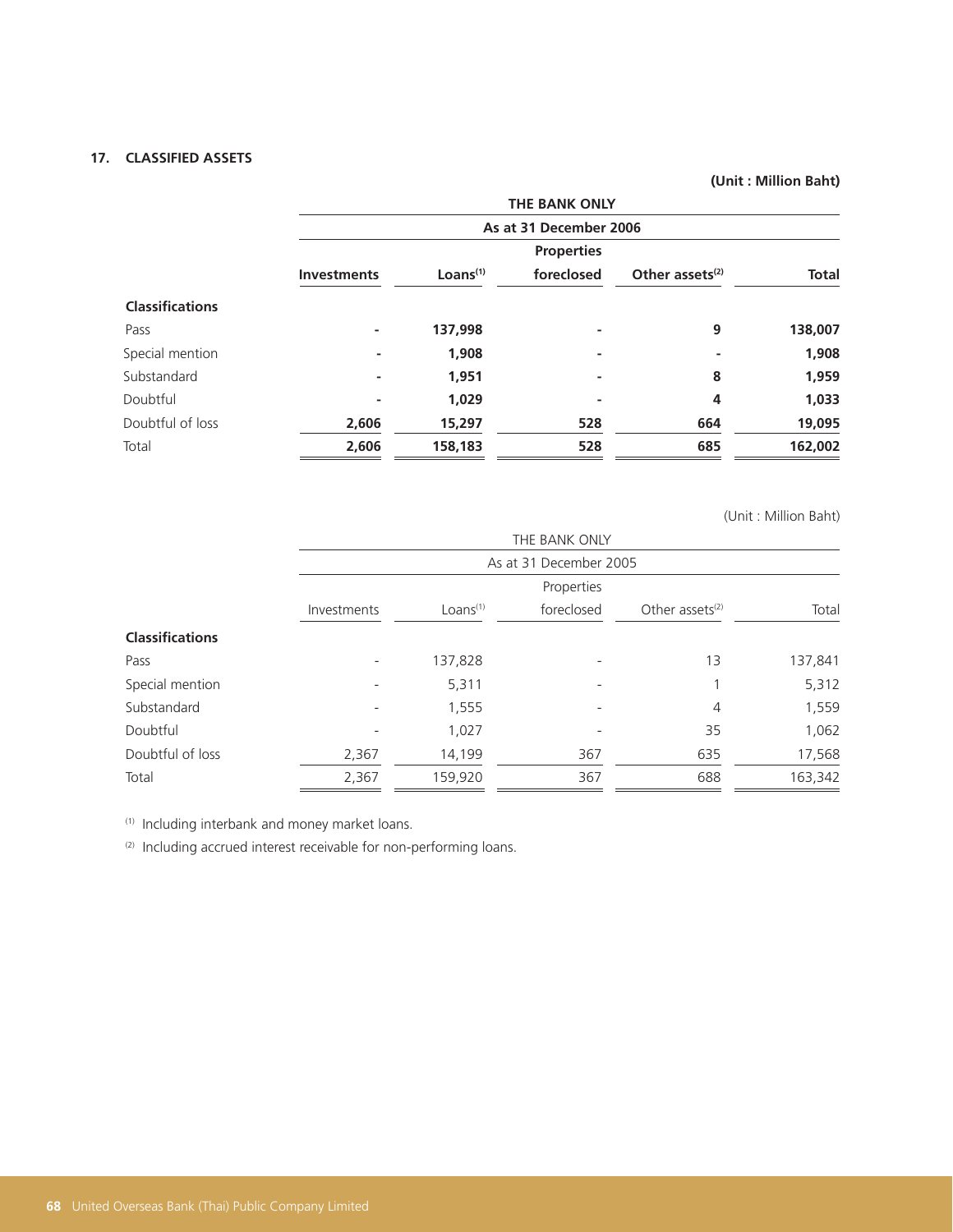### **18. DEPOSITS**

## **18.1 Classified by types of deposits**

|                      |                     |                   |                      | (Unit: Million Baht) |  |
|----------------------|---------------------|-------------------|----------------------|----------------------|--|
|                      | <b>CONSOLIDATED</b> |                   | <b>THE BANK ONLY</b> |                      |  |
|                      |                     | As at 31 December |                      | As at 31 December    |  |
|                      | 2006                | 2005              | 2006                 | 2005                 |  |
| Current accounts     | 4,725               | 5,696             | 4,734                | 5,696                |  |
| Savings accounts     | 56,939              | 85,442            | 57,062               | 85,447               |  |
| Fixed deposits       |                     |                   |                      |                      |  |
| - Less than 6 months | 69,320              | 31,515            | 69,356               | 31,536               |  |
| - 6 months - 1 year  | 12,852              | 20,521            | 12,852               | 20,521               |  |
| - Over 1 year        | 5,639               | 9,607             | 5,639                | 9,607                |  |
| Total                | 149,475             | 152,781           | 149,643              | 152,807              |  |
|                      |                     |                   |                      |                      |  |

## **18.2 Classified by the remaining period of contracts**

|                 |                                          |         | (Unit: Million Baht)                      |         |  |
|-----------------|------------------------------------------|---------|-------------------------------------------|---------|--|
|                 | <b>CONSOLIDATED</b><br>As at 31 December |         | <b>THE BANK ONLY</b><br>As at 31 December |         |  |
|                 |                                          |         |                                           |         |  |
|                 | 2006                                     | 2005    | 2006                                      | 2005    |  |
| Not over 1 year | 146,965                                  | 147.848 | 147,133                                   | 147,874 |  |
| Over 1 year     | 2,510                                    | 4,933   | 2,510                                     | 4,933   |  |
| Total           | 149,475                                  | 152,781 | 149,643                                   | 152,807 |  |

## **18.3 Classified by currencies and residential status of depositors**

|           |                        |                 |                     |          |                        | (Unit: Million Baht) |
|-----------|------------------------|-----------------|---------------------|----------|------------------------|----------------------|
|           |                        |                 | <b>CONSOLIDATED</b> |          |                        |                      |
|           | As at 31 December 2006 |                 |                     |          | As at 31 December 2005 |                      |
|           | <b>Domestic</b>        | <b>Overseas</b> | <b>Total</b>        | Domestic | Overseas               | Total                |
| Baht      | 145,729                | 2,435           | 148,164             | 148,659  | 2,786                  | 151,445              |
| US Dollar | 808                    | 164             | 972                 | 793      | 205                    | 998                  |
| Others    | 129                    | 210             | 339                 | 104      | 234                    | 338                  |
| Total     | 146,666                | 2,809           | 149,475             | 149,556  | 3,225                  | 152,781              |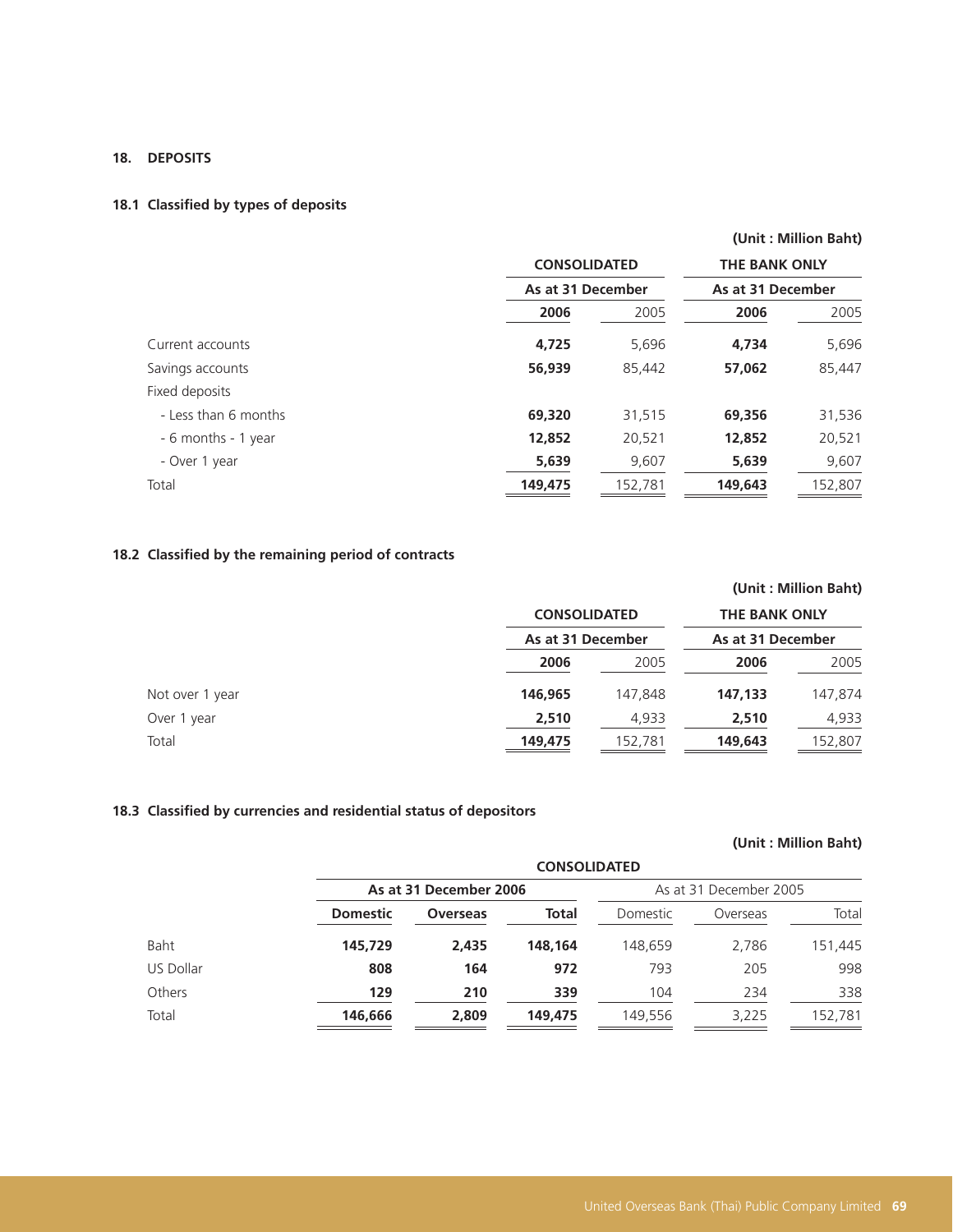|           |                 | <b>THE BANK ONLY</b>   |         |          |                        |         |  |  |
|-----------|-----------------|------------------------|---------|----------|------------------------|---------|--|--|
|           |                 | As at 31 December 2006 |         |          | As at 31 December 2005 |         |  |  |
|           | <b>Domestic</b> | <b>Overseas</b>        | Total   | Domestic | Overseas               | Total   |  |  |
| Baht      | 145,897         | 2,435                  | 148,332 | 148.685  | 2.786                  | 151,471 |  |  |
| US Dollar | 808             | 164                    | 972     | 793      | 205                    | 998     |  |  |
| Others    | 129             | 210                    | 339     | 104      | 234                    | 338     |  |  |
| Total     | 146,834         | 2,809                  | 149,643 | 149,582  | 3,225                  | 152,807 |  |  |

## **19. INTERBANK AND MONEY MARKET ITEMS (LIABILITIES)**

|                               |                        |             |              |                        |       | (Unit: Million Baht) |  |
|-------------------------------|------------------------|-------------|--------------|------------------------|-------|----------------------|--|
|                               | <b>CONSOLIDATED</b>    |             |              |                        |       |                      |  |
|                               | As at 31 December 2006 |             |              | As at 31 December 2005 |       |                      |  |
|                               | On demand              | <b>Term</b> | <b>Total</b> | On demand              | Term  | Total                |  |
| <b>Domestic items</b>         |                        |             |              |                        |       |                      |  |
| The Bank of Thailand and      |                        |             |              |                        |       |                      |  |
| <b>Financial Institutions</b> |                        |             |              |                        |       |                      |  |
| Development Fund              |                        | 1,128       | 1,128        |                        | 1,028 | 1,028                |  |
| Commercial banks              | 753                    | 10          | 763          | 1,302                  | 488   | 1,790                |  |
| Other banks                   | 10                     |             | 10           | 6                      |       | 6                    |  |
| Finance companies,            |                        |             |              |                        |       |                      |  |
| finance and securities        |                        |             |              |                        |       |                      |  |
| companies, securities         |                        |             |              |                        |       |                      |  |
| companies and credit          |                        |             |              |                        |       |                      |  |
| foncier companies             | 1,719                  | 252         | 1,971        | 2,237                  | 247   | 2,484                |  |
| Other financial               |                        |             |              |                        |       |                      |  |
| institutions                  | 1,349                  | 604         | 1,953        | 995                    | 409   | 1,404                |  |
| Total domestic items          | 3,831                  | 1,994       | 5,825        | 4,540                  | 2,172 | 6,712                |  |
| <b>Foreign items</b>          |                        |             |              |                        |       |                      |  |
| US Dollar                     | 35                     |             | 35           | 46                     |       | 46                   |  |
| Yen                           |                        |             |              |                        | 1,815 | 1,815                |  |
| Other currencies              | 694                    |             | 694          | 935                    |       | 935                  |  |
| Total foreign items           | 729                    |             | 729          | 981                    | 1,815 | 2,796                |  |
| Total domestic and            |                        |             |              |                        |       |                      |  |
| foreign items                 | 4,560                  | 1,994       | 6,554        | 5,521                  | 3,987 | 9,508                |  |
|                               |                        |             |              |                        |       |                      |  |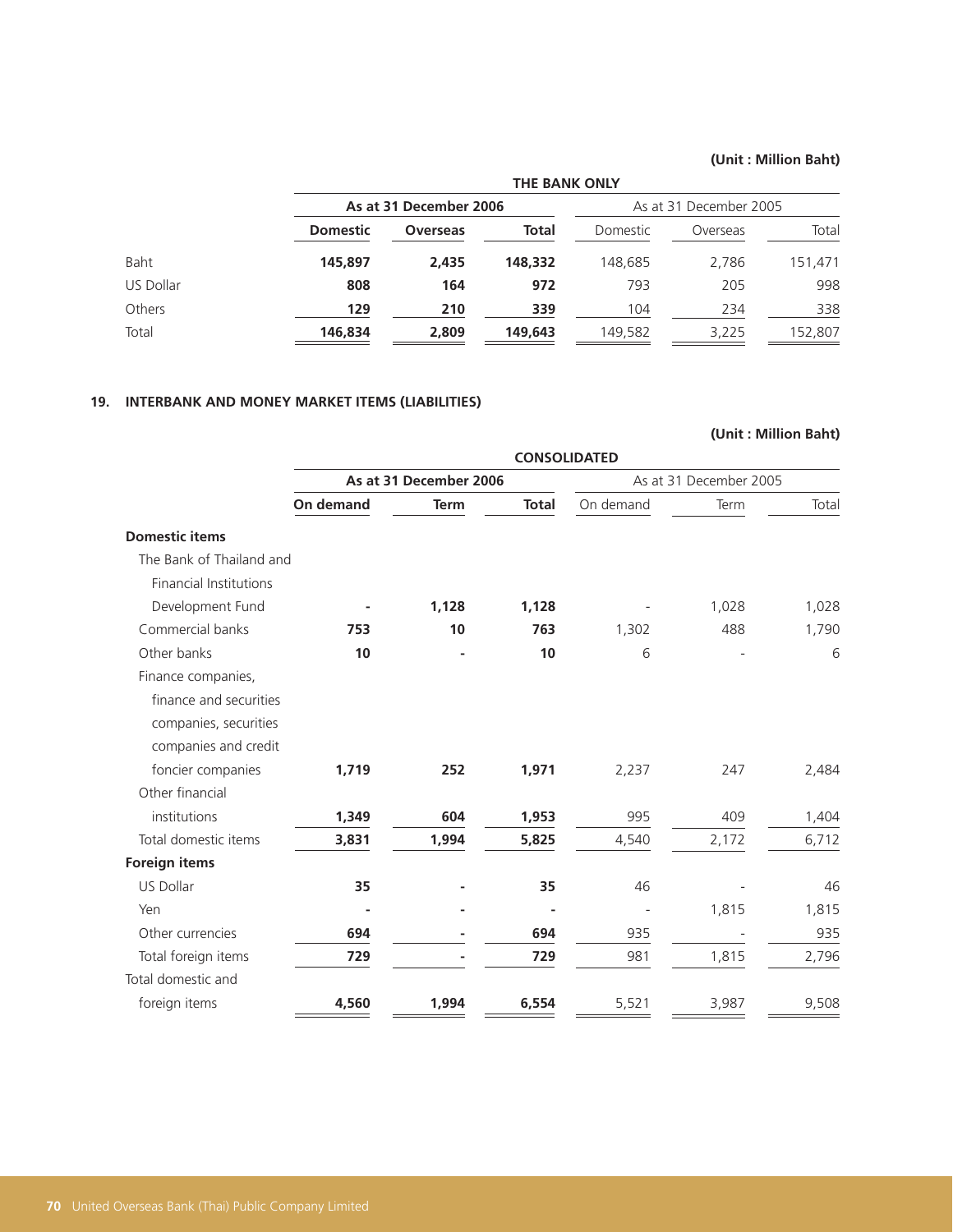|                               | <b>THE BANK ONLY</b>   |             |              |           |                        |        |
|-------------------------------|------------------------|-------------|--------------|-----------|------------------------|--------|
|                               | As at 31 December 2006 |             |              |           | As at 31 December 2005 |        |
|                               | <b>On demand</b>       | <b>Term</b> | <b>Total</b> | On demand | Term                   | Total  |
| <b>Domestic items</b>         |                        |             |              |           |                        |        |
| The Bank of Thailand and      |                        |             |              |           |                        |        |
| <b>Financial Institutions</b> |                        |             |              |           |                        |        |
| Development Fund              |                        | 1,128       | 1,128        |           | 1,028                  | 1,028  |
| Commercial banks              | 642                    | 80          | 722          | 8,907     | 488                    | 9,395  |
| Other banks                   | 10                     |             | 10           | 6         |                        | 6      |
| Finance companies,            |                        |             |              |           |                        |        |
| finance and securities        |                        |             |              |           |                        |        |
| companies, securities         |                        |             |              |           |                        |        |
| companies and credit          |                        |             |              |           |                        |        |
| foncier companies             | 1,719                  | 252         | 1,971        | 2,237     | 247                    | 2,484  |
| Other financial               |                        |             |              |           |                        |        |
| institutions                  | 1,349                  | 604         | 1,953        | 995       | 409                    | 1,404  |
| Total domestic items          | 3,720                  | 2,064       | 5,784        | 12,145    | 2,172                  | 14,317 |
| <b>Foreign items</b>          |                        |             |              |           |                        |        |
| US Dollar                     | 35                     |             | 35           | 46        |                        | 46     |
| Yen                           |                        |             |              |           | 1,815                  | 1,815  |
| Other currencies              | 694                    |             | 694          | 935       |                        | 935    |
| Total foreign items           | 729                    |             | 729          | 981       | 1,815                  | 2,796  |
| Total domestic and            |                        |             |              |           |                        |        |
| foreign items                 | 4,449                  | 2,064       | 6,513        | 13,126    | 3,987                  | 17,113 |
|                               |                        |             |              |           |                        |        |

# **20. SECURITIES SOLD UNDER REPURCHASE AGREEMENTS**

|                         | (Unit: Million Baht) |  |  |
|-------------------------|----------------------|--|--|
| <b>CONSOLIDATED AND</b> |                      |  |  |
| <b>THE BANK ONLY</b>    |                      |  |  |
| As at 31 December       |                      |  |  |
| 2006                    | 2005                 |  |  |
|                         |                      |  |  |

**Government Saving Bank Bonds**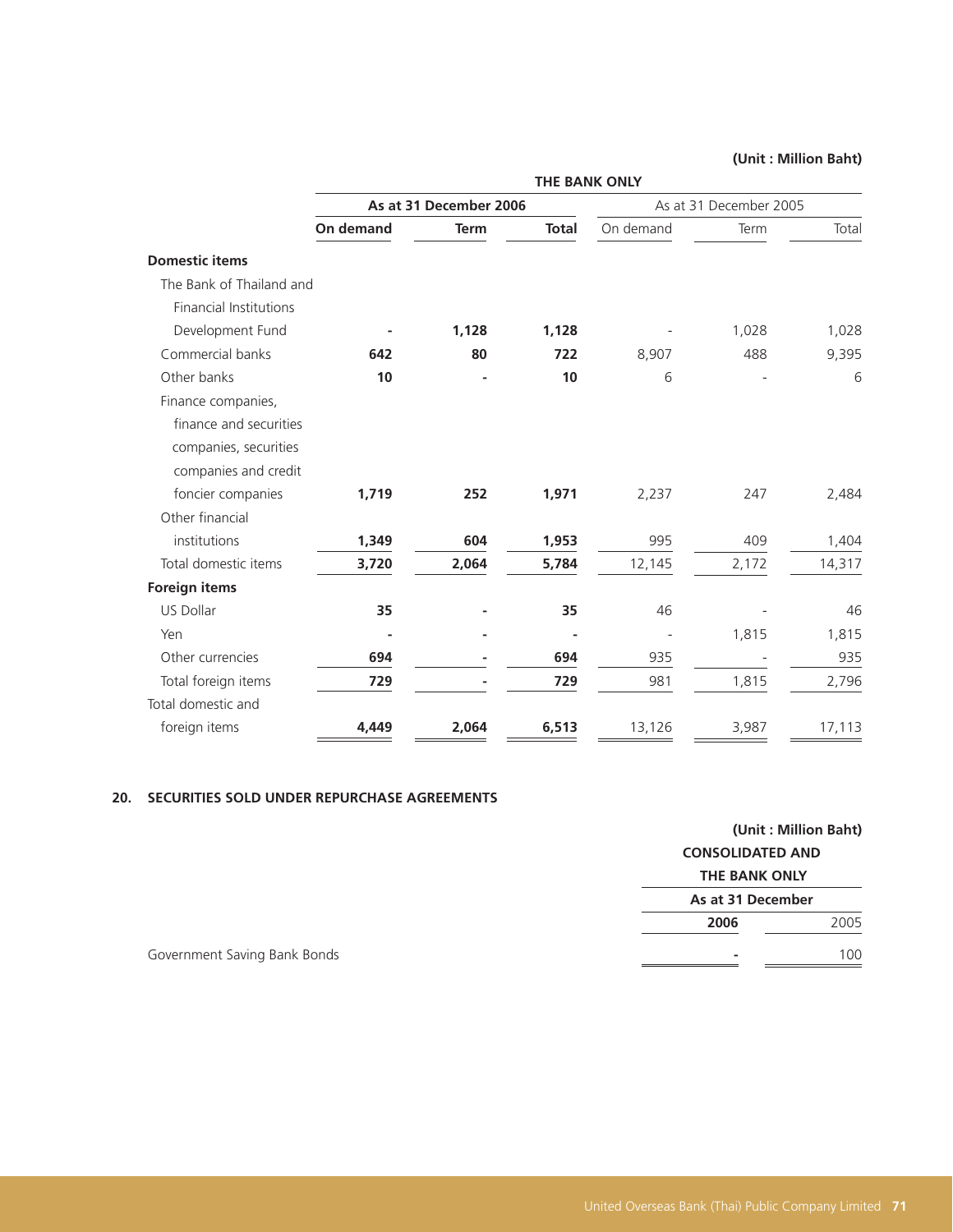## **21. BORROWINGS**

As at 31 December 2006 and 2005, borrowings comprising only domestic borrowings in Baht currency are classified by type of securities, maturity and interest rate as follows :-

# **(Unit : Million Baht)**

|                               |                             | <b>CONSOLIDATED</b> |        |  |  |  |
|-------------------------------|-----------------------------|---------------------|--------|--|--|--|
|                               | As at 31 December 2006      |                     |        |  |  |  |
|                               |                             | Interest rate       |        |  |  |  |
| <b>Types</b>                  | <b>Maturity</b>             | per annum           | Amount |  |  |  |
| Short – term borrowings       |                             |                     |        |  |  |  |
| Bills of exchange             | 4 Jan. 2007 - 26 Jun. 2007  | $4.00 - 5.00\%$     | 1,995  |  |  |  |
| Term loan agreement           | 31 Oct. 2007                |                     | 2      |  |  |  |
| Total short – term borrowings |                             |                     | 1,997  |  |  |  |
| Long – term borrowings        |                             |                     |        |  |  |  |
| Term loan agreement           | 31 Mar. 2009 - 20 Jan. 2013 |                     | 15     |  |  |  |
| Total long – term borrowings  |                             |                     | 15     |  |  |  |
| Total borrowings              |                             |                     | 2,012  |  |  |  |
|                               |                             |                     |        |  |  |  |

|                              | CONSOLIDATED                |                 |        |  |  |
|------------------------------|-----------------------------|-----------------|--------|--|--|
|                              | As at 31 December 2005      |                 |        |  |  |
|                              |                             | Interest rate   |        |  |  |
| <b>Types</b>                 | Maturity                    | per annum       | Amount |  |  |
| Short – term borrowings      |                             |                 |        |  |  |
| Bills of exchange            | 25 Jan. 2006 - 5 Oct. 2006  | $3.00 - 3.88\%$ | 2,873  |  |  |
| Bills of exchange            | 11 Jan. 2006 - 11 Apr. 2006 | $3.00 - 3.30\%$ | 230    |  |  |
| Total short-term borrowings  |                             |                 | 3,103  |  |  |
| Long - term borrowings       |                             |                 |        |  |  |
| Subordinated debentures      | 15 Aug. 2008                | 6.50%           | 2,000  |  |  |
| Term loan agreement          | 31 Oct. 2007 - 31 Mar. 2009 |                 | 9      |  |  |
| Total long – term borrowings |                             |                 | 2,009  |  |  |
| Total borrowings             |                             |                 | 5,112  |  |  |
|                              |                             |                 |        |  |  |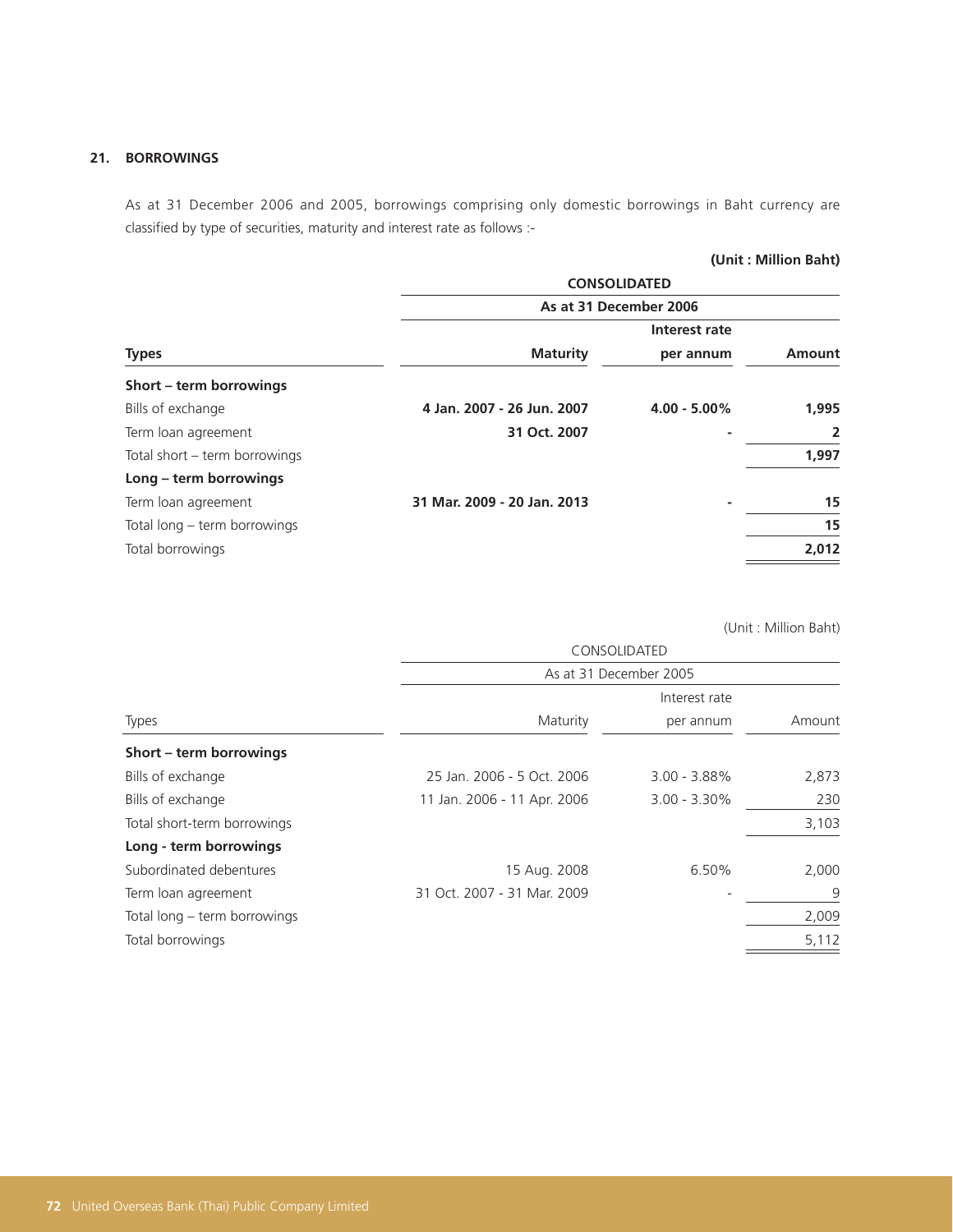|                               | <b>THE BANK ONLY</b>        |                 |               |  |  |
|-------------------------------|-----------------------------|-----------------|---------------|--|--|
|                               | As at 31 December 2006      |                 |               |  |  |
|                               |                             | Interest rate   |               |  |  |
| <b>Types</b>                  | <b>Maturity</b>             | per annum       | <b>Amount</b> |  |  |
| Short – term borrowings       |                             |                 |               |  |  |
| Bills of exchange             | 4 Jan. 2007 - 26 Jun. 2007  | $4.00 - 5.00\%$ | 2,045         |  |  |
| Term loan agreement           | 31 Oct. 2007                |                 | 2             |  |  |
| Total short – term borrowings |                             |                 | 2,047         |  |  |
| Long – term borrowings        |                             |                 |               |  |  |
| Term loan agreement           | 31 Mar. 2009 - 20 Jan. 2013 |                 | 15            |  |  |
| Total long – term borrowings  |                             |                 | 15            |  |  |
| Total borrowings              |                             |                 | 2,062         |  |  |
|                               |                             |                 |               |  |  |

(Unit : Million Baht)

|                               | THE BANK ONLY               |                        |        |  |  |  |
|-------------------------------|-----------------------------|------------------------|--------|--|--|--|
|                               |                             | As at 31 December 2005 |        |  |  |  |
|                               |                             | Interest rate          |        |  |  |  |
| Types                         | Maturity                    | per annum              | Amount |  |  |  |
| Short – term borrowings       |                             |                        |        |  |  |  |
| Bills of exchange             | 25 Jan. 2006 - 5 Oct. 2006  | $3.00 - 3.88\%$        | 2,873  |  |  |  |
| Total short - term borrowings |                             |                        | 2,873  |  |  |  |
| Long – term borrowings        |                             |                        |        |  |  |  |
| Subordinated debentures       | 15 Aug. 2008                | 6.50%                  | 2,000  |  |  |  |
| Term loan agreement           | 31 Oct. 2007 - 31 Mar. 2009 |                        | 9      |  |  |  |
| Total long - term borrowings  |                             |                        | 2,009  |  |  |  |
| Total borrowings              |                             |                        | 4,882  |  |  |  |
|                               |                             |                        |        |  |  |  |

#### **Subordinated debentures sold to local specific investors**

On 15 August 2001, the Bank offered 2 million units of subordinated debenture at Baht 1,000 per unit, totaling Baht 2,000 million through private placement. The debenture has a 7-year term, carries a floating interest rate calculated based on the average of the deposit rate for one year of four major commercial banks and the Bank plus 2.50 percent per annum with a minimum guaranteed rate of 6.50 percent per annum and is due for redemption on 15 August 2008.

On 18 May 2006, the Bank's Board of Director's Meeting approved an early redemption of the mentioned subordinated debentures on 15 August 2006. The Bank of Thailand approved the early redemption of the mentioned subordinated debentures on 14 June 2006. On 15 August 2006, the Bank redeemed the full amount of subordinated debentures.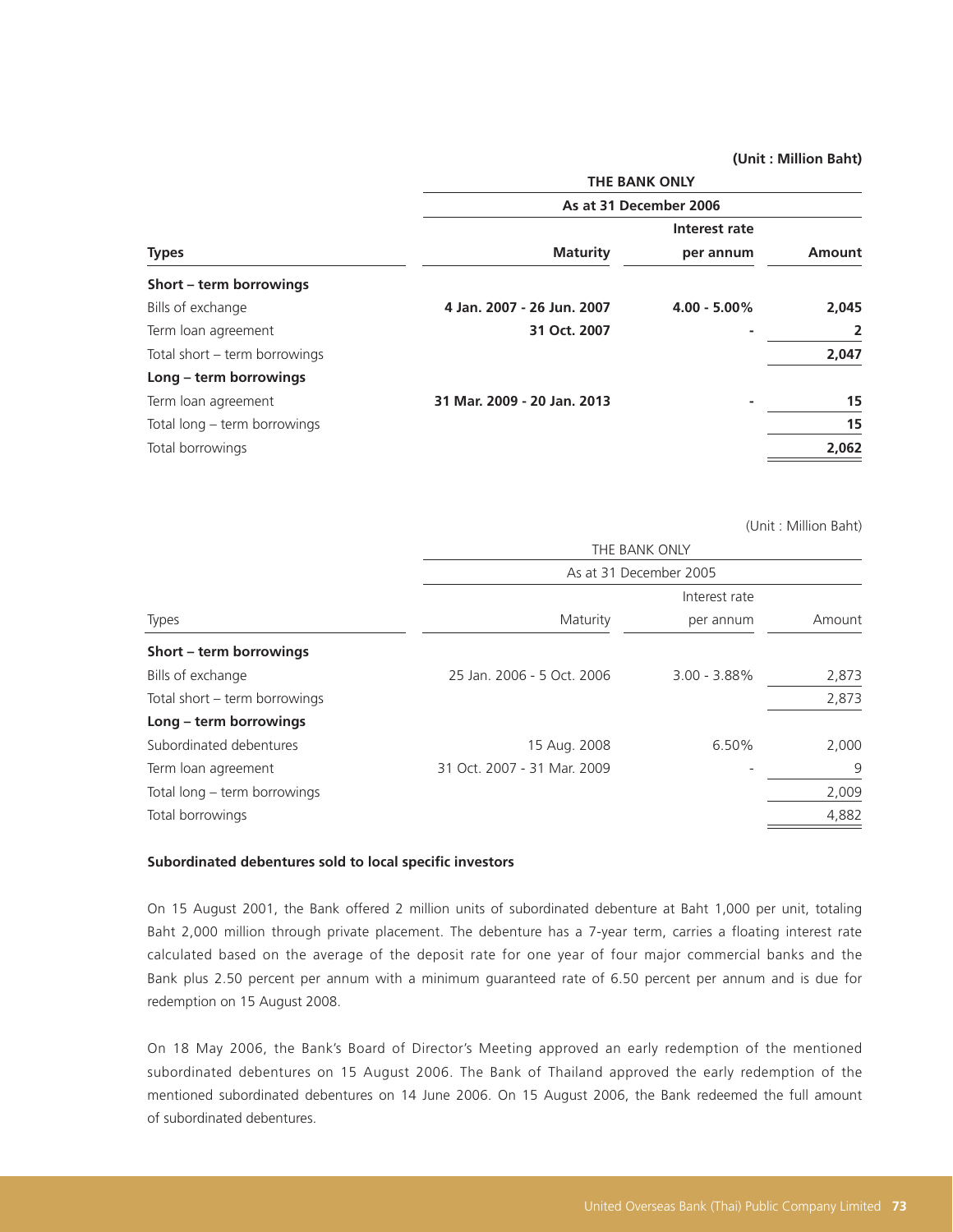### **22. OTHER LIABILITIES**

|                                         |                     |       | (Unit: Million Baht) |       |
|-----------------------------------------|---------------------|-------|----------------------|-------|
|                                         | <b>CONSOLIDATED</b> |       | <b>THE BANK ONLY</b> |       |
|                                         | As at 31 December   |       | As at 31 December    |       |
|                                         | 2006                | 2005  | 2006                 | 2005  |
| Deposits                                | 103                 | 125   | 98                   | 98    |
| Unrealised loss on derivative contracts |                     | 106   |                      | 106   |
| Provision of contingencies liabilities  | 198                 | 145   | 198                  | 145   |
| Bills collection - branch               | 179                 | 152   | 179                  | 152   |
| Accounts payable - others               | 706                 | 343   | 689                  | 327   |
| Rental income received in advance       | 16                  | 21    |                      |       |
| Suspense creditor                       | 379                 | 383   | 375                  | 383   |
| Others                                  | 225                 | 123   | 198                  | 100   |
| Total                                   | 1,806               | 1,398 | 1,737                | 1,311 |

#### **23. STATUTORY RESERVE**

Under the Public Company Limited Act B.E. 2535, the Bank and its subsidiaries are is required to set aside to a statutory reserve at least 5 percent of its net income, after deducting any balance of deficit brought forward, until such reserve reaches 10 percent of the Bank's registered share capital.

In addition, under the Civil and Commercial Code, the subsidiaries are required to set aside a statutory reserve at least 5 percent of their net income each time dividend is declared until the reserve reaches 10 percent of registered share capital. The statutory reserve cannot be used for dividend payment.

### **24. OTHER RESERVE**

The Bank allocates part of its net income to become other reserves which are classified or considered to be general reserve with no specific purpose.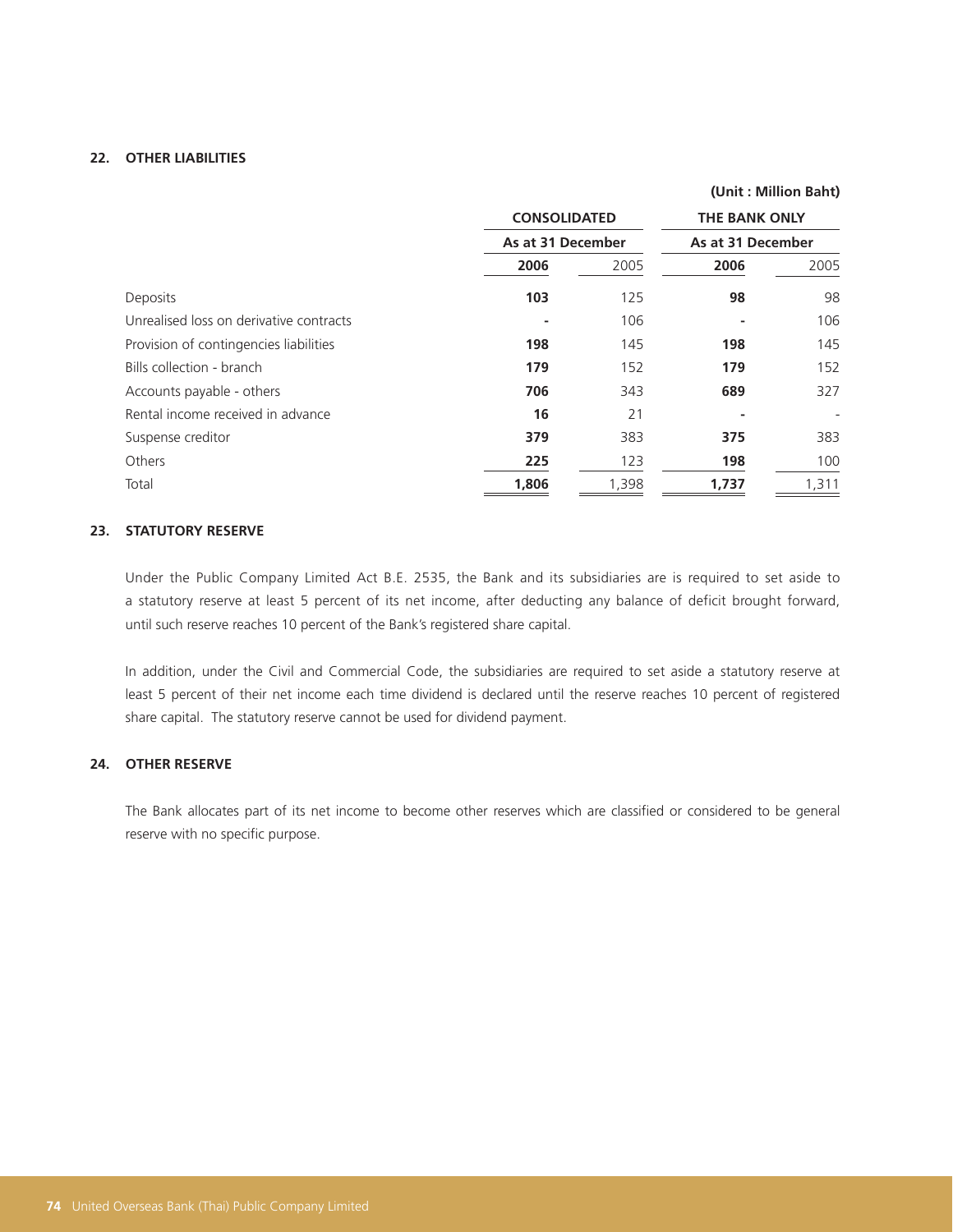# **25. CAPITAL FUND**

|                                                                              |               | (Unit: Million Baht)<br><b>THE BANK ONLY</b><br>As at 31 December |           |
|------------------------------------------------------------------------------|---------------|-------------------------------------------------------------------|-----------|
|                                                                              |               |                                                                   |           |
|                                                                              |               |                                                                   |           |
|                                                                              |               | 2006                                                              | 2005      |
| <b>Tier 1 capital</b>                                                        |               |                                                                   |           |
| Paid-up share capital and discount on share capital                          |               | 56,509                                                            | 56,509    |
| Statutory reserve                                                            |               | 368                                                               | 368       |
| Other reserve                                                                |               | 72                                                                | 72        |
| Deficit                                                                      |               | (25, 261)                                                         | (26, 219) |
| Less: Net loss                                                               |               | (318)                                                             |           |
| Less : Merger adjustment                                                     |               | (9, 159)                                                          | (9, 159)  |
|                                                                              |               | 22,211                                                            | 21,571    |
| <b>Tier 2 capital</b>                                                        |               |                                                                   |           |
| Unrealised increment on land appraisal (70%)                                 |               | 468                                                               | 485       |
| Unrealised increment on buildings appraisal (50%)                            |               | 22                                                                | 24        |
| Provision for pass loans and receivables                                     |               | 961                                                               | 1,940     |
| Revaluation gain on investment in available-for-sale Equity securities (45%) |               | 17                                                                |           |
| Subordinated debentures                                                      |               |                                                                   | 800       |
|                                                                              |               | 1,468                                                             | 3,249     |
|                                                                              |               | 23,679                                                            | 24,820    |
| Less : Revaluation deficit on investment in available-for-sale               |               |                                                                   |           |
| equity securities (100%)                                                     |               |                                                                   | (45)      |
| <b>Total capital fund</b>                                                    |               | 23,679                                                            | 24,775    |
| Tier 1 capital ratio                                                         | $\%$          | 16.36                                                             | 13.90     |
| Total capital ratio                                                          | $\frac{0}{0}$ | 17.44                                                             | 15.96     |
| Minimum tier 1 capital ratio requirement                                     | $\frac{0}{0}$ | 4.25                                                              | 4.25      |
| Minimum total capital ratio requirement                                      | $\%$          | 8.50                                                              | 8.50      |
|                                                                              |               |                                                                   |           |

# **26. GAINS ON INVESTMENTS**

|                                           | (Unit: Million Baht)<br><b>CONSOLIDATED AND</b><br><b>THE BANK ONLY</b> |      |  |
|-------------------------------------------|-------------------------------------------------------------------------|------|--|
|                                           |                                                                         |      |  |
|                                           |                                                                         |      |  |
|                                           | For the years ended 31 December                                         |      |  |
|                                           | 2006                                                                    | 2005 |  |
| Gains on disposal of investments          | 86                                                                      | 199  |  |
| Gain (loss) on revaluation of investments | (3)                                                                     | 8    |  |
| Gains on investments                      | 83                                                                      | 207  |  |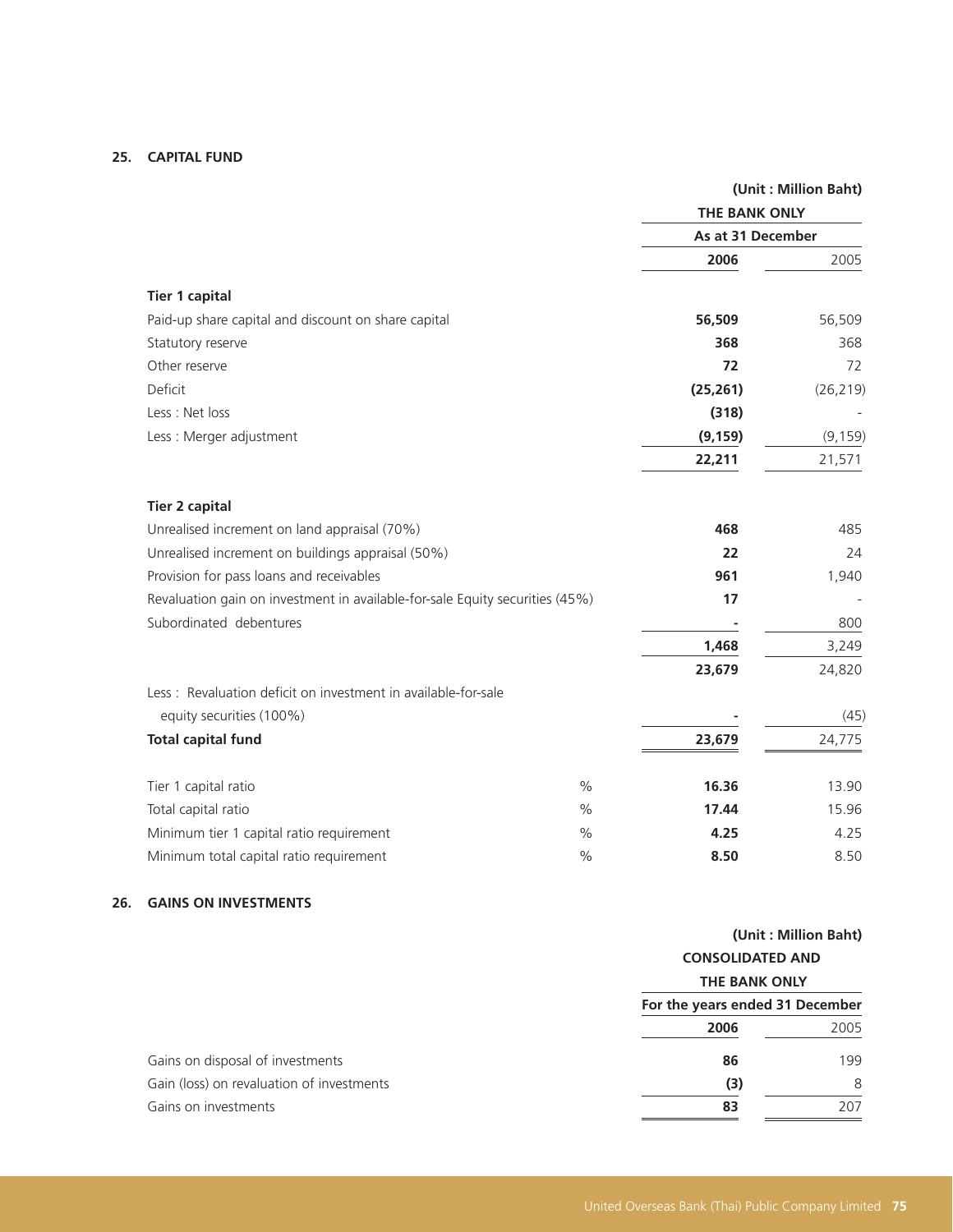# **27. GAINS (LOSSES) ON PROPERTIES FORECLOSED**

|                                                        |       |                                                         | (Unit: Million Baht) |
|--------------------------------------------------------|-------|---------------------------------------------------------|----------------------|
| <b>CONSOLIDATED</b><br>For the years ended 31 December |       | <b>THE BANK ONLY</b><br>For the years ended 31 December |                      |
|                                                        |       |                                                         |                      |
|                                                        |       |                                                         |                      |
| 302                                                    | 168   | 300                                                     | 162                  |
|                                                        |       |                                                         |                      |
| (210)                                                  | (312) | (210)                                                   | (312)                |
| 92                                                     | (144) | 90                                                      | (150)                |
|                                                        |       |                                                         |                      |

# **28. COMMITMENTS AND CONTINGENCIES LIABILITIES**

# **28.1 Commitments**

|                                             |             | (Unit: Million Baht)                           |              |  |
|---------------------------------------------|-------------|------------------------------------------------|--------------|--|
|                                             |             | <b>CONSOLIDATED AND</b>                        |              |  |
|                                             |             | <b>THE BANK ONLY</b><br>As at 31 December 2006 |              |  |
|                                             |             |                                                |              |  |
|                                             | <b>Baht</b> | Foreign                                        |              |  |
|                                             | currency    | currencies                                     | <b>Total</b> |  |
| Aval to bills                               | 488         |                                                | 488          |  |
| Guarantees of loans                         | 80          | 484                                            | 564          |  |
| Other guarantees                            | 12,515      | 376                                            | 12,891       |  |
| Letters of credit                           | 47          | 2,087                                          | 2,134        |  |
| Foreign exchange contracts                  |             |                                                |              |  |
| Bought                                      |             | 23,979                                         | 23,979       |  |
| Sold                                        |             | 26,630                                         | 26,630       |  |
| Forward rate agreement                      |             |                                                |              |  |
| Interest rate swap contracts                | 34,621      | 1,587                                          | 36,208       |  |
| Cross currency interest rate swap contracts |             |                                                |              |  |
| Bought                                      |             | 584                                            | 584          |  |
| Sold                                        |             | 1,451                                          | 1,451        |  |
| Foreign exchange options                    |             |                                                |              |  |
| Bought                                      |             | 72                                             | 72           |  |
| Sold                                        |             | 72                                             | 72           |  |
| Equity - linked options                     |             |                                                |              |  |
| Bought                                      | 1,009       |                                                | 1,009        |  |
| Sold                                        | 1,009       |                                                | 1,009        |  |
| Undrawn overdraft amount                    | 19,361      |                                                | 19,361       |  |
| Liability under unmatured import bills      | 34          | 1,125                                          | 1,159        |  |
| Total                                       | 69,164      | 58,447                                         | 127,611      |  |
|                                             |             |                                                |              |  |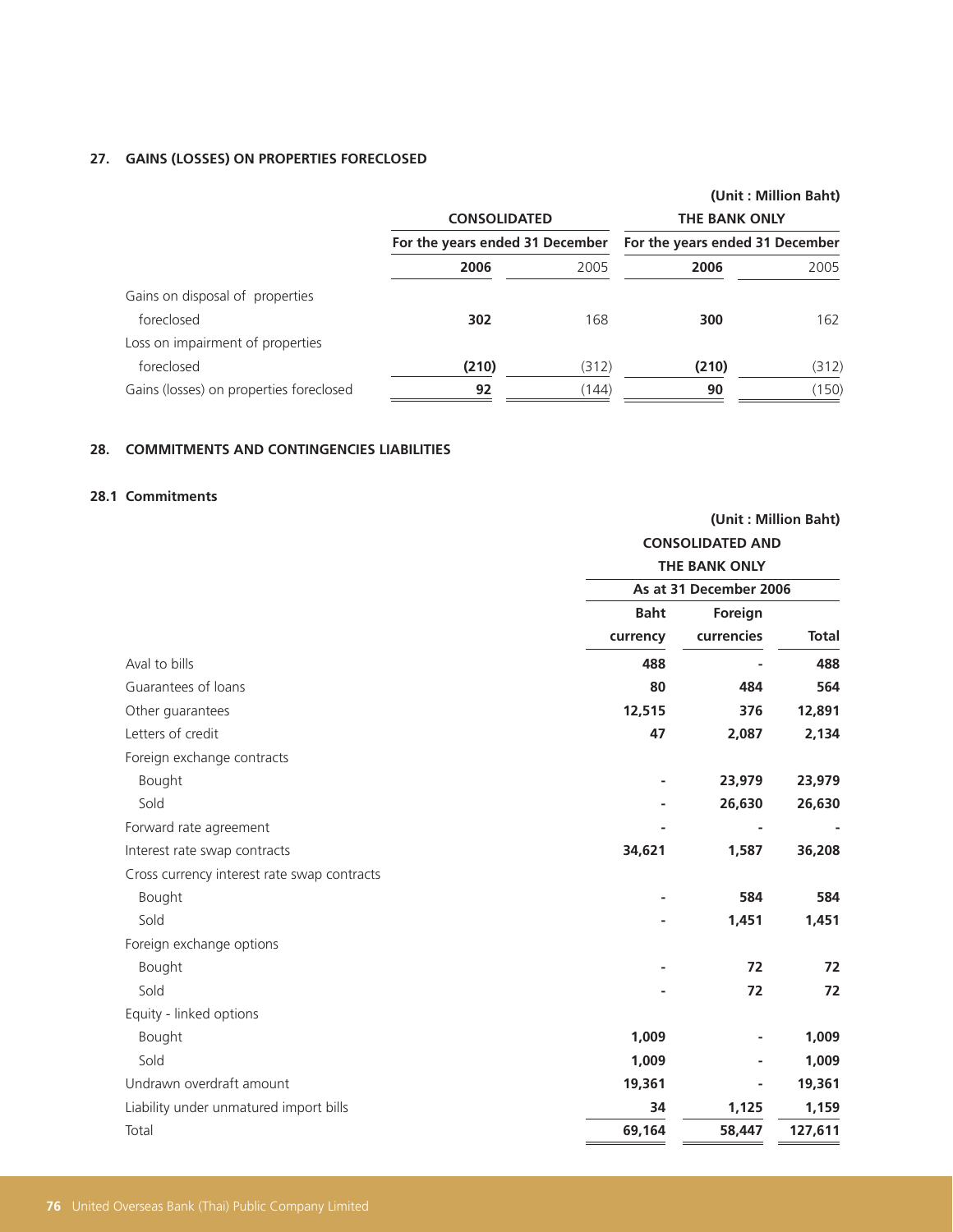|                                             | CONSOLIDATED AND<br>THE BANK ONLY<br>As at 31 December 2005 |                          |         |  |
|---------------------------------------------|-------------------------------------------------------------|--------------------------|---------|--|
|                                             |                                                             |                          |         |  |
|                                             |                                                             |                          |         |  |
|                                             | Baht<br>Foreign                                             |                          |         |  |
|                                             | currency                                                    | currencies               | Total   |  |
| Aval to bills                               | 506                                                         |                          | 506     |  |
| Guarantees of loans                         | 35                                                          | 646                      | 681     |  |
| Other guarantees                            | 12,637                                                      | 559                      | 13,196  |  |
| Letters of credit                           | 118                                                         | 3,100                    | 3,218   |  |
| Foreign exchange contracts                  |                                                             |                          |         |  |
| Bought                                      |                                                             | 24,505                   | 24,505  |  |
| Sold                                        |                                                             | 29,703                   | 29,703  |  |
| Forward rate agreements                     |                                                             | 821                      | 821     |  |
| Interest rate swap contracts                | 26,879                                                      | 3,057                    | 29,936  |  |
| Cross currency interest rate swap contracts |                                                             |                          |         |  |
| Bought                                      |                                                             | 2,716                    | 2,716   |  |
| Sold                                        |                                                             | 1,677                    | 1,677   |  |
| Foreign exchange options                    |                                                             |                          |         |  |
| Bought                                      |                                                             | 287                      | 287     |  |
| Sold                                        |                                                             | 205                      | 205     |  |
| Equity - linked options                     |                                                             |                          |         |  |
| Bought                                      | 115                                                         |                          | 115     |  |
| Sold                                        | 115                                                         |                          | 115     |  |
| Undrawn overdraft amount                    | 19,892                                                      | $\overline{\phantom{a}}$ | 19,892  |  |
| Liability under unmatured import bills      | 53                                                          | 1,368                    | 1,421   |  |
| Total                                       | 60,350                                                      | 68,644                   | 128,994 |  |

#### **28.2 Commitments under long-term lease agreements**

As at 31 December 2006 and 2005, the Bank and its subsidiaries had land/building lease agreements for branch offices and vehicles lease agreements, for which the lease terms range from 3 - 30 years and are renewable. The Bank and its subsidiaries also have committed to pay future rental payments which can be summarised as follows :

|      |      | (Unit: Million Baht)                     |      |
|------|------|------------------------------------------|------|
|      |      | <b>THE BANK ONLY</b>                     |      |
|      |      | As at 31 December                        |      |
| 2006 | 2005 | 2006                                     | 2005 |
| 242  | 263  | 221                                      | 232  |
| 68   | 17   | 110                                      | 107  |
| 310  | 280  | 331                                      | 339  |
|      |      | <b>CONSOLIDATED</b><br>As at 31 December |      |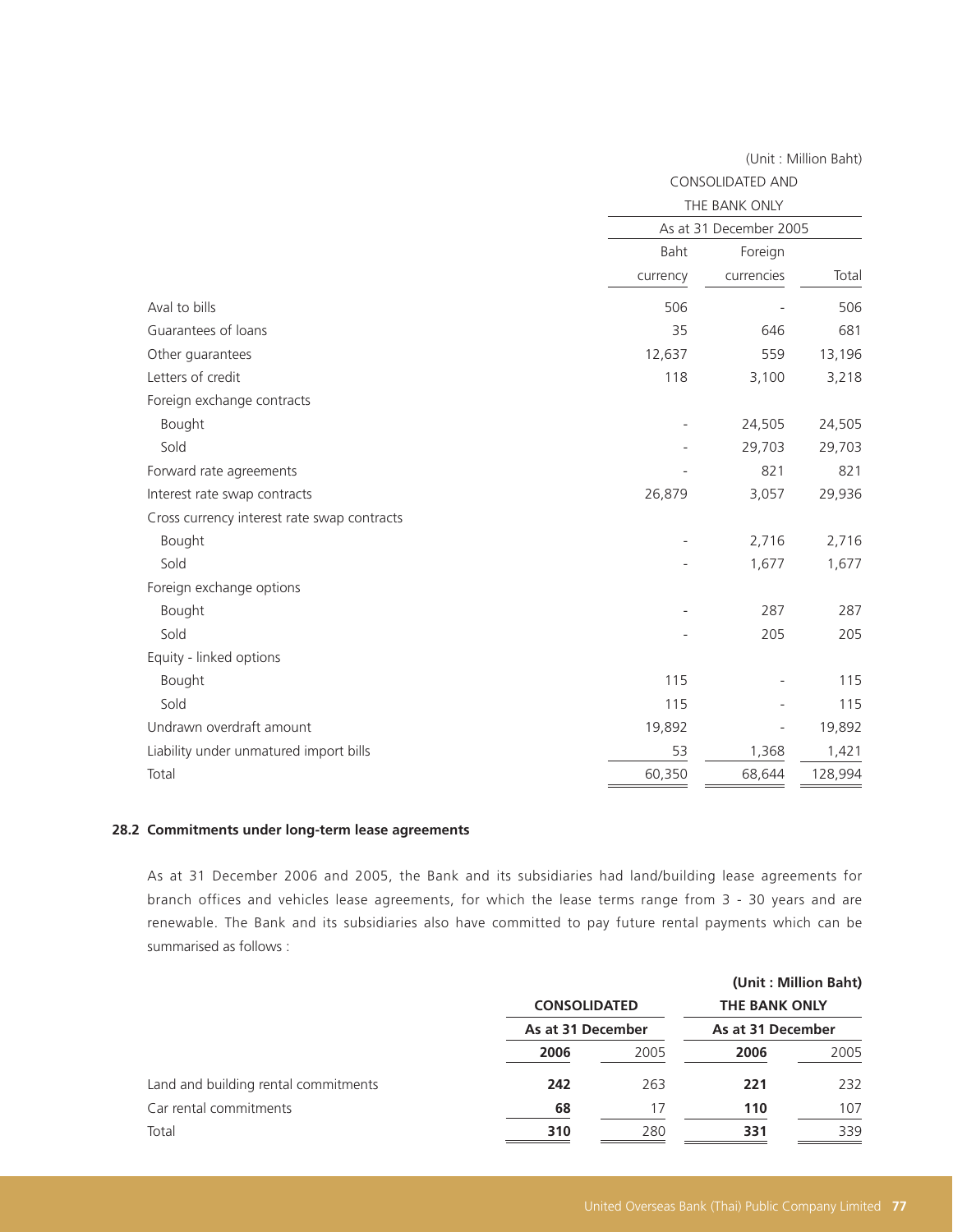#### **28.3 Other commitments**

The Bank has the contractual commitments in respect of the purchase and servicing of information technology systems as well as other services. The outstanding balances of these major contractual commitments as at 31 December 2006 and 2005, were approximately Baht 395 million and Baht 223 million, respectively.

As at 31 December 2006 and 2005, the Bank also has commitments in relation " to various to-sell and to-purchase " agreements for its foreclosed properties, the net book value of which were Baht 1,599 million and Baht 249 million, respectively. The estimated gains under those agreements are Baht 131 million and Baht 47 million, respectively, and the Bank recognizes the sales transactions and the gains arising therefrom on the transfer dates.

In addition, the Bank has commitments in respect of the loss sharing under the Non-performing Loan Transfer Agreement made with TAMC, as discussed in Note 11.8.

# **29. ASSETS PLEDGED AS COLLATERAL**

|                                                                      |                                  | (Unit: Million Baht) |
|----------------------------------------------------------------------|----------------------------------|----------------------|
|                                                                      | <b>CONSOLIDATED AND</b>          |                      |
|                                                                      | <b>THE BANK ONLY</b>             |                      |
|                                                                      | Net book value as at 31 December |                      |
|                                                                      | 2006                             | 2005                 |
| <b>Government bonds</b>                                              |                                  |                      |
| Pledged as collateral for securities sold under repurchase agreement | 927                              | 890                  |
| Pledged as collateral for Government departments                     | 1,940                            | 1.422                |

#### **30. LITIGATION**

In the course of operating its banking business the Bank has had various labor suits and civil suits brought against it, including cases of tort. Under these lawsuits, claims against the Bank as at 31 December 2006 and 2005 totalled Baht 1,633 million and Baht 1,015 million, respectively. The Bank's management believes that the liability (if any) resulting from the lawsuits will not have a material impact to the Bank's financial position or results of operations.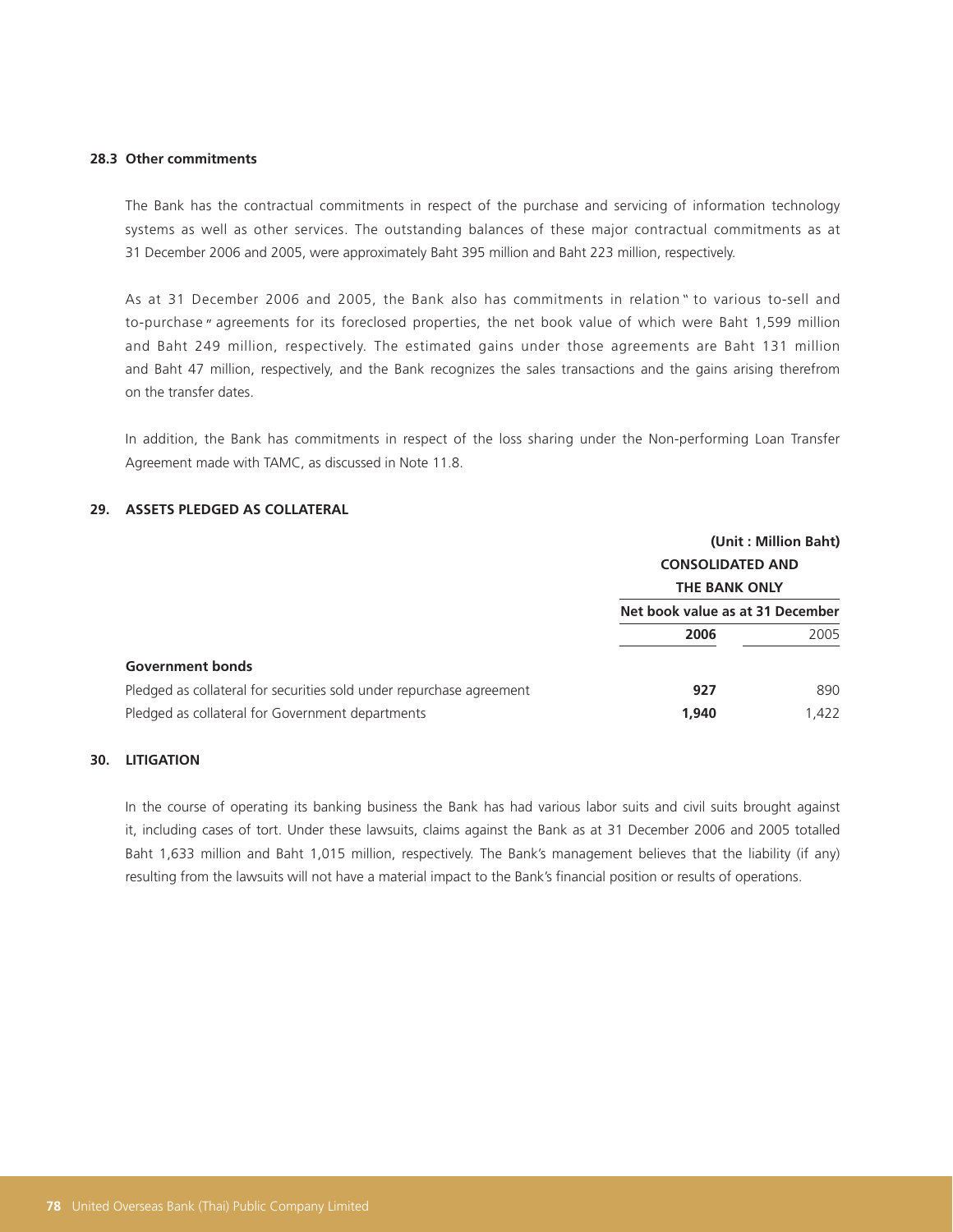#### **31. RELATED PARTY TRANSACTIONS**

During the years, the Bank had significant business transactions with its subsidiaries, associated, related companies (related by ways of shareholding and/or common shareholders and/or common directors) and related persons (directors or executives from level of Senior Vice President upwards). Such transactions, have been concluded on commercial terms and based agreed upon in the ordinary course of business between the Bank and those companies. Interest rates on loans to employees are calculated based on the Bank's employee welfare policy.

As at 31 December 2006 the Bank also has staff welfare loans to executives from level of Senior Vice President upwards of Baht 18 million (2005 : Baht 15 million) and also has normal loans to its executive officers from Senior Vice President level upwards and their closed family members with the outstanding balance as at 31 December 2006 of Baht 21 million (2005 : Baht 36 million) and the average balance for the period then ended of Baht 23 million (2005 : Baht 25 million).

In addition, the Bank also has deposits of those staffs and their closed family members of Baht 75 million (2005 : Baht 31 million).

Significant transactions, outstanding balances, income and expenses incurred with related parties, apart from those disclosed in the other notes, are summarized below.

|                    |                   |                  |             | <b>CONSOLIDATED</b> |                                 |                |             |       |
|--------------------|-------------------|------------------|-------------|---------------------|---------------------------------|----------------|-------------|-------|
|                    |                   |                  |             |                     | For the years ended 31 December |                |             |       |
|                    |                   | 2006             |             |                     |                                 | 2005           |             |       |
|                    |                   |                  | Group       |                     |                                 |                | Group       |       |
|                    |                   |                  | of major    |                     |                                 |                | of major    |       |
|                    | <b>Associated</b> | <b>Related</b>   | shareholder |                     | Associated                      | Related        | shareholder |       |
|                    | company           | <b>Companies</b> | (UOB)       | <b>Total</b>        | company                         | Companies      | (UOB)       | Total |
| Interest income    | ۰                 | 92               | 136         | 228                 |                                 | 99             | 22          | 121   |
| Gain on exchange   |                   | 1                | 65          | 66                  |                                 | $\overline{a}$ | 183         | 183   |
| Commission and     |                   |                  |             |                     |                                 |                |             |       |
| service income     | 18                | 1                |             | 19                  | 20                              |                |             | 20    |
| Interest expenses  | ٠                 | 8                | 3           | 11                  |                                 | 3              |             | 3     |
| Other expenses     |                   |                  |             |                     |                                 | $\overline{a}$ | 1           | 1     |
| Insurance expenses | 13                |                  |             | 13                  | 13                              |                | 11          | 24    |
| Commission and     |                   |                  |             |                     |                                 |                |             |       |
| service expenses   |                   |                  | 100         | 100                 |                                 |                | 19          | 19    |
| Premises and       |                   |                  |             |                     |                                 |                |             |       |
| equipment expenses |                   |                  | 26          | 26                  |                                 |                | 7           | 7     |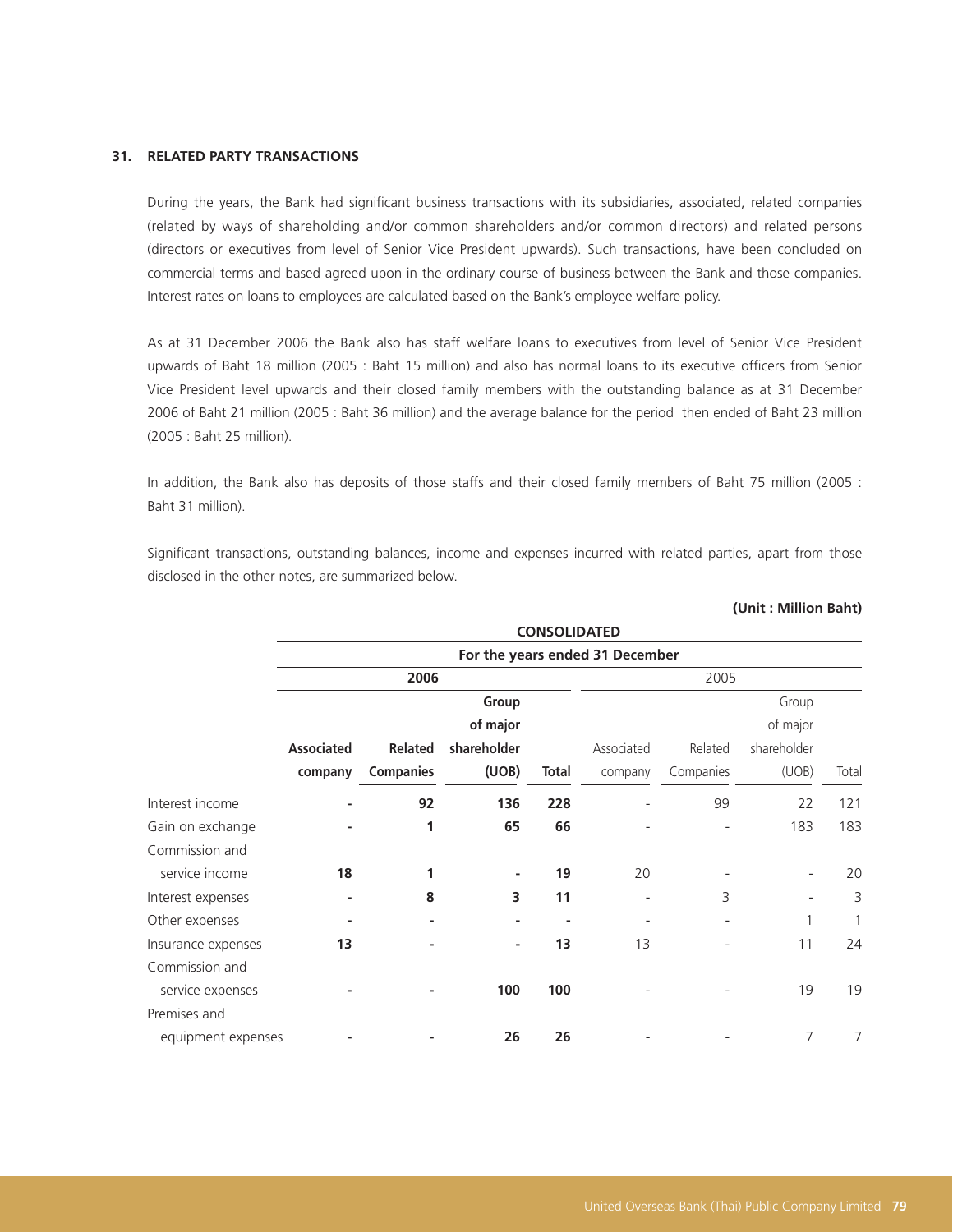|                    |                     |            |                   |                                 |     | <b>THE BANK ONLY</b>      |            |                          |             |       |
|--------------------|---------------------|------------|-------------------|---------------------------------|-----|---------------------------|------------|--------------------------|-------------|-------|
|                    |                     |            |                   | For the years ended 31 December |     |                           |            |                          |             |       |
|                    |                     |            | 2006              |                                 |     |                           |            | 2005                     |             |       |
|                    |                     |            |                   | Group                           |     |                           |            |                          | Group       |       |
|                    |                     |            |                   | of major                        |     |                           |            |                          | of major    |       |
|                    |                     | Associated |                   | Related shareholder             |     |                           | Associated | Related                  | shareholder |       |
|                    | <b>Subsidiaries</b> |            | company Companies | (UOB)                           |     | <b>Total</b> Subsidiaries | company    | Companies                | (UOB)       | Total |
| Interest income    | 105                 |            | 92                | 136                             | 333 | 74                        |            | 99                       | 22          | 195   |
| Gain on exchange   |                     |            | 1                 | 65                              | 66  |                           |            | $\overline{\phantom{a}}$ | 183         | 183   |
| Commission and     |                     |            |                   |                                 |     |                           |            |                          |             |       |
| service income     | 78                  | 18         | 1                 |                                 | 97  | 78                        | 20         |                          |             | 98    |
| Interest expenses  | 5                   | ٠          | 8                 | 3                               | 16  |                           |            | 3                        |             | 3     |
| Other expenses     |                     | ٠          |                   |                                 |     |                           |            | $\overline{a}$           | 1           | 1     |
| Insurance expenses |                     |            |                   |                                 |     |                           | 4          |                          | 11          | 15    |
| Commission and     |                     |            |                   |                                 |     |                           |            |                          |             |       |
| service expenses   |                     |            |                   | 100                             | 100 | 8                         |            |                          | 19          | 27    |
| Premises and       |                     |            |                   |                                 |     |                           |            |                          |             |       |
| equipment expenses | 25                  |            |                   | 26                              | 51  | 37                        |            |                          | 7           | 44    |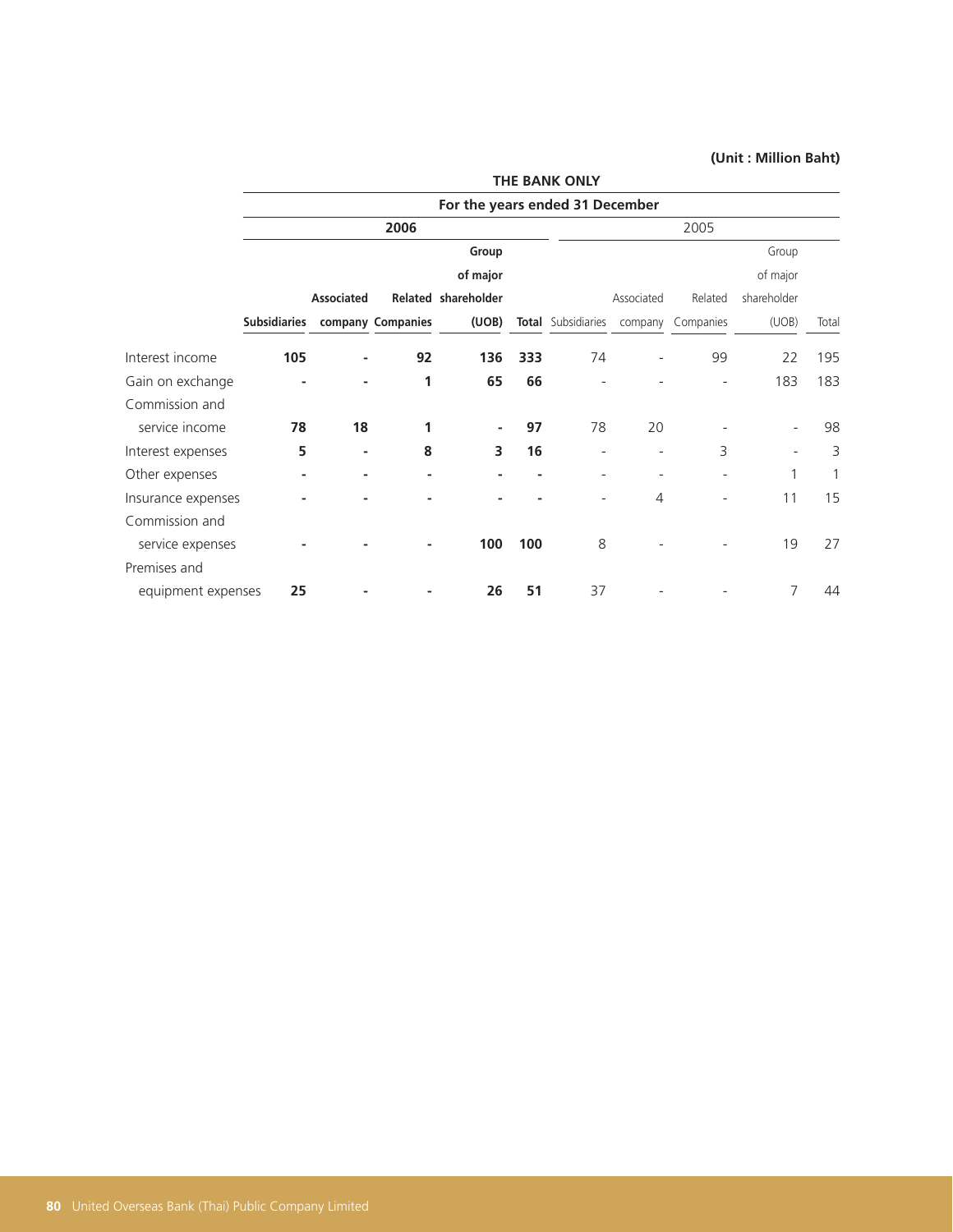|                                        |               |                                |           |        | As at 31 December 2006 |             |                        |                        |       | <b>CONSOLIDATED</b> |                   |                |        | As at 31 December 2005 |                |                |             | (Unit: Million Baht)     |
|----------------------------------------|---------------|--------------------------------|-----------|--------|------------------------|-------------|------------------------|------------------------|-------|---------------------|-------------------|----------------|--------|------------------------|----------------|----------------|-------------|--------------------------|
|                                        |               |                                | Interbank |        |                        |             | Interbank              |                        |       |                     |                   | Interbank      |        |                        |                | Interbank      |             |                          |
|                                        | Average       |                                | and money |        | Commitment/            |             | and money              |                        |       | Average             |                   | and money      |        | Commitment             |                | and money      |             |                          |
|                                        |               | loans Outstanding market items |           | Other  | off-balance            |             | market items           | Short-term             | Other |                     | loans Outstanding | market items   | Other  | off-balance            |                | market items   | Other       |                          |
|                                        | outstanding   | loans                          | (assets)  | assets | sheet                  |             | Deposits (liabilities) | borrowings liabilities |       | outstanding         | loans             | (assets)       | assets | sheet                  | Deposits       | (liabilities)  | liabilities | Pricing policy of loans  |
| Associated company                     |               |                                |           |        |                        |             |                        |                        |       |                     |                   |                |        |                        |                |                |             |                          |
| AXA Insurance Plc.                     |               |                                |           | S      |                        | 23          |                        |                        |       |                     |                   |                | 4      |                        | 33             |                |             | ΝA                       |
| Related companies                      |               |                                |           |        |                        |             |                        |                        |       |                     |                   |                |        |                        |                |                |             |                          |
| Wing Fat Co., Ltd.                     | 367           | 367                            |           |        |                        |             |                        |                        |       | 367                 | 367               |                |        |                        |                |                |             | $\mathbb{\underline{P}}$ |
| Asia Dhanavadh Warehouse Co., Ltd.     |               |                                |           |        |                        |             |                        |                        |       |                     |                   |                |        |                        |                |                |             | $\lesssim$               |
| Piyalai Holdings Co., Ltd.             | 574           | 574                            |           |        |                        |             |                        |                        |       | 574                 | 574               |                |        |                        |                |                |             | $\mathbb{\overline{E}}$  |
| JAT Leasing Co., Ltd.                  | ڡ             |                                |           |        |                        |             |                        |                        |       | $\sim$              |                   |                |        |                        |                |                |             | MLR reference rate       |
| N.Y. Sugar Co., Ltd.                   |               |                                |           |        |                        |             |                        |                        |       | 1,790               | 1,776             |                |        |                        | $\overline{9}$ |                |             | $MLR - 2%$ or            |
|                                        |               |                                |           |        |                        |             |                        |                        |       |                     |                   |                |        |                        |                |                |             | 12-month fixed           |
|                                        |               |                                |           |        |                        |             |                        |                        |       |                     |                   |                |        |                        |                |                |             | deposit rate+2.75%       |
| First Andaman Co., Ltd.                | 186           | 186                            |           |        |                        |             |                        |                        |       | 186                 | 186               |                |        |                        |                |                |             | PL<br>Z                  |
| Loxley Plc.                            | $\frac{9}{5}$ | 13                             |           |        |                        |             |                        |                        |       | $\approx$           | 59                |                |        | 52                     | $\circ$        |                |             | 7.14 to 8.75% p.a.       |
| TNT Logistics (Thailand) Co., Ltd.     |               |                                |           |        |                        | 106         |                        |                        |       |                     |                   |                |        |                        | 137            |                |             | ΝA                       |
| The Muangthai Life Assurance Co., Ltd. |               |                                |           |        |                        |             |                        |                        |       |                     |                   |                |        |                        |                | 4              |             | $\lesssim$               |
| Siam City Securities Co., Ltd.         |               |                                |           |        |                        |             |                        |                        |       |                     |                   |                |        |                        |                | 203            |             | $\lesssim$               |
| Ocean Assurance Co., Ltd.              |               |                                |           |        |                        | $\tilde{=}$ |                        |                        |       |                     |                   |                |        |                        |                |                |             | ΝÄ                       |
| Underwaterworld Pattaya Co., Ltd.      |               |                                |           |        |                        | 140         |                        |                        |       |                     |                   |                |        |                        | 158            |                |             | ΝÄ                       |
| PPHR (Thailand) Limited                |               |                                |           |        |                        | $\sim$      |                        |                        |       |                     |                   |                |        |                        | Z              |                |             | ΝÄ                       |
| Haw Par Tiger Balm (Thailand) Limited  |               |                                |           |        |                        | 96          |                        |                        |       |                     |                   |                |        |                        | 4              |                |             | ΝÄ                       |
| United B MEC (Thai) Co., Ltd.          |               |                                |           |        |                        | ᅿ           |                        |                        |       |                     |                   |                |        |                        | $\sim$         |                |             | ΝÄ                       |
| Major shareholders                     |               |                                |           |        |                        |             |                        |                        |       |                     |                   |                |        |                        |                |                |             |                          |
| United Overseas Bank Limited           |               |                                | 3,296     |        | 3,025                  |             | 38                     |                        | 25    |                     |                   | 1,507          |        | 9,994                  |                | 1,841          | 317         | Money market             |
|                                        |               |                                |           |        |                        |             |                        |                        |       |                     |                   |                |        |                        |                |                |             | reference rate           |
| United Overseas Bank Group             |               |                                | 26        |        | $\sim$                 |             | 614                    |                        |       |                     |                   | $\overline{2}$ |        | $\equiv$               |                | $\overline{0}$ |             | Money Market             |
| of Companies                           |               |                                |           |        |                        |             |                        |                        |       |                     |                   |                |        |                        |                |                |             | reference rate           |

The outstanding balances of significant related party transactions as at 31 December 2006 and 2005, are as follows : The outstanding balances of significant related party transactions as at 31 December 2006 and 2005, are as follows :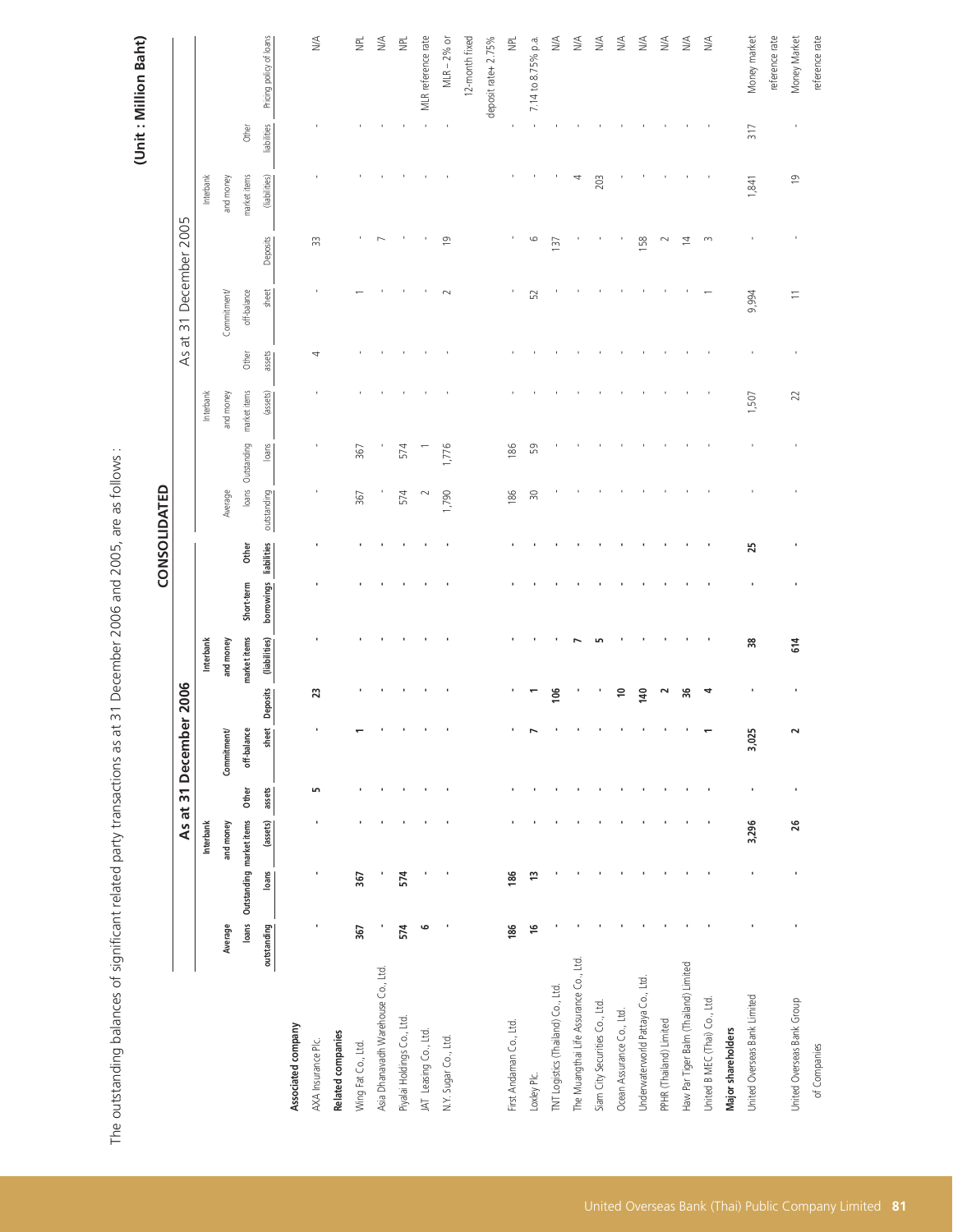|               |                        |           |             |                                | Pricing policy of loans |                      | 5.2 to 6.25% p.a.            |                             | $\mathbb N$      |                               | $\lesssim$ | reference rate<br>Money Market |                    | $\stackrel{\triangleleft}{\geq}$ |                   | $\overline{\Xi}$   | $\lesssim$                         | $\overline{\Xi}$           | MLR reference rate    | MLR $- 2%$ or        | 12-month fixed | deposit rate $+2.75\%$<br>$\mathbb{\overline{P}}$ | $7.14 - 8.75%$ p.a. | NA                                 | $\lesssim$                             | $\lesssim$                     | <b>N/A</b>                | $\lesssim$                        | $\lesssim$              | $\mathbb N\mathbb A$                  | $\lesssim$                    |                    | Money Market<br>reference rate | Money Market                  | reference rate |
|---------------|------------------------|-----------|-------------|--------------------------------|-------------------------|----------------------|------------------------------|-----------------------------|------------------|-------------------------------|------------|--------------------------------|--------------------|----------------------------------|-------------------|--------------------|------------------------------------|----------------------------|-----------------------|----------------------|----------------|---------------------------------------------------|---------------------|------------------------------------|----------------------------------------|--------------------------------|---------------------------|-----------------------------------|-------------------------|---------------------------------------|-------------------------------|--------------------|--------------------------------|-------------------------------|----------------|
|               |                        |           |             | Other                          | liabilities             |                      |                              |                             |                  |                               |            |                                |                    |                                  |                   |                    |                                    |                            |                       |                      |                | $\,$                                              | $\mathbf{I}$        |                                    |                                        |                                |                           |                                   |                         |                                       |                               |                    | 317                            |                               |                |
|               |                        | Interbank | and money   | market items                   | (liabilities)           |                      | ٠                            |                             | 73               |                               |            | 7,532                          |                    |                                  |                   |                    |                                    |                            |                       |                      |                |                                                   |                     |                                    | 4                                      | 203                            |                           |                                   |                         |                                       |                               |                    | 1,841                          | $\overline{0}$                |                |
|               |                        |           |             |                                | Deposits                |                      | $\sim$                       |                             |                  |                               | 25         |                                |                    | m                                |                   |                    |                                    |                            |                       | $\overline{9}$       |                |                                                   | $\circ$             | 137                                |                                        |                                |                           | 158                               | $\sim$                  | $\overline{4}$                        | $\sim$                        |                    |                                |                               |                |
|               | As at 31 December 2005 |           | Commitment  | off-balance                    | sheet                   |                      | $\overline{5}$               |                             |                  |                               |            |                                |                    |                                  |                   |                    |                                    |                            |                       | $\sim$               |                |                                                   | 52                  |                                    |                                        |                                |                           |                                   |                         |                                       |                               |                    | 9,994                          | $\equiv$                      |                |
|               |                        |           |             | Other                          | assets                  |                      |                              |                             |                  |                               |            |                                |                    |                                  |                   |                    |                                    |                            |                       |                      |                |                                                   |                     |                                    |                                        |                                |                           |                                   |                         |                                       |                               |                    |                                |                               |                |
|               |                        | Interbank | and money   | market items                   | (assets)                |                      |                              |                             |                  |                               |            |                                |                    |                                  |                   |                    |                                    |                            |                       |                      |                |                                                   |                     |                                    |                                        |                                |                           |                                   |                         |                                       |                               |                    | 1,507                          | 22                            |                |
|               |                        |           |             | loans Outstanding              | loans                   |                      | 2,282                        |                             |                  |                               |            |                                |                    |                                  |                   | 367                |                                    | 574                        |                       | 1,776                |                | 186                                               | 59                  |                                    |                                        |                                |                           |                                   |                         |                                       |                               |                    |                                |                               |                |
| THE BANK ONLY |                        |           | Average     |                                | outstanding             |                      | 2,314                        |                             |                  |                               |            | 221                            |                    |                                  |                   | 367                |                                    | 574                        | $\sim$                | 1,790                |                | 186                                               | SO                  |                                    |                                        |                                |                           |                                   |                         |                                       |                               |                    |                                |                               |                |
|               |                        |           |             | Other                          |                         |                      |                              |                             |                  |                               |            |                                |                    |                                  |                   |                    |                                    |                            |                       |                      |                |                                                   |                     |                                    |                                        |                                |                           |                                   |                         |                                       |                               |                    | 25                             |                               |                |
|               |                        |           |             | Short-term                     | borrowings liabilities  |                      |                              |                             |                  |                               | 50         |                                |                    |                                  |                   |                    |                                    |                            |                       |                      |                |                                                   |                     |                                    |                                        |                                |                           |                                   |                         |                                       |                               |                    |                                |                               |                |
|               |                        | Interbank | and money   | market items                   | (liabilities)           |                      | ٠                            |                             | 134              |                               |            |                                |                    |                                  |                   |                    |                                    |                            |                       |                      |                |                                                   |                     |                                    |                                        | S                              |                           |                                   |                         |                                       |                               |                    | 38                             | 614                           |                |
|               |                        |           |             |                                | <b>Deposits</b>         |                      | 20                           |                             |                  |                               | 43         | 105                            |                    | 23                               |                   |                    |                                    |                            | ×                     | ×                    |                |                                                   |                     | 106                                |                                        |                                | $\approx$                 | $\frac{9}{2}$                     | $\sim$                  | 96                                    | 4                             |                    |                                |                               |                |
|               | As at 31 December 2006 |           | Commitment/ | off-balance                    | sheet                   |                      | ¥                            |                             |                  |                               |            |                                |                    |                                  |                   |                    |                                    |                            |                       |                      |                |                                                   |                     |                                    |                                        |                                |                           |                                   |                         |                                       |                               |                    | 3,02                           |                               |                |
|               |                        |           |             | Other                          | assets                  |                      | \$                           |                             | $\sim$           |                               |            |                                |                    |                                  |                   |                    |                                    |                            |                       |                      |                |                                                   |                     |                                    |                                        |                                |                           |                                   |                         |                                       |                               |                    |                                |                               |                |
|               |                        | Interbank | and money   |                                | (assets)                |                      | ×                            |                             |                  |                               |            |                                |                    |                                  |                   |                    |                                    |                            | $\blacksquare$        |                      |                |                                                   |                     |                                    |                                        |                                |                           |                                   |                         | ٠                                     |                               |                    | 3,296                          | 26                            |                |
|               |                        |           |             | loans Outstanding market items | loans                   |                      | 1,906                        |                             |                  |                               |            |                                |                    |                                  |                   | 367                |                                    | 574                        |                       |                      |                | 186                                               | م.                  |                                    |                                        |                                |                           |                                   |                         |                                       |                               |                    |                                |                               |                |
|               |                        |           | Average     |                                | outstanding             |                      | 2,218                        |                             |                  |                               |            |                                |                    | ٠                                |                   | 367                |                                    | 574                        | ڡ                     | J.                   |                | 186                                               | $\frac{6}{5}$       |                                    |                                        |                                |                           |                                   |                         |                                       |                               |                    |                                |                               |                |
|               |                        |           |             |                                |                         | Subsidiary companies | UOB Leasing (Thai) Co., Ltd. | <b>UOB Asset Management</b> | (Thai) Co., Ltd. | UOB Buillion & Futures (Thai) | Co., Ltd.  | UOB Radanasin Plc.             | Associated company | AXA Insurance Plc.               | Related companies | Wing Fat Co., Ltd. | Asia Dhanavadh Warehouse Co., Ltd. | Piyalai Holdings Co., Ltd. | JAT Leasing Co., Ltd. | N.Y. Sugar Co., Ltd. |                | First Andaman Co., Ltd.                           | Loxley Plc.         | TNT Logistics (Thailand) Co., Ltd. | The Muangthai Life Assurance Co., Ltd. | Siam City Securities Co., Ltd. | Ocean Assurance Co., Ltd. | Underwaterworld Pattaya Co., Ltd. | PPHR (Thailand) Limited | Haw Par Tiger Balm (Thailand) Limited | United B MEC (Thai) Co., Ltd. | Major shareholders | United Overseas Bank Limited   | United Overseas Bank Group of | Companies      |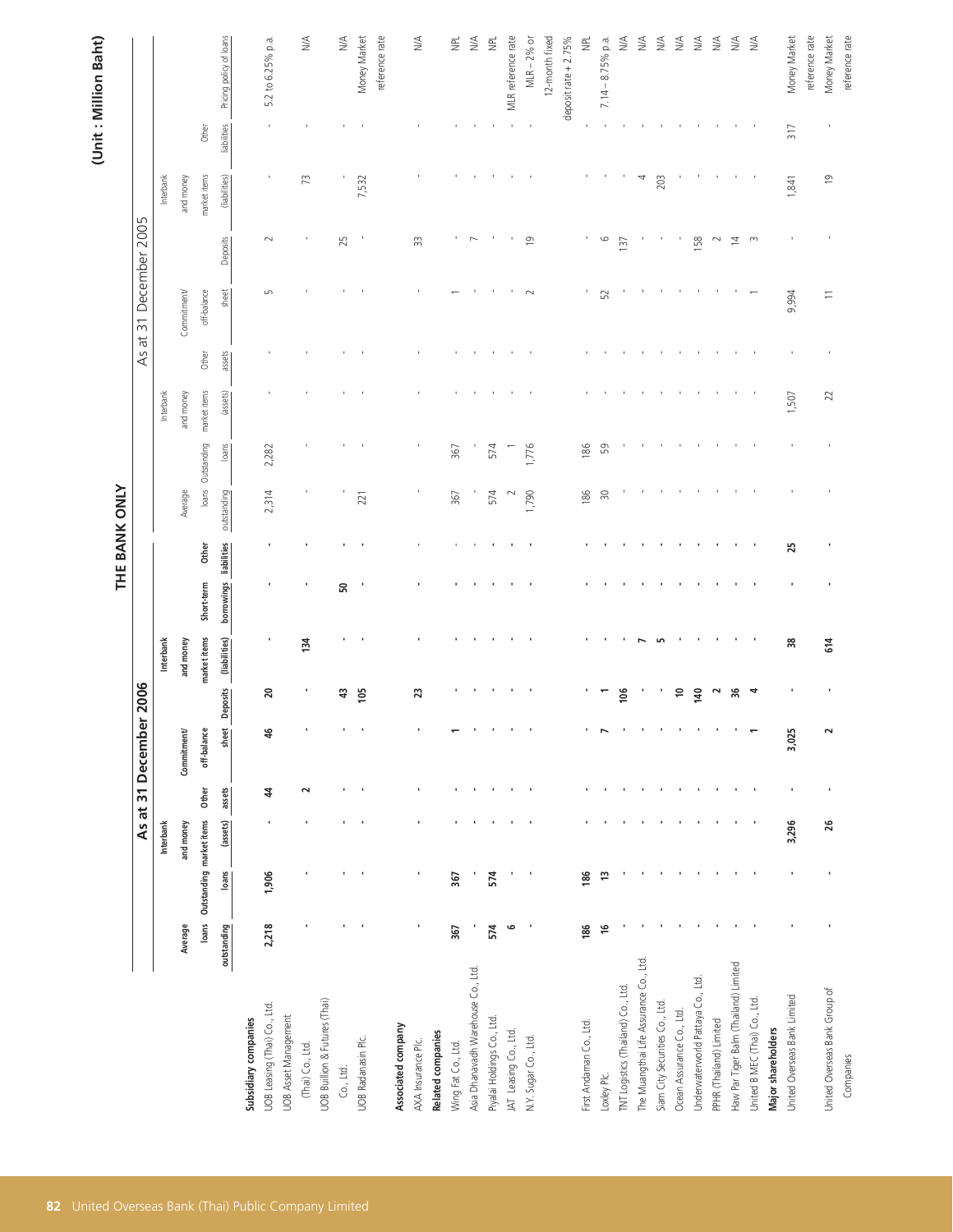#### **32. BENEFITS OF DIRECTORS AND MANAGEMENT**

As at 31 December 2006 and 2005, the Bank and its subsidiaries had not paid other benefits except for normal staff benefits to their directors and management.

# **33. CORPORATE INCOME TAX**

After adjusting profits for accounting purposes for non-tax deductible expenses and tax-exempt revenues in the tax computation, there is no income tax payable for the years ended 31 December 2006 and 2005 of the Bank and its subsidiaries since the tax loss brought forward from previous year exceeds the net profit for the years.

Corporate income tax of the subsidiaries on the net profit for the years have been calculated after adding back certain expenses which are disallowable for tax computation purpose.

### **34. BASIC EARNINGS PER SHARE**

Earning per share as presented in the income statements is basic earning per share, which is calculated by dividing net income for the year by the weighted average number of ordinary shares in issue during the year.

The Bank had the basic earnings per share as follows :

|                                                     | <b>CONSOLIDATED AND</b>         |               |
|-----------------------------------------------------|---------------------------------|---------------|
|                                                     | <b>THE BANK ONLY</b>            |               |
|                                                     | For the years ended 31 December |               |
|                                                     | 2006                            | 2005          |
| Net income (Million Baht)                           | 601                             | 954           |
| Weighted average number of ordinary shares (shares) | 8,217,062,166                   | 5,617,141,350 |
| Basic earnings per share (Baht)                     | 0.07                            | 0.17          |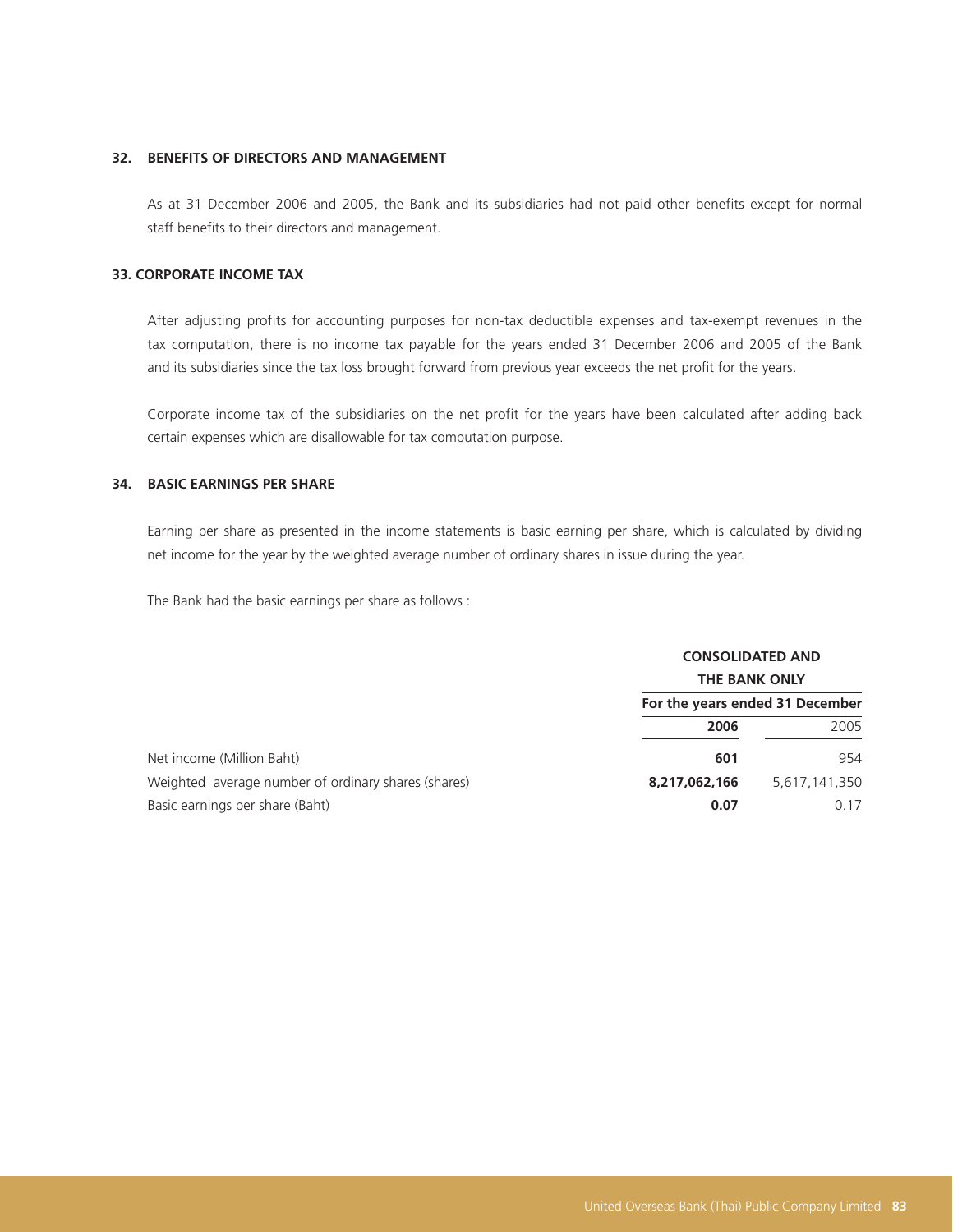# **35. FINANCIAL POSITIONS AND RESULTS OF OPERATIONS CLASSIFIED BY TYPE OF BUSINESSES**

Financial position as at 31 December 2006 and 2005, classified by type of business are as follows :

# **(Unit : Million Baht)**

|                            |             |         |               | <b>CONSOLIDATED</b>    |                   |                     |
|----------------------------|-------------|---------|---------------|------------------------|-------------------|---------------------|
|                            |             |         |               | As at 31 December 2006 |                   |                     |
|                            |             |         |               |                        | <b>Eliminated</b> | <b>Consolidated</b> |
|                            | <b>Bank</b> | Leasing | <b>Others</b> | Total                  | transaction       | total               |
| Total assets               | 188,270     | 2,855   | 448           | 191,573                | (3,330)           | 188,243             |
| Interbank and money market |             |         |               |                        |                   |                     |
| items - net (assets)       | 7,665       | 34      | 371           | 8,070                  | (352)             | 7,718               |
| Investments - net          | 11,360      | 9       | 1             | 11,370                 | (1,028)           | 10,342              |
| Loans and accrued interest |             |         |               |                        |                   |                     |
| receivable - net           | 145,991     | 2,634   | ٠             | 148,625                | (1, 914)          | 146,711             |
| Deposits                   | 149,643     |         | ٠             | 149,643                | (168)             | 149,475             |
| Interbank and money market |             |         |               |                        |                   |                     |
| items (liabilities)        | 6,513       | 2,081   | ٠             | 8,594                  | (2,040)           | 6,554               |
| Borrowings                 | 2,062       | ٠       | ٠             | 2,062                  | (50)              | 2,012               |
| Total contingencies -      |             |         |               |                        |                   |                     |
| off - balance sheet        | 127,611     |         | ٠             | 127,611                |                   | 127,611             |

|                            |         |         |                          | CONSOLIDATED           |             |              |
|----------------------------|---------|---------|--------------------------|------------------------|-------------|--------------|
|                            |         |         |                          | As at 31 December 2005 |             |              |
|                            |         |         |                          |                        | Eliminated  | Consolidated |
|                            | Bank    | Leasing | Others                   | Total                  | transaction | total        |
| Total assets               | 211,473 | 3,214   | 247                      | 214,934                | (18, 242)   | 196,692      |
| Interbank and money market |         |         |                          |                        |             |              |
| items - net (assets)       | 19,683  | 13      | 155                      | 19,851                 | (7,632)     | 12,219       |
| Investments - net          | 17,889  | 18      | 23                       | 17,930                 | (8, 283)    | 9,647        |
| Loans and accrued interest |         |         |                          |                        |             |              |
| receivable - net           | 149,136 | 2,832   | $\overline{\phantom{a}}$ | 151,968                | (2,288)     | 149,680      |
| Deposits                   | 152,807 |         | $\overline{\phantom{a}}$ | 152,807                | (26)        | 152,781      |
| Interbank and money market |         |         |                          |                        |             |              |
| items (liabilities)        | 17,113  | 2,282   | $\overline{\phantom{a}}$ | 19,395                 | (9,887)     | 9,508        |
| <b>Borrowings</b>          | 4,882   | 230     | $\overline{\phantom{a}}$ | 5,112                  |             | 5,112        |
| Total contingencies -      |         |         |                          |                        |             |              |
| off - balance sheet        | 128,994 |         | $\overline{\phantom{a}}$ | 128,994                |             | 128,994      |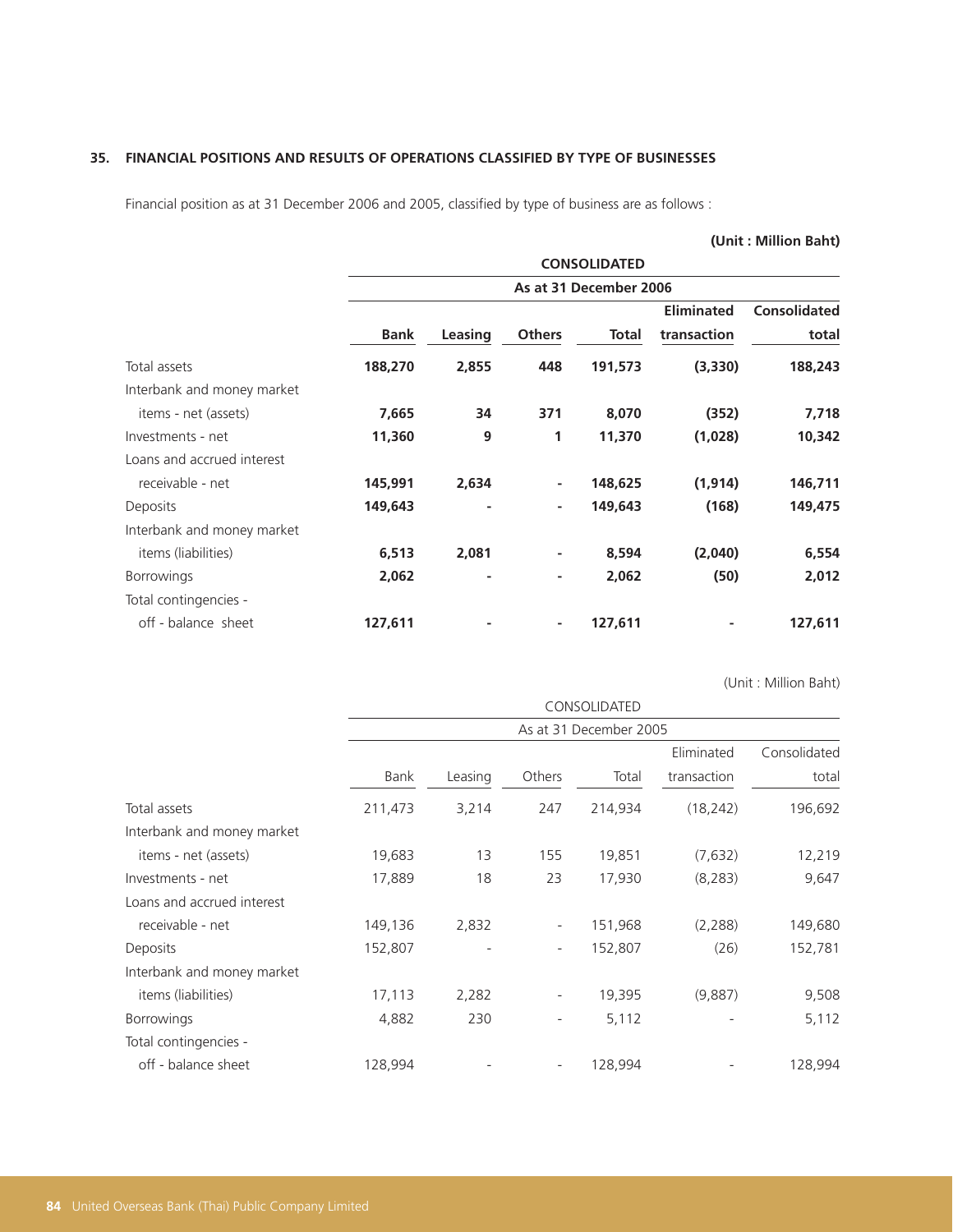Financial position as at 31 December 2006 and 2005, classified by geographic type are as follows :

# **(Unit : Million Baht) THE BANK ONLY As at 31 December 2006 Domestic Overseas Total** Total assets **188,267 3 188,270** Interbank and money market items - net (assets) **7,665** 7,665 - 7,665 Investments - net **11,360 - 11,360** Loans and accrued interest receivable - net **145,991 145,991 145,991 145,991** Deposits **149,643 - 149,643** Interbank and money market items (liabilities) **6,513 - 6,513** Borrowings **2,062 - 2,062** Total contingencies - off - balance sheet **127,611** 127,611 127,611

|                                                 |          | THE BANK ONLY            |         |
|-------------------------------------------------|----------|--------------------------|---------|
|                                                 |          | As at 31 December 2005   |         |
|                                                 | Domestic | Overseas                 | Total   |
| Total assets                                    | 203,928  | 3                        | 203,931 |
| Interbank and money market items - net (assets) | 12,151   | -                        | 12,151  |
| Investments - net                               | 17,889   | $\overline{\phantom{a}}$ | 17,889  |
| Loans and accrued interest receivable - net     | 149,136  |                          | 149,136 |
| Deposits                                        | 152,807  | $\overline{\phantom{a}}$ | 152,807 |
| Interbank and money market items (liabilities)  | 17,113   | $\overline{\phantom{a}}$ | 17,113  |
| <b>Borrowings</b>                               | 4,882    |                          | 4,882   |
| Total contingencies - off - balance sheet       | 128,994  |                          | 128,994 |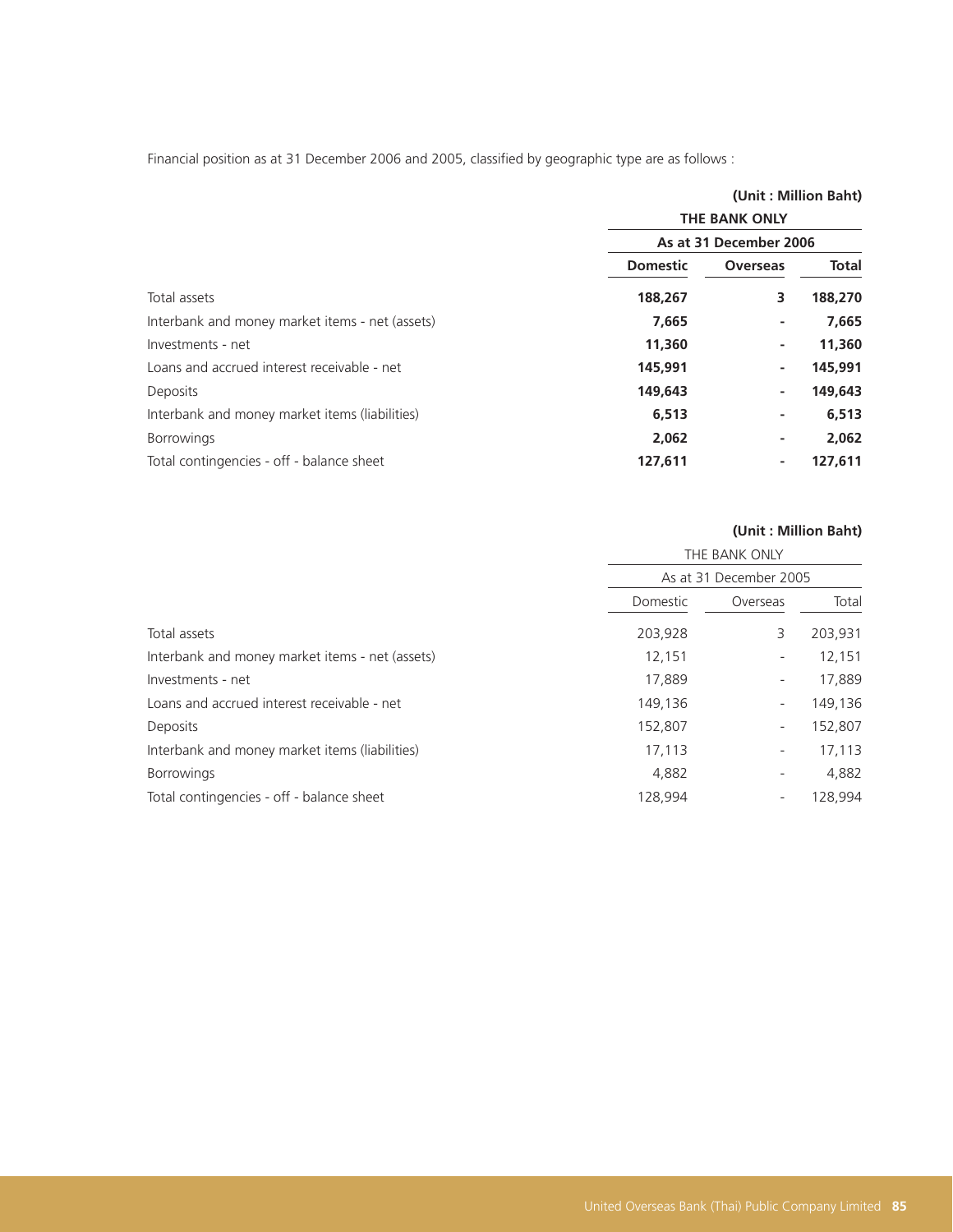Results of operations for the years ended 31 December 2006 and 2005 classified by type of business :

**(Unit : Million Baht)**

|                                  |             |         |                                     | <b>CONSOLIDATED</b> |                   |              |
|----------------------------------|-------------|---------|-------------------------------------|---------------------|-------------------|--------------|
|                                  |             |         | For the year ended 31 December 2006 |                     |                   |              |
|                                  |             |         |                                     |                     | <b>Eliminated</b> | Consolidated |
|                                  | <b>Bank</b> | Leasing | <b>Others</b>                       | Total               | transaction       | total        |
| Interest and dividend income     | 10,252      | 212     | 8                                   | 10,472              | (110)             | 10,362       |
| Interest expenses                | (4,041)     | (107)   | ٠                                   | (4, 148)            | 110               | (4,038)      |
| Net interest and dividend income | 6,211       | 105     | 8                                   | 6,324               |                   | 6,324        |
| Non-interest income              | 2.233       | 232     | 226                                 | 2.691               | (222)             | 2,469        |
| Non-interest expenses            | (7, 843)    | (237)   | (203)                               | (8, 283)            | 104               | (8, 179)     |
| Income before income tax         | 601         | 100     | 31                                  | 732                 | (118)             | 614          |

|                                  |          |         |        | CONSOLIDATED                        |             |              |
|----------------------------------|----------|---------|--------|-------------------------------------|-------------|--------------|
|                                  |          |         |        | For the year ended 31 December 2005 |             |              |
|                                  |          |         |        |                                     | Eliminated  | Consolidated |
|                                  | Bank     | Leasing | Others | Total                               | transaction | total        |
| Interest and dividend income     | 6,062    | 229     | 3      | 6,294                               | (75)        | 6,219        |
| Interest expenses                | (1, 549) | (85)    |        | (1,634)                             | 75          | (1, 559)     |
| Net interest and dividend income | 4,513    | 144     | 3      | 4,660                               |             | 4,660        |
| Non-interest income              | 479      | 240     | 243    | 962                                 | (233)       | 729          |
| Non-interest expenses            | (4,037)  | (304)   | (190)  | (4,531)                             | 116         | (4, 415)     |
| Income before income tax         | 955      | 80      | 56     | 1,091                               | (117)       | 974          |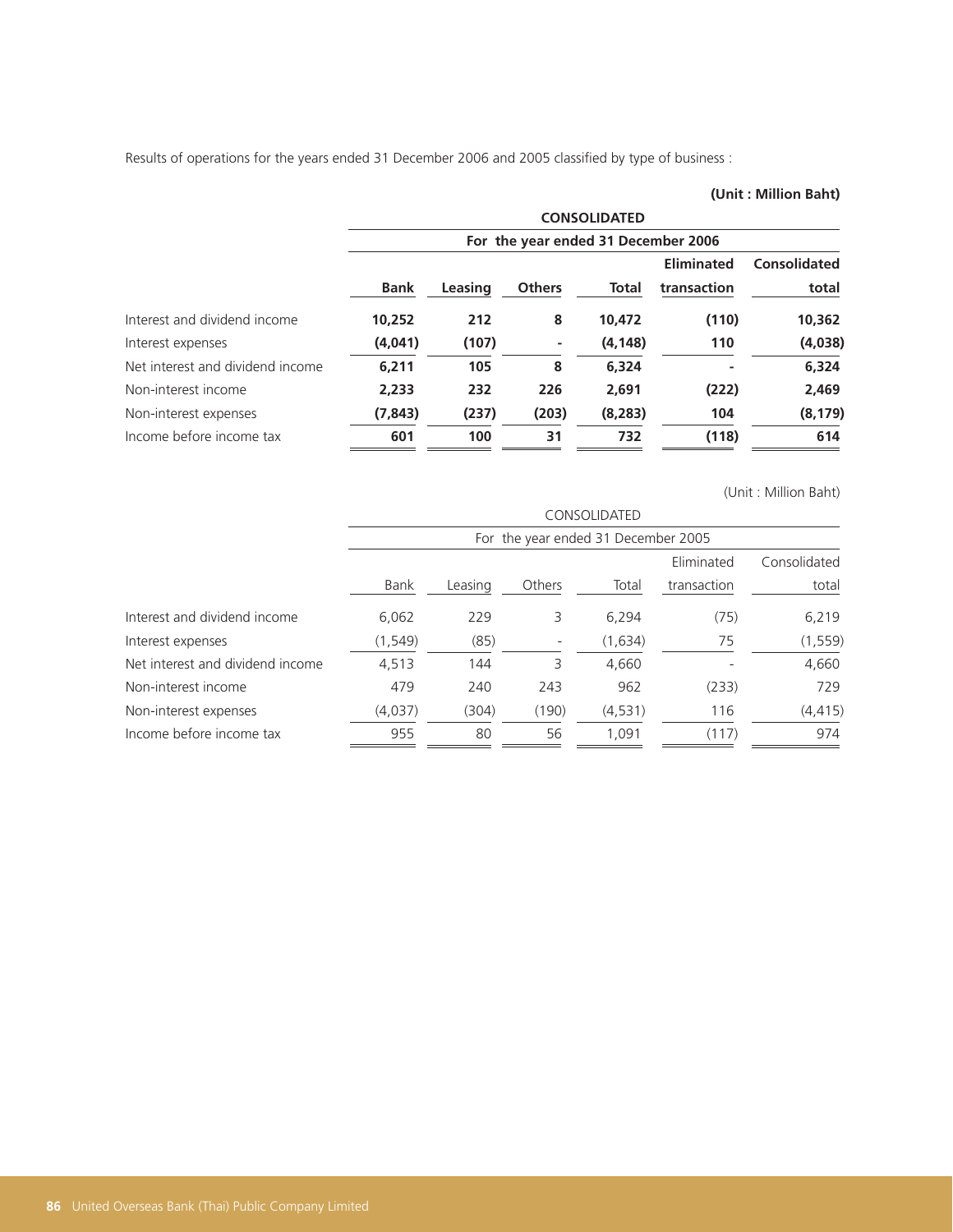|                                  |                                     | <b>THE BANK ONLY</b> |              |
|----------------------------------|-------------------------------------|----------------------|--------------|
|                                  | For the year ended 31 December 2006 |                      |              |
|                                  | <b>Domestic</b>                     | <b>Overseas</b>      | <b>Total</b> |
| Interest and dividend income     | 10,252                              | ۰                    | 10,252       |
| Interest expenses                | (4,041)                             | ۰                    | (4,041)      |
| Net interest and dividend income | 6,211                               | ٠                    | 6,211        |
| Non-interest income              | 2,233                               | ۰                    | 2,233        |
| Non-interest expenses            | (7, 840)                            | (3)                  | (7, 843)     |
| Income (loss) before income tax  | 604                                 | (3)                  | 601          |

#### (Unit : Million Baht)

| Domestic | Overseas | Total                                                |
|----------|----------|------------------------------------------------------|
| 6,062    |          | 6,062                                                |
| (1, 550) |          | (1, 550)                                             |
| 4,512    |          | 4,512                                                |
| 479      |          | 479                                                  |
| (4,034)  | (3)      | (4,037)                                              |
| 957      | (3)      | 954                                                  |
|          |          | THE BANK ONLY<br>For the year ended 31 December 2005 |

#### **36. DISCLOSURE OF FINANCIAL INSTRUMENTS**

The Bank enters into financial instruments with off-balance sheet risk in the normal course of business, in order to meet the financing needs of its customers and to reduce its own exposure to fluctuations in foreign exchange rates and interest rates. These financial instruments with off-balance sheet risk include commitments to extend credit, standby letters of credit, financial guarantees, forward foreign exchange contracts, among others. Such instruments involve, to varying degrees, elements of credit risk, interest rate risk and foreign exchange risk in excess of the amount already recognised in the financial statements. The contracts or notional amounts of those instruments reflect the extent of the Bank's involvement in particular classes of financial instruments.

The Bank enters into derivative contracts as part of its risk management strategy primarily to manage market risks arising from the Bank's underlying assets and liabilities and to reduce customer risks. In entering into off-balance sheet financial instruments, the Bank is governed by policies and parameters proposed by the Assets and Liabilities Committee and endorsed by the Corporate Risk Management Committee and Board of Directors.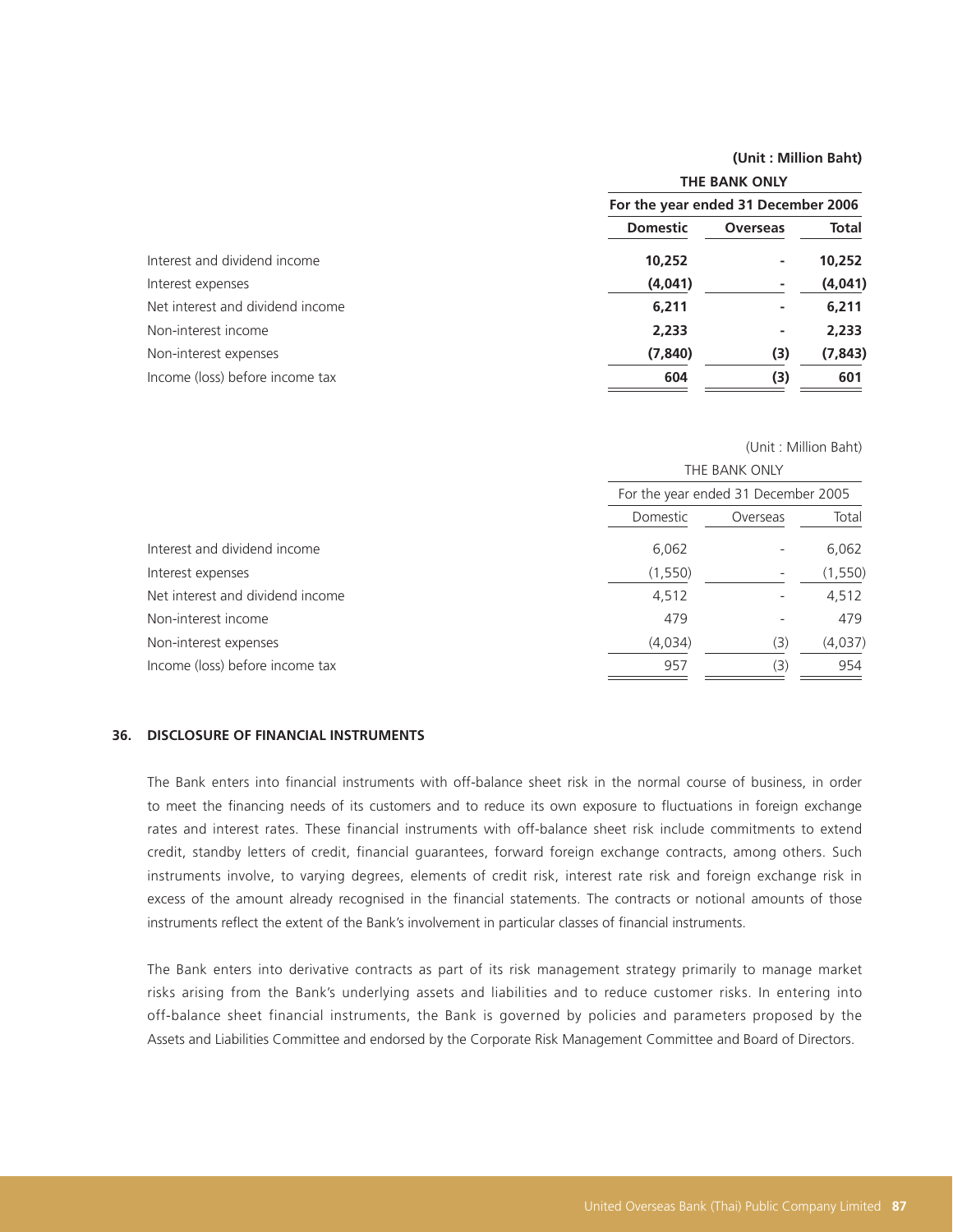#### **36.1 Accounting Policies**

Details of significant accounting policies and methods adopted, including criteria for recognition, the basis of measurement and the basis on which revenues and expenses are recognised in respect of each class of financial assets and financial liabilities, are disclosed in Note 6.

#### **36.2 Credit Risk**

Credit risk refers to the risk that a counterparty will default on its contractual obligations resulting in a financial loss to the Bank and its subsidiaries. The Bank and its subsidiaries have adopted the policy of only dealing with creditworthy counterparts and obtaining sufficient collateral or other security, where appropriate, as a means of mitigating the risk of financial losses as a result of defaults.

In the case of recognised financial assets, the carrying amount of the assets recorded in the balance sheet, net of allowance for doubtful accounts, represents the Bank's and its subsidiaries' maximum exposure to credit risk.

Furthermore, the Bank's exposure to credit risk in the event of non-performance by the counterparties to commitments to extend credit, standby letters of credit, and financial guarantees is represented by the contractual notional amount of those instruments. The Bank uses the same credit policies in making commitments and accepting conditional obligations as it does for on-balance sheet instruments. For derivatives, the contract or notional amounts do not represent the real exposure to credit loss. The Bank controls the credit risk of its derivatives through the credit approval process, credit limits, and monitoring procedures set by its Executive Committee. Credit risks also arise from the possibility that the counterparty to the off-balance sheet financial instruments will not adhere to the terms of the contract with the Bank when settlement becomes due.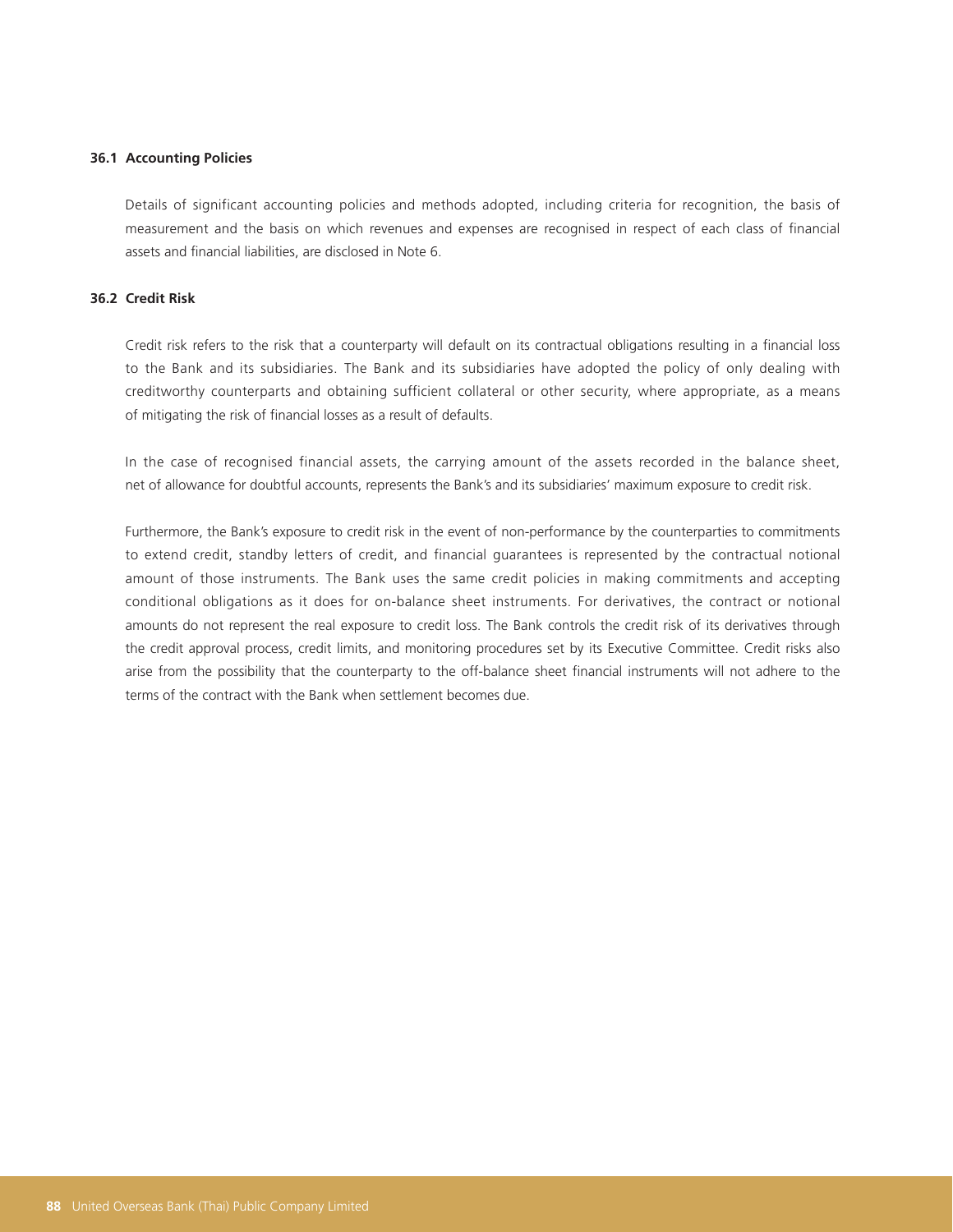The following table shows the credit equivalent of unmatured off-balance sheet financial instruments in accordance with the BOT's ruling.

|                                             | <b>CONSOLIDATED AND</b><br><b>THE BANK ONLY</b> | (Unit: Million Baht) |
|---------------------------------------------|-------------------------------------------------|----------------------|
|                                             | As at 31 December                               |                      |
|                                             | 2006                                            | 2005                 |
| Foreign exchange contracts                  | 739                                             | 566                  |
| Forward rate agreements                     |                                                 | $\overline{4}$       |
| Interest rate swap contracts                | 282                                             | 247                  |
| Cross currency interest rate swap contracts | 66                                              | 151                  |
| Options                                     | 4                                               | 21                   |
| Avals to bills                              | 488                                             | 506                  |
| Guarantees of loans                         | 564                                             | 681                  |
| Performance guarantees                      | 6,084                                           | 6,117                |
| Bid guarantees                              | 184                                             | 369                  |
| Liability under unmatured import bills      | 232                                             | 284                  |
| Import letters of credit                    | 427                                             | 644                  |
| Others                                      | 54                                              | 55                   |
| Total                                       | 9,124                                           | 9,645                |

#### **36.3 Interest Rate Risk**

Interest rate risk arises when there is the potential for a change in interest rates to have an adverse effect on the net interest income of the Bank and its subsidiaries in the current reporting year, and in the future. Interest rate risk arises from the structure and characteristics of the Bank and its subsidiaries' assets, liabilities, shareholders' equity and interest rate linked derivative contracts, and from maturity mismatch in the repricing dates of their assets and liabilities.

The table below shows the Bank and its subsidiaries' exposure to interest rate risk, the remaining period to the earlier of contractual repricing dates or maturity dates, and the average contractual interest rate, where applicable, for classes of financial assets and financial liabilities subject to interest rate risk.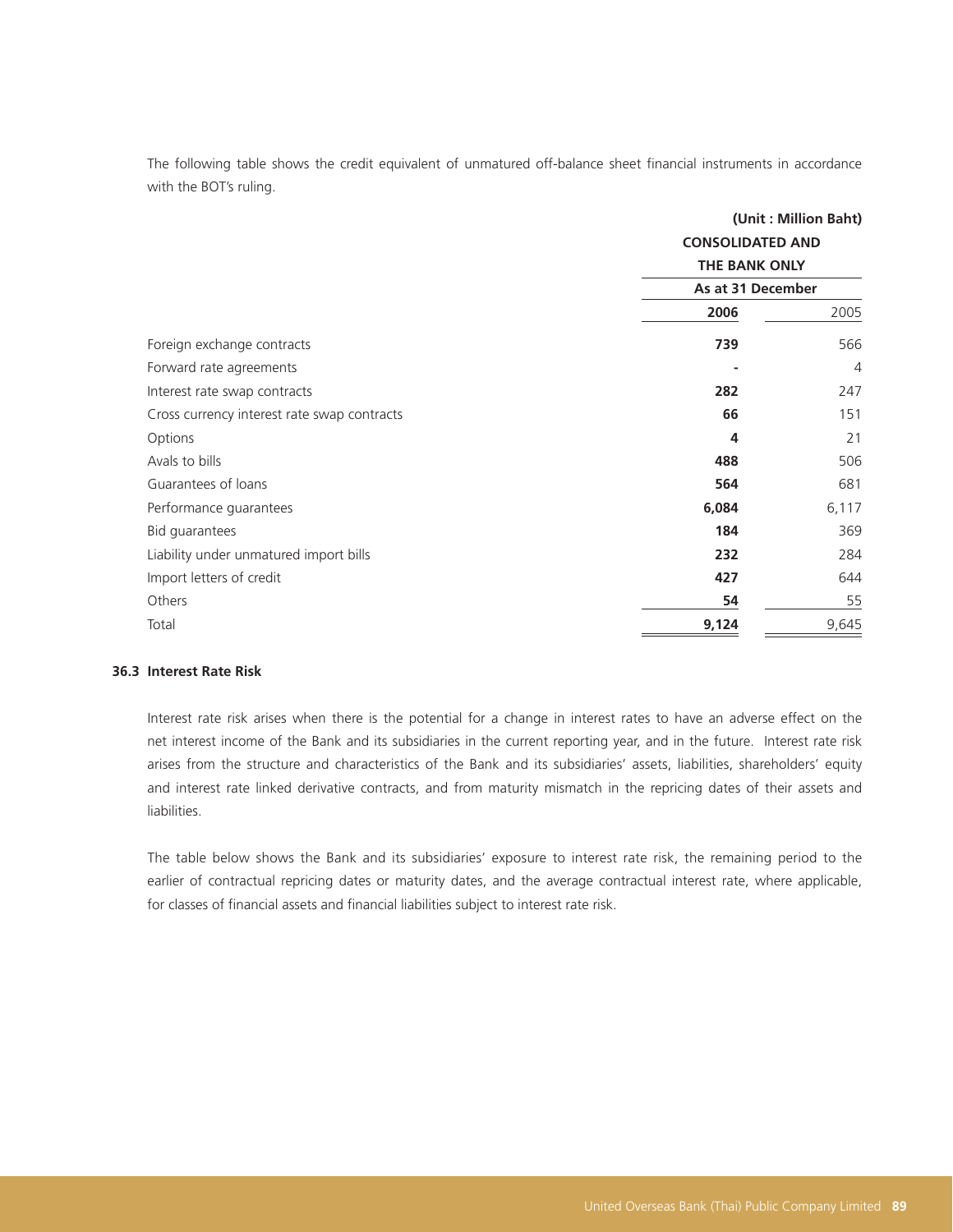| 2,035<br>٠           |       |                                                                                                                | 1,086                  |                                                               | 949             | - fixed rate payee                          |
|----------------------|-------|----------------------------------------------------------------------------------------------------------------|------------------------|---------------------------------------------------------------|-----------------|---------------------------------------------|
|                      |       |                                                                                                                |                        |                                                               |                 |                                             |
|                      |       |                                                                                                                |                        |                                                               |                 | - floating rate payee                       |
| 681                  |       |                                                                                                                | 79                     |                                                               | 602             | - fixed rate payer                          |
| 1,262                |       |                                                                                                                | ٠                      | 721                                                           | 541             | - floating rate payer                       |
|                      |       |                                                                                                                |                        |                                                               |                 | Cross currency interest rate swap contracts |
| 14,893               |       | 960                                                                                                            | 6,711                  | 3,710                                                         | 3,512           | - fixed rate payee                          |
| 21,315               |       |                                                                                                                |                        | 8,493                                                         |                 | - floating rate payee                       |
| 21,305               |       | 960                                                                                                            |                        | 9,350                                                         | 712             | - fixed rate payer                          |
| 14,893               |       |                                                                                                                |                        | 7,682                                                         |                 | - floating rate payer                       |
|                      |       |                                                                                                                |                        |                                                               |                 | Interest rate swap contracts                |
|                      |       |                                                                                                                |                        |                                                               |                 | Off-balance sheet financial instruments     |
| 15                   |       | $\overline{1}$                                                                                                 | 4                      |                                                               |                 | Long-term borrowings                        |
|                      |       |                                                                                                                |                        | 617                                                           | 1,380           | Short-term borrowings                       |
|                      |       |                                                                                                                | J,                     |                                                               |                 | Securities sold under repurchase agreements |
| 1,817                |       |                                                                                                                |                        |                                                               |                 | Liabilities payable on demand               |
| 6,554                |       |                                                                                                                | ٠                      | 80                                                            | 5,421           | Interbank and money market items            |
| 149,475              |       |                                                                                                                | 2,510                  | 36,176                                                        | 106,064         | Deposits                                    |
|                      |       |                                                                                                                |                        |                                                               |                 | <b>Financial liabilities</b>                |
| 157,543              |       |                                                                                                                | 1,756                  | 19,461                                                        | 118,220         | Loans                                       |
| 10,342               |       | 328                                                                                                            | 4,271                  | 3,015                                                         | 1,848           | Investments - net                           |
| 1,590                |       | p                                                                                                              |                        |                                                               |                 | Securities purchased under resale agreement |
| 7,718                |       |                                                                                                                | 98                     | 131                                                           | 5,075           | Interbank and money market items - net      |
| 3,865                |       |                                                                                                                | ٠                      |                                                               |                 | Financial assets<br>Cash                    |
| <b>Total</b>         |       | 5 years                                                                                                        |                        | 3-12 months                                                   | Within 3 months |                                             |
|                      |       |                                                                                                                |                        |                                                               | Floating rate/  |                                             |
|                      |       |                                                                                                                |                        |                                                               |                 |                                             |
|                      |       |                                                                                                                |                        |                                                               |                 |                                             |
|                      |       |                                                                                                                |                        |                                                               |                 |                                             |
| (Unit: Million Baht) |       |                                                                                                                |                        |                                                               |                 |                                             |
|                      | 1,997 | 4,725<br>×<br>J,<br>٠<br>٠<br>bearing<br>3,865<br>2,414<br>880<br>18,105<br>1,053<br>1,817<br>٠<br>٠<br>٠<br>٠ | More than Non-interest | As at 31 December 2006<br>CONSOLIDATED<br>1-5 years<br>10,283 |                 | 1,590<br>12,822<br>7,211                    |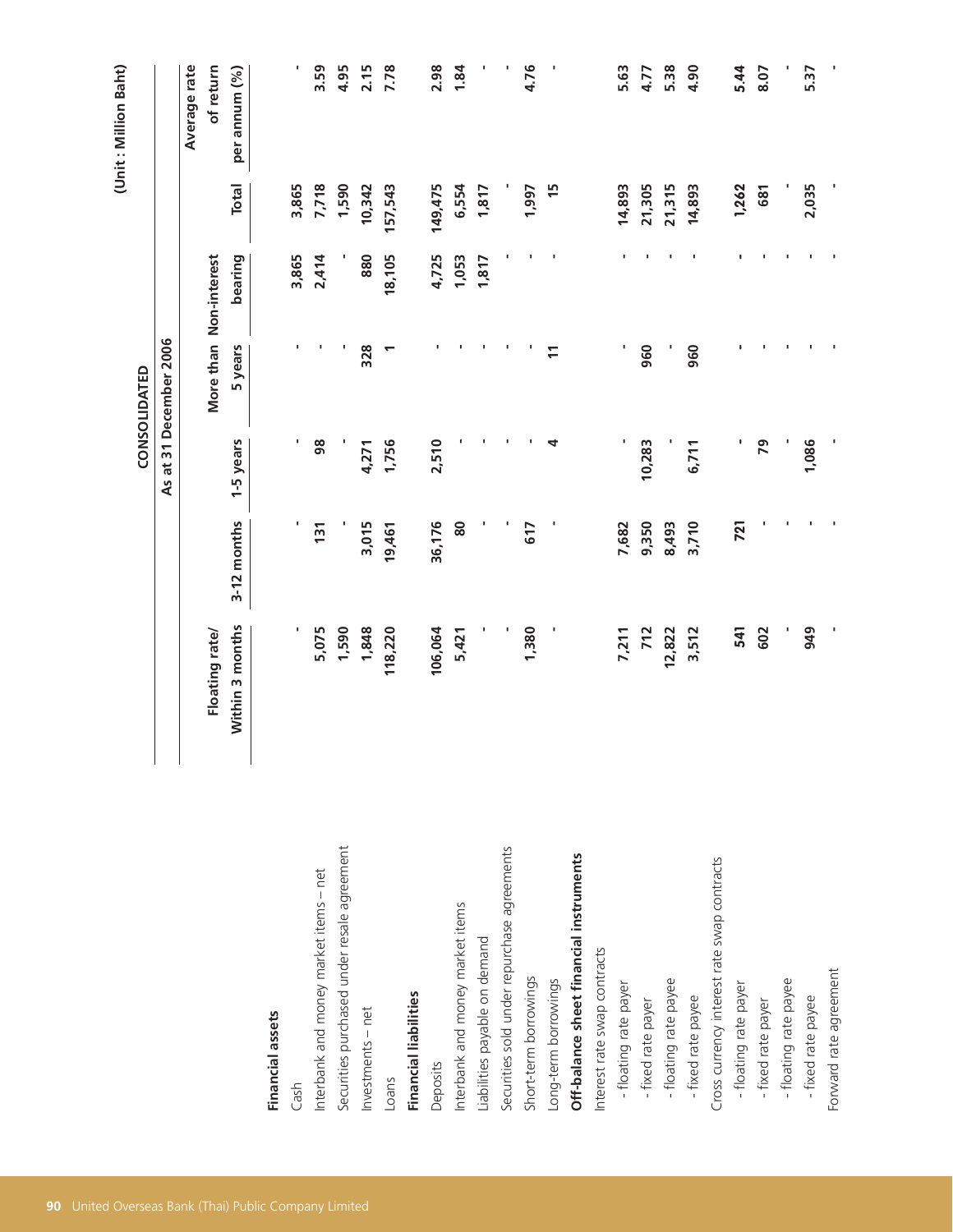|                                             |                 |             |           |                        |              |         | (Unit: Million Baht) |
|---------------------------------------------|-----------------|-------------|-----------|------------------------|--------------|---------|----------------------|
|                                             |                 |             |           | CONSOLIDATED           |              |         |                      |
|                                             |                 |             |           | As at 31 December 2005 |              |         |                      |
|                                             |                 |             |           |                        |              |         | Average rate         |
|                                             | Floating rate/  |             |           | More than              | Non-interest |         | of return            |
|                                             | Within 3 months | 3-12 months | 1-5 years | 5 years                | bearing      | Total   | per annum (%)        |
| <b>Financial assets</b>                     |                 |             |           |                        |              |         |                      |
| Cash                                        |                 |             |           |                        | 4,934        | 4,934   |                      |
| Interbank and money market items - net      | 8,279           | 624         |           |                        | 3,316        | 12,219  | 1.86                 |
| Securities purchased under resale agreement | 1,000           |             |           |                        |              | 1,000   | 3.95                 |
| Investments - net                           | 2,809           | 2,007       | 3,643     | 210                    | 978          | 9,647   | $\overline{1}$ .     |
| Loans                                       | 109,180         | 23,503      | 2,600     | 532                    | 23,786       | 59,601  | 5.69                 |
| <b>Financial liabilities</b>                |                 |             |           |                        |              |         |                      |
| Deposits                                    | 124,957         | 17,196      | 4,932     |                        | 5,696        | 152,781 | 1.31                 |
| Interbank and money market items            | 8,059           | 89          |           |                        | 1,381        | 9,508   | 0.96                 |
| Liabilities payable on demand               | ı               |             |           |                        | 2,210        | 2,210   |                      |
| Securities sold under repurchase agreements | 100             |             |           |                        |              | 100     | 4.09                 |
| Short-term borrowings                       |                 | 3,103       |           |                        | л.           | 3,103   | $\overline{3.81}$    |
| Long-term borrowings                        |                 |             | 2,000     |                        | G            | 2,009   | 6.32                 |
| Off-balance sheet financial instruments     |                 |             |           |                        |              |         |                      |
| Interest rate swap contracts                |                 |             |           |                        |              |         |                      |
| - floating rate payer                       | 7,816           | 4,848       |           |                        |              | 12,664  | 3.88                 |
| - fixed rate payer                          | 2,148           | 2,620       | 12,493    |                        |              | 17,261  | 4.01                 |
| - floating rate payee                       | 15,490          | 2,582       |           |                        |              | 18,072  | 4.14                 |
| - fixed rate payee                          | 1,615           | 3,116       | 7,133     |                        |              | 11,864  | 3.15                 |
| Cross currency interest rate swap contracts |                 |             |           |                        |              |         |                      |
| - floating rate payer                       | 616             | 1,027       |           |                        |              | 1,643   | 0.80                 |
| - fixed rate payer                          | 329             | 1,742       | 715       |                        |              | 2,786   | 4.42                 |
| - floating rate payee                       |                 | 1,075       |           |                        |              | 1,075   | 5.45                 |
| - fixed rate payee                          | 324             | 845         | 2,149     |                        |              | 3,318   | 5.30                 |
| Forward rate agreements                     | 821             |             |           |                        |              | 821     | 4.00                 |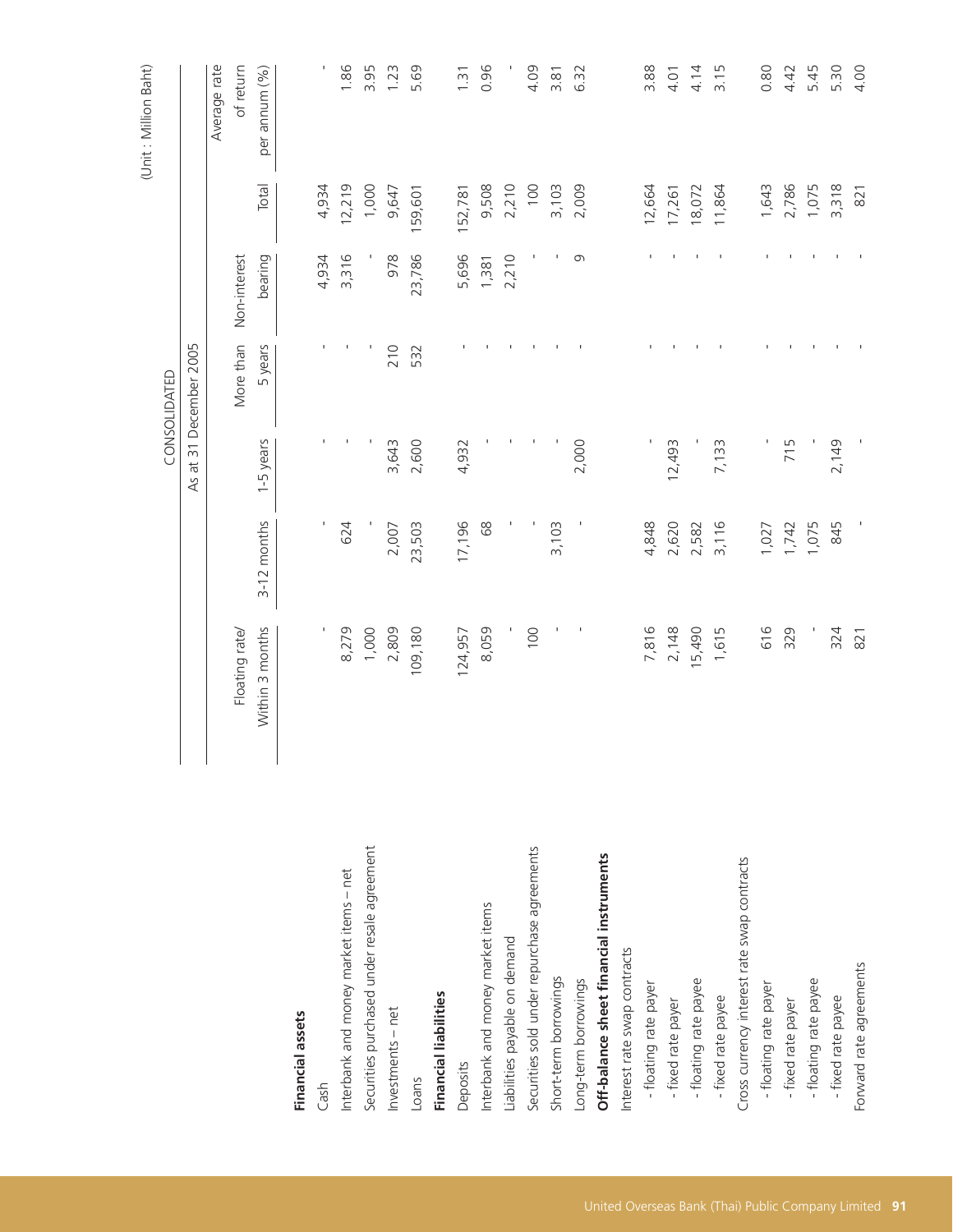|                                             |                 |             |           |                        |         |                | (Unit: Million Baht) |
|---------------------------------------------|-----------------|-------------|-----------|------------------------|---------|----------------|----------------------|
|                                             |                 |             |           | THE BANK ONLY          |         |                |                      |
|                                             |                 |             |           | As at 31 December 2006 |         |                |                      |
|                                             |                 |             |           |                        |         |                | Average rate         |
|                                             | Floating rate/  |             |           | More than Non-interest |         |                | of return            |
|                                             | Within 3 months | 3-12 months | 1-5 years | 5 years                | bearing | <b>Total</b>   | per annum (%)        |
| <b>Financial assets</b>                     |                 |             |           |                        |         |                |                      |
| Cash                                        | p               |             | ٠         |                        | 3,865   | 3,865          |                      |
| Interbank and money market items - net      | 4,953           | 201         | 86        | л                      | 2,413   | 7,665          | 3.54                 |
| Securities purchased under resale agreement | 1,590           |             |           | p                      |         | 1,590          | 4.95                 |
| Investments - net                           | 1,847           | 3,015       | 4,267     | 328                    | 1,903   | 11,360         | 2.15                 |
| Loans                                       | 117,973         | 18,713      | 2,066     |                        | 17,927  | 156,679        | 7.67                 |
| <b>Financial liabilities</b>                |                 |             |           |                        |         |                |                      |
| Deposits                                    | 106,223         | 36,176      | 2,510     |                        | 4,734   | 149,643        | 2.98                 |
| Interbank and money market items            | 5,380           | 80          |           |                        | 1,053   | 6,513          | 1.83                 |
| Liabilities payable on demand               |                 |             |           |                        | 1,817   | 1,817          |                      |
| Securities sold under repurchase agreements | ٠               |             |           |                        |         |                |                      |
| Short-term borrowings                       | 1,430           | 617         |           |                        |         | 2,047          | 4.64                 |
| Long-term borrowings                        |                 |             | 4         | $\overline{1}$         |         | $\frac{15}{2}$ |                      |
| Off-balance sheet financial instruments     |                 |             |           |                        |         |                |                      |
| Interest rate swap contracts                |                 |             |           |                        |         |                |                      |
| - floating rate payer                       | 7,211           | 7,682       |           |                        |         | 14,893         | 5.63                 |
| - fixed rate payer                          | 712             | 9,350       | 10,283    | 960                    |         | 21,305         | 4.77                 |
| - floating rate payee                       | 12,822          | 8,493       |           |                        |         | 21,315         | 5.38                 |
| - fixed rate payee                          | 3,512           | 3,710       | 6,711     | 960                    |         | 14,893         | 4.90                 |
| Cross currency interest rate swap contracts |                 |             |           |                        |         |                |                      |
| - floating rate payer                       | 541             | 721         | ٠         |                        |         | 1,262          | 5.44                 |
| - fixed rate payer                          | 602             |             | 79        |                        | J.      | 681            | 8.07                 |
| - floating rate payee                       |                 |             |           |                        |         |                |                      |
| - fixed rate payee                          | 949             |             | 1,086     |                        |         | 2,035          | 5.37                 |
| Forward rate agreement                      | p               |             |           |                        |         |                |                      |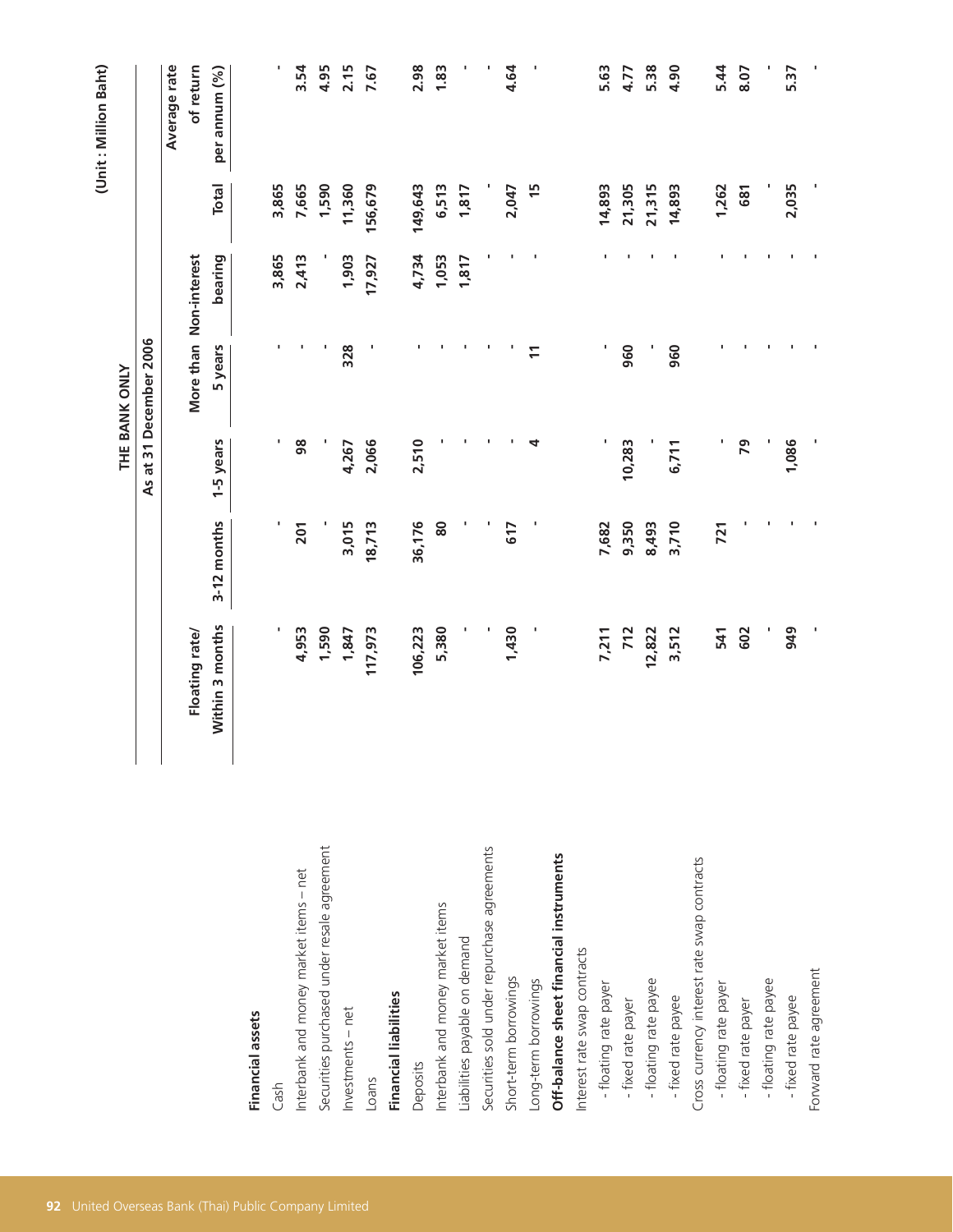|                                             |                 |             |           |                        |              |         | (Unit: Million Baht) |
|---------------------------------------------|-----------------|-------------|-----------|------------------------|--------------|---------|----------------------|
|                                             |                 |             |           | THE BANK ONLY          |              |         |                      |
|                                             |                 |             |           | As at 31 December 2005 |              |         |                      |
|                                             |                 |             |           |                        |              |         | Average rate         |
|                                             | Floating rate/  |             |           | More than              | Non-interest |         | of return            |
|                                             | Within 3 months | 3-12 months | 1-5 years | 5 years                | bearing      | Total   | per annum (%)        |
| <b>Financial assets</b>                     |                 |             |           |                        |              |         |                      |
| Cash                                        |                 |             |           |                        | 4,934        | 4,934   |                      |
| Interbank and money market items - net      | 8,254           | 611         |           |                        | 3,286        | 12,151  | 2.09                 |
| Securities purchased under resale agreement | 1,000           |             |           |                        |              | 1,000   | 3.95                 |
| Investments - net                           | 2,809           | 1,985       | 3,643     | 210                    | 9,242        | 17,889  | 1.23                 |
| Loans                                       | 109,008         | 24,142      | 1,606     | 532                    | 23,630       | 158,918 | 5.62                 |
| <b>Financial liabilities</b>                |                 |             |           |                        |              |         |                      |
| Deposits                                    | 124,982         | 17,197      | 4,932     |                        | 5,696        | 152,807 | 1.31                 |
| Interbank and money market items            | 15,664          | 89          |           |                        | 1,381        | 17,113  | 0.89                 |
| Liabilities payable on demand               |                 |             |           |                        | 2,210        | 2,210   |                      |
| Securities sold under repurchase agreements | 100             |             |           |                        |              | 100     | 4.09                 |
| Short-term borrowings                       |                 | 2,873       |           |                        |              | 2,873   | 3.87                 |
| Long-term borrowings                        |                 |             | 2,000     |                        | G            | 2,009   | 6.32                 |
| Off-balance sheet financial instruments     |                 |             |           |                        |              |         |                      |
| Interest rate swap contracts                |                 |             |           |                        |              |         |                      |
| - floating rate payer                       | 7,816           | 4,848       |           |                        |              | 12,664  | 3.88                 |
| - fixed rate payer                          | 2,148           | 2,620       | 12,493    |                        |              | 17,261  | 4.01                 |
| - floating rate payee                       | 15,490          | 2,582       |           |                        |              | 18,072  | 4.14                 |
| - fixed rate payee                          | 1,615           | 3,116       | 7,133     |                        |              | 11,864  | 3.15                 |
| Cross currency interest rate swap contracts |                 |             |           |                        |              |         |                      |
| - floating rate payer                       | 616             | 1,027       |           |                        |              | 1,643   | 0.80                 |
| - fixed rate payer                          | 329             | 1,742       | 715       |                        |              | 2,786   | 4.42                 |
| - floating rate payee                       |                 | 1,075       |           |                        |              | 1,075   | 5.45                 |
| - fixed rate payee                          | 324             | 845         | 2,149     |                        |              | 3,318   | 5.30                 |
| Forward rate agreements                     | 821             |             |           |                        |              | 821     | 4.00                 |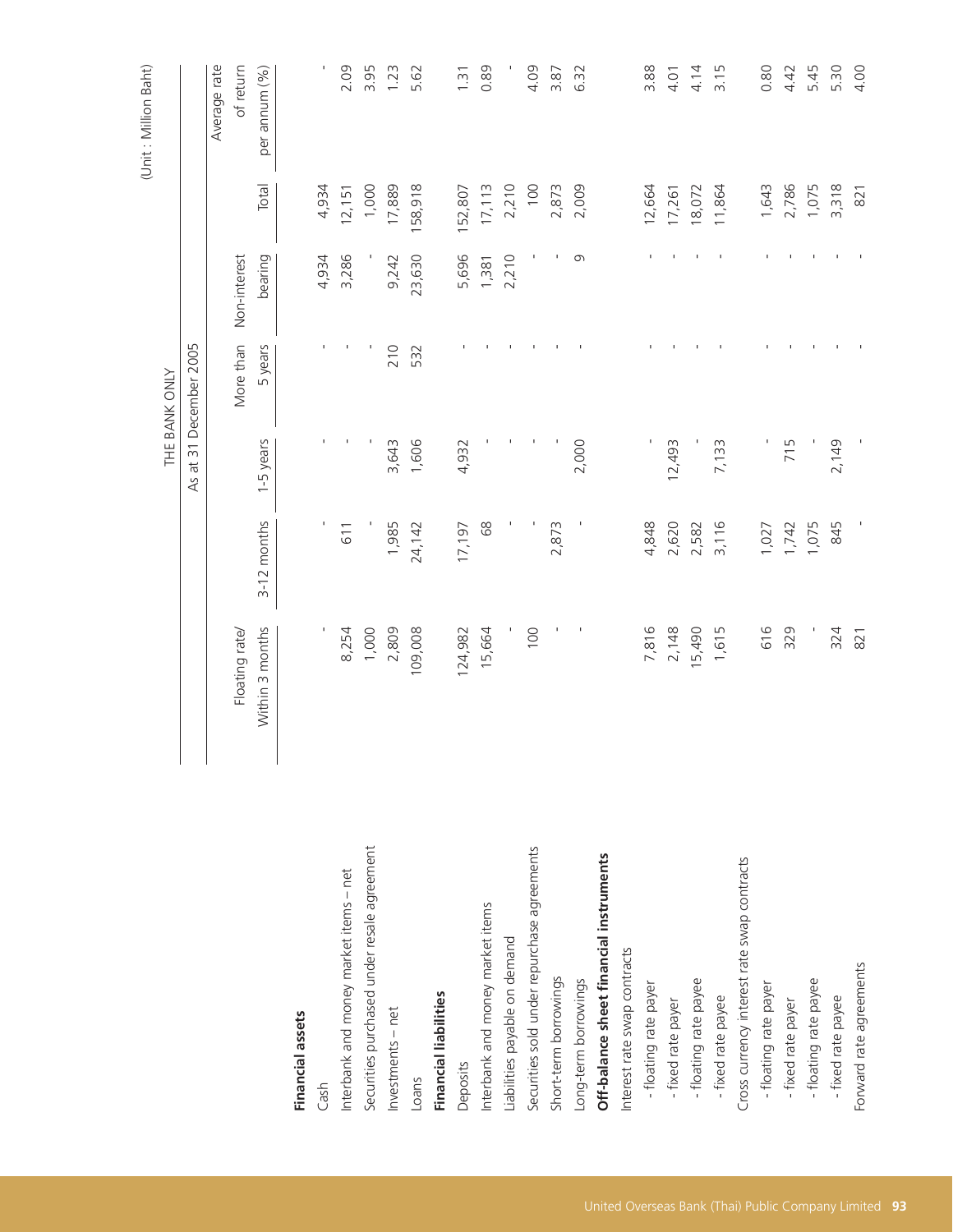#### **36.4 Liquidity Risk**

Liquidity risk is the risk that the Bank and its subsidiaries may not be able to meet their obligations as they fall due as a result of inability to release their assets or to cover funding requirements at an appropriate price, resulting in losses to the Bank and its subsidiaries. The Bank's Assets and Liabilities Committee sets policies and supervises the management of liquidity risk.

The maturity analysis of financial assets, financial liabilities and off-balance sheet items computed from the remaining maturity to repayment date is as follows :

**(Unit : Million Baht)**

|                                         |                |                |          | <b>CONSOLIDATED</b>    |         |                          |         |
|-----------------------------------------|----------------|----------------|----------|------------------------|---------|--------------------------|---------|
|                                         |                |                |          | As at 31 December 2006 |         |                          |         |
|                                         |                | Within         | $3 - 12$ |                        |         | More than No Specific    |         |
|                                         |                | Call 3 months  | months   | 1-5 years              | 5 years | maturity                 | Total   |
| <b>Financial assets</b>                 |                |                |          |                        |         |                          |         |
| Cash                                    | 3,865          |                |          |                        |         |                          | 3,865   |
| Interbank and money market              |                |                |          |                        |         |                          |         |
| items - net                             | 2,428          | 5,061          | 131      | 98                     |         |                          | 7,718   |
| Securities purchased under              |                |                |          |                        |         |                          |         |
| resale agreements                       |                | 1,590          |          |                        |         |                          | 1,590   |
| Investments - net                       |                | 1,848          | 912      | 6,331                  | 371     | 880                      | 10,342  |
| $Loans*$                                | 20,208         | 38,412         | 15,096   | 24,755                 | 40,967  | 18,105                   | 157,543 |
| <b>Financial liabilities</b>            |                |                |          |                        |         |                          |         |
| Deposits                                | 61,664         | 49,125         | 36,176   | 2,510                  |         |                          | 149,475 |
| Interbank and money                     |                |                |          |                        |         |                          |         |
| market items                            | 4,560          | 1,594          | 100      | 300                    |         |                          | 6,554   |
| Liabilities payable on demand           | 1,817          |                |          |                        |         |                          | 1,817   |
| Securities sold under repurchase        |                |                |          |                        |         |                          |         |
| agreements                              |                |                |          |                        |         |                          |         |
| Short-term borrowings                   |                | 1,380          | 617      |                        |         |                          | 1,997   |
| Long-term borrowings                    |                |                |          | 4                      | 11      |                          | 15      |
| Off-balance sheet financial instruments |                |                |          |                        |         |                          |         |
| Avals to bills                          |                | 478            | 10       |                        |         |                          | 488     |
| Guarantee of loans                      | 96             | 17             | 180      | 271                    |         | $\overline{\phantom{0}}$ | 564     |
| Other guarantees                        | 6,584          | 1,811          | 3,996    | 415                    | 85      | $\overline{\phantom{a}}$ | 12,891  |
| Letters of credit                       | 133            | 1,692          | 309      |                        | ÷       | $\blacksquare$           | 2,134   |
| Foreign exchange contracts              | $\blacksquare$ | 36,777         | 12,449   | 1,383                  |         | $\overline{\phantom{a}}$ | 50,609  |
| Forward rate agreements                 |                | $\blacksquare$ |          |                        |         |                          |         |
| Interest rate swap contracts            | ٠              | 4,233          | 13,061   | 16,993                 | 1,921   |                          | 36,208  |
| Cross currency interest rate swap       |                |                |          |                        |         |                          |         |
| contracts                               |                | 949            |          | 1,086                  |         |                          | 2,035   |
| Foreign exchange options                |                | 144            |          |                        |         |                          | 144     |
| Equity linked options                   |                |                | 229      | 1,789                  |         |                          | 2,018   |
| Undrawn overdraft amount                | 19,361         |                |          |                        |         |                          | 19,361  |
| Liabilities under unmatured             |                |                |          |                        |         |                          |         |
| import bills                            |                | 803            | 356      |                        |         |                          | 1,159   |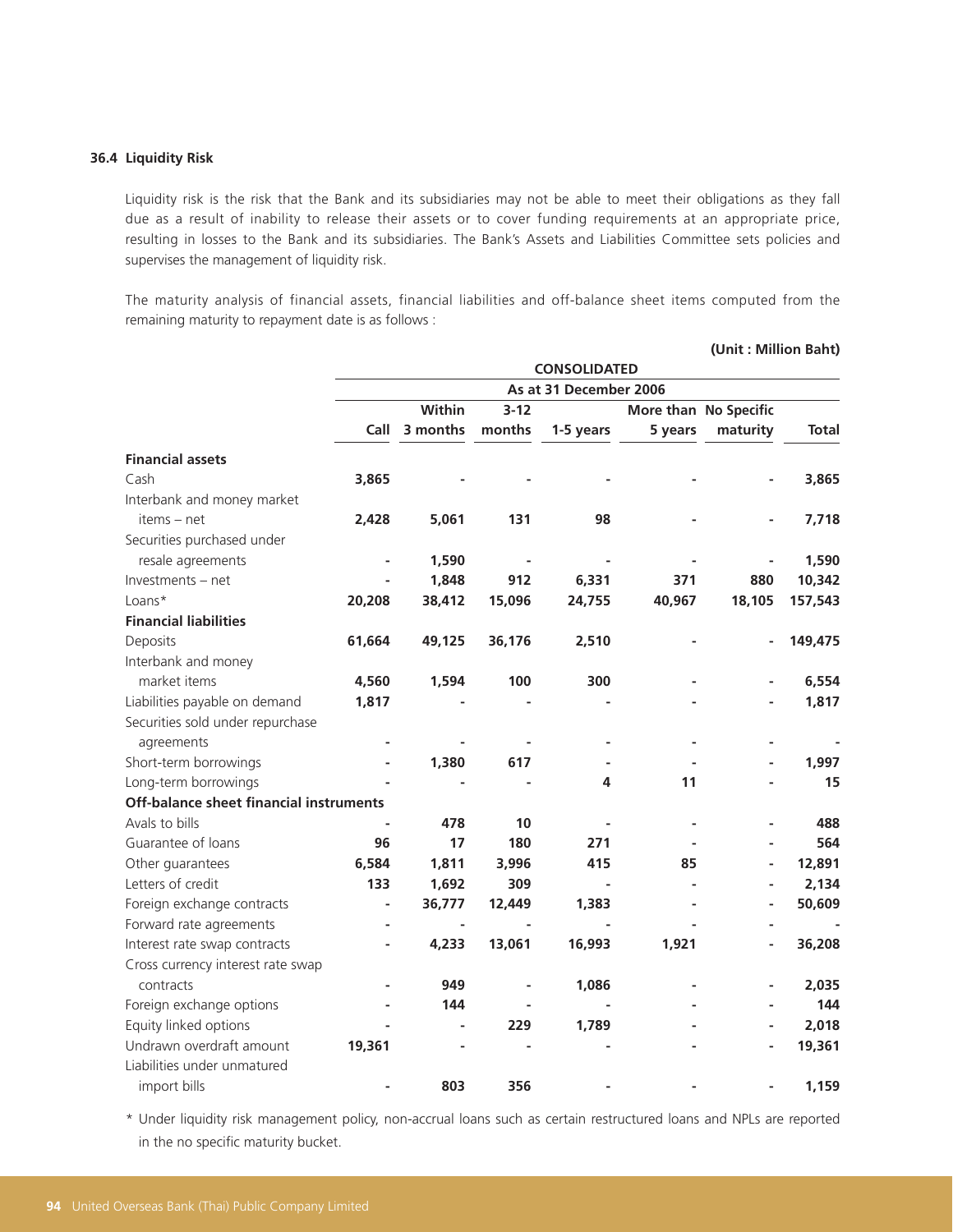|                                         |                          |                          |          | CONSOLIDATED           |         |                          |         |
|-----------------------------------------|--------------------------|--------------------------|----------|------------------------|---------|--------------------------|---------|
|                                         |                          |                          |          | As at 31 December 2005 |         |                          |         |
|                                         |                          | Within                   | $3 - 12$ |                        |         | More than No Specific    |         |
|                                         | Call                     | 3 months                 | months   | 1-5 years              | 5 years | maturity                 | Total   |
| <b>Financial assets</b>                 |                          |                          |          |                        |         |                          |         |
| Cash                                    | 4,934                    |                          |          |                        |         |                          | 4,934   |
| Interbank and money market              |                          |                          |          |                        |         |                          |         |
| items - net                             | 3,315                    | 8,280                    | 624      |                        |         |                          | 12,219  |
| Securities purchased under resale       |                          |                          |          |                        |         |                          |         |
| agreements                              |                          | 1,000                    |          |                        |         |                          | 1,000   |
| Investments - net                       |                          | 72                       | 1,707    | 2,980                  | 2,948   | 1,940                    | 9,647   |
| Loans *                                 | 24,875                   | 38,102                   | 16,327   | 18,948                 | 40,889  | 20,460                   | 159,601 |
| <b>Financial liabilities</b>            |                          |                          |          |                        |         |                          |         |
| Deposits                                | 91,118                   | 39,534                   | 17,197   | 4,932                  |         | $\qquad \qquad -$        | 152,781 |
| Interbank and money                     |                          |                          |          |                        |         |                          |         |
| market items                            | 7,255                    | 1,556                    | 397      | 300                    |         |                          | 9,508   |
| Liabilities payable on demand           | 2,210                    |                          |          |                        |         |                          | 2,210   |
| Securities sold under repurchase        |                          |                          |          |                        |         |                          |         |
| agreements                              |                          | 100                      |          |                        |         | $\overline{\phantom{a}}$ | 100     |
| Short-term borrowings                   |                          | 755                      | 2,348    |                        |         | $\overline{\phantom{a}}$ | 3,103   |
| Long-term borrowings                    |                          |                          |          | 2,009                  |         |                          | 2,009   |
| Off-balance sheet financial instruments |                          |                          |          |                        |         |                          |         |
| Avals to bills                          |                          | 395                      | 110      | 1                      |         | $\qquad \qquad -$        | 506     |
| Guarantee of loans                      | 98                       | 8                        | 318      | 257                    |         | $\overline{\phantom{a}}$ | 681     |
| Other guarantees                        | 6,429                    | 1,896                    | 4,215    | 545                    | 111     | $\overline{\phantom{a}}$ | 13,196  |
| Letters of credit                       | 202                      | 2,618                    | 398      |                        |         | $\overline{\phantom{a}}$ | 3,218   |
| Foreign exchange contracts              | $\overline{\phantom{m}}$ | 34,162                   | 18,280   | 1,766                  |         |                          | 54,208  |
| Forward rate agreements                 |                          | $\overline{\phantom{a}}$ | 821      |                        |         | $\overline{\phantom{a}}$ | 821     |
| Interest rate swap contracts            |                          | 3,763                    | 5,736    | 20,437                 |         |                          | 29,936  |
| Cross currency interest rate swap       |                          |                          |          |                        |         |                          |         |
| contracts                               |                          | 324                      | 1,920    | 2,149                  |         |                          | 4,393   |
| Foreign exchange options                |                          |                          | 492      |                        |         |                          | 492     |
| Equity - linked options                 |                          |                          |          | 230                    |         |                          | 230     |
| Undrawn overdraft amount                | 19,892                   |                          |          |                        |         |                          | 19,892  |
| Liabilities under unmatured             |                          |                          |          |                        |         |                          |         |
| import bills                            |                          | 918                      | 503      |                        |         |                          | 1,421   |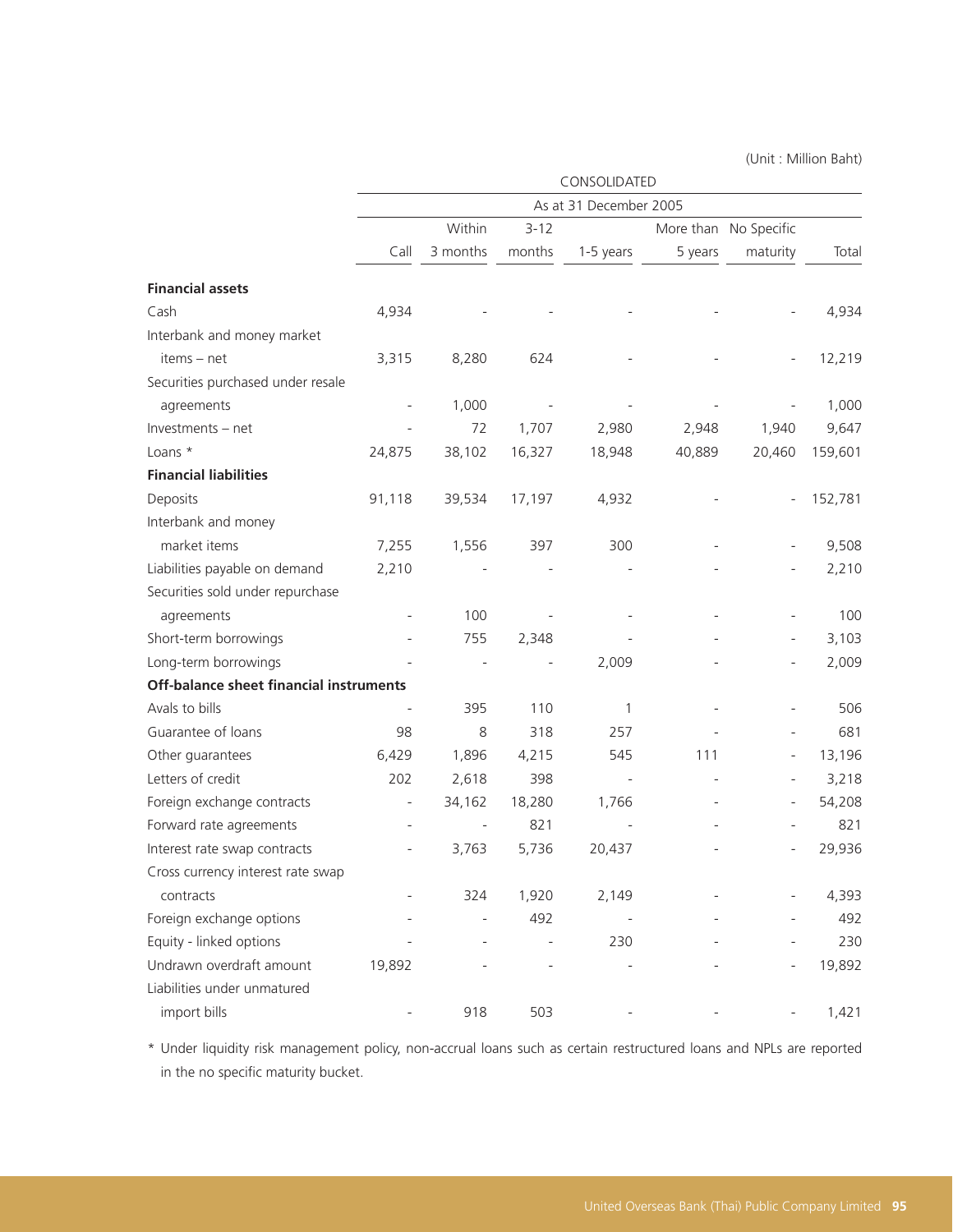|                                         |        |               |          | <b>THE BANK ONLY</b>   |         |                       |              |
|-----------------------------------------|--------|---------------|----------|------------------------|---------|-----------------------|--------------|
|                                         |        |               |          | As at 31 December 2006 |         |                       |              |
|                                         |        | Within        | $3 - 12$ |                        |         | More than No Specific |              |
|                                         |        | Call 3 months | months   | 1-5 years              | 5 years | maturity              | <b>Total</b> |
| <b>Financial assets</b>                 |        |               |          |                        |         |                       |              |
| Cash                                    | 3,865  |               |          |                        |         |                       | 3,865        |
| Interbank and money market              |        |               |          |                        |         |                       |              |
| items – net                             | 2,413  | 4,953         | 201      | 98                     |         |                       | 7,665        |
| Securities purchased under              |        |               |          |                        |         |                       |              |
| resale agreements                       |        | 1,590         |          |                        |         |                       | 1,590        |
| Investments - net                       |        | 1,847         | 912      | 6,327                  | 371     | 1,903                 | 11,360       |
| Loans *                                 | 20,608 | 37,765        | 14,346   | 25,065                 | 40,967  | 17,928                | 156,679      |
| <b>Financial liabilities</b>            |        |               |          |                        |         |                       |              |
| Deposits                                | 61,796 | 49,161        | 36,176   | 2,510                  |         |                       | 149,643      |
| Interbank and money                     |        |               |          |                        |         |                       |              |
| market items                            | 4,449  | 1,664         | 100      | 300                    |         |                       | 6,513        |
| Liabilities payable on demand           | 1,817  |               |          |                        |         |                       | 1,817        |
| Securities sold under repurchase        |        |               |          |                        |         |                       |              |
| agreements                              |        |               |          |                        |         |                       |              |
| Short-term borrowings                   |        | 1,430         | 617      |                        |         |                       | 2,047        |
| Long-term borrowings                    |        |               |          | 4                      | 11      |                       | 15           |
| Off-balance sheet financial instruments |        |               |          |                        |         |                       |              |
| Avals to bills                          |        | 478           | 10       |                        |         |                       | 488          |
| Guarantee of loans                      | 96     | 17            | 180      | 271                    |         |                       | 564          |
| Other guarantees                        | 6,584  | 1,811         | 3,996    | 415                    | 85      |                       | 12,891       |
| Letters of credit                       | 133    | 1,692         | 309      |                        |         |                       | 2,134        |
| Foreign exchange contracts              | ۰      | 36,777        | 12,449   | 1,383                  |         |                       | 50,609       |
| Forward rate agreements                 |        |               |          |                        |         |                       |              |
| Interest rate swap contracts            |        | 4,233         | 13,061   | 16,993                 | 1,921   |                       | 36,208       |
| Cross currency interest rate            |        |               |          |                        |         |                       |              |
| swap contracts                          |        | 949           |          | 1,086                  |         |                       | 2,035        |
| Foreign exchange options                |        | 144           |          |                        |         |                       | 144          |
| Equity - linked options                 |        | $\frac{1}{2}$ | 229      | 1,789                  |         |                       | 2,018        |
| Undrawn overdraft amount                | 19,361 |               |          |                        |         |                       | 19,361       |
| Liabilities under unmatured             |        |               |          |                        |         |                       |              |
| import bills                            |        | 803           | 356      |                        |         |                       | 1,159        |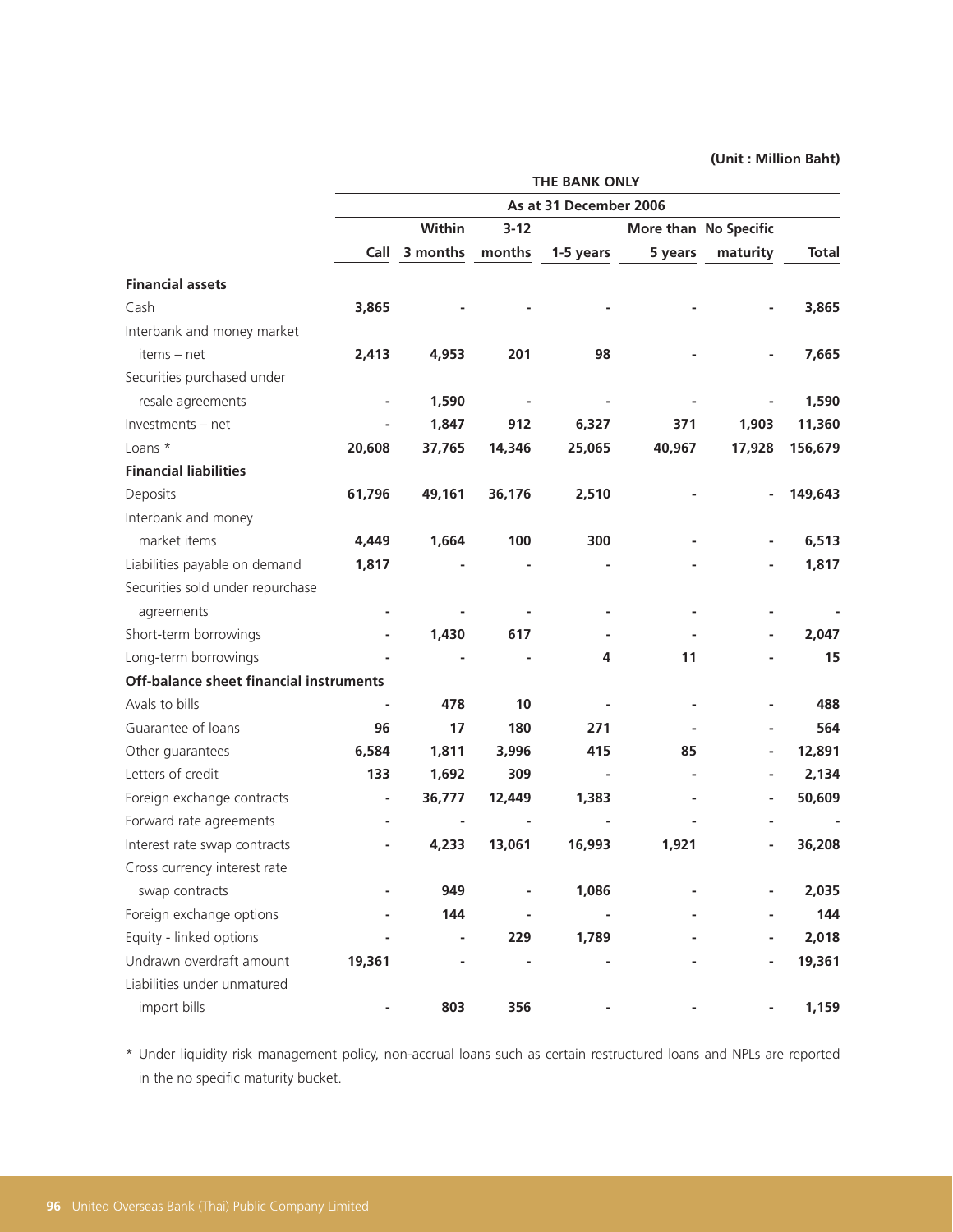|                                         |                |          |          | THE BANK ONLY          |         |                          |         |
|-----------------------------------------|----------------|----------|----------|------------------------|---------|--------------------------|---------|
|                                         |                |          |          | As at 31 December 2005 |         |                          |         |
|                                         |                | Within   | $3 - 12$ |                        |         | More than No Specific    |         |
|                                         | Call           | 3 months | months   | 1-5 years              | 5 years | maturity                 | Total   |
| <b>Financial assets</b>                 |                |          |          |                        |         |                          |         |
| Cash                                    | 4,934          |          |          |                        |         |                          | 4,934   |
| Interbank and money market              |                |          |          |                        |         |                          |         |
| items - net                             | 3,286          | 8,254    | 611      |                        |         |                          | 12,151  |
| Securities purchased under              |                |          |          |                        |         |                          |         |
| resale agreements                       |                | 1,000    |          |                        |         |                          | 1,000   |
| Investments - net                       |                | 72       | 1,685    | 2,980                  | 2,948   | 10,204                   | 17,889  |
| Loans *                                 | 24,875         | 37,931   | 16,966   | 17,954                 | 40,889  | 20,303                   | 158,918 |
| Financial liabilities                   |                |          |          |                        |         |                          |         |
| Deposits                                | 91,144         | 39,534   | 17,197   | 4,932                  |         |                          | 152,807 |
| Interbank and money market              |                |          |          |                        |         |                          |         |
| items                                   | 14,940         | 1,805    | 68       | 300                    |         |                          | 17,113  |
| Liabilities payable on demand           | 2,210          |          |          |                        |         |                          | 2,210   |
| Securities sold under repurchase        |                |          |          |                        |         |                          |         |
| agreements                              |                | 100      |          |                        |         |                          | 100     |
| Short-term borrowings                   |                | 570      | 2,303    |                        |         |                          | 2,873   |
| Long-term borrowings                    |                |          |          | 2,009                  |         |                          | 2,009   |
| Off-balance sheet financial instruments |                |          |          |                        |         |                          |         |
| Avals to bills                          |                | 395      | 110      | 1                      |         |                          | 506     |
| Guarantee of loans                      | 98             | 8        | 318      | 257                    |         | $\overline{\phantom{a}}$ | 681     |
| Other guarantees                        | 6,429          | 1,896    | 4,215    | 545                    | 111     | $\qquad \qquad -$        | 13,196  |
| Letters of credit                       | 202            | 2,618    | 398      |                        |         |                          | 3,218   |
| Foreign exchange contracts              | $\overline{a}$ | 34,162   | 18,280   | 1,766                  |         |                          | 54,208  |
| Forward rate agreements                 |                |          | 821      |                        |         |                          | 821     |
| Interest rate swap contracts            |                | 3,763    | 5,736    | 20,437                 |         |                          | 29,936  |
| Cross currency interest rate swap       |                |          |          |                        |         |                          |         |
| contracts                               |                | 324      | 1,920    | 2,149                  |         |                          | 4,393   |
| Foreign exchange options                |                |          | 492      |                        |         |                          | 492     |
| Equity - linked options                 |                |          |          | 230                    |         |                          | 230     |
| Undrawn overdraft amount                | 19,892         |          |          |                        |         |                          | 19,892  |
| Liabilities under unmatured             |                |          |          |                        |         |                          |         |
| import bills                            |                | 918      | 503      |                        |         |                          | 1,421   |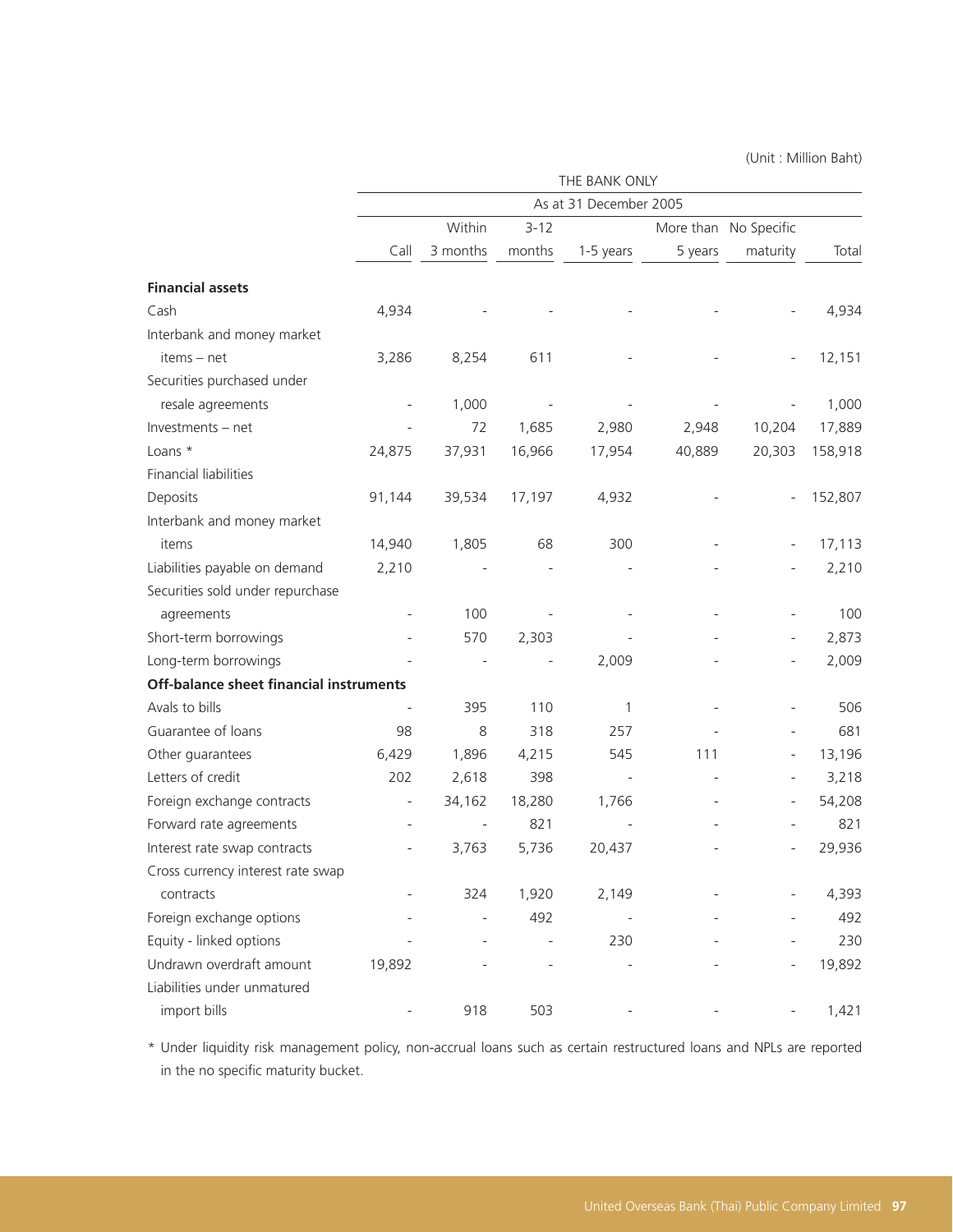# **36.5 Estimated Fair Value of Financial Instruments**

The fair values of financial instruments have been estimated by the Bank and its subsidiaries using available market information and appropriate valuation methodologies.

The following is a summary of the carrying amount and estimated fair value of financial instruments :

|                                              |                     |                        |               | (Unit: Million Baht) |
|----------------------------------------------|---------------------|------------------------|---------------|----------------------|
|                                              |                     | As at 31 December 2006 |               |                      |
|                                              | <b>CONSOLIDATED</b> |                        | THE BANK ONLY |                      |
|                                              | Carrying            | Fair                   | Carrying      | Fair                 |
|                                              | amount              | value                  | amount        | value                |
| <b>Financial assets</b>                      |                     |                        |               |                      |
| Cash                                         | 3,865               | 3,865                  | 3,865         | 3,865                |
| Interbank and money market items - net       | 7,718               | 7,718                  | 7,665         | 7,665                |
| Securities purchased under resale agreements | 1,590               | 1,590                  | 1,590         | 1,590                |
| Investments - net                            | 10,342              | 10,342                 | 11,360        | 11,360               |
| Loans and accrued interest receivable – net  | 146,711             | 146,711                | 145,991       | 145,991              |
| <b>Financial liabilities</b>                 |                     |                        |               |                      |
| Deposits                                     | 149,475             | 149,475                | 149,643       | 149,643              |
| Interbank and money market items             | 6,554               | 6,554                  | 6,513         | 6,513                |
| Liabilities payable on demand                | 1,817               | 1,817                  | 1,817         | 1,817                |
| Securities sold under resale agreements      |                     |                        |               |                      |
| Short-term borrowings                        | 1,997               | 1,997                  | 2,047         | 2,047                |
| Long-term borrowings                         | 15                  | 12                     | 15            | 12                   |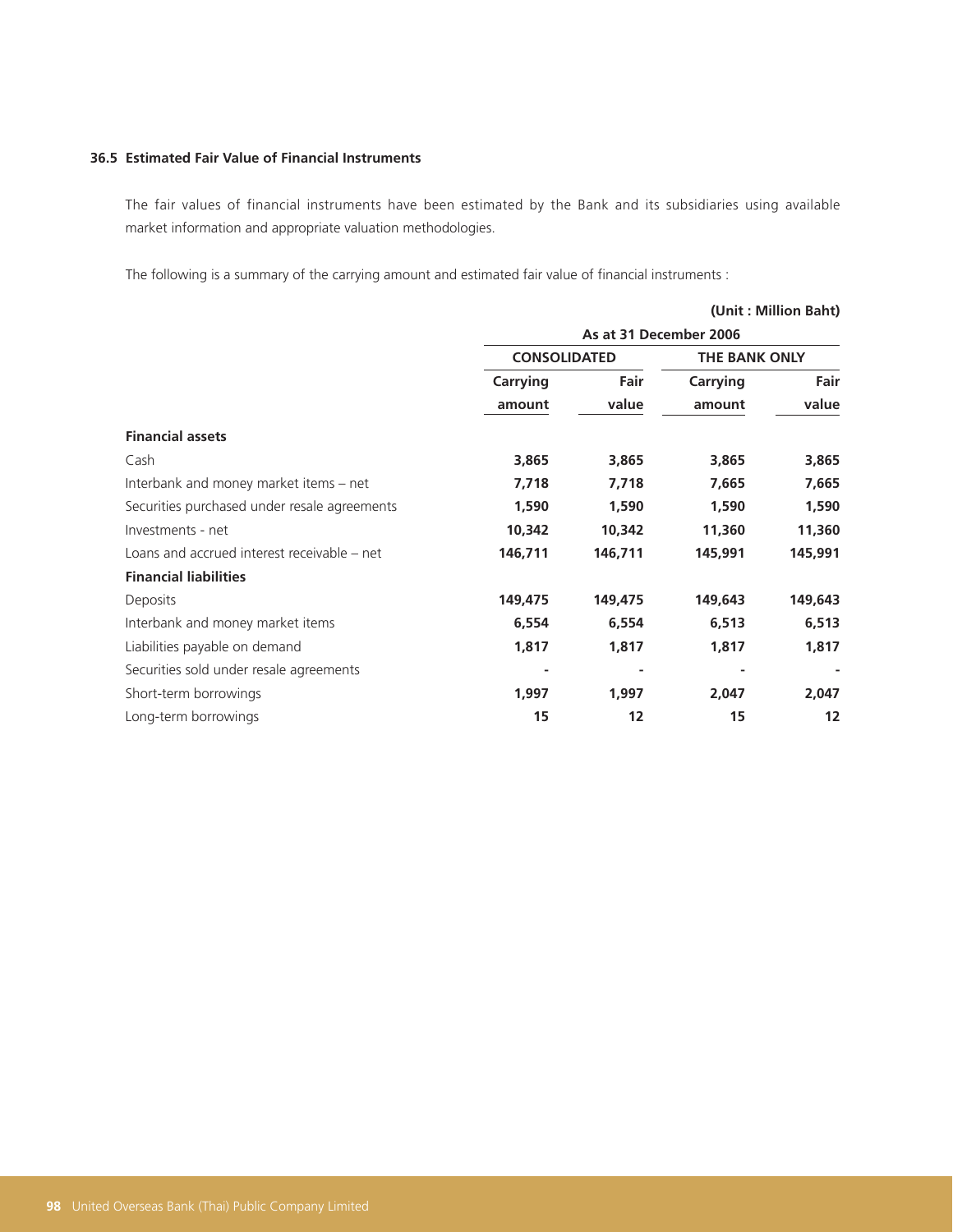|                                              |              | As at 31 December 2005 |               |         |  |
|----------------------------------------------|--------------|------------------------|---------------|---------|--|
|                                              | CONSOLIDATED |                        | THE BANK ONLY |         |  |
|                                              | Carrying     | Fair                   |               | Fair    |  |
|                                              | amount       | value                  | amount        | value   |  |
| <b>Financial assets</b>                      |              |                        |               |         |  |
| Cash                                         | 4,934        | 4,934                  | 4,934         | 4,934   |  |
| Interbank and money market items - net       | 12,219       | 12,219                 | 12,151        | 12,151  |  |
| Securities purchased under resale agreements | 1,000        | 1,000                  | 1,000         | 1,000   |  |
| Investments - net                            | 9,647        | 9,647                  | 17,889        | 17,889  |  |
| Loans and accrued interest receivable – net  | 149,680      | 149,680                | 149,136       | 149,136 |  |
| <b>Financial liabilities</b>                 |              |                        |               |         |  |
| Deposits                                     | 152,781      | 152,781                | 152,807       | 152,807 |  |
| Interbank and money market items             | 9,508        | 9,508                  | 17,113        | 17,113  |  |
| Liabilities payable on demand                | 2,210        | 2,210                  | 2,210         | 2,210   |  |
| Securities sold under repurchase agreement   | 100          | 100                    | 100           | 100     |  |
| Short-term borrowings                        | 3,103        | 3,103                  | 2,873         | 2,873   |  |
| Long-term borrowings                         | 2,009        | 2,021                  | 2,009         | 2,021   |  |

The fair values of off-balance sheet financial instruments are as follows :

|                                             | (Unit: Million Baht)    |        |  |
|---------------------------------------------|-------------------------|--------|--|
|                                             | <b>CONSOLIDATED AND</b> |        |  |
|                                             | <b>THE BANK ONLY</b>    |        |  |
|                                             | As at 31 December 2006  |        |  |
|                                             | <b>Notional</b>         | Fair   |  |
|                                             | value                   | value* |  |
| Foreign exchange contracts                  | 50,609                  | 172    |  |
| Forward rate agreement                      |                         |        |  |
| Interest rate swap contracts                | 36,208                  | 50     |  |
| Cross currency interest rate swap contracts | 2,035                   | 57     |  |
| Foreign exchange options                    | 144                     | ۰      |  |
| Equity - linked options                     | 2,018                   |        |  |

\* Fair value represents gain (loss) from mark to market as at the balance sheets date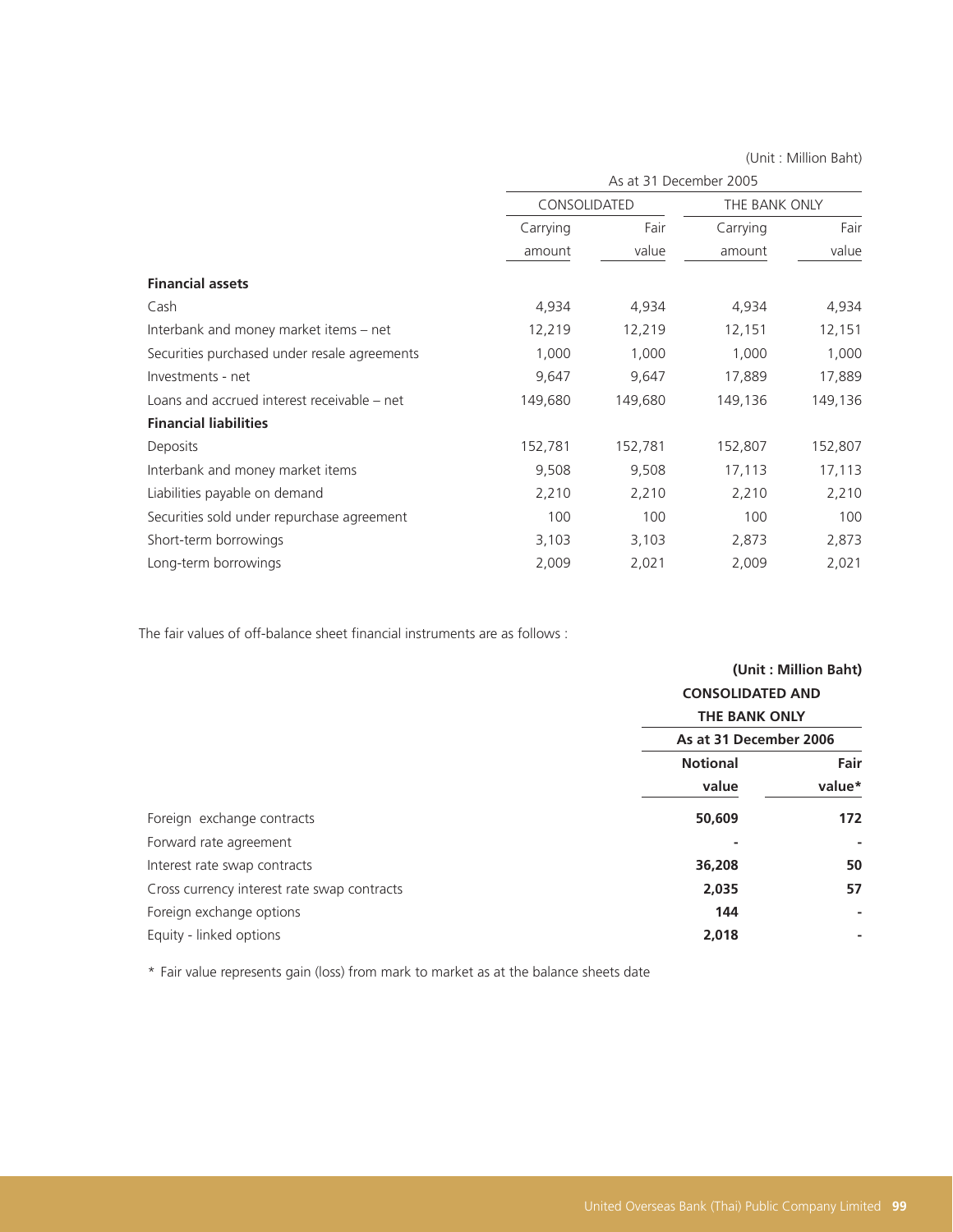| (Unit: Million Baht)                                               |      |          |        |
|--------------------------------------------------------------------|------|----------|--------|
| <b>CONSOLIDATED AND</b><br>THE BANK ONLY<br>As at 31 December 2005 |      |          |        |
|                                                                    |      | Notional | Fair   |
|                                                                    |      | value    | value* |
| 54,208                                                             | 37   |          |        |
| 821                                                                | 2    |          |        |
| 29,936                                                             | (66) |          |        |
| 4,359                                                              | (72) |          |        |
| 492                                                                | (1)  |          |        |
| 230                                                                |      |          |        |
|                                                                    |      |          |        |

\* Fair value represents gain (loss) from mark to market as at the balance sheets date

#### **36.6 Methods and assumptions in estimating fair value of financial instruments**

The following methods and assumptions were used by the Bank and its subsidiaries in estimating fair value of financial instruments as disclosed herein.

#### **36.6.1 Cash and interbank and money market items**

The carrying amounts of cash and interbank and money market items which have remaining maturities of less than 1 year or bear floating rates of interest approximate their fair value. Fair value for fixed rate instruments with remaining maturities greater than 1 year is estimated by using a discounted cash flow calculation applying average interest rates currently being offered on similar instruments.

#### **36.6.2 Securities purchased under resale agreements**

The carrying amount of securities purchased under resale agreements is deemed to be the fair value.

#### **36.6.3 Investments**

Fair value for securities is based on quoted market prices, where available. If quoted market prices are not available, fair value is based on quoted market prices of comparable instruments after adjusting for risk involved or the net asset values of such securities.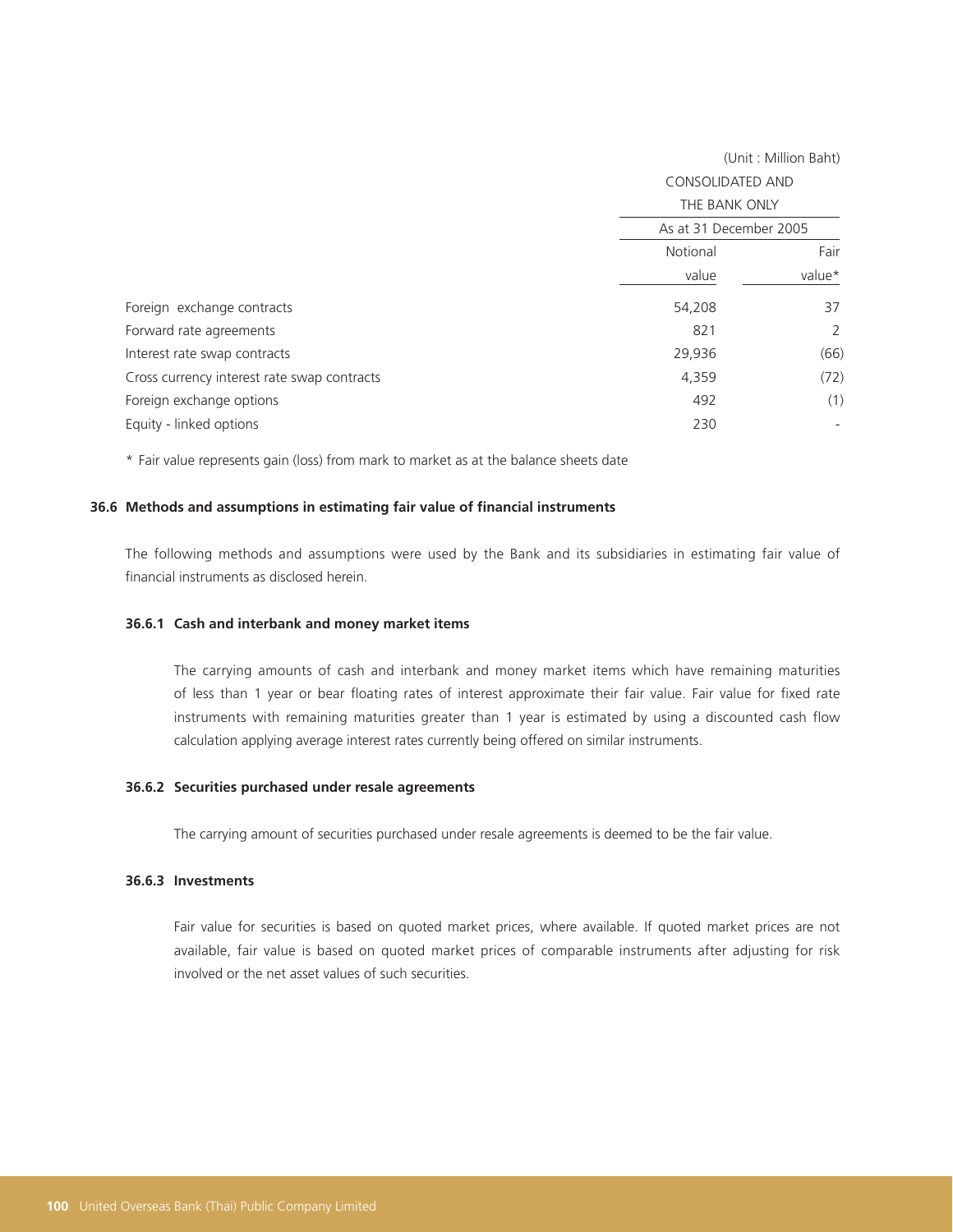#### **36.6.4 Loans**

For floating-rate loans that reprice frequently and have no significant change in credit risk, fair value is based on carrying values. The fair value of fixed rate loans that reprice within 1 year from the balance sheet date is based on the carrying value at the balance sheet date. Fair value for other fixed interest rate loans is estimated using discounted cash flow analysis and using average interest rates currently being offered for loans with similar terms to borrowers of similar credit quality except in case of immaterial, carrying value will be used.

Fair value of hire-purchase and financial lease receivables is estimated by using discounted cash flow analysis and using interest rates currently being offered with average remaining years to maturity.

#### **36.6.5 Accrued interest receivable**

Fair value of accrued interest receivable is based on carrying values.

#### **36.6.6 Deposit liabilities**

The fair value of deposits which is payable on demand by the depositor, is equal to the carrying value of such deposits. The fair value of floating-rate, certificates of deposit (CDs) and fixed rate deposits repricable within 1 years approximate their carrying value at the reporting date. Fair value for other fixed rate deposits is estimated using a discounted cash flow calculation that applies the current average deposit rates of the four major commercial banks to a schedule of aggregate expected monthly maturities on time deposits except in case of immaterial, carrying value will be used.

#### **36.6.7 Interbank and money market items (liabilities)**

The carrying amount of interbank and money market items which have remaining maturities of less than 1 year and/or bear floating rates of interest approximates their fair value at the reporting date. Fair value for fixed rate instruments with remaining maturities greater than 1 year is estimated by using a discounted cash flow calculation applying average interest rates currently being offered on similar instruments.

#### **36.6.8 Securities sold under repurchase agreements**

The carrying value of securities sold under repurchase agreements approximates fair value.

#### **36.6.9 Borrowings**

The fair value of borrowings with remaining maturities less than 1 year approximates their carrying value at the reporting date. Fair value of borrowings with remaining maturities greater than 1 year is estimated using discounted cash flow analysis based on the average current borrowing rates for similar types of borrowing arrangements.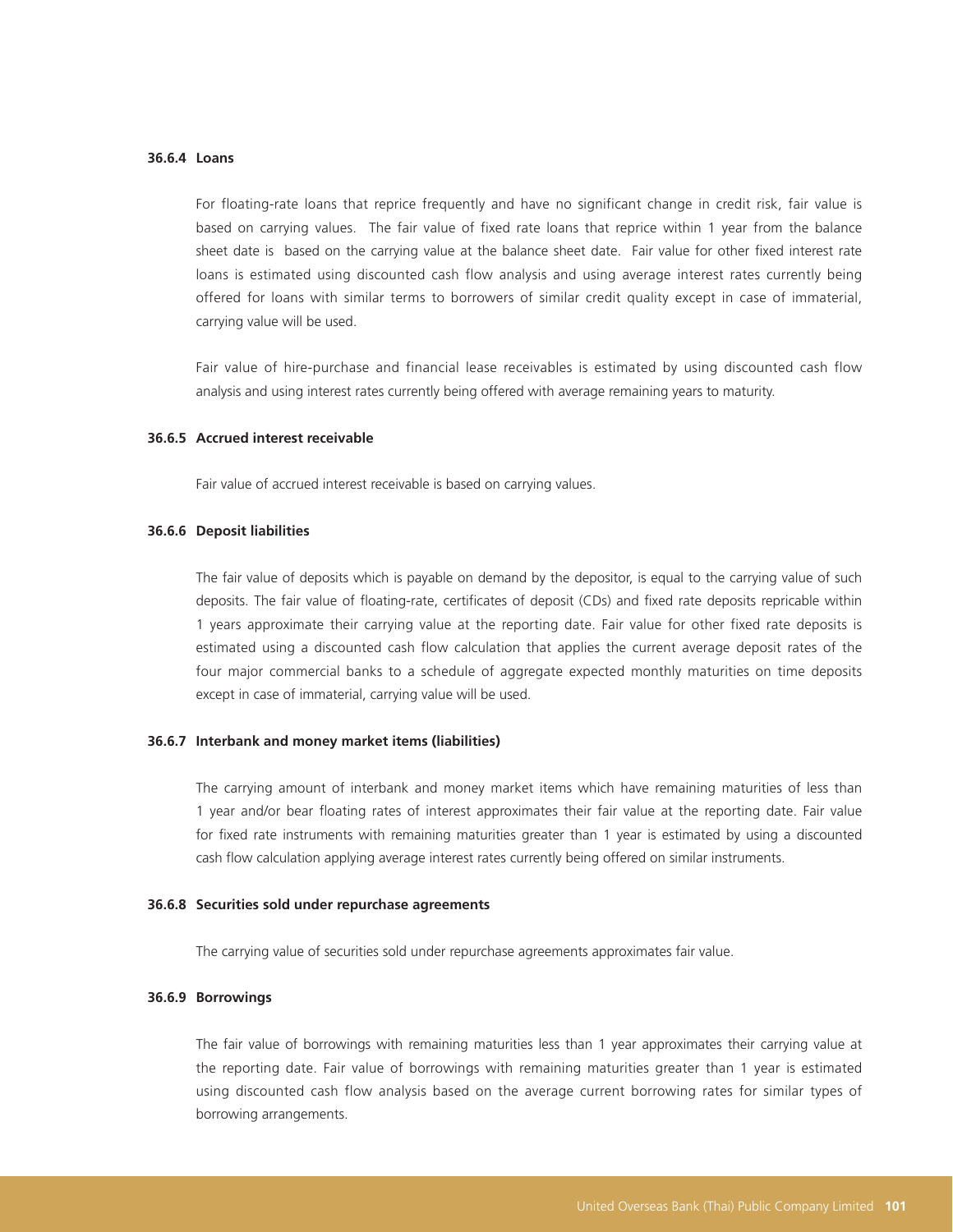#### **36.6.10 Fair value of off-balance sheet financial instruments**

#### **Commitments to aval, guarantee, and letters of credit**

These financial instruments are generally not intended to be sold or traded such that estimated fair values are not readily ascertainable. Fair value of these items were not calculated for the following reasons :

- (i) very few of the commitments extending beyond 1 year would commit the Bank to a predetermined rate of interest;
- (ii) the fees attaching to these commitments are the same as those currently charged to enter into similar arrangements; and
- (iii) the quantum of fees collected under these arrangements, upon which fair value would be determined, is not material.

### **Other off-balance sheet financial instruments**

The fair values of foreign exchange contracts were obtained from quoted market prices of similar foreign exchange contracts. For the other derivative contracts, the fair value is estimated using discounted cash flow.

#### **37. RECLASSIFICATION OF ACCOUNTS**

Certain amounts in the financial statements for the year ended 31 December 2005, have been reclassified to conform to the current year classification, with no effect on net income or shareholders' equity previously reported.

## **38. APPROVAL OF FINANCIAL STATEMENTS**

These financial statements were authorised for issue by the Bank's Board of Directors on 2 March 2007.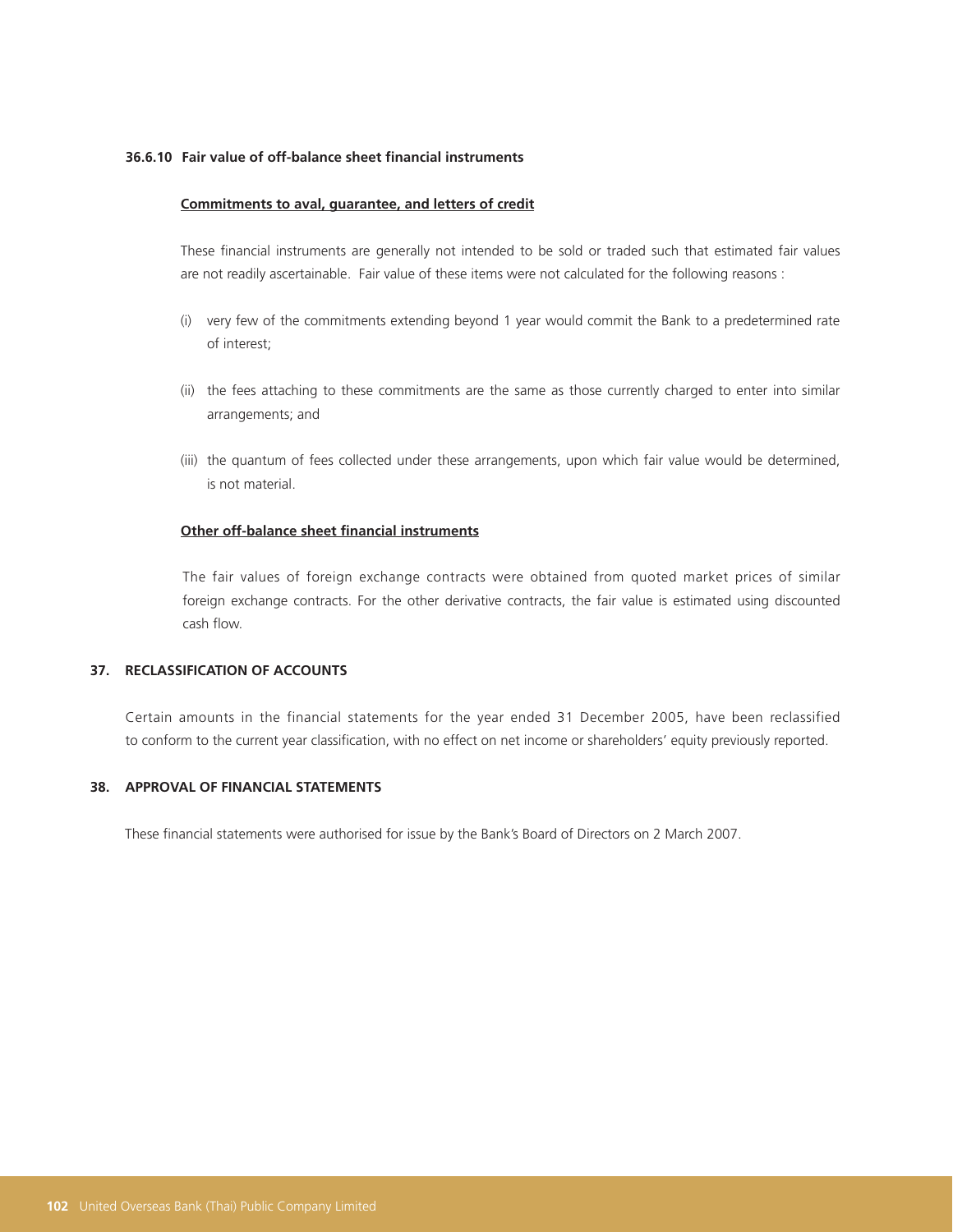**1. Companies in which United Overseas Bank (Thai) holds 10% or more of the number of paid up shares**

# **1.1 UOB Asset Management (Thai) Company Limited**

| <b>Business</b>           | : Provides asset management for funds, including mutual funds (equity and fixed income) and |  |  |  |  |
|---------------------------|---------------------------------------------------------------------------------------------|--|--|--|--|
|                           | provident funds                                                                             |  |  |  |  |
| Location                  | : $5th$ Fl., Bangkok City Tower Building,                                                   |  |  |  |  |
|                           | 179/6-10 South Sathon Road, Thungmahamek, Sathon, Bangkok 10120                             |  |  |  |  |
| Telephone                 | $: 0-2679-5577$                                                                             |  |  |  |  |
| Facsimile                 | $\therefore$ 0-2679-5571-5                                                                  |  |  |  |  |
| Paid-up Capital           | : THB 100,000,000 (10,000,000 ordinary shares)                                              |  |  |  |  |
| <b>UOB Thai's Holding</b> | $: 99.99\%$                                                                                 |  |  |  |  |

# **1.2 UOB Leasing (Thai) Company Limited**

| <b>Business</b>    | : Provides leasing, and factoring services, primarily to small and medium-sized companies |
|--------------------|-------------------------------------------------------------------------------------------|
| Location           | : 29th Fl., Room No.2902C, 2903-2904 United Center Building,                              |
|                    | 323 Silom Road, Bangrak, Bangkok 10500                                                    |
| Telephone          | $\therefore$ 0-2266-7290-9                                                                |
| Facsimile          | $: 0 - 2266 - 7300$                                                                       |
| Paid-up Capital    | : THB 320,000,000 (32,000,000 ordinary shares)                                            |
| UOB Thai's Holding | $: 99.99\%$                                                                               |
|                    |                                                                                           |

#### **1.3 AXA Insurance Public Company Limited**

| <b>Business</b>    | : Non-life insurance company                              |
|--------------------|-----------------------------------------------------------|
| Location           | $\pm$ 23 <sup>rd</sup> Fl., Lumpini Tower Building,       |
|                    | 1168/67 Rama IV Road, Thungmahamek, Sathon, Bangkok 10120 |
| Telephone          | $: 0 - 2285 - 6376 - 82$                                  |
| Facsimile          | $\therefore$ 0-2285-6383                                  |
| Paid-up Capital    | : THB 352,642,100 (3,526,421 ordinary shares)             |
| UOB Thai's Holding | $: 22.06\%$                                               |

#### **1.4 Piyalai Holdings Limited**

| : Engages in activities related to properties and real estate developments |
|----------------------------------------------------------------------------|
| : 22 <sup>nd</sup> Fl., Wall Street Tower Building,                        |
| 33/114 Surawong Road, Bangkok 10500                                        |
| $\therefore$ 0-2233-1666 Ext. 2220-1                                       |
| $\therefore$ 0-2233-3895                                                   |
| : THB 600,000,000 (6,000,000 ordinary shares)                              |
| $: 10.00\%$                                                                |
|                                                                            |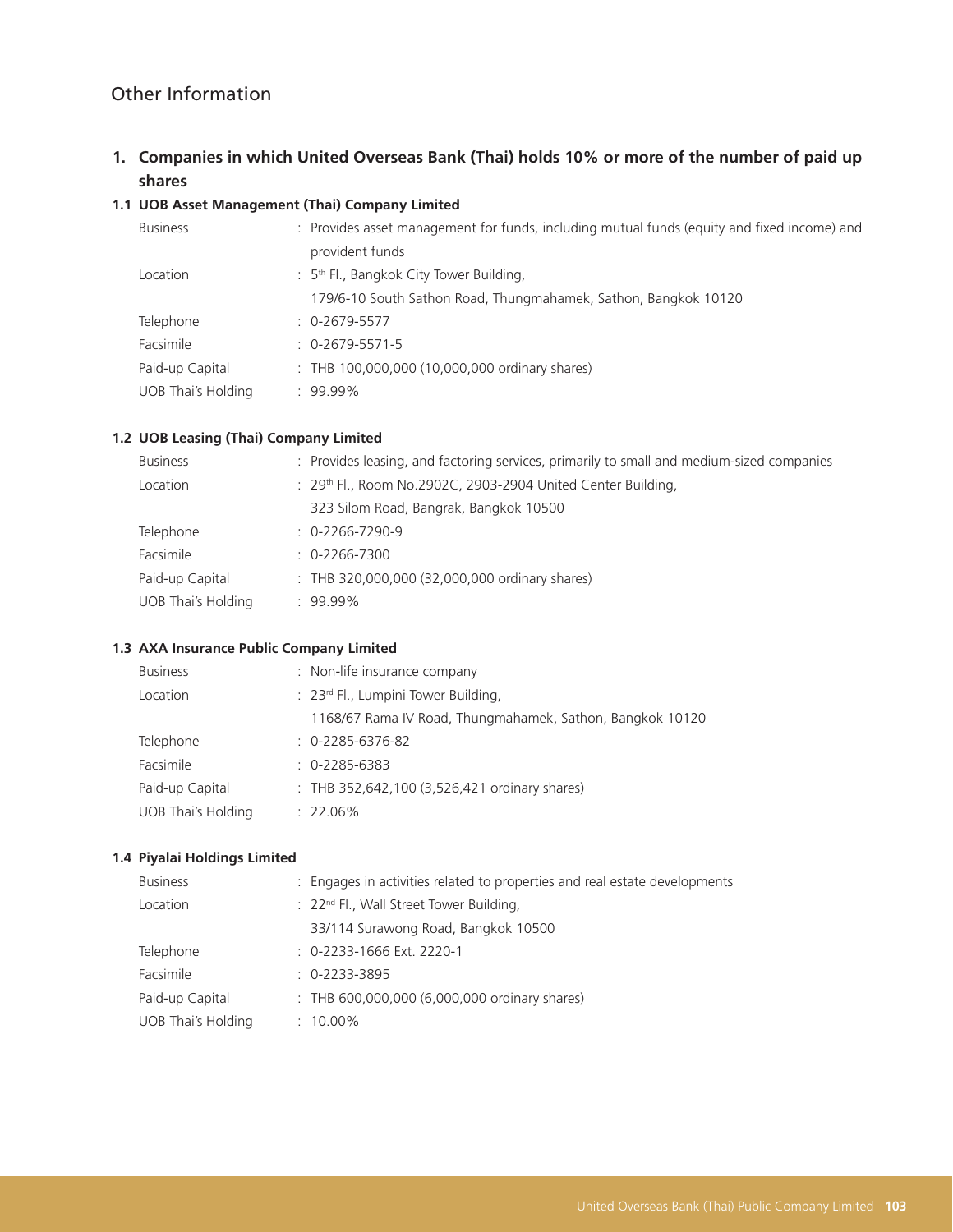# **1.5 UOB Bullion & Futures (Thai) Company Limited**

| <b>Business</b>    | : Trading in futures contract                 |
|--------------------|-----------------------------------------------|
| Location           | : 191 South Sathon Road, Bangkok 10120        |
| Telephone          | $: 0 - 2286 - 5848$                           |
| Facsimile          | $: 0 - 2285 - 1098$                           |
| Paid-up Capital    | : THB 100,000,000 (1,000,000 ordinary shares) |
| UOB Thai's Holding | $: 75.00\%$                                   |

### **1.6 UOB Radanasin Public Company Limited**

| <b>Business</b>           | : The Company registered the closure on November 20th, 2006 |
|---------------------------|-------------------------------------------------------------|
| Location                  | : 690 Sukhumvit Road, Bangkok 10110                         |
| Telephone                 | $: 0 - 2620 - 2000$                                         |
| Facsimile                 | $: 0 - 2259 - 6088$                                         |
| Paid-up Capital           | : THB 12,846,648,210 (1,284,664,821 ordinary shares)        |
| <b>UOB Thai's Holding</b> | .9999%                                                      |

# **2. Shares in United Overseas Bank (Thai)'s subsidiaries and associated companies held by directors**

The Bank's directors do not have any shares in the Bank's subsidiaries and associated companies.

# **3. Details of Directors**

| <b>Name</b>             | <b>Period</b>                                                             | <b>Experience*</b>                                                                                                                                                                                            |
|-------------------------|---------------------------------------------------------------------------|---------------------------------------------------------------------------------------------------------------------------------------------------------------------------------------------------------------|
| 1. Mr. Wee Cho Yaw      | Jul 04 - Present                                                          | • Chairman of the Board of Directors (Authorized Signatory),<br>UOB (Thai)                                                                                                                                    |
|                         | 1974 - Present                                                            | • Chairman and CEO, United Overseas Bank Ltd., Singapore                                                                                                                                                      |
| 2. Mr. Wee Ee Cheong    | Jul 04 - Present<br>2000 - Present                                        | • Deputy Chairman of the Board of Directors (Authorized<br>Signatory), UOB (Thai)<br>• Deputy Chairman and President, United Overseas Bank Ltd.,<br>Singapore                                                 |
| 3. Mr. Chinnawat Bulsuk | Aug 06 - Present<br>Aug 04 - Present<br>Aug 04 - Aug 06<br>2003 - Present | • Chairman of the Statutory Audit Committee, UOB (Thai)<br>• Independent Director, UOB (Thai)<br>• Member of the Statutory Audit Committee, UOB (Thai)<br>• Director & CEO, Ocean General Insurance Co., Ltd. |

*Note \*Bank of Asia Public Company Limited is reflected as UOB (Thai) for simplicity.*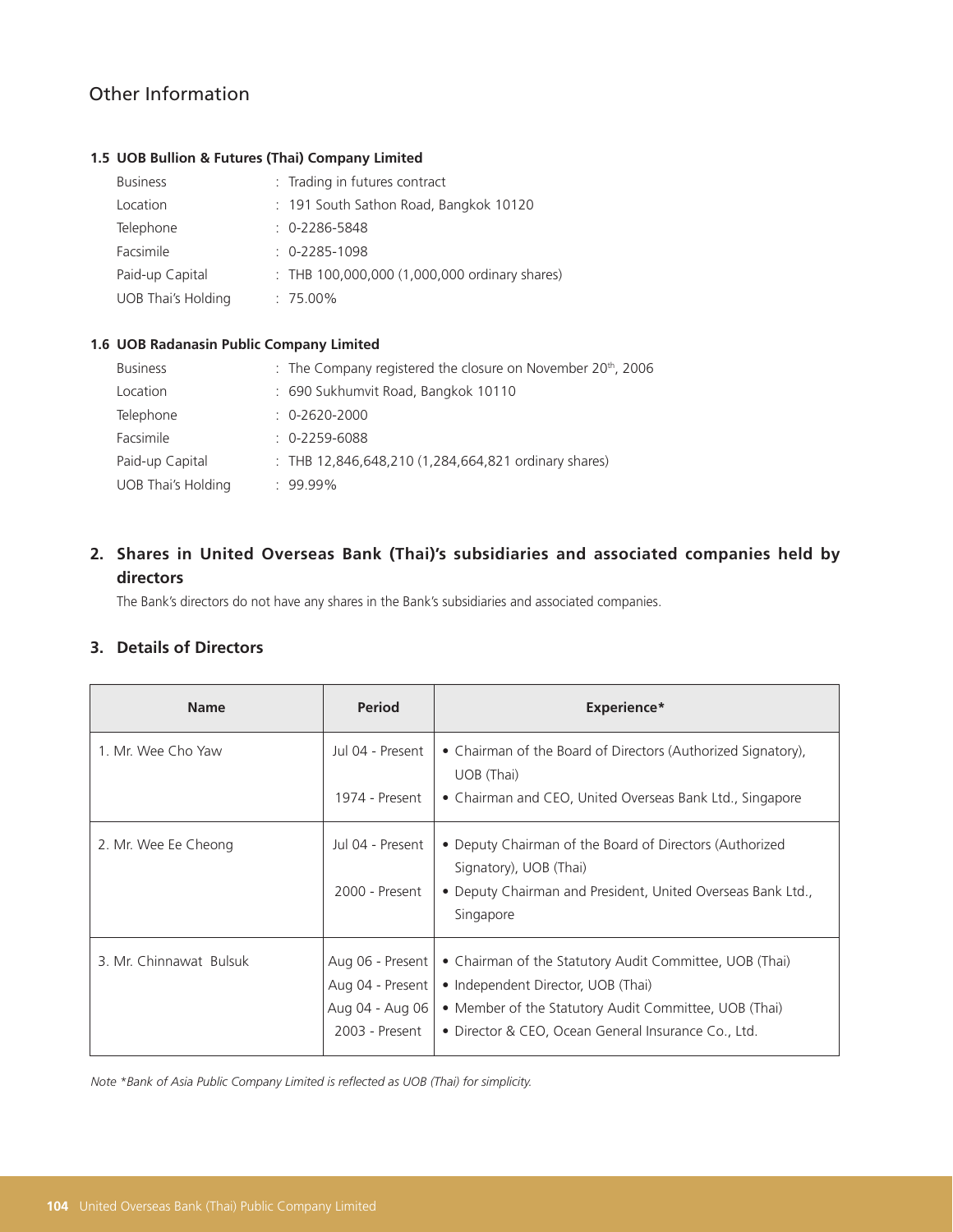| <b>Name</b>                     | <b>Period</b>                                         | Experience*                                                                                                                                                                                                                                                |
|---------------------------------|-------------------------------------------------------|------------------------------------------------------------------------------------------------------------------------------------------------------------------------------------------------------------------------------------------------------------|
| 4. Mr. Suebtrakul Soonthornthum | Aug 04 - Present<br>1992 - Present                    | • Independent Director, Chairman of Nomination and<br>Compensation Committee, and Member of the Statutory<br>Audit Committee, UOB (Thai)<br>• Senior Executive Vice President, Loxley Public Company Limited                                               |
| 5. Dr. Pongsak Hoontrakul       | Jun 05 - Present<br>2004 - Present<br>May 02 - May 05 | • Independent Director and Member of the Statutory Audit<br>Committee, UOB (Thai)<br>• Senior Research Fellow, Sasin of Chulalongkorn University<br>• Independent Director and Member of the Audit Committee,<br>UOB Radanasin Bank Public Company Limited |
| 6. Mr. Lee Chin Yong            | Aug 04 - Present<br>2003 - Present<br>1998 - 2003     | · Director (Authorized Signatory), UOB (Thai)<br>· Senior Executive Vice President, United Overseas Bank Ltd.,<br>Singapore<br>· CEO, United Overseas Bank (Malaysia) Berhad                                                                               |
| 7. Ms. Hwee Wai Cheng           | Feb 06 - Present<br>2001 - Present                    | · Director, UOB (Thai)<br>• Executive Vice President, United Overseas Bank Ltd., Singapore                                                                                                                                                                 |
| 8. Mr. Wong Kim Choong          | Aug 04 - Present<br>2003 - 2004                       | • Director and President & CEO (Authorized Signatory),<br>UOB (Thai)<br>· Deputy CEO, United Overseas Bank (Malaysia) Berhad                                                                                                                               |
| 9. Mr. Chua Teng Hui            | Jul 04 - Present<br>1999 - Jul 04                     | • Director and Deputy President & Deputy CEO<br>(Authorized Signatory), UOB (Thai)<br>• CEO, United Overseas Bank, Philippines                                                                                                                             |
| 10. Mr. Lee Tse Tiong           | Sep 05 - Present<br>Oct 04 - Present<br>2003 - 2004   | · Director (Authorized Signatory), UOB (Thai)<br>· Senior Executive Vice President - Corporate Services,<br>UOB (Thai)<br>· Managing Director, Group Finance, DBS Thai Danu<br>Bank Public Company Limited                                                 |

*Note \*Bank of Asia Public Company Limited is reflected as UOB (Thai) for simplicity.*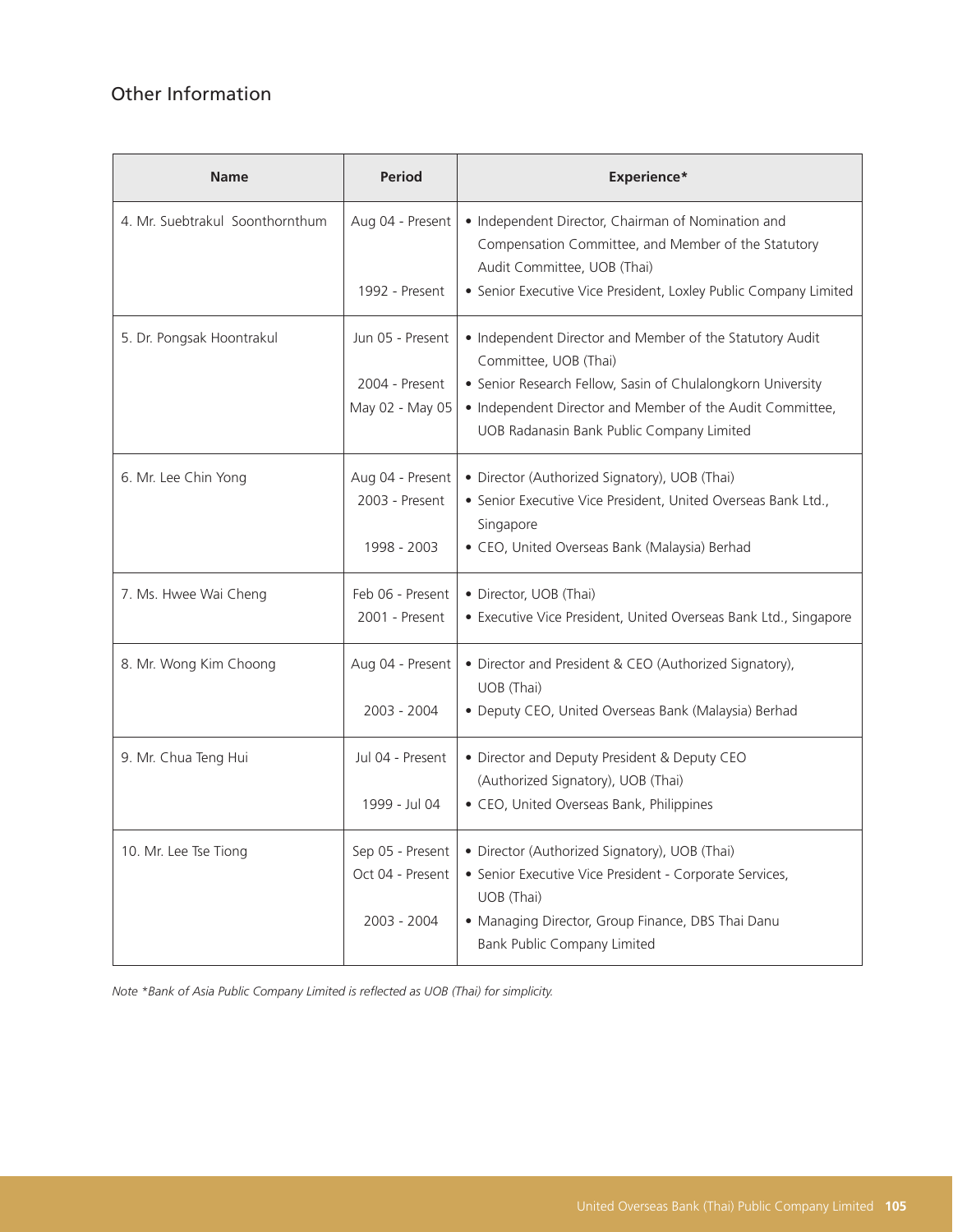# **4. Directors' remuneration**

|                                 | <b>Board of</b><br><b>Directors</b> | Audit<br><b>Committee</b> | <b>Nomination &amp;</b><br>Compensation<br><b>Committee</b> |
|---------------------------------|-------------------------------------|---------------------------|-------------------------------------------------------------|
| 1. Mr. Wee Cho Yaw              | 1,440,000.00                        |                           |                                                             |
| 2. Mr. Wee Ee Cheong            | 1,080,000.00                        |                           | 90,000.00                                                   |
| 3. Mr. Chinnawat Bulsuk         | 720,000.00                          | 510,000.00                |                                                             |
| 4. Mr. Suebtrakul Soonthornthum | 720,000.00                          | 360,000.00                | 360,000.00                                                  |
| 5. Dr. Pongsak Hoontrakul       | 720,000.00                          | 570,000.00                |                                                             |
| 6. Mr. Lee Chin Yong            | 360,000.00                          |                           | 90,000.00                                                   |
| 7. Mr. Poon Hon Thang           | 330,000.00                          |                           |                                                             |
| (resigned 23 Nov. 2006)         |                                     |                           |                                                             |
| 8. Mr. Quek Cher Teck           | 30,000.00                           |                           |                                                             |
| (resigned 3 Feb. 2006)          |                                     |                           |                                                             |
| 9. Ms. Hwee Wai Cheng           | 300,000.00                          |                           |                                                             |
| (appointed 16 Feb. 2006)        |                                     |                           |                                                             |
| 10. Mr. Wong Kim Choong         | 360,000.00                          |                           |                                                             |
| 11. Mr. Chua Teng Hui           | 360,000.00                          |                           |                                                             |
| 12. Mr. Lee Tse Tiong           | 360,000.00                          |                           |                                                             |
| <b>Total</b>                    | 6,780,000.00                        | 1,440,000.00              | 540,000.00                                                  |

# **5. Auditor's remuneration**

In 2006, the Bank and its subsidiaries paid a total of THB 9,675,938.27 audit fee to Ernst & Young Office Limited.

# **6. Related Party Transactions**

Details of all related- party transactions are disclosed in Note 31 in the Financial Statements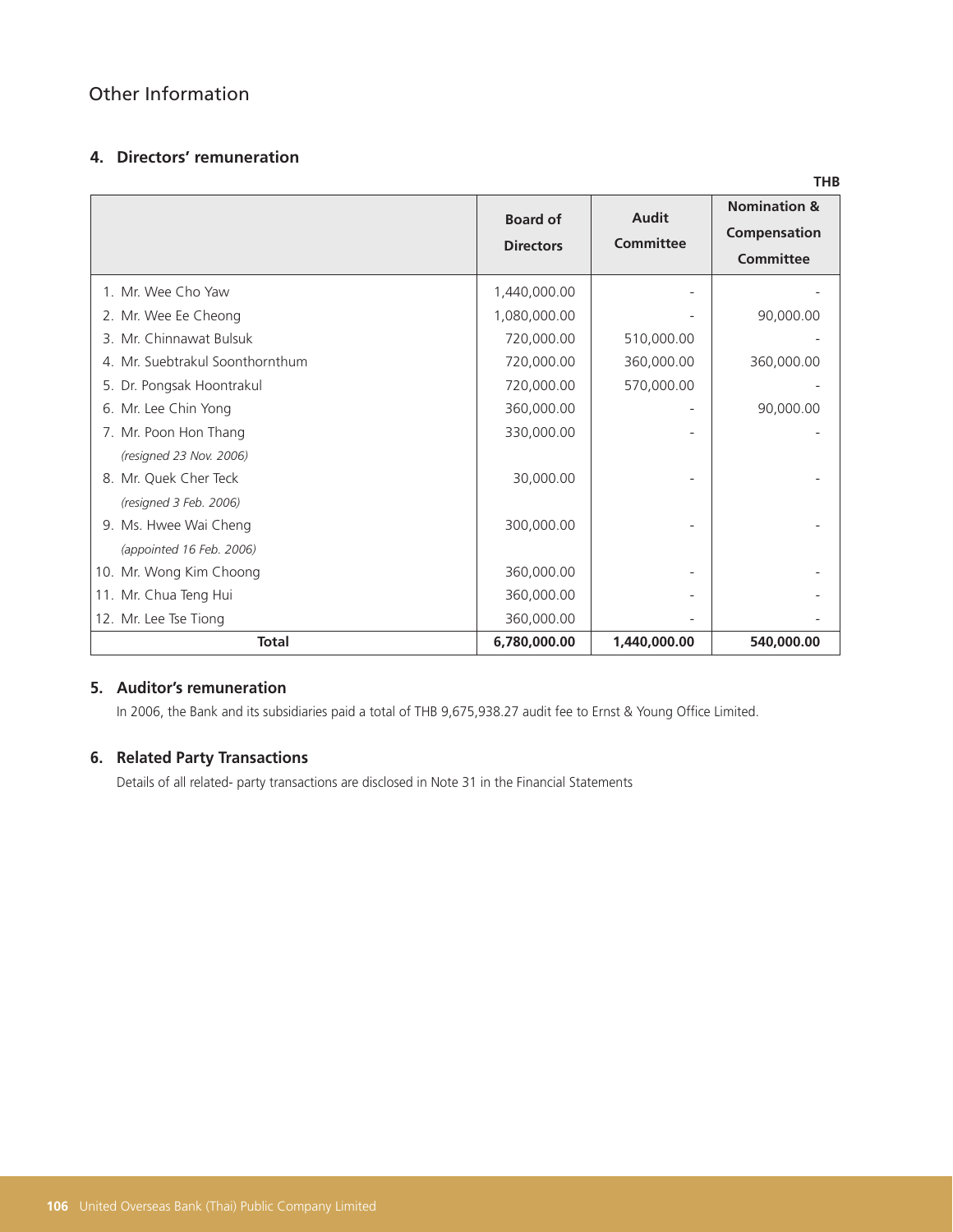## Risk Factors and Risk Management

The management of risk is fundamental to the financial soundness and integrity of the Bank. Risk management forms an essential element of the Bank's overall strategy. The risk management philosophy of the Bank is that all risks must be identified, measured, monitored and managed within a robust risk management framework, and that returns must commensurate with the risks taken.

The risk management corporate governance structure takes the form of overall responsibility by the Board of Directors in providing guidance regarding strategies and risk appetite for an integrated view of the Bank's risk exposures. The Corporate Risk Management Committee, a sub-committee with delegated authority from the Board, establishes policies and strategies covering all aspects of risk affecting the Bank, reviews the adequacy of risk policies and highlight new risks and exceptional risk events to the Audit Committee and the Board from time to time. Other internal committees established to directly oversee day to day risk related matters include Credit Committee and Asset and Liability Committee ("ALCO").

To this end, a centralized Risk Management & Compliance Group, which is independent of the business units as well as the support units, performs the primary roles of implementing risk policies and procedures, monitoring to ensure compliance by the business and support units with these policies and procedures. Regular reporting on risk exposures, compliance with risk policies & procedures are updated to the management and various risk related committees.

In 2006, key risk management polices and practices of the Bank were further aligned with that of UOB Group. In line with UOB Group's plan to adopt the more advanced approaches for Basel II compliance, the Bank has also embarked on a project to enhance and improve risk management framework and related systems over a two-year timeframe.

The key types of risk closely monitored by the Bank include :-

### **• Credit Risk**

Credit risk is defined as the potential loss arising from any failure by customers to fulfill their obligations, as and when they fall due. These obligations may arise from on-balance sheet or off balance sheet exposures such as direct lending, trade finance, receivables under derivative and foreign exchange contracts and other credit related activities.

Through the Credit Committee, the Bank establishes well defined risk parameters for accepting credit risk, credit policies and procedures to ensure that a well diversified and high quality credit portfolio is maintained.

The Bank also has in place a rigorous process to regularly review, monitor and report credit exposures including risk concentrations, industry sector exposures, level of non-performing loans as well as adequacy of provisions.

The key operating units directly involved in managing credit risk include :-

#### **(1) Credit Risk Management Division**

This unit is primarily responsible for preparing and proposing credit risk policies and guidelines for consideration and approval by Board and / or its sub-committees. Other responsibilities include monitoring and reviewing credit risk exposures, performing analysis on credit portfolio performance for fine-tuning policies and risk acceptance criteria as well as preparing various credit risk related reports to management.

#### **(2) Credit Approval Division**

This unit's main responsibility is to provide independent analysis of the credit proposals submitted by the business units. Through the issuance of a separate credit advice to the approving authority, credit analysts under this unit address the degree of risks and concerns in each risk aspect of the borrower in order to evaluate whether the assessed risks lie within acceptable range of the Bank. The credit advice may also cover suggestion for the restructuring or adjustment of the credit facilities, collateral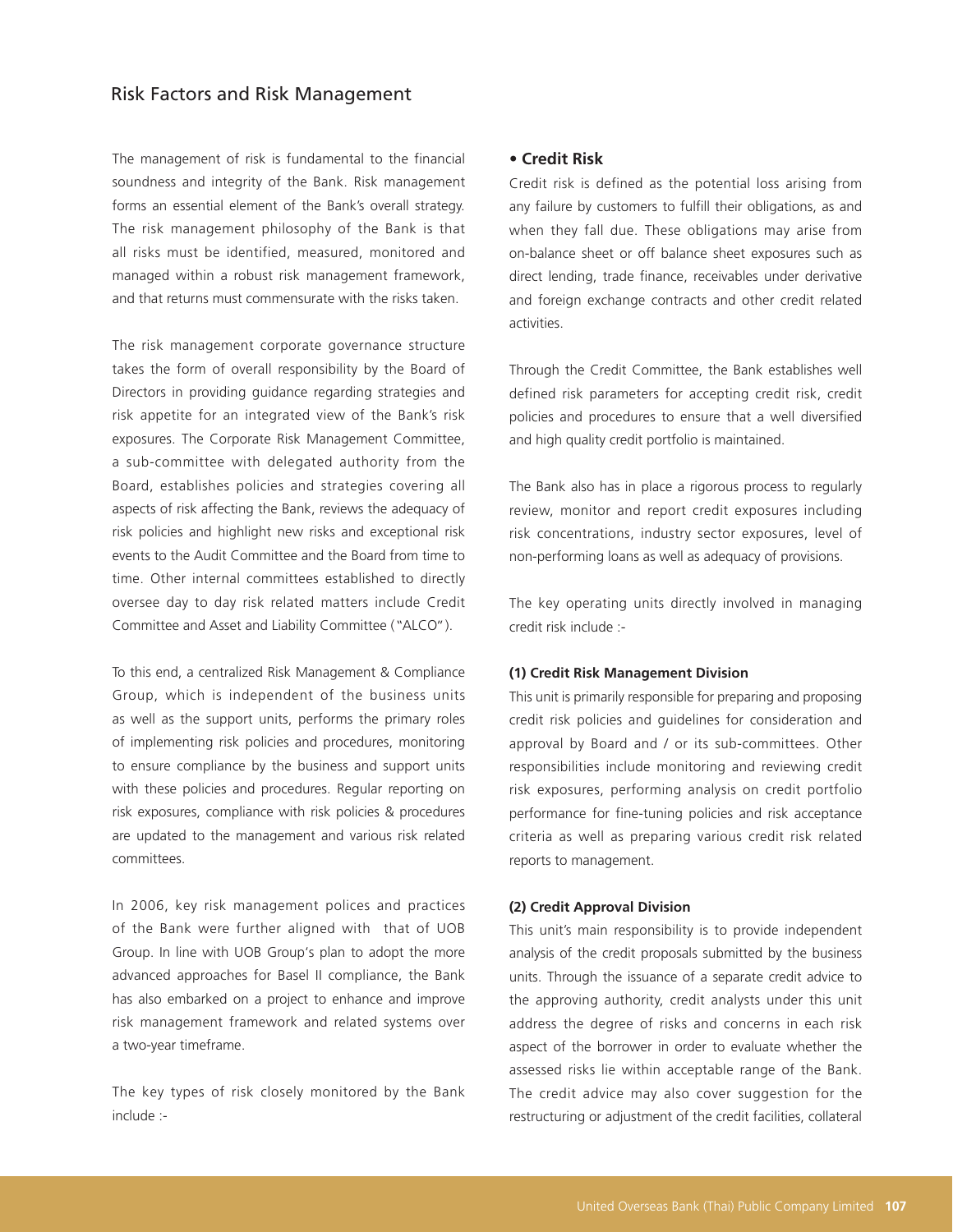## Risk Factors and Risk Management

and other facility terms and conditions to best represent the risk profiles of the borrower.

#### **(3) Credit Review Division**

This unit is responsible for performing independent credit review to ensure that all credits accepted are in compliance with established polices, control procedures as well as to ensure all proper legal documentations are in place.

#### **(4) Financial Restructuring and Recovery Division**

This unit focuses on loan restructuring and recovery of the larger non performing commercial loans with the aim of minimizing damages and losses to the Bank. Non performing loans are transferred to this unit for intensive follow up and negotiation with the borrower from the early stages of loan default. Depending on the level of co-operation from the borrower, legal proceedings may be commenced against the borrower for loan repayment as well as collateral enforcement. All restructured loans continue to be closely monitored by this unit until they have demonstrated good payment record.

#### **(5) Collections Division**

This division monitors and follows up on all delinquent consumer loans as well as the small retail and SME loans. Through the collection system, details of delinquent accounts are auto-routed to the collectors for immediate actions the moment borrowers go into default. Debt restructuring and legal actions may also be employed in order to maximize recovery to the Bank.

#### **(6) Litigation Department**

The Litigation Department, a unit within the Collections Division, undertakes and oversees all legal actions and related activities of the Bank. Besides undertaking legal actions against defaulted borrowers on behalf of the Bank, this unit is also in charge of putting up a legal defence against all legal suits filed against the Bank.

#### **• Liquidity Risk**

Liquidity risk is defined as the potential loss arising from the Bank's inability to meet its contractual obligations when due. Liquidity risk arises in the general funding of the Bank's activities and in the management of its assets. The Bank maintains sufficient liquidity to fund its day-to-day operations, meet customer deposit withdrawals, meet customers' demand for new loans and repay borrowings as they mature.

The management of liquidity risk is carried out throughout the year by a combination of cash flow management, maintenance of high quality liquid assets and other short term investments that can be readily converted to cash, diversification of the funding sources and proactive management of the core deposit base. Liquidity Contingency Funding Plan is drawn up to ensure that alternative funding sources are in place to minimize liquidity risk under any given liquidity crisis scenario.

The Asset and Liability Committee ("ALCO") formulates key strategies and policies on liquidity risk management, sets up control limits and reviews the Bank's asset liability structure on a regular basis. The Asset Liability Management Division under Treasury Management Group undertakes the day-to-day management of the Bank's liquidity cash flows while the Market & Liquidity Risk Management Division independently monitors and reports liquidity risk exposures to the ALCO on a regular basis.

### **• Balance Sheet Risk**

Balance sheet risk is defined as the potential change in earnings arising from the effect of movements in interest rates and foreign exchange rates on the structural banking book of the Bank that is not of a trading nature.

The ALCO establishes policies and strategies to manage and control the balance sheet interest rate risk exposure which may include adjusting lending and deposit rates and the structure and proportion of assets and liabilities. Exposure to currency risk is managed actively by setting limits for both overnight and intra-day position.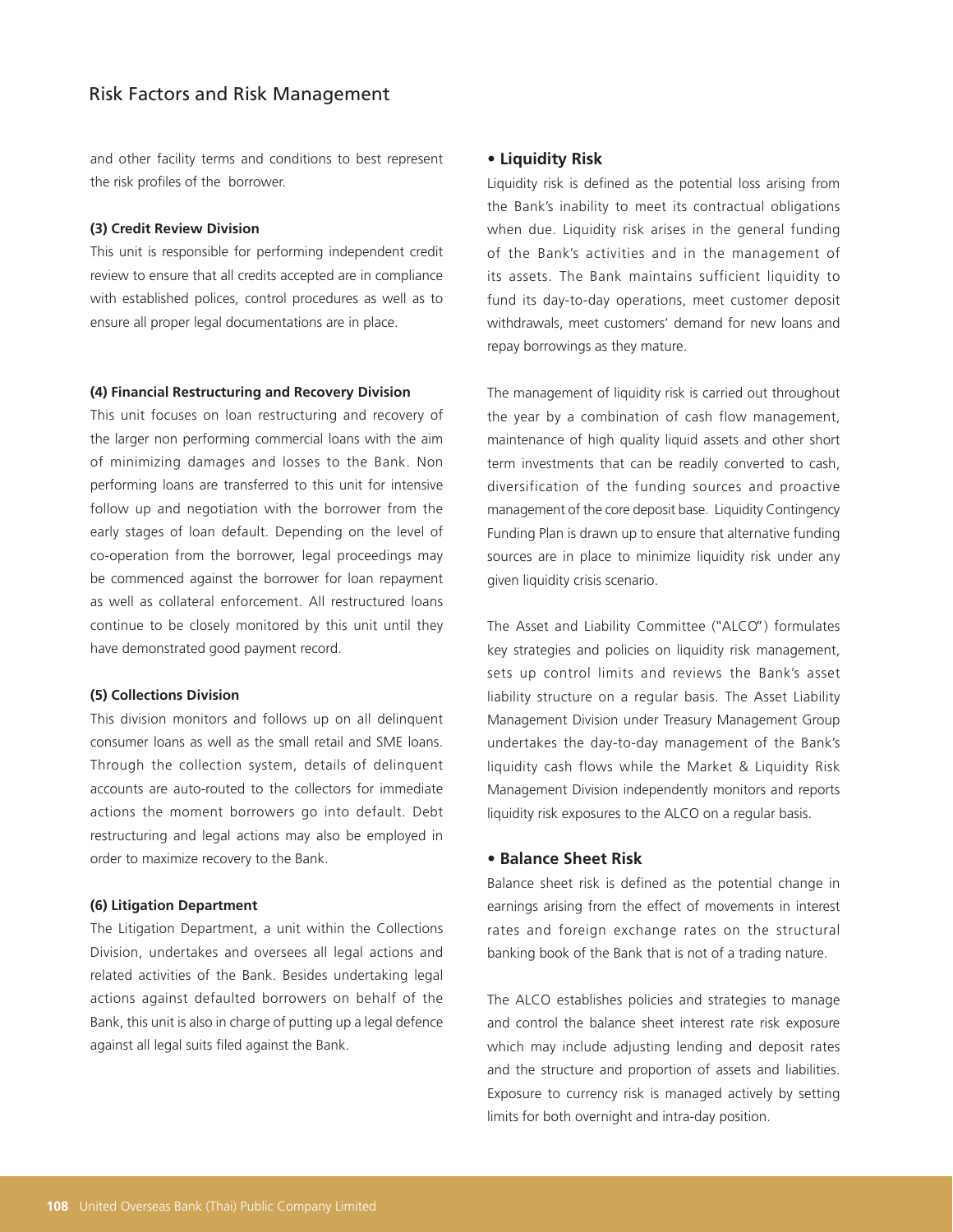## Risk Factors and Risk Management

The Market & Liquidity Risk Management Division monitors and reviews balance sheet interest rate risk exposures by analyzing the mismatches in interest rate re-pricing of the Bank's assets and liabilities and the potential earnings impact as a result of interest rate changes using analytical tools such as maturity/repricing schedules. Reports on asset and liability yield and balance sheet risk exposures are submitted to the ALCO on a regular basis.

#### **• Market Risk**

Market risk is defined as the potential loss in market value of a given portfolio arising from changes in market prices, namely foreign exchange rates, interest rates, equity prices and option volatility rates. The Bank is exposed to market risk in its trading and investment portfolios as the value of its trading and investment positions are sensitive to changes in market prices and rates.

Market risk is managed by using a framework of market risk management policies and risk control procedures, as well as risk and loss limits. Risk and loss limits are proposed by the respective trading desks under Treasury Management Group, reviewed by the Market & Liquidity Risk Management Division and approved by the ALCO and the Board of Directors annually. The monitoring of market risk trading limits and the reporting of any limit excess and ratification are carried out independently by the Middle Office Division on a daily basis.

Market risk is measured using the Value-at-risk (VaR) methodologies on all major trading portfolios of the Bank. In addition, stress testing is also performed on the trading portfolios which serve to provide early warning of potential worst case losses so as to facilitate proactive management of these risks in the rapidly changing financial markets.

#### **• Operational Risk**

Operational risk is defined as the potential loss arising from breakdown in the Bank's internal control or corporate governance that results in error, fraud, failure/delay to perform, or compromise of the Bank's interests by its employees. Other aspects of operational risk include major failure of information technology systems or events such as fire, flood or other disasters. Potential loss may be in the form of financial loss or other damages, for example, loss of public confidence that will impact the Bank's credibility and ability to transact, maintain liquidity and obtain new business.

The Bank manages operational risk through an internal framework of policies, control procedures and measures. This framework encompasses the identification of significant operational risk exposures and management controls, ongoing conduct of self assessment by business and support units as well as vigilant monitoring and reporting.

Included in the overall framework of operational risk is the disciplined product program process aimed at ensuring the risks associated with each new product/service are identified, analysed and managed before it is approved for launch. In addition, in line with the increasing need to outsource internal operations in order to achieve cost efficiency, an outsourcing policy has also been established to regulate the outsourcing of services to third parties.

To ensure continuity of business with timely recovery of critical functions in the event of a disaster or business disruption, a business continuity plan has been established for all critical business functions under the Bank's Business Continuity Management framework. The business continuity plan is subject to regular testing and exercise to ensure it is relevant, effective and operationally viable.

The Bank continues to emphasize on staff training, improvement and upgrade in systems, processes and procedures as part of overall operational risk management.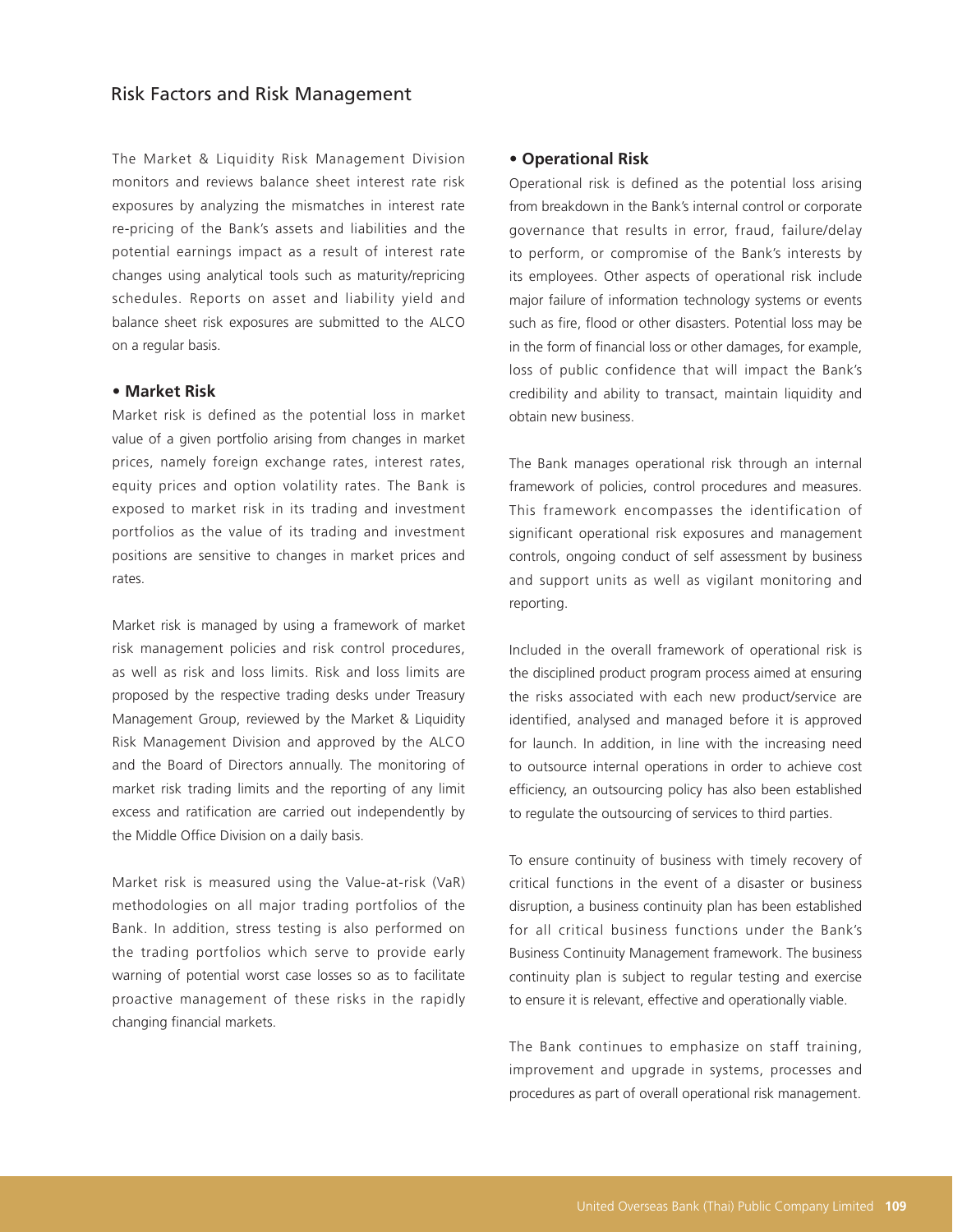## Report of the Audit Committee

The Audit Committee (AC) of United Overseas Bank (Thai) Pcl. comprises three independent directors :

Mr. Chinnawat Bulsuk, the AC Chairman, Mr. Suebtrakul Soonthornthum and Dr. Pongsak Hoontrakul as Committee members. All Committee members are non-executive directors and non-employees of the Bank.

In the year 2006, the Committee held seven meetings to review the Bank's internal controls and discussed financial and operational audit issues with the internal auditors and the Bank's external auditors. Relevant management members were invited to attend the meetings to provide additional information and clarification of the internal control systems.

Major matters discussed at the meeting were as follows :

- Reviewed the major items of the financial reports and external auditors' report and their opinion including monitoring the financial reports and the reliability of those reports
- Approved and monitored the Internal Audit Year Plan
- Acknowledged major audit findings regarding the compliance with internal and external regulations
- Acknowledged the quarterly audit reports and major findings
- Acknowledged the quarterly risk management report and major items of the risk management activities.
- Reviewed the adequacy and effectiveness of the Bank's internal control systems by discussion with the senior management regarding the Assessment on the Adequacy of the Internal Control System
- Reviewed the reasonableness of the connected transactions
- Proposed the Bank's external auditor and audit fees to the Board of Directors.

The Committee has continually reviewed and assessed the Bank's key risks, controls and monitoring system through the Bank's Internal Audit Sector and by discussion with external auditor and senior management. From the evaluation of the Bank's internal control system, it concluded that the Bank's internal controls in the area of financial reporting and risk management are adequate and reliable and that the Bank continues to improve the overall control framework within the Bank. In addition, the Internal Audit Function is ISO9001: 2000 certified.

Mr. Chinnawat Bulsuk Chairman of the Audit Committee March 2, 2007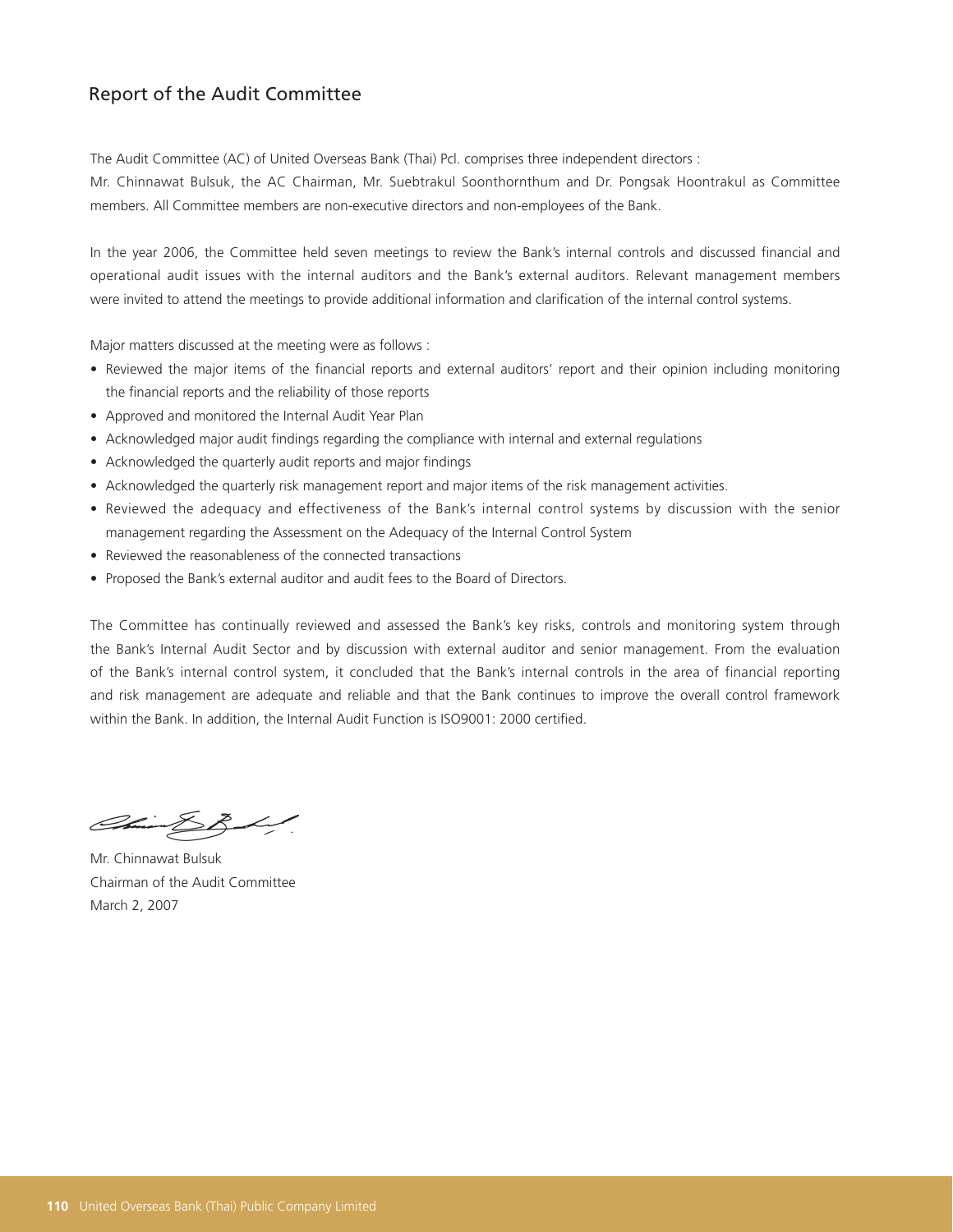## Opinion of the Audit Committee on the Bank's Internal Control System

The Board of Directors has reviewed the opinion and the Assessment Form on the Adequacy of Internal Control System prepared by the Audit Committee during the Board of Directors' Meeting no. 557 held on March 2, 2007. Participants in the meeting included the Audit Committee members comprising the three independent directors who are not employees of the Bank.

The Audit Committee's opinion on the internal control system of the Bank and its subsidiaries was summarized from the evaluation of the Bank's internal control system in five sections as follows :

- Organization Control and Environment Measure
- Risk Management Measure
- Management Control Activities
- Information and Communication Measure
- Monitoring

The Audit Committee is of the opinion that the Bank has in place an adequate internal control system. The Audit Committee has been regularly notified of ongoing issues as they arise.

The external auditor of the Bank is Ms. Ratana Jala, certified public account of Ernst & Young Office Limited which examined the Financial Statements as at December 31, 2006. Ernst & Young has given the opinion in the Audit Report that the financial statements as at December 31, 2006 present fairly, in all material respects, the financial position of the Bank, the results of operations and cash flows for the years then ended in conformity with generally accepted accounting principles.

Mr. Chinnawat Bulsuk Chairman of the Audit Committee March 2, 2007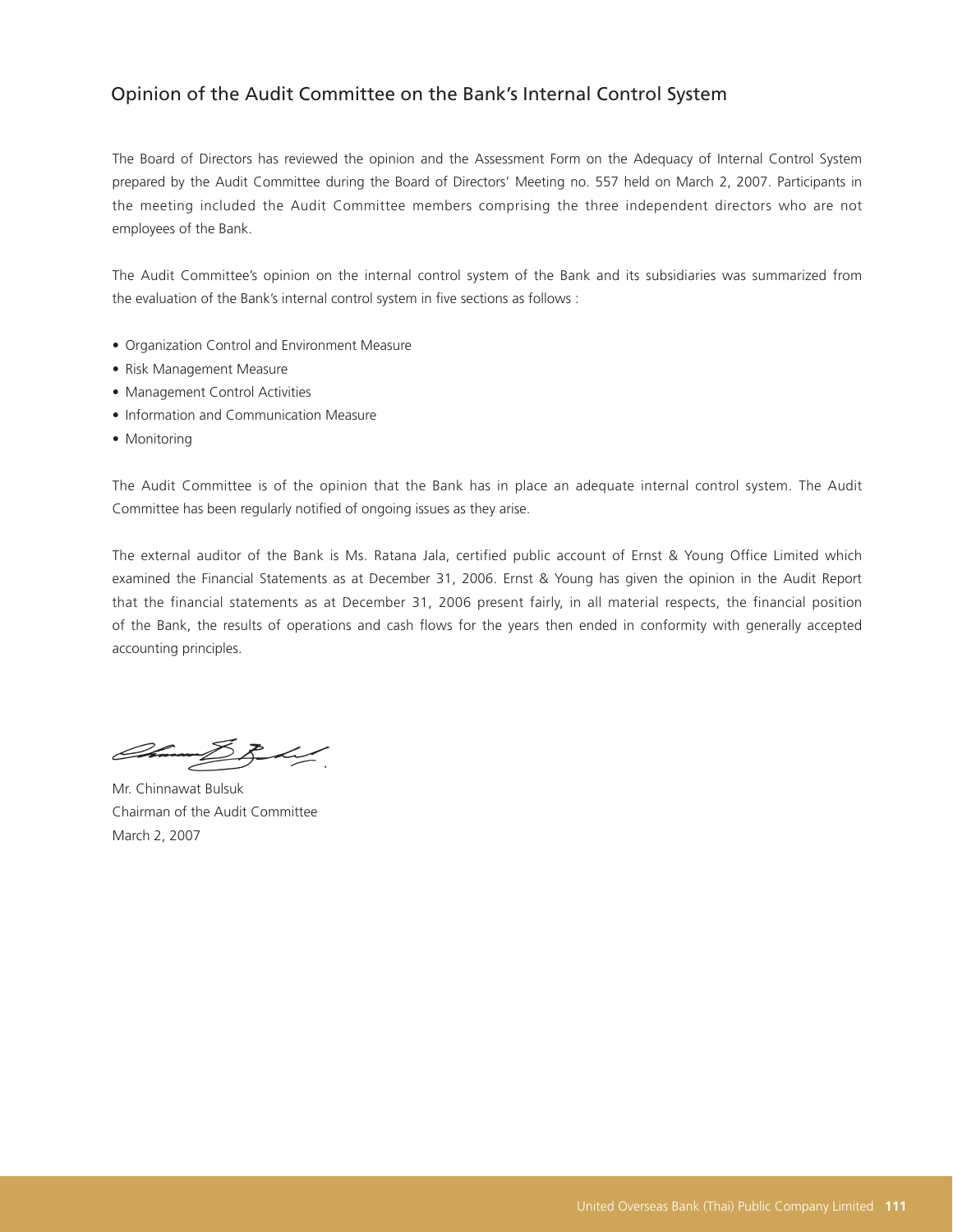## Corporate Governance

UOB Thai, a subsidiary of the UOB Group is committed to maintain the highest standard of corporate governance. The Board believes that good corporate governance is essential for sustaining its business performance and safeguarding the interests of its stakeholders.

The Board, the management and the employees base their operational functions on integrity, respect, teamwork and professionalism in the best interests of both the Bank and all other stakeholders i.e. Board of Directors, management, employees, shareholders, business partners, external auditors, government agencies and customers.

The Bank established a Code of Conduct in 2002 as a set of principles that apply to employees at all levels. This code is not only for investment in securities, but also in relation to gifts and entertainment, the prevention of money-laundering, and external functions and employment. To avoid any conflicts of interest, all employees are required to follow this code of conduct.

The Bank's Board of Directors and other Bank committees follow the Bank of Thailand's good governance practices. The Bank of Thailand provides a policy for the financial institutions to operate efficiently and effectively, and plays a crucial role in supervising and following up on the Bank management to ensure that set goals are achieved and in the best interest of the organization.

#### **Control Systems and Internal Audit**

The Board of Directors has recognized the importance of having good internal control systems, risk management, compliance and internal audit. To this end, the Bank has set up various committees to manage detailed day-to-day operational matters, and has a well qualified Internal Audit team to ensure proper controls are in place.

The Audit Division is an independent unit that reports directly to the Board of Directors. The Audit Committee is responsible for reviewing and assessing the Bank's key risk control mechanisms, as well as monitoring the internal audit system through the Audit Division. The current audit methodologies are ISO9001:2000 certified, and are in line with the United Overseas Bank Group's audit standards.

#### **Directors Reporting**

The Board of Directors is responsible for the consolidated financial statements of the Bank and its subsidiaries and for the financial information presented in this annual report. The aforementioned financial statements were prepared in accordance with accepted accounting standards defined by the Institute of Certified Accountants and Auditors of Thailand, applying appropriate and consistent accounting policies and with careful judgement and best estimates. Important information is adequately disclosed in the notes to financial statements.

The Board of Directors has provided for and maintained an efficient internal control system to ensure that accounting records are accurate, complete and adequate to protect the Bank's assets and uncover weaknesses in order to prevent operational risk or materially irregular operations.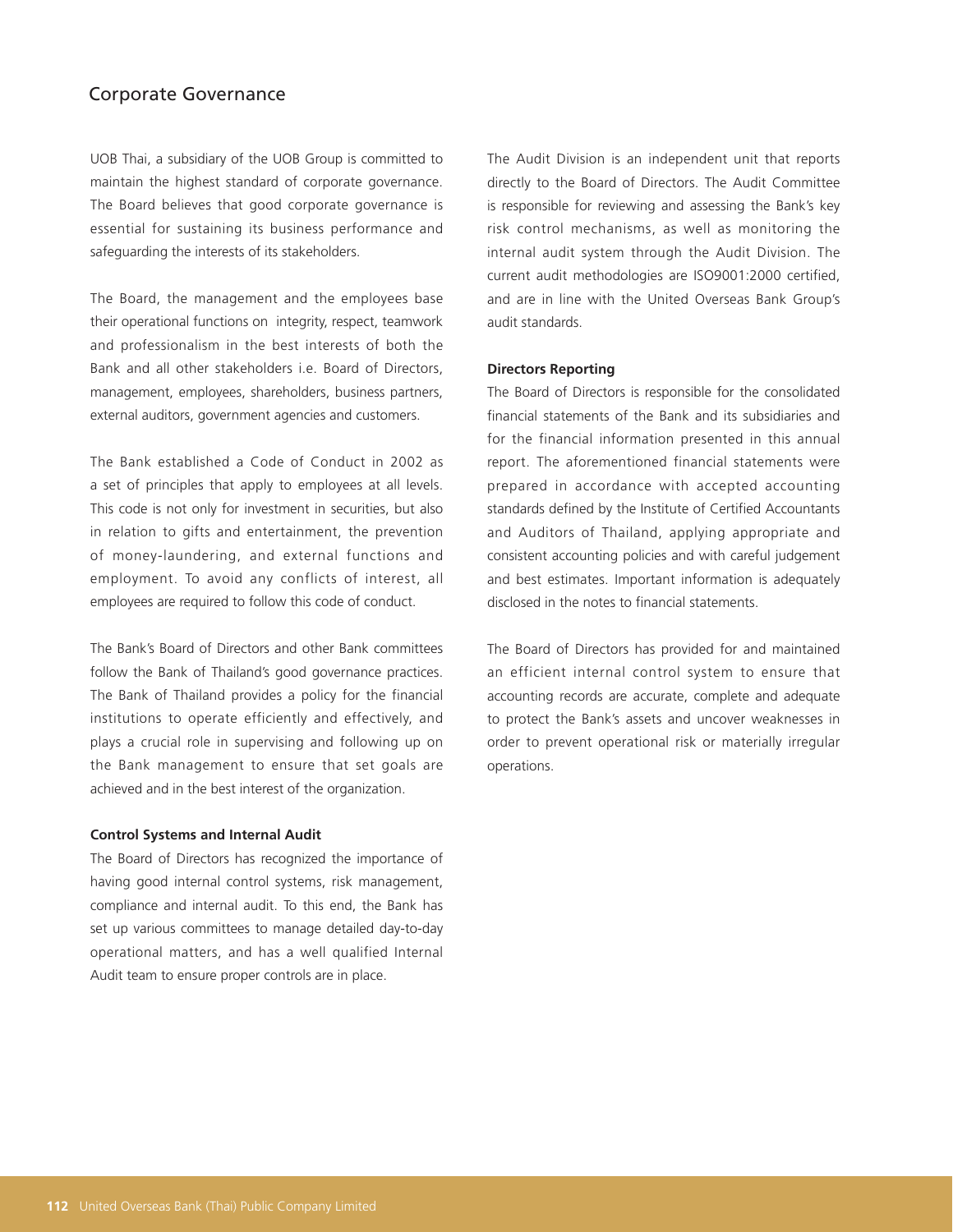## Management Structure

### **Board of Directors**

The Board of Directors comprises ten directors, three of whom are independent directors. The Board meets at least once every three months and no fewer than half of the total number constitute a quorum for meetings.

The Board of Directors' duties are to set the Bank's policies and operational objectives, and to oversee management to ensure it operates in accordance with the Bank's policies, relevant laws, articles of association, and the shareholders' resolutions.

The Board of Directors consists of :

| 1. Mr. Wee Cho Yaw              | Chairman             |
|---------------------------------|----------------------|
| 2. Mr. Wee Ee Cheong            | Deputy Chairman      |
| 3. Mr. Chinnawat Bulsuk         | Independent Director |
| 4. Mr. Suebtrakul Soonthornthum | Independent Director |
| 5. Dr. Pongsak Hoontrakul       | Independent Director |
| 6. Mr. Lee Chin Yong            | Director             |
| 7. Mr. Poon Hon Thang           | Director             |
| (resigned 23 November 2006)     |                      |
| 8. Ms. Hwee Wai Cheng           | Director             |
| 9. Mr. Wong Kim Choong          | Director             |
| 10. Mr. Chua Teng Hui           | Director             |
| 11. Mr. Lee Tse Tiong           | Director             |
|                                 |                      |

#### **Executive Committee**

The Executive Committee is empowered by the Board of Directors to have the authority to a) set credit discretionary limits, b) approve or ratify approvals for credit applications and debt restructuring cases, and c) delegate to the Asset and Liability Committee (ALCO) the responsibility to review the Bank's ALCO Work, and bring any significant matter to the Board of Director's attention. The Executive Committee also empowers the Bank's President and Chief Executive Officer to set up any necessary committee(s), appoints or makes changes to members of the committee(s) and determines the scope of responsibilities of the committee(s), other than the committee(s) which are required by the regulatory authorities and sets up by the Board of Directors. In addition, the committee is also responsible for monitoring the progress of the Bank's business plan.

The committee consists of :

1. Mr. Wong Kim Choong Chairman 2. Mr. Wee Ee Cheong Vice Chairman 3. Mr. Wee Cho Yow Member *(resigned 2 March 2007)* 4. Mr. Lee Chin Yong Member 5. Mr. Lee Tse Tiong Member

**Audit Committee**

*(appointed 2 March 2007)*

The Audit Committee is nominated by the Board of Directors. Its main responsibilities are to ensure that the Bank has an adequate internal audit system and operates in accordance with the regulations imposed by governing laws. The committee is also responsible for the nomination of the Bank's auditors, determining the auditors' remuneration and for the accuracy of the disclosure of information on related-party transactions or transactions where conflict of interest may occur.

The committee consists of :

| 1. Mr. Chinnawat Bulsuk                | Chairman |
|----------------------------------------|----------|
| 2. Mr. Suebtrakul Soonthornthum Member |          |
| 3. Dr. Pongsak Hoontrakul              | Member   |

#### **Nomination and Compensation Committee**

The Nomination and Compensation Committee is appointed by the Boards of Directors. The committee is responsible for setting up the policies, criteria and selection procedure for the nomination of the Bank's directors and senior management. The committee also considers and makes recommendation on appropriate persons for those designated positions, and reviews their appropriate remuneration including other benefits.

The committee consists of :

| 1. Mr. Suebtrakul Soonthornthum | Chairman |
|---------------------------------|----------|
| 2. Mr. Wee Ee Cheong            | Member   |
| 3. Mr. Lee Chin Yong            | Member   |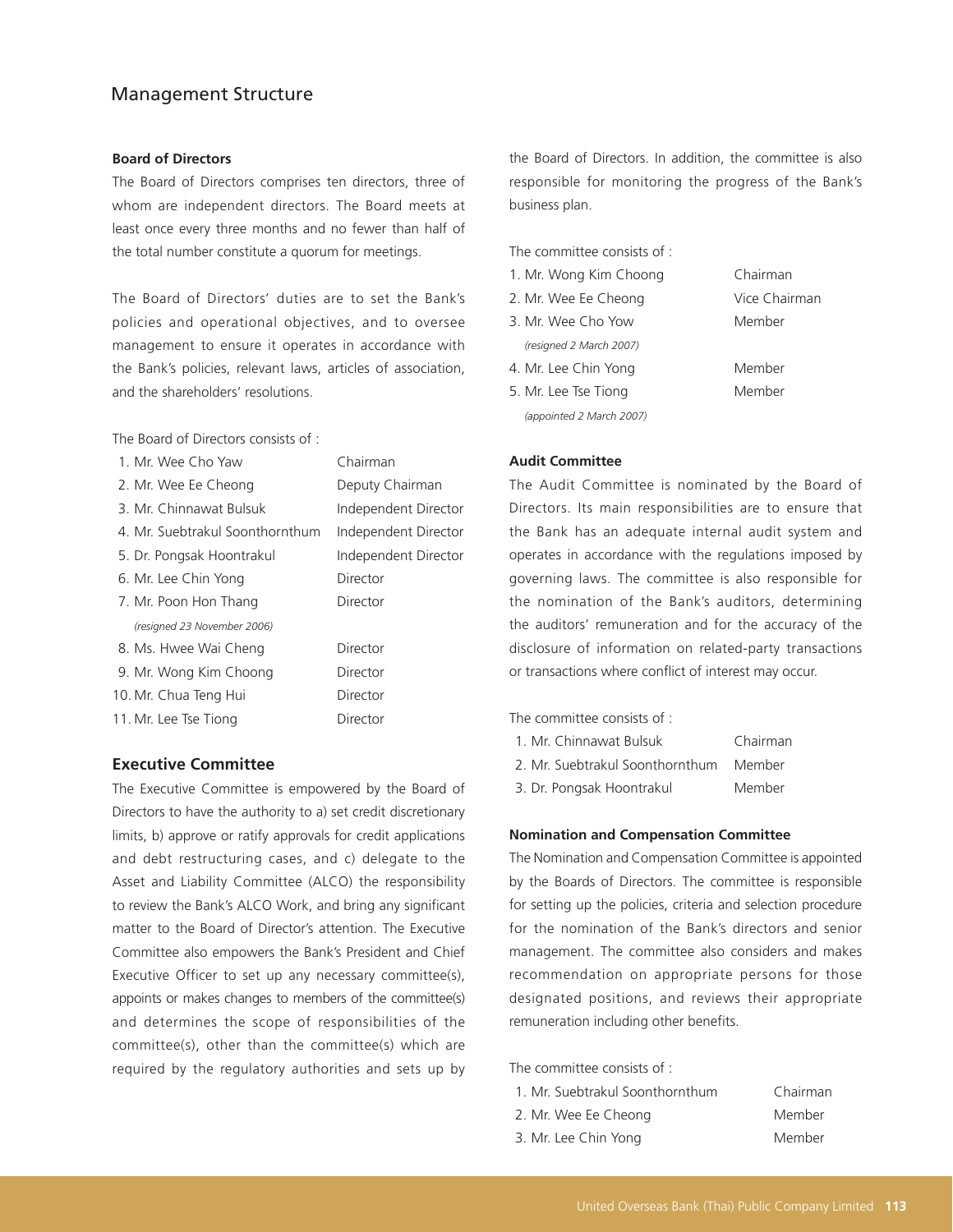## Management Structure

#### **Corporate Risk Management Committee**

The committee is responsible for establishing policies and strategies covering all aspects of corporate risk management that may affect the reputation of the Bank. The committee proposes to the Board of Director to consider matters regarding risk management as a whole, and ensures that these strategies can be measured, followed up, and monitored to stand at an appropriate level. The committee also reviews the adequacy of risk policies, risk management procedures, including the efficiency of these procedures, and regularly reports to the audit committee in addressing areas for improvement.

The committee consists of :

- 1. President & CEO Chairman
- 2. Deputy President & Deputy CEO Vice Chairman
- 3. Head of Institutional Banking Group
- 4. Head of Personal Financial Services Group
- 5. Head of Corporate Services Group
- 6. Head of Credit Approval & Collection Group
- 7. Head of Treasury Management Group
- 8. Head of Risk Management and Compliance Sector
- 9. Head of Internal Audit Sector

In addition to these Board committees, the Bank has also various committees comprising of senior management staff to manage the day-to-day operational matters. These committees included the Management Committee, Asset and Liability Management Committee, Credit Committee, Financial Restructuring and Recovery Committee, Asset Valuation and Provisioning Committee, Valuation Committee, Basel II Steering Committee, Computer Committee, and Crisis Management Committee.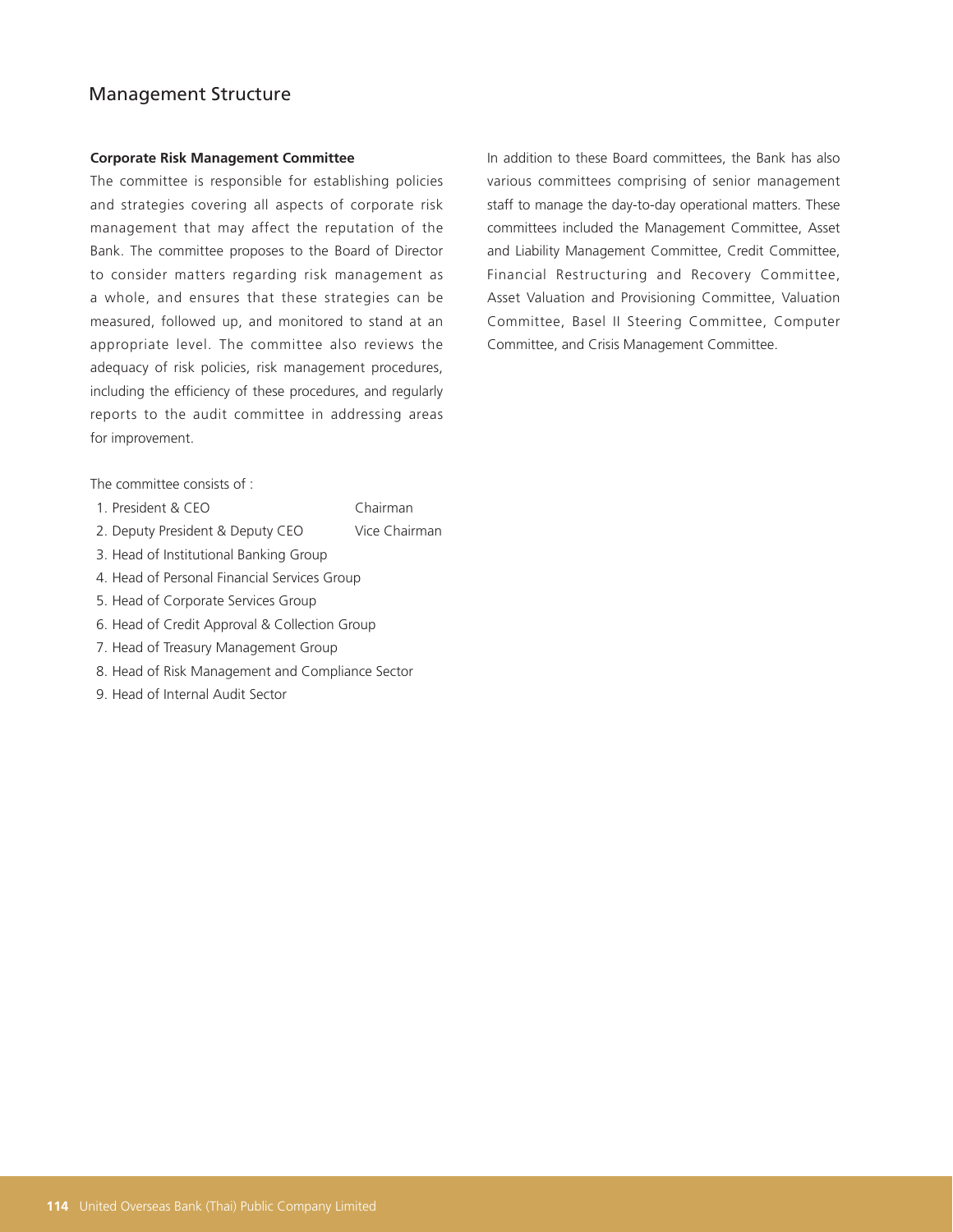**HEAD OFFICE**

**Sathon Head Office** (8.30 am-5.00 pm) 191 South Sathon Road, Sathon, Bangkok 10120 Telephone : 0-2343-3000 ext. 2682, 2684, 2686 Facsimile : 0-2287-2973-4

### **BANGKOK METROPOLITAN BRANCH OFFICES**

**All Seasons Place (Sub Branch)** 87 M Thai tower 3rd Floor., All Seasons Place, Wittayu Road, Pathumwan, Bangkok 10330 Telephone : 0-2257-0116-8 Facsimile : 0-2257-0149

### **Amarin Plaza**

(Mon.-Fri. 8.30 am-5.00 pm) (Sat. 11.00 am-5.00 pm) 500 1st Floor, Amarin Plaza, Ploenchit Road, Pathumwan, Bangkok 10500 Telephone : 0-2252-6292-3, 0-2251-8579, 0-2256-9045-6 Facsimile : 0-2252-7871

#### **Anusavaree Chaisamoraphoom**

911/1-3 Phaholyothin Road, Phaya Thai, Bangkok 10400 Telephone : 0-2271-0089, 0-2271-3447, 0-2271-2662, 0-2619-5916 Facsimile : 0-2271-0088

#### **Asoke**

163 Ratchapark Building 1st Floor, Sukhumvit 21 Road, Wattana, Bangkok 10110 Telephone : 0-2258-3259, 0-2258-3261, 0-2258-3263, 0-2258-3265 Facsimile : 0-2258-9552

### **Bang Bon**

72/65-68 Mu 6, Eakchai-Bangbon Road, Bang Bon, Bangkok 10150 Telephone : 0-2898-0423-5, 0-2415-6984 Facsimile : 0-2898-0426

#### **Bang Kapi**

177/22-23 Mu 3, Ladphrao Road, Bang Kapi, Bangkok 10240 Telephone : 0-2378-0973-4, 0-2375-0201, 0-2375-0203 Facsimile : 0-2378-0975

#### **Bangbuathong**

28/33-35 Mu 4, Bangkruay-Sainoi Road, Bangbuathong, Nontaburi 11110 Telephone : 0-2920-2451-5 Facsimile : 0-2920-2450

#### **Bangkae**

455/9-11 Petchkasame Road (Soi 51-53), Bangkae, Bangkok 10160 Telephone : 0-2455-2091, 0-2455-2095, 0-2455-2097 Facsimile : 0-2455-2108

#### **Bangmod**

1/2 Mu 9, Rama II Road, Jomthong, Bangkok 10150 Telephone : 0-2867-0203-5 Facsimile : 0-2867-0914

### **Bangna K.M.2**

21/235-236 Mu 12, Bang Na-Trad Road, Bangna, Bangkok 10260 Telephone : 0-2396-1931, 0-2393-9825, 0-2399-0178-81 Facsimile : 0-2393-6147

#### **Bangplee**

(Mon.-Fri.10.00 am-5.00 pm) 89 Mu 9, BIG C Center Bangplee, Taeparak KM 13 Road, Bangplee, Samutprakarn 10540 Telephone : 0-2752-4505, 0-2752-4507-9 Facsimile : 0-2752-4504

### **Bangrak**

1249/19, 1249/50, 1249/59 Jems Tower Building, Charoen Krung Road, Bangrak, Bangkok 10500 Telephone : 0-2237-5050-1, 0-2237-8577-8, 0-2234-5265, 0-2266-9896-7 Facsimile : 0-2266-9667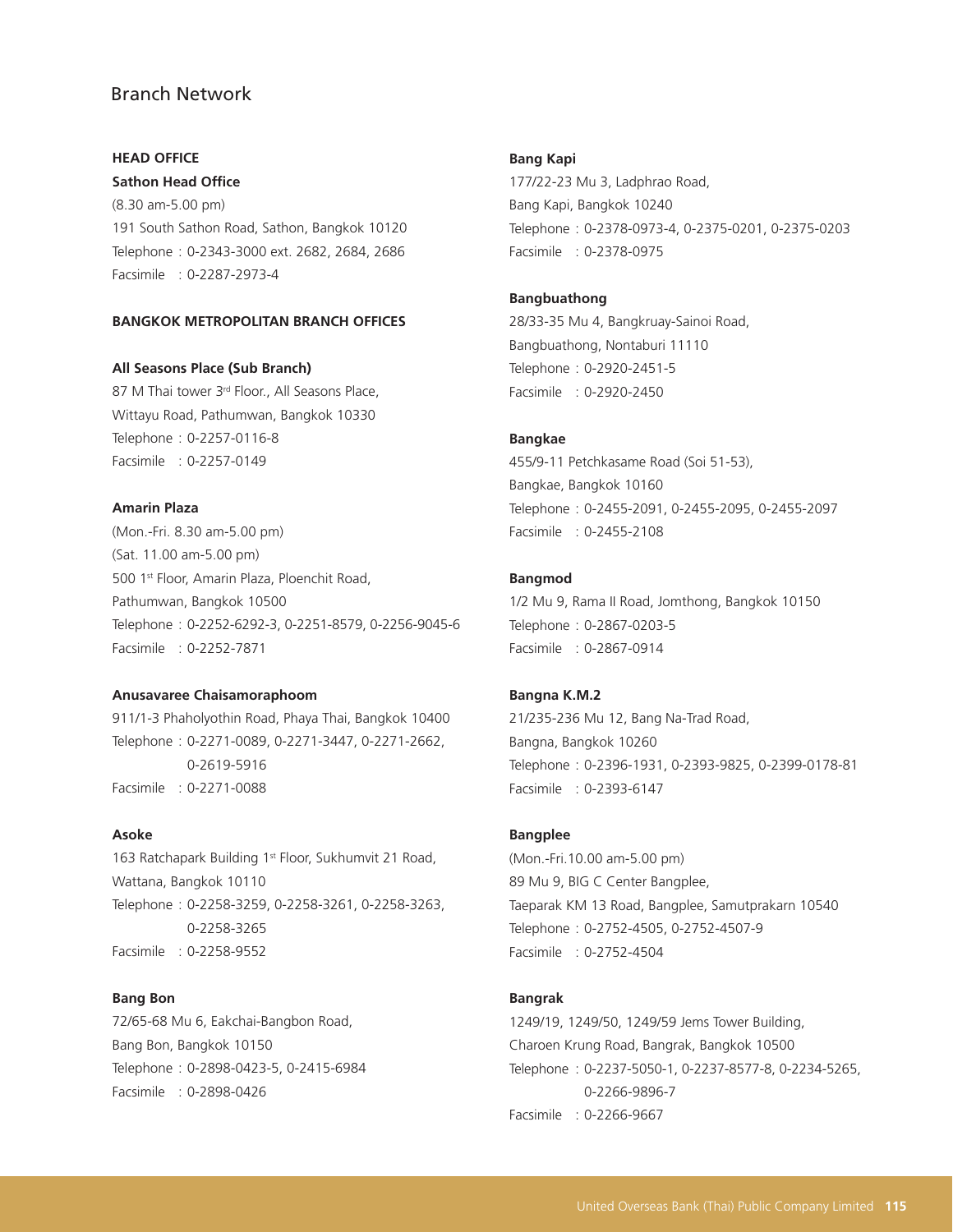#### **BTS Mochit (Sub Branch)**

(everyday 9.30 am-8.00 pm) BTS Mochit, Phaholyothin Road, Chatuchak, Bangkok 10900 Telephone : 0-2617-4005-6, 0-2617-4009 Facsimile : 0-2617-4007

#### **BTS On Nut (Sub Branch)**

(everyday 9.30 am-8.00 pm) BTS On Nut, Sukhumvit Road, Klong Toey, Bangkok 10110 Telephone : 0-2741-4206-7, 0-2741-4210 Facsimile : 0-2741-4208

#### **Buntudthong**

56/20, 56/59-62 Rama I Road, Pathumwan, Bangkok 10330 Telephone : 0-2214-1733, 0-2214-2067, 0-2214-2252, 0-2214-1292 Facsimile : 0-2215-4836

#### **Central Pinklao**

(everyday 10.30 am-8.00 pm) 7/364 2nd Floor, Central Plaza Pinklao, Baromratchonnanee Road, Kwang Arun Amarin, Khet Bangkok-Noi, Bangkok 10700 Telephone : 0-2884-8030-2 Facsimile : 0-2884-8033

#### **Chaengwatana**

99/349 Mu 2 Na Nakorn Building, Chaengwatana Road, Donmuang, Bangkok 10210 Telephone : 0-2576-1057-60, 0-2576-1490, 0-2576-1544-5 Facsimile : 0-2576-1533

#### **City Complex**

(Mon.-Fri. 8.30 am-5.00 pm) (Sat. 11.00am-5.00pm) 831 City Complex Building, Petchburi Road, Rajathevee, Bangkok 10400 Telephone : 0-2255-0746, 0-2255-0749, 0-2653-8522, 0-2252-1211 Facsimile : 0-2255-0748

#### **Dao Khanong (Sub Branch)**

1057/9-10 Taksin Road, Thon Buri, Bangkok 10600 Telephone : 0-2460-0157, 0-2460-0159, 0-2460-0243 Facsimile : 0-2460-0245

#### **Department of Industrial Works (Sub Branch)**

75/6 Department of Industrial Works Building, Rama VI Road, Rajathevee, Bangkok 10400 Telephone : 0-2640-9723-4, 0-2640-9727 Facsimile : 0-2640-9725

### **Hua Mark**

1929/3-5 Ramkamhaeng Road, Bang Kapi, Bangkok 10240 Telephone : 0-2318-8561-4, 0-2718-4624, 0-2319-3062 Facsimile : 0-2318-0139

### **Imperial (Ladphrao 81)**

2539 Basement Floor, Imperial World Department Store, Ladphrao Road, Wang Thong Lang, Bangkok 10310 Telephone : 0-2934-8686-9, 0-2934-8691 Facsimile : 0-2934-8690

### **Klong Toey**

1472-1474 Rama IV Department Store, Rama IV Road, Klong Toey, Bangkok 10110 Telephone : 0-2249-0886-7 Facsimile : 0-2249-4075

#### **Ladphrao**

1558 Ladphrao Road, Wang Thong Lang, Bangkok 10310 Telephone : 0-2514-2709, 0-2514-2964, 0-2539-5800, 0-2530-1120 Facsimile : 0-2539-2003

### **Lumphini (208 Building)**

208 Building, Witthayu Road, Pathumwan, Bangkok 10330 Telephone : 0-2256-7071-5 Facsimile : 0-2256-7076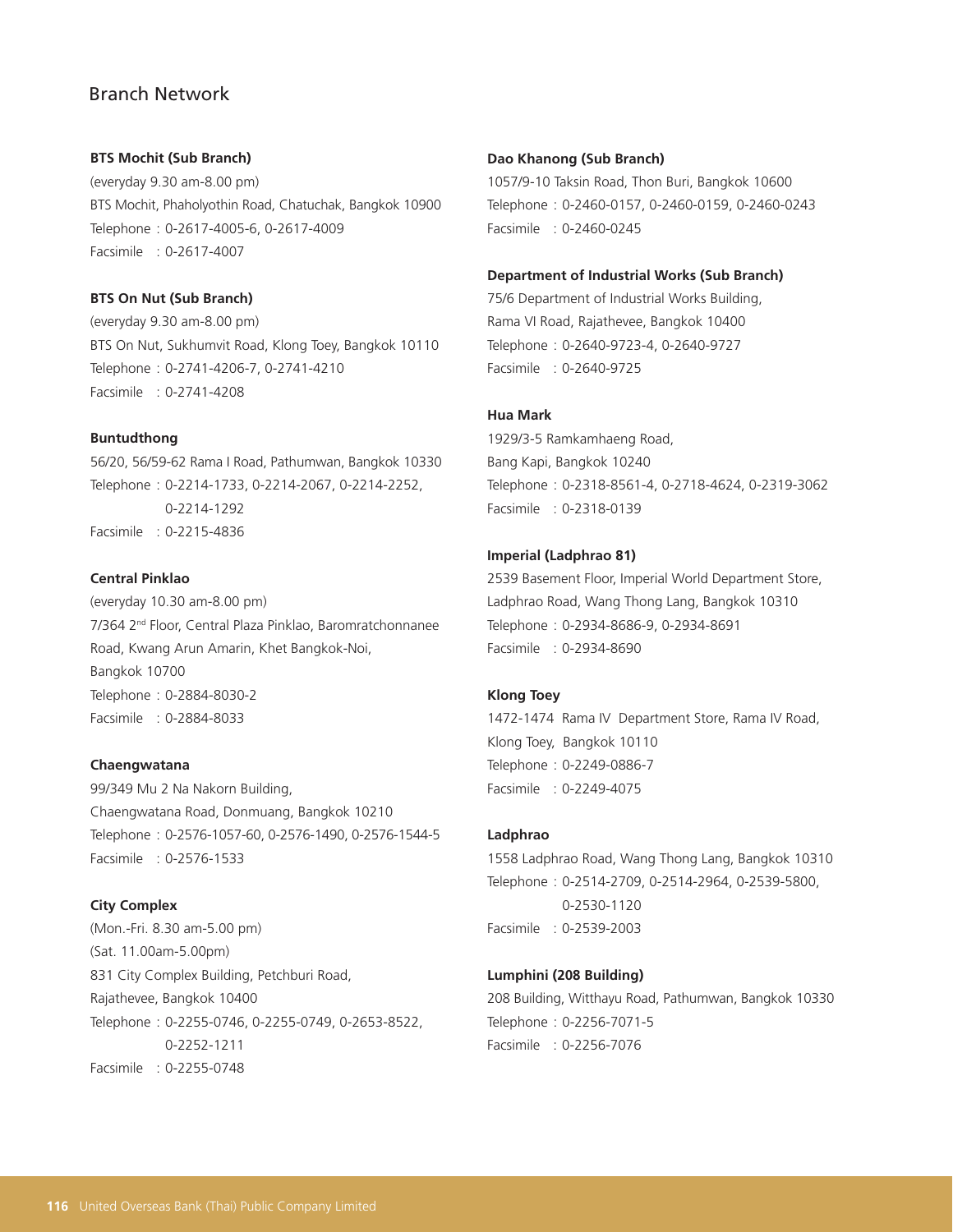**Muang Thong Thani** 339 Maungthongthani, Bondstreet Road, Parkkred, Nonthaburi 11120 Telephone : 0-2503-4940-3 Facsimile : 0-2503-4914

**Ngam Wong Wan** 207/15 Mu 6, Ngam Wong Wan Road, Luksi, Bangkok 10210 Telephone : 0-2591-7902, 0-2591-0770, 0-2591-0772 Facsimile : 0-2591-0771

#### **Nong Khaem**

77/207 Mu 2, Phetchkasem Road, Nong Khaem, Bangkok 10160 Telephone : 0-2420-7941-4 Facsimile : 0-2420-7940

#### **Nonthaburi**

32/16-19 Pracharat Road, Muang, Nonthaburi 11000 Telephone : 0-2525-1770-2, 0-2968-4592-4 Facsimile : 0-2526-2993

### **On Nut**

1468, 1470 Mu 6 On Nut Road, Suan Luang, Bangkok 10250 Telephone : 0-2332-3134-7 Facsimile : 0-2331-8519

#### **On Nut 17**

847-849 Sukhumvit 77 Road (On Nut Soi 17), Suanluang, Bangkok 10250 Telephone : 0-2742-5071-5 Facsimile : 0-2742-5070

### **Pattanakarn**

309/1-4 Pattanakarn Road, Praves, Bangkok 10250 Telephone : 0-2322-0439, 0-2322-0441-3 Facsimile : 0-2322-0438

**Phaholyothin K.M.26** 1/737 Mu 17, Soi Amporn, Paholyothin KM 26, Lam Luk Ka, Pathum Thani 12150 Telephone : 0-2532-3645-50, 0-2532-3644 Facsimile : 0-2532-3641

#### **Phaholyothin Soi 19**

555 Rasa Tower Building, Phaholyothin Road, Chatuchak, Bangkok 10900 Telephone : 0-2937-0300-4 Facsimile : 0-2937-0305

### **Phahurad**

(Mon.-Fri. 8.30 am-5.00 pm) (Sat. 11.00 am-5.00 pm) 2/30-33, 4/11-14 The Old Siam Plaza, Burapa Road, Phra Nakhon, Bangkok 10200 Telephone : 0-2222-0176-9, 0-2222-4113-4, 0-2223-1854-5, 0-2223-6233, 0-2221-7236 Facsimile : 0-2223-0708

#### **Phetchakasem 35**

(Mon.-Fri. 8.30 am-5.00 pm) (Sat. 11.00 am-5.00 pm) 607 Phetchakasem Road, Phasi Charoen, Bangkok 10160 Telephone : 0-2454-8690-5 Facsimile : 0-2454-8696

### **Phra Pinklao**

30 Charansnidvongs Road, Bangplad, Bangkok 10700 Telephone : 0-2434-7110-3 Facsimile : 0-2434-7114

## **Pracha-U-Thit Soi 16**

459/15-17 Prachauthit Road (Soi 16), Rat Burana, Bangkok 10140 Telephone : 0-2428-0037, 0-2428-3653-5 Facsimile : 0-2427-1778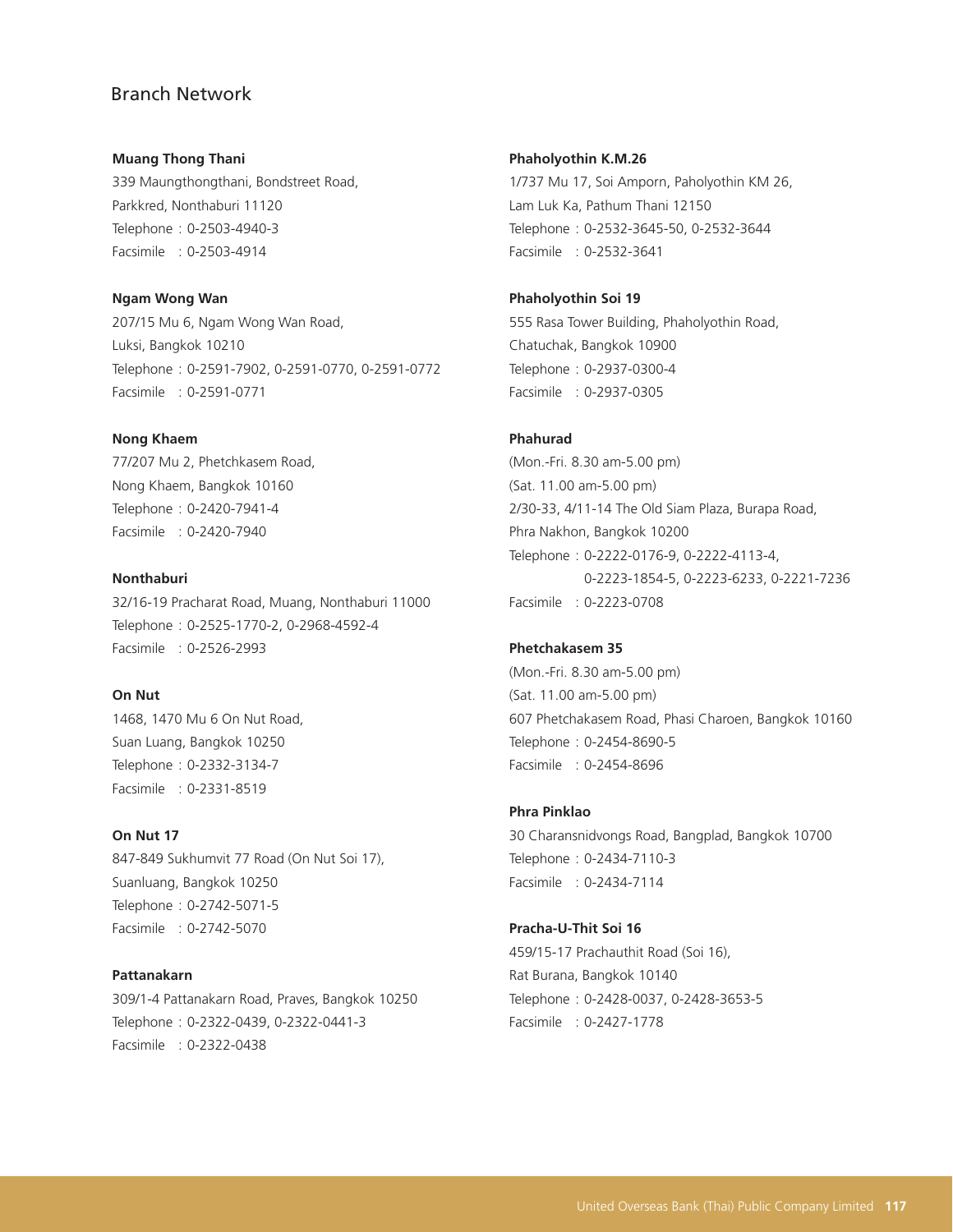**Rajchaprarop** (8.30 am-5.00 pm) 120/126 Rajchaprarop Road, Rajthevee, Bangkok 10400 Telephone : 0-2656-3071-2, 0-2656-3068, Facsimile : 0-2251-0404

#### **Rajchawong**

219/2 Rajawongse Road, Sampandhawongse, Bangkok 10100 Telephone : 0-2221-7515, 0-2622-7388-90, Facsimile : 0-2622-7392

#### **Rangsit**

(Mon.-Fri. 8.30 am-5.00 pm) (Sat.-Sun. 11.00 am-5.00 pm) 94 Mu 2, Future Park Rangsit Building, Tanya Buri, Pathum Thani 12110 Telephone : 0-2958-0562-7 Facsimile : 0-2958-0568

### **Ramintra K.M.9**

(Mon.-Fri. 8.30 am-5.00 pm) (Sat.-Sun. 11.00 am-5.00 pm) 5/5-6 Mu 7, Fashion Island Department Store, Ramintra Road, Kunnayao, Bangkok 10230 Telephone : 0-2947-5307-9, 0-2947-5311 Facsimile : 0-2947-5310

#### **Ratchada-Huay Khwang**

167/8 Ratchadaphisek Road, Din Daeng, Bangkok 10320 Telephone : 0-2276-9408-11, 0-2276-9414 Facsimile : 0-2276-9413

**Ratchada-Sathupradit** 127/1 Nonsee Road, Yannawa, Bangkok 10120 Telephone : 0-2681-1111-5 Facsimile : 0-2681-1110

**Ratchada-Thaphra** 299 Hansawat Building, Ratchdapisek Road, Thonburi, Bangkok 10600 Telephone : 0-2476-9945-9 Facsimile : 0-2476-9944

#### **Sam Yaek**

601 Charoen Krung Road, Samphandhawongse, Bangkok 10100 Telephone : 0-2222-5111-6 Facsimile : 0-2222-1354

### **Samrong**

999/99 Mu 1, Sukhumvit Road, Muang, Samut Prakan 10270 Telephone : 0-2384-7656, 0-2384-4510, 0-2394-0422, 0-2394-0428 Facsimile : 0-2384-4352

#### **Saphan Khao**

325/168 Lukluang Road, Dusit, Bangkok 10300 Telephone : 0-2282-3665, 0-2282-3796, 0-2282-4374, 0-2282-3694-5 Facsimile : 0-2282-1914

### **Sathon 2**

179/3 Bangkok City Tower Building, South Sathon Road, Sathon, Bangkok 10120 Telephone : 0-2679-5700-2, 0-2679-5704 Facsimile : 0-2679-5703

#### **Senanikom**

126/19 Phaholyothin 32 Road (Soi Senanikom 1), Chatuchak, Bangkok 10900 Telephone : 0-2561-3100-1, 0-2579-6248, 0-2561-1054 Facsimile : 0-2579-9088

#### **Seri Center**

(Mon.-Fri. 8.30 am-5.00 pm) (Sat.-Sun. 11.00 am-5.00 pm) 12/90 Mu 6, Seri Center Building, Srinakarin Road, Pravej, Bangkok 10260 Telephone : 0-2746-0816-8 Facsimile : 0-2746-0819

### **Si Phraya**

(8.30 am-5.00 pm) 295 Si Phraya Road, Bangrak, Bangkok 10500 Telephone : 0-2235-2884-7, 0-2236-6805 Facsimile : 0-2235-2882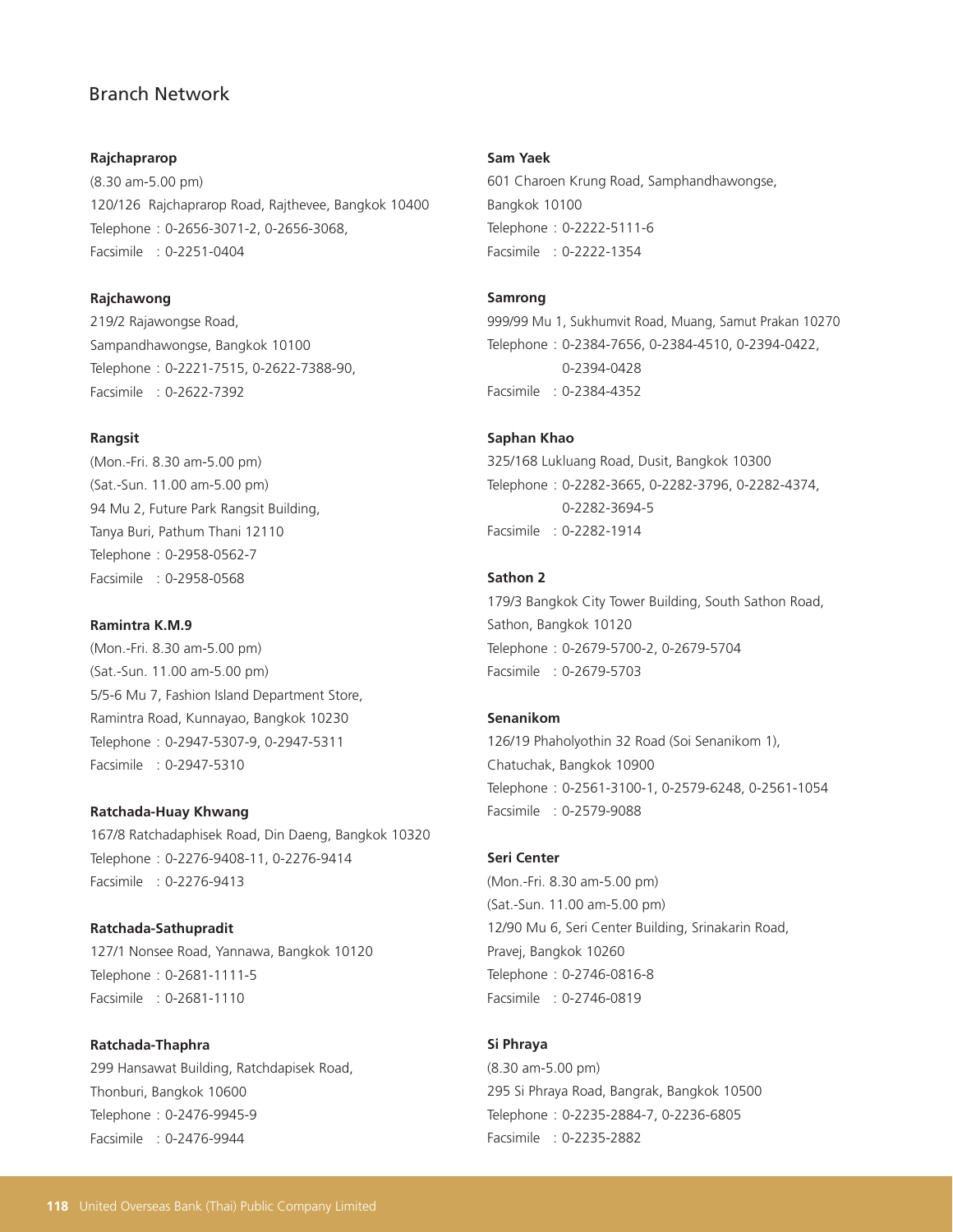### **Siam Paragon**

(everyday 10.00 am-7.00 pm) 991 Siam Paragon Shopping Center, Unit M14 Main Level, Rama 1 Road, Pathumwan, Bangkok 10330 Telephone : 0-2129-4570-2 Facsimile : 0-2129-4573

#### **Siam Square**

(Mon.-Fri. 8.30 am-5.00 pm) (Sat. 11.00 am-5.00 pm) 410-410/1 Siam Square Soi 6, Rama 1 Road, Pathumwan, Bangkok 10500 Telephone : 0-2251-3343, 0-2251-2145, 0-2251-2278, 0-2254-6800 Facsimile : 0-2251-2280

### **Silom II**

14 Silom Road, Bangrak, Bangkok 10500 Telephone : 0-2632-8801-3, 0-2632-8805 Facsimile : 0-2632-8804

### **Silom Complex**

(8.30 am-5.00 pm) 191 Silom Complex Building, Silom Road, Bangrak, Bangkok 10500 Telephone : 0-2231-3139-40, 0-2231-3100-1 Facsimile : 0-2231-3137

### **Si Yeak Sriwara**

573/139 Soi Ramkhamhaeng 39, Prachauthit Road, Wang Thong Lang, Bangkok 10310 Telephone : 0-2934-7941-4 Facsimile : 0-2934-7945

#### **Soi Chokechai 4**

141/3-4 Soi Chokechai 4 (Ladphrao 53), Wang Thong Lang, Bangkok 10310 Telephone : 0-2539-6111-3 Facsimile : 0-2539-3500

#### **Soi Sukhumvit 101/1**

(8.30 am-5.00 pm) 339/101-102 Soi Sukhumvit 101/1, Sukhumvit Road, Pra Khanong, Bangkok 10260 Telephone : 0-2361-6418-20, 0-2393-9952, 0-2399-4968 Facsimile : 0-2399-5132

### **Soi Yoo Dee**

597/113-114 Trok Watchannai, Chan Road, Bang Khoe Laem, Bangkok 10120 Telephone : 0-2292-1627-8, 0-2291-4904-5 Facsimile : 0-2291-4906

#### **Songwad**

1252-4 Songwad Road, Samphandhawongse, Bangkok 10100 Telephone : 0-2225-6254-7, 0-2226-3606-7 Facsimile : 0-2225-6256

### **Sri Yan (Sub Branch)**

468-468/1 Nakhon Chai Sri Road, Dusit, Bangkok 10300 Telephone : 0-2243-0914-5, 0-2241-3467, 0-2243-3725 Facsimile : 0-2241-3425

#### **Srinakarin**

395/5 Srinakarin Road, Muang, Samutprakarn 10270 Telephone : 0-2385-7312-5 Facsimile : 0-2385-7316

### **St. Louis 3**

9/10 Trok Chan Saphan 3, Chan Road, Sathon, Bangkok 10120 Telephone : 0-2212-7024, 0-2211-1407 Facsimile : 0-2211-0815

### **Sukhumvit 4**

(8.30 am-5.00 pm) 142 Sukhumvit Road, Klong Toey, Bangkok 10110 Telephone : 0-2653-2178-9, 0-2253-5137, 0-2653-2218 Facsimile : 0-2653-2181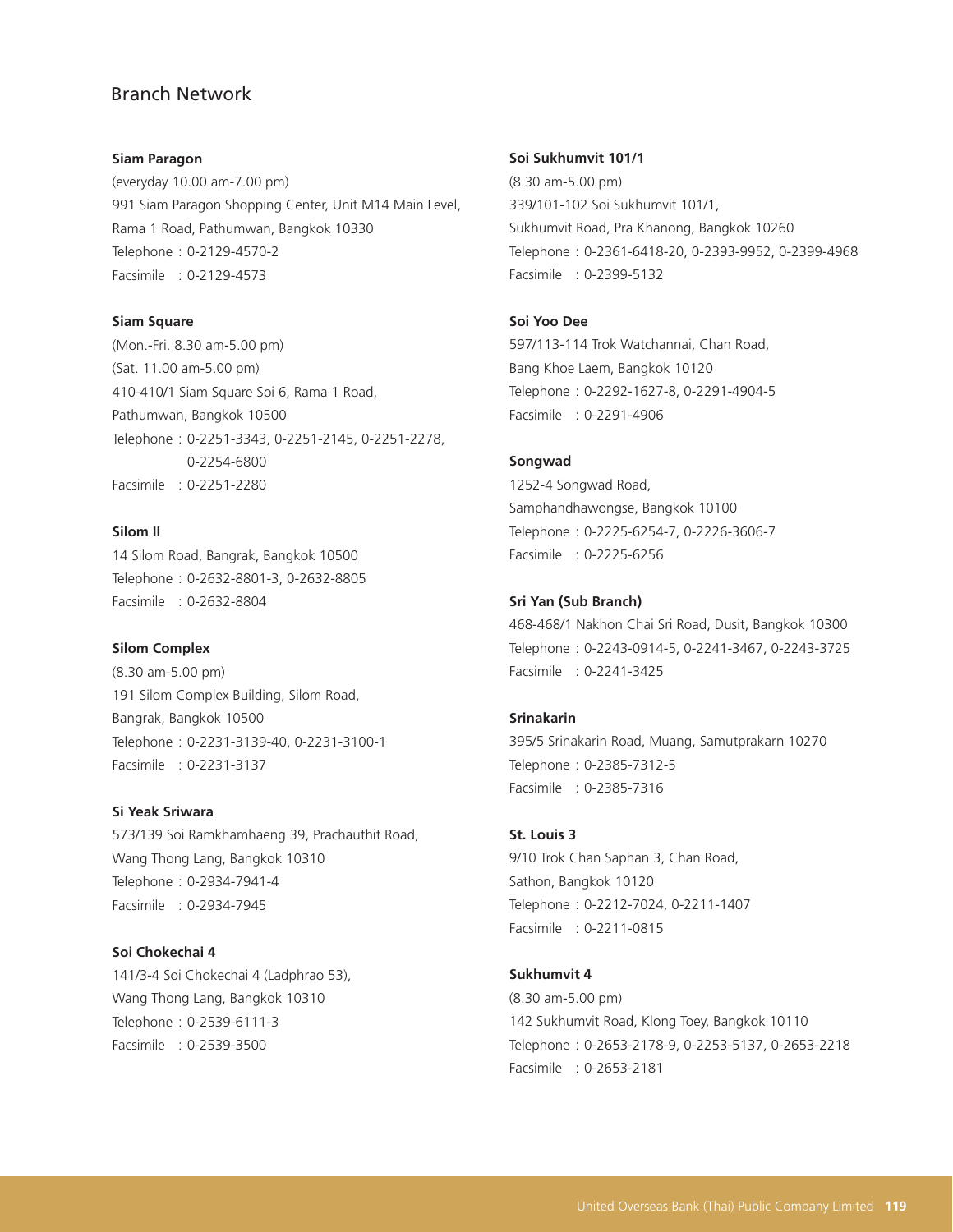#### **Sukhumvit 25**

1 Ban Chang Glass House Building, Soi Sukhumvit 25, Klongtoey, Bangkok 10110 Telephone : 0-2258-0270-1, 0-2260-6117-9, 0-2258-9330-2 Facsimile : 0-2258-4582

### **Sukhumvit 26**

690 Sukhumvit Road, Klongtoey, Bangkok 10110 Telephone : 0-2620-2000, 0-2260-5368-9, 0-260-5371-2 Facsimile : 0-2260-5368

### **Sukhumvit 83**

2149 2<sup>nd</sup> Floor, Market Plus Building, Soi Sukhumvit 83, Phra Khanong, Bangkok 10260 Telephone : 0-2742-5812-5, 0-2742-5818 Facsimile : 0-2742-5816

#### **Sukhumvit 101 (Piyarom Park)**

(Mon.-Fri. 8.30 am-5.00 pm) (Sat. 11.00 am-5.00 pm) 3079/25 Soi Piyabuttra, Sukhumvit Road, Phra Khanong, Bangkok 10260 Telephone : 0-2730-5100-3, 0-2730-5105 Facsimile : 0-2730-5106

#### **Suksawat**

86/17-19 Suksawat Road, Rat Burana, Bangkok 10140 Telephone : 0-2468-4797, 0-2477-2411-2, 0-2477-2408 0-2468-6028

#### **Surawong**

289 Surawongse Road, Bangrak, Bangkok 10500 Telephone : 0-2233-9730-5, 0-2234-9543, 0-2233-8686, 0-2233-6537 Facsimile : 0-2235-5208

### **Taksin**

43,45,47 Taksin Road, Thon Buri, Bangkok 10600 Telephone : 0-2438-6429, 0-2438-0063, 0-2439-1864, 0-2437-2387 Facsimile : 0-2438-6426

#### **Talard Si Mummuang**

355/33-35 Mu 8, Phaholyothin Road, Lam Luk Ka, Pathum Thani 12130 Telephone : 0-2536-7850, 0-2536-7852, 0-2536-7854-6 Facsimile : 0-2536-7853

### **Thai Wah Tower**

21/63-66 Thai Wah Tower 1 Building, South Sathon Road, Sathon, Bangkok 10120 Telephone : 0-2285-0092-4 Facsimile : 0-2285-0095

#### **Thanon Asoke-Dindaeng**

729 Asoke-Dindaeng Road, Dindaeng, Bangkok 10320 Telephone : 0-2248-6935-7 Facsimile : 0-2248-6933

### **Thanon Khaolarm**

2214, 2216 Khaolarm Road, Samphandhawongse, Bangkok 10100 Telephone : 0-2238-2540-2 Facsimile : 0-2238-2543

#### **Thanon Krungthonburi**

77/2 Sinsathorn Tower, Krungthonburi Road, Klongsarn, Bangkok 10600 Telephone : 0-2440-0345-9 Facsimile : 0-2440-0350

#### **Thanon Phaholyothin 8**

(8.30 am-5.00 pm) 414 G Floor, Shinawatra Tower 1 Building, Phaholyothin Road, Phayathai, Bangkok 10400 Telephone : 0-2616-9760-2, 0-2357-1690 Facsimile : 0-2357-1490

### **Thanon Phraram 6**

118/1 Tipco Tower Building, Rama 6 Road, Phaya Thai, Bangkok 10400 Telephone : 0-2357-3460-3 Facsimile : 0-2357-3464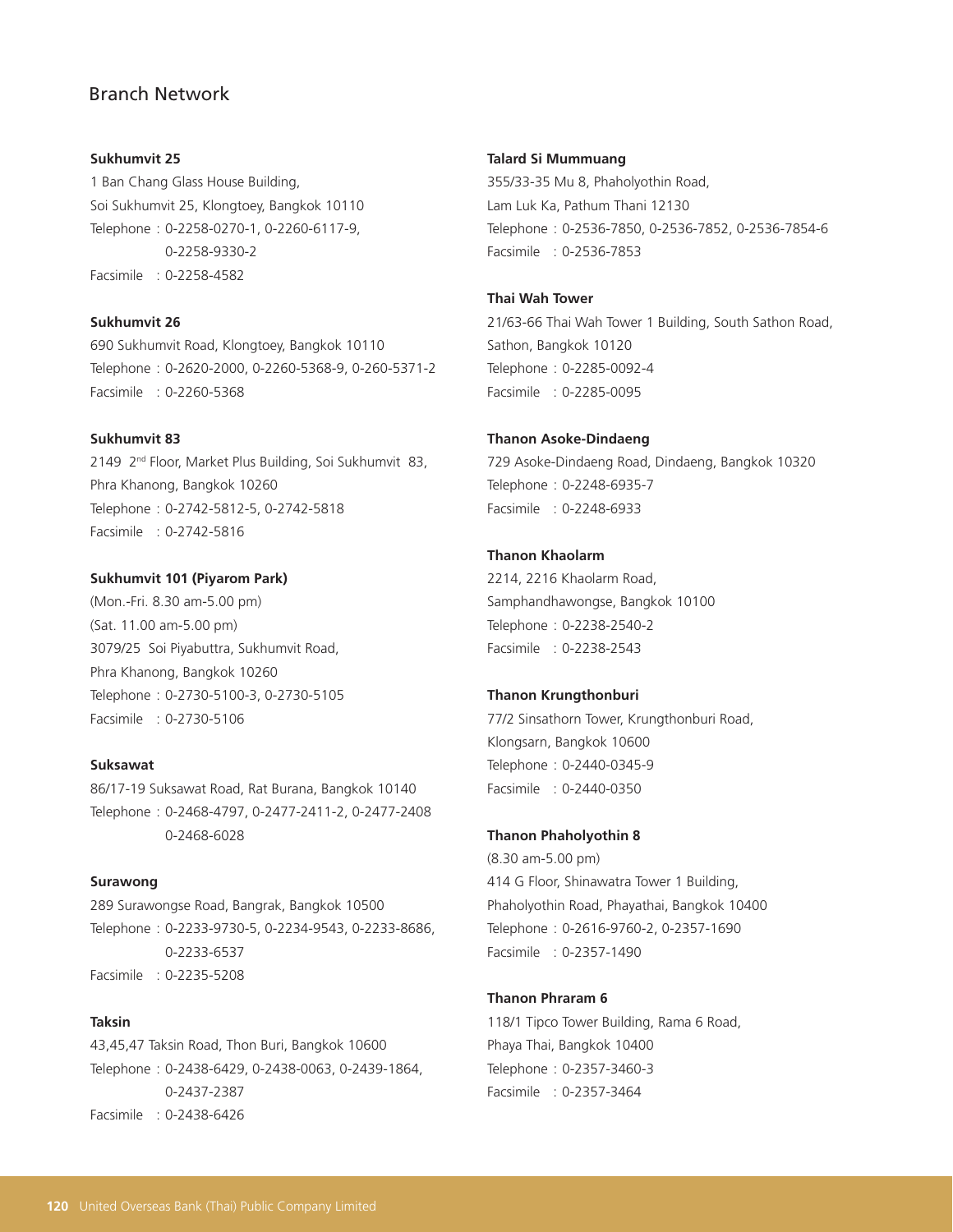#### **Thanon Phraram 9**

100/1 Ground Floor, Worrasombat Building, Rama 9 Road, Huay Khwang, Bangkok 10310 Telephone : 0-2645-0683-5 Facsimile : 0-2645-0440

### **Thanon Pracha-U-Thit**

147/1-4 Mu 8, Pracha-U-Thit Road, Rat Burana, Bangkok 10140 Telephone : 0-2873-1457-60, 0-2873-1439 Facsimile : 0-2873-1440

#### **Thanon Ramkhamhaeng 2**

(8.30 am-5.00 pm) 143 Mu 8, Ramkhamhaeng 2 Road, Pravej, Bangkok 10260 Telephone : 0-2316-9735-6 Facsimile : 0-2316-9739

#### **Thanon Ramkhamhaeng 81/1**

2945/1 Ramkamhaeng Road, Bangkapi, Bangkok 10240 Telephone : 0-2374-1374-7 Facsimile : 0-2732-2010

### **Thanon Sri Wara**

314 Soi Ladphrao 94 (Panjamit), Sri Wara Road, Wang Thong Lang, Bangkok 10310 Telephone : 0-2559-3600-5, 0-2935-6025-6 Facsimile : 0-2559-3606

## **Thanon Sukhaphiban 3**

198/3 Ramkamhaeng Road (Sukhaphiban 3), Bangkapi, Bangkok 10240 Telephone : 0-2375-8725, 0-2375-8794, 0-2375-8799, 0-2377-9183 Facsimile : 0-2375-8795

#### **Thanon Tiwanon**

121/2 Mu 4, Tiwanon Road, Muang, Nonthaburi 11000 Telephone : 0-2968-8586-9, 0-2968-8584, 0-2527-4706 Facsimile : 0-2968-8583

#### **Thanon Vorachak**

94-96 Vorachak Road, Pom Prap Sattru Phai, Bangkok 10100 Telephone : 0-2221-5223, 0-2225-9086, 0-2225-9088 Facsimile : 0-2225-9087

### **Thanon Yaowaraj**

(Mon.-Fri. 8.30 am-5.00 pm) (Sat.11.00 am-5.00 pm) 422, 424 Yaowaraj Road, Samphandhawongse, Bangkok 10100 Telephone : 0-2226-2930-1, 0-2226-5855 Facsimile : 0-2226-2933

#### **Thonglor**

283/15-17, 283/65, Soi Thonglor 13, Sukhumvit 55 Road, Wattana, Bangkok 10250 Telephone : 0-2712-7150-5 Facsimile : 0-2712-7156

#### **Tops Bangna**

(everyday 9.30 am-8.00 pm) 1090 Mu 12, Central City Department Store, Bangna-Trad Road, Bangna, Bangkok 10260 Telephone : 0-2361-7851-3 Facsimile : 0-2361-7854

### **Tops Bangrak (Sub Branch)**

(everyday 9.30 am-8.00 pm) 1522 Robinson Bangrak Department Store, Charoen Krung Road, Bangrak, Bangkok 10500 Telephone : 0-2630-6482-3 Facsimile : 0-2630-6484

### **Tops Chidlom**

(everyday 9.30 am-8.00 pm) 22 Central Chidlom Department Store, Ploenchit Road, Pathum Wan, Bangkok 10330 Telephone : 0-2254-7120-2 Facsimile : 0-2254-7123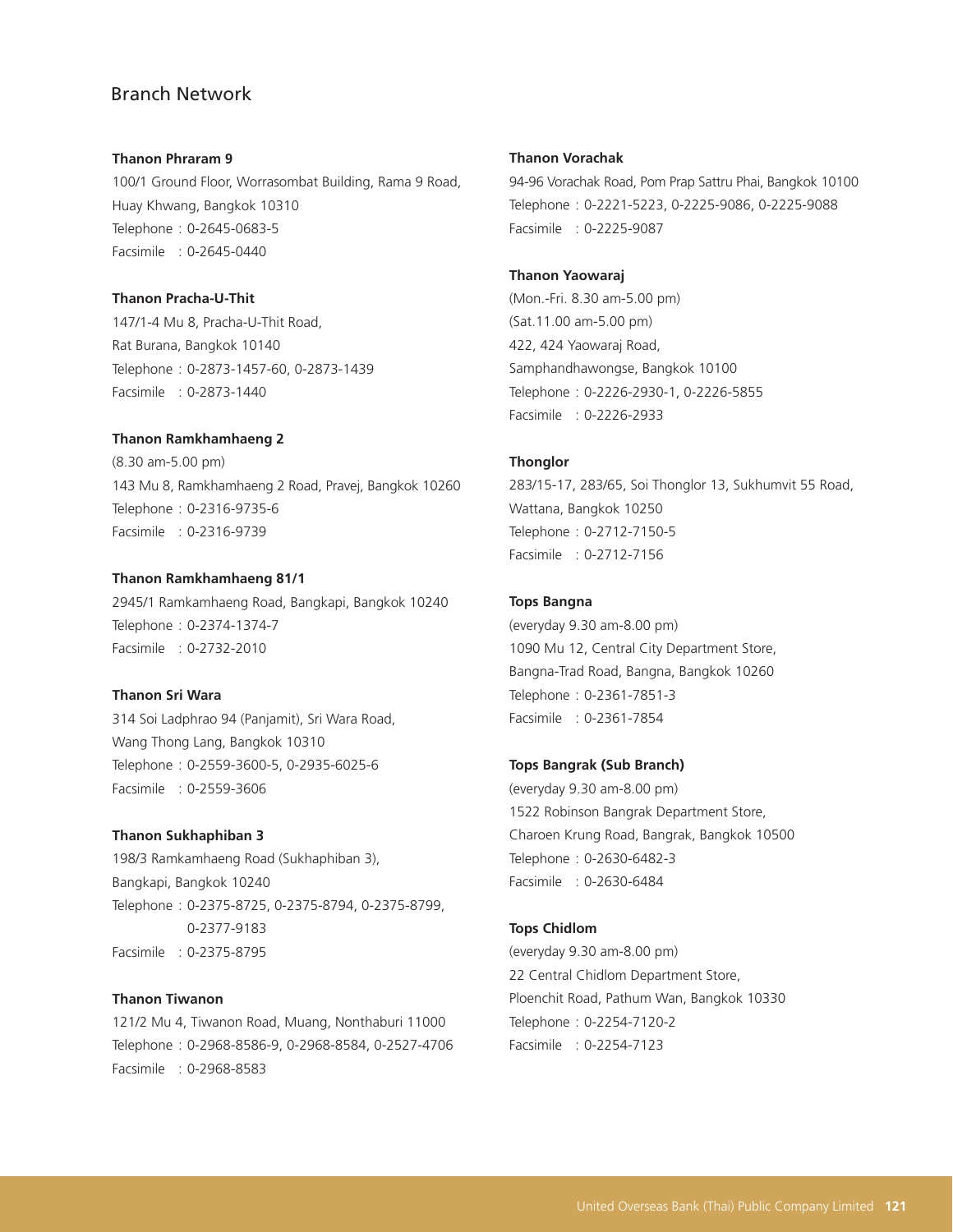#### **Tops Phra Pra Daeng**

(everyday 9.30 am-8.00 pm) 360/14 Mu 7, Major Phra Pra Daeng Building, Suksawat Road, Ratburana, Bangkok 10140 Telephone : 0-2818-1970-2 Facsimile : 0-2818-1973

### **Tops Rama 2**

(everyday 9.30 am-8.00 pm) 128 Mu 6, Central Plaza Rama 2 Department Store, Rama 2 Road, Bang Khun Thien, Bangkok 10150 Telephone : 0-2872-4710-4 Facsimile : 0-2872-4715

### **Tops Ramintra (Sub Branch)**

(everyday 9.30 am-8.00 pm) 109/9 Mu 3, Central Ramintra Department Store, Ramintra Road, Bangkhen, Bangkok 10220 Telephone : 0-2522-6646-8 Facsimile : 0-2522-6649

### **Tops Ratchadaphisek (Sub Branch)**

(everyday 9.30 am-8.00 pm) 139 Robinson Ratchadaphisek Department Store, Ratchadaphisek Road, Din Daeng, Bangkok 10310 Telephone : 0-2246-5058-9, 0-2246-5101 Facsimile : 0-2246-5578

#### **Tops Thanon Witthayu**

(everyday 9.30 am-8.00 pm) 231 2<sup>nd</sup> Floor, CRC Tower Building, 87/2 Witthayu Road, Pathumwan, Bangkok 10330 Telephone : 0-2255-5392-4 Facsimile : 0-2255-5395

## **Union Mall Ladprao**

(everyday 11.00 am-8.00 pm) 54 Union Mall Ladprao, Ladprao Road, Chatuchak, Bangkok 10900 Telephone : 0-2937-1727-9 Facsimile : 0-2937-1730

#### **Wiphawadi-Rangsit 9**

21 T.S.T. Tower Building, Wiphawadi-Rangsit Road, Chatuchak, Bangkok 10900 Telephone : 0-2273-8120-1, 0-2273-8939-40 Facsimile : 0-2273-8122

### **UPCOUNTRY BRANCH OFFICE**

**CENTRAL AREA**

**Lop Buri (Sub Branch)** 21/11-12 Mu 1, Phaholyothin Road, Muang, Lop Buri 15000 Telephone : 0-3641-4248-9

#### **Nakhon Pathom**

Facsimile : 0-3641-4251

(8.30 am-5.00 pm) 63-65 Rajvithi Road, Muang, Nakhon Pathom 73000 Telephone : 0-3425-1184-6, 0-3425-1178 Facsimile : 0-3425-1187

### **Phra Nakhon Si Ayutthaya**

255 Mu 5, Rojana Road, Phra Nakhon Si Ayutthaya, Phra Nakhon Si Ayutthaya 13000 Telephone : 0-3524-6116, 0-3524-6030, 0-3522-9049 Facsimile : 0-3524-1546

### **Phrapathomjedee**

45-47 Saiphra Road, Phrapathomjedee, Muang, Nakornpathom 73000 Telephone : 0-3427-2353-4, 0-3421-9236-7 Facsimile : 0-3425-7504

#### **Sam Chuk**

225/2 Mu 2, Sam Chuk, Suphan Buri 72130 Telephone : 0-3557-1055, 0-3557-1980, 0-3557-1990 Facsimile : 0-3557-1044

**Samut Sakhon** 927/403 Sethakit 1 Road, Muang, Samut Sakhon 74000 Telephone : 0-3481-0514, 0-3481-0516, 0-3481-0275 Facsimile : 0-3481-0513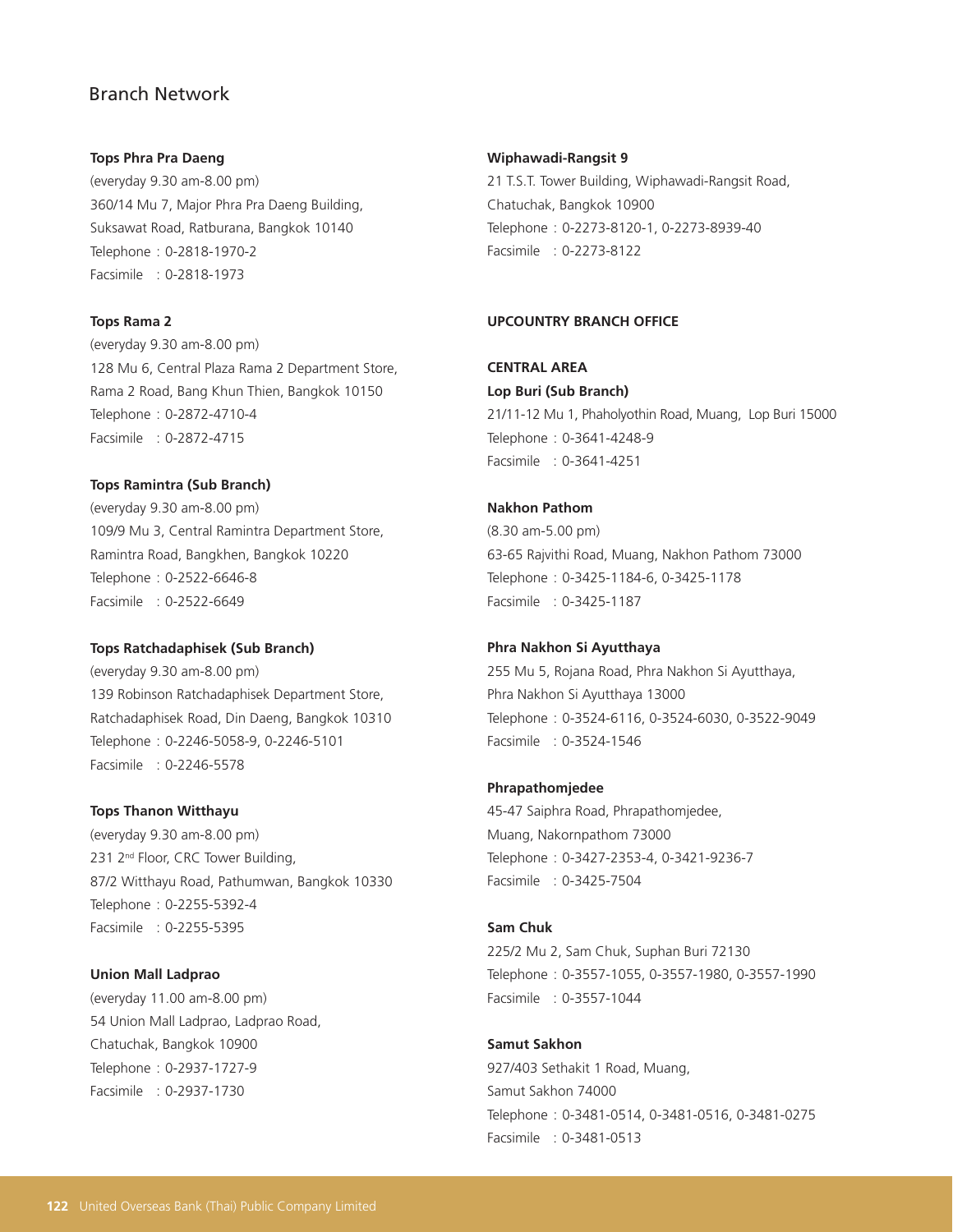#### **Samut Songkhram (Sub Branch)**

125/104 Tang Kao Muang Road, Muang, Samut Songkhram 75000 Telephone : 0-3471-8111, 0-3471-8222, 0-3471-8626 Facsimile : 0-3471-8627

### **Saraburi**

427 Phaholyothin Road, Muang, Saraburi 18000 Telephone : 0-3621-2137-8, 0-3631-2055-6 Facsimile : 0-3622-1636

#### **WESTERN AREA**

#### **Damnoen Saduak**

234 Mu 8, Bangpare-Samut Songkhram Road, Damnoen Saduak, Ratchaburi 70130 Telephone : 0-3225-4444, 0-3225-4930, 0-3225-4332, 0-3224-1333 Facsimile : 0-3225-4913

### **Kanchanaburi**

River Khwae Hotel, 284/15-16 Sangchutoe Road, Muang, Kanchanaburi 71000 Telephone : 0-3452-1621-3 Facsimile : 0-3452-1624

#### **Phetchaburi**

28 Panich Charoen Road, Muang, Phetchaburi 76000 Telephone : 0-3241-5883-4, 0-3242-5959, 0-3242-5169 Facsimile : 0-3242-8517

### **Ratchaburi**

(8.30 am-5.00 pm) 11 Kathatorn Road, Tumbol Na Muang, Muang, Ratchaburi 70000 Telephone : 0-3231-0321-3 Facsimile : 0-3231-0324

#### **EASTERN AREA**

#### **Baan Bung**

403 Chon Buri- Baan Bung Road, Baan Bung, Chon Buri 20170 Telephone : 0-3844-3628, 0-3844-3072, 0-3875-0979-80, 0-3875-1118-9 Facsimile : 0-3844-3039

### **Baan Chang**

51/12 Mu 5, Sukhumvit Road, Baan Chang, Rayong 21130 Telephone : 0-3860-3120-3 Facsimile : 0-3860-3119

### **Bang Lamung**

90/27 Mu 5, Pattaya-Naglue Road, Bang Lamung, Chon Buri 20150 Telephone : 0-3842-8418, 0-3842-9333, 0-3842-7748-9, 0-3842-0273 Facsimile : 0-3842-3332

### **Bang Pakong**

139 Mu 9, Bang Pakong, Chachoengsao 24130 Telephone : 0-3853-1297-8, 0-3853-2882 Facsimile : 0-3853-2086

### **Chachoengsao**

94/3 Chumphon Road, Muang, Chachoengsao 24000 Telephone : 0-3851-1621-2, 0-3881-8149, 0-3851-4627-8 Facsimile : 0-3851-1623

### **Chanthaburi**

82/9 Thachalab Road, Muang, Chanthaburi 22000 Telephone : 0-3931-2822, 0-3934-6616, 0-3934-6434-5 Facsimile : 0-3932-1201

### **Chon Buri**

804 Kor. Chetchamnong Road, Muang, Chon Buri 20000 Telephone : 0-3827-3601-6 Facsimile : 0-3827-3607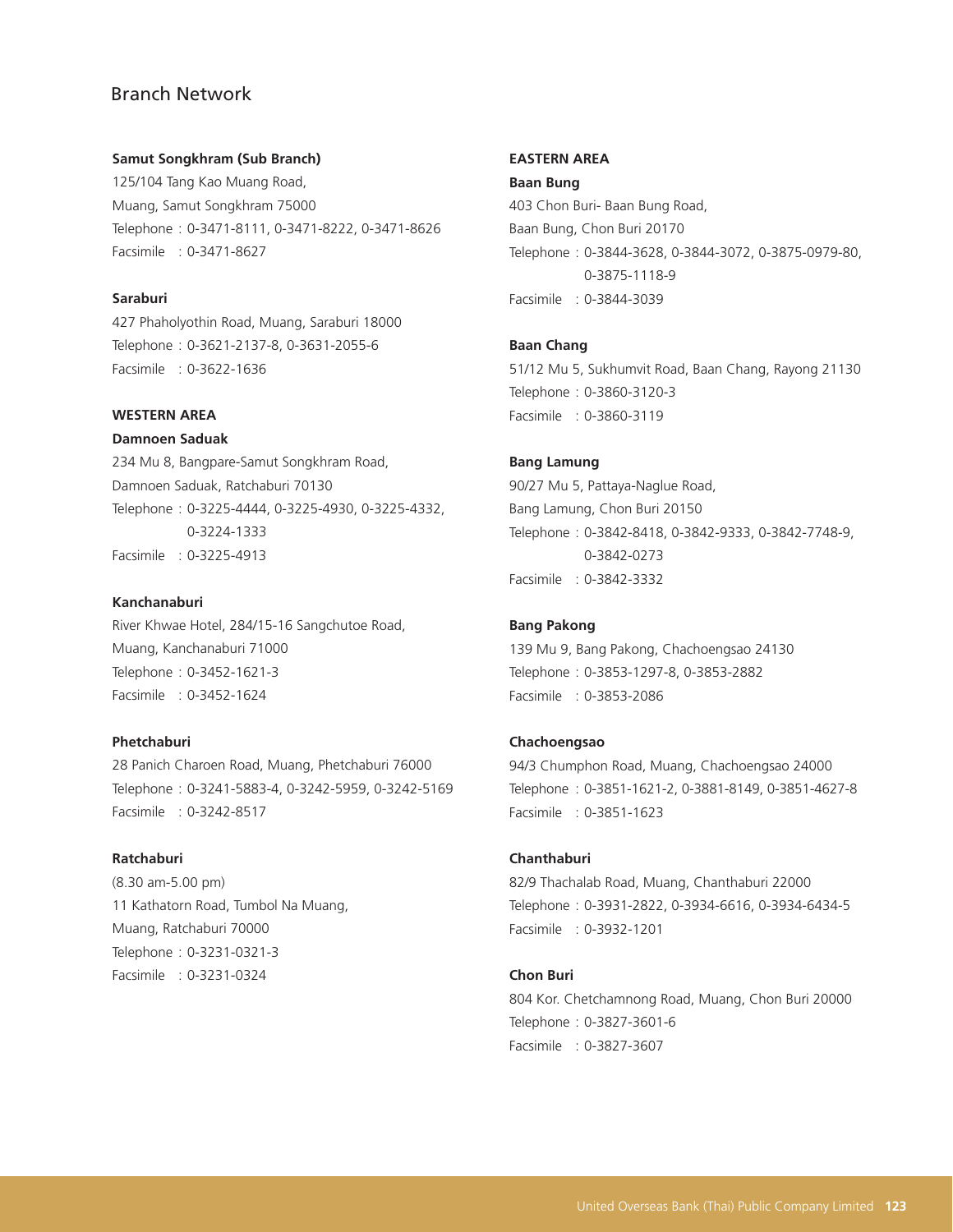**Chon Buri 2** 116/110 Mu 3, Sukhumvit Road, Muang, Chon Buri 20000 Telephone : 0-3879-7457-9, 0-3879-7462 Facsimile : 0-3879-7461

#### **Eastern Seaboard**

24/1 Mu 4, Thanon Hemaraj Avenue, Pluak Daeng, Rayong 21140 Telephone : 0-3895-5284-6, 0-3895-5288 Facsimile : 0-3895-5287

### **Pattaya (Sub Branch)**

(8.30 am-5.00 pm) 325/115-116 Mu 10, Pattaya Sai 2 Road, Bang Lamung, Chon Buri 20260 Telephone : 0-3842-9464, 0-3871-0414, 0-3841-0027 Facsimile : 0-3842-9400

#### **Rayong**

144/39-41 Sukhumvit Road, Muang, Rayong 21000 Telephone : 0-3861-4730-3, 0-3861-4735-6 Facsimile : 0-3861-4734

### **Sriracha**

135/19 Sukhumvit Road, Sriracha, Chon Buri 20110 Telephone : 0-3832-4500-2, 0-3832-4504 Facsimile : 0-3832-4503

#### **Tops Sriracha (Sub Branch)**

(everyday 9.30 am-8.00 pm) 90/1 Robinson Sriracha Department Store, Sukhumvit Road, Sriracha, Chon Buri 20110 Telephone : 0-3832-8458, 0-3832-8459-60 Facsimile : 0-3832-8461

# **NORTHERN AREA**

## **Chiang Mai**

149-149/1-3 Chang-Klarn Road, Muang, Chiang Mai 50100 Telephone : 0-5327-0029-30, 0-5328-2903, 0-5382-1080-1 Facsimile : 0-5328-2015

#### **Chiang Mai - Huaikaew**

137 Huay Kaew Road, Muang, Chiengmai 50200 Telephone : 0-5321-1091-4 Facsimile : 0-5321-1095

### **Chiang Rai**

643/5 Mu 3, Uttrakit Road, Muang, Chiang Rai 57000 Telephone : 0-5371-6786, 0-5371-1414, 0-5371-6557, 0-5371-6777 Facsimile : 0-5371-5429

### **Lampang**

255 Boonwat Road, Muang, Lampang 52000 Telephone : 0-5421-8383, 0-5422-7383, 0-5421-8454, 0-5421-8373 Facsimile : 0-5422-7637

### **Nakhon Sawan**

532-534 Kosi Road, Muang, Nakhon Sawan 60000 Telephone : 0-5621-4109, 0-5621-4690, 0-5621-4709, 0-5631-4234-5 Facsimile : 0-5621-3224

### **Pa Sang**

232 Mu 1, Lamphun-Pa Sang Road, Pa Sang, Lamphun 51120 Telephone : 0-5352-0282, 0-5352-0337 Facsimile : 0-5352-0283

#### **Phitsanulok**

112/39-41 Akartodsrod Road, Muang, Phitsanulok 65000 Telephone : 0-5522-5153-5 Facsimile : 0-5522-5156

#### **Thanon Highway-Chiang Mai**

1/99 Chiang Mai-Lampang Road, Muang, Chiang Mai 50000 Telephone : 0-5330-4701-4, 0-5330-4706 Facsimile : 0-5330-4705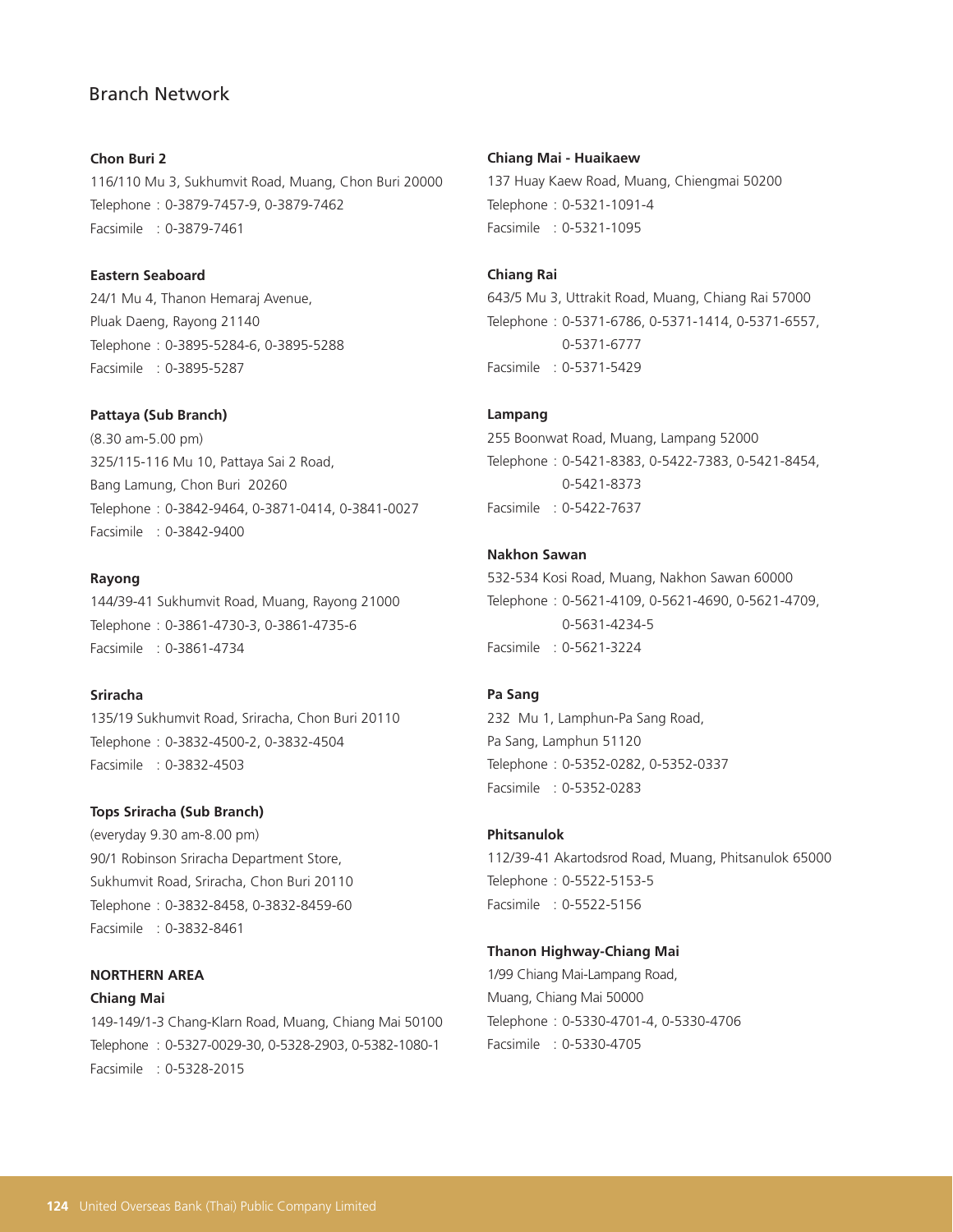### **Tops Airport (Sub Branch)**

(everyday 9.30 am-8.00 pm) Tops Market Place Airport Chiang Mai, 2 Robinson Department Store Chiang Mai, Mahidol Road, Muang, Chiang Mai 50100 Telephone : 0-5390-4567-9 Facsimile : 0-5390-4570

### **NORTH EAST AREA**

### **Khon Kaen**

34, 34/1-2 Namuang Road, Muang, Khon Kaen 40000 Telephone : 0-4323-7620-1, 0-4333-4577, 0-4323-7609 Facsimile : 0-4323-7435

#### **Nakhon Ratchasima**

2-4 Choompol Road, Muang, Nakhon Ratchasima 30000 Telephone : 0-4426-8873-7 Facsimile : 0-4425-5476

### **Nakhon Ratchasima 2**

545 Friendship Highway, Muang, Nakhon Ratchasima 30000 Telephone : 0-4426-3487-91 Facsimile : 0-4426-3493

### **Roiet**

427 - 429 Phadungpanich Road, Muang, Roiet 45000 Telephone : 0-4351-5850-2 Facsimile : 0-4351-5854

#### **Sakon Nakhon**

1748/4 Sukkasaem Road, Muang, Sakon Nakhon 47000 Telephone : 0-4271-6350, 0-4271-6303, 0-4271-6895 Facsimile : 0-4271-6728

### **Surin**

79,81,83 Chitbumrung Road, Muang, Surin 32000 Telephone : 0-4453-8384, 0-4451-1848 Facsimile : 0-4451-1081

#### **Ubon Ratchathani**

177 Ubparat Road, Muang, Ubon Ratchathani 34000 Telephone : 0-4524-3830-1, 0-4524-4270-1 Facsimile : 0-4524-3832

#### **Udon Thani**

(8.30 am-5.00 pm) 359 Phosri Road, Muang, Udon Thani 41000 Telephone : 0-4222-1333, 0-4222-3613, 0-4234-3425, 0-4224-9590 Facsimile : 0-4224-4062

#### **Khonkaen - Thanon Mittraparb**

81/1 Mitraparb Road, Muang, Khonkaen 40000 Telephone : 0-4324-1613, 0-4324-1686, 0-4324-1268, 0-4324-2547 Facsimile : 0-4323-8435

### **SOUTHERN AREA**

#### **Central Festival Phuket (Sub Branch)**

(everyday 11.00 am-8.00 pm) 74-75 Central Festival Phuket Department Store, Moo 5, Tumbol Vichit, Muang, Phuket 83000 Telephone : 0-7621-0492, 0-7621-0526, 0-7621-0534, 0-7621-0575 Facsimile : 0-7621-0596

### **Hat Pa Tong**

159, 161, 163 Rat-U-Thit 200 years Road, Krathu, Phuket 83150 Telephone : 0-7634-0489, 0-7634-0142-3 Facsimile : 0-7634-1169

#### **Hat Yai**

164 Nipat-utit 1 Road, Hat Yai, Songkhla 90110 Telephone : 0-7424-3032, 0-7424-5033, 0-7424-3810 Facsimile : 0-7423-5606

### **Nakhon Sri Thammarat**

1719-1721 Rajdamnern Road, Muang, Nakhon Sri Thammarat 80000 Telephone : 0-7535-6112, 0-7535-6860-1 Facsimile : 0-7531-1691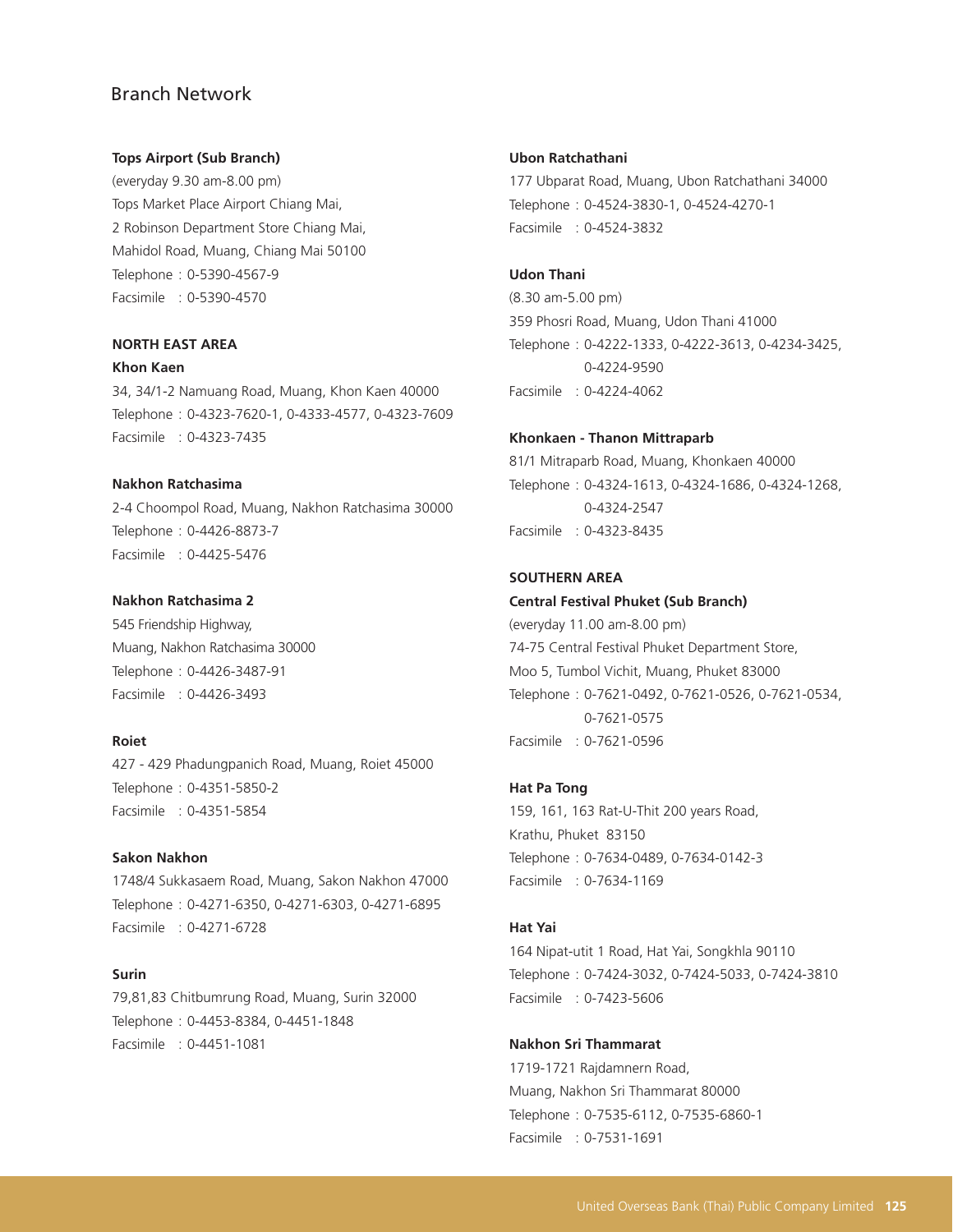### **Pak Phanang**

415/1 Chainam Road, Pak Phanang, Nakhon Sri Thammarat 80140 Telephone : 0-7551-7324, 0-7551-7064, 0-7533-3886 Facsimile : 0-7551-7248

### **Phuket**

206 Phuket Road, Muang, Phuket 83000 Telephone : 0-7621-1566, 0-7621-1577, 0-7621-4901-2, 0-7621-0970-1 Facsimile : 0-7621-4903

### **Surat Thani**

191/1-3 Chonkasem Road, Muang, Surat Thani 84000 Telephone : 0-7728-6292-7 Facsimile : 0-7728-6298

### **Tops Hat Yai Thanon Sanehanusorn (Sub Branch)**

(everyday 9.30 am-8.00 pm) 1 Central Hat Yai Department Store, Sanehanusorn Road, Hat Yai, Songkhla 90110 Telephone : 0-7422-5441-3 Facsimile : 0-7422-5444

### **Trang**

Tammarin Thana Hotel, 69/8 Huay Yod Road, Muang, Trang 92000 Telephone : 0-7521-7782-4 Facsimile : 0-7521-7785

### **Yala**

(8.30 am-3.00 pm) 8-12 Pipitpakdi Road, Muang, Yala 95000 Telephone : 0-7321-2218, 0-7321-2414 Facsimile : 0-7321-3764

### **INTERNATIONAL BRANCH**

### **Cayman Islands**

Scotiabank Building, Cardinal Avenue,

George Town, Cayman Islands

| Contact address | : 191 South Sathon Road,   |
|-----------------|----------------------------|
|                 | Sathon, Bangkok 10120      |
|                 | Thailand                   |
| Telex.          | : 84351 BKASIA TH          |
| S.W.I.F.T.      | : BKASTHBK                 |
| Telephone       | : 0-2343-3371, 0-2343-3362 |
| Facsimile       | : 0-2285-1414              |

### **Distribution Channels**

| Branches                 | : 154               |
|--------------------------|---------------------|
| ATM                      | .329                |
| Foreign Exchange Kiosks  | :15                 |
| <b>UOB Phone Banking</b> | $: 0 - 2285 - 1555$ |
| Website                  | : www.uob.co.th     |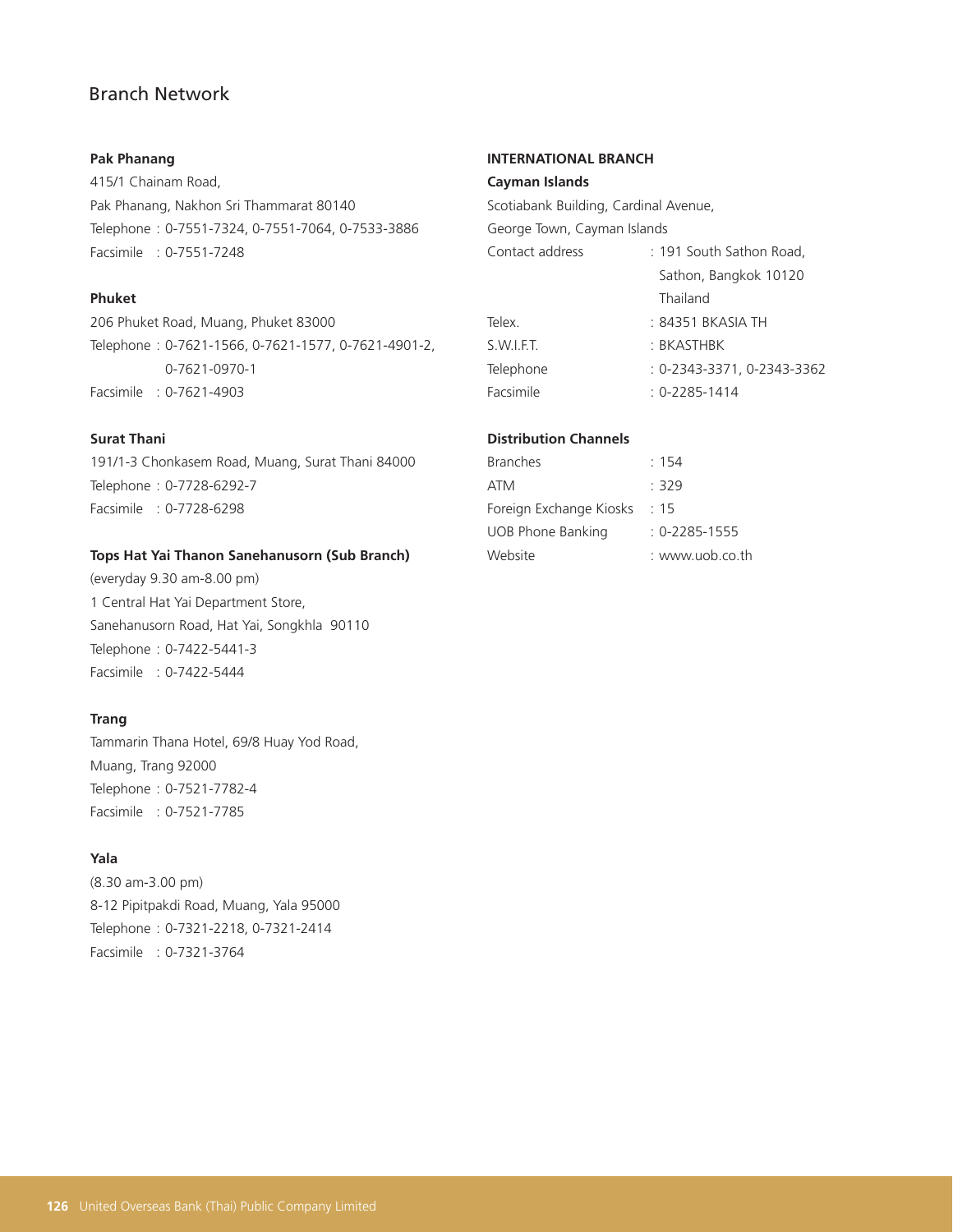## Company information

| Name                               | United Overseas Bank (Thai) Public Company Limited |
|------------------------------------|----------------------------------------------------|
| Public Company Registration Number | 0107535000176                                      |
| Nature of Business                 | Commercial Bank                                    |
| <b>Registration Address</b>        | 191 South Sathon Road, Sathon, Bangkok 10120       |
| Telephone                          | 66-2343-3000                                       |
| Facsimile                          | 66-2287-2973-4                                     |
| Telex                              | 84351 BKASIA TH                                    |
| S.W.I.F.T.                         | <b>BKASTHBK</b>                                    |
| Website                            | www.uob.co.th                                      |

### **Auditor**

Mr. Ruth Chaowanagavi Certified Public Accountant (Thailand) No. 3247 and/or Miss Rungnapa Lertsuwankul Certified Public Accountant (Thailand) No. 3516 and/or Miss Ratana Jala Certified Public Accountant (Thailand) No. 3734 Ernst & Young Office Limited 33rd Fl., Lake Rajada Office Complex, 193/136-137, Rajadapisek Road, Klong Toey, Bangkok 10110 G.P.O. Box 1047 Bangkok 10501 Telephone : 66-2264-0777, 66-2266-9190 Facsimile : 66-2264-0789-90, 66-2661-9192

### **Registrar**

United Overseas Bank (Thai) Public Company Limited 191 South Sathon Road, Sathon, Bangkok 10120 Telephone : 66-2343-4951-2 Facsimile : 66-2286-5841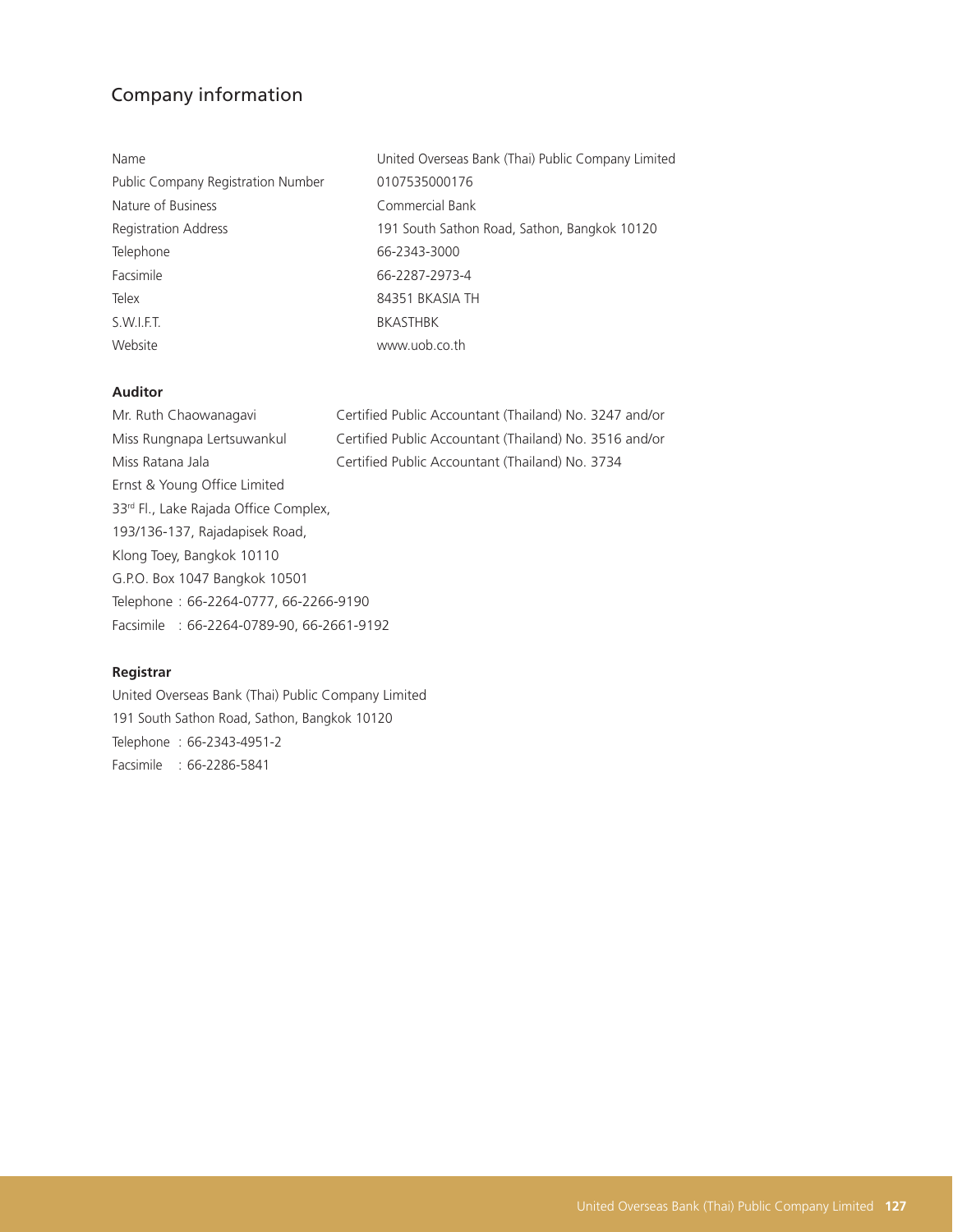# Company Information

## **Credit Ratings**

### **Summary**

| <b>International Ratings</b> | Long-term | Short-term     | <b>Outlook</b> |
|------------------------------|-----------|----------------|----------------|
| Moody's Investors Service    | Baa1      | Prime-2        | Stable         |
| Fitch Ratings                | А-        | F <sub>2</sub> | Stable         |
| Standard & Poor's            | BBB+      | A <sub>2</sub> | Stable         |

### **Moody's Investors Service**

| Bank deposits             | - Long-term  | Baa1    |
|---------------------------|--------------|---------|
|                           | - Short-term | Prime-2 |
| Financial strength (BFSR) |              |         |
| Outlook                   |              | Stable  |

## **Fitch Ratings**

| Foreign currency        | - Long-term  | $A -$          |
|-------------------------|--------------|----------------|
|                         | - Short-term | F <sub>2</sub> |
| Individual              |              | C/D            |
| Support                 |              |                |
| Outlook                 |              | Stable         |
| <b>National Ratings</b> |              |                |
| Senior debt             | - Long-term  | $AA+(tha)$     |
|                         | - Short-term | $F1+(tha)$     |
| Outlook                 |              | Stable         |

## **Standard & Poor's**

| Counterparty | - Long-term  | BBB+   |
|--------------|--------------|--------|
|              | - Short-term | A2     |
| Outlook      |              | Stable |